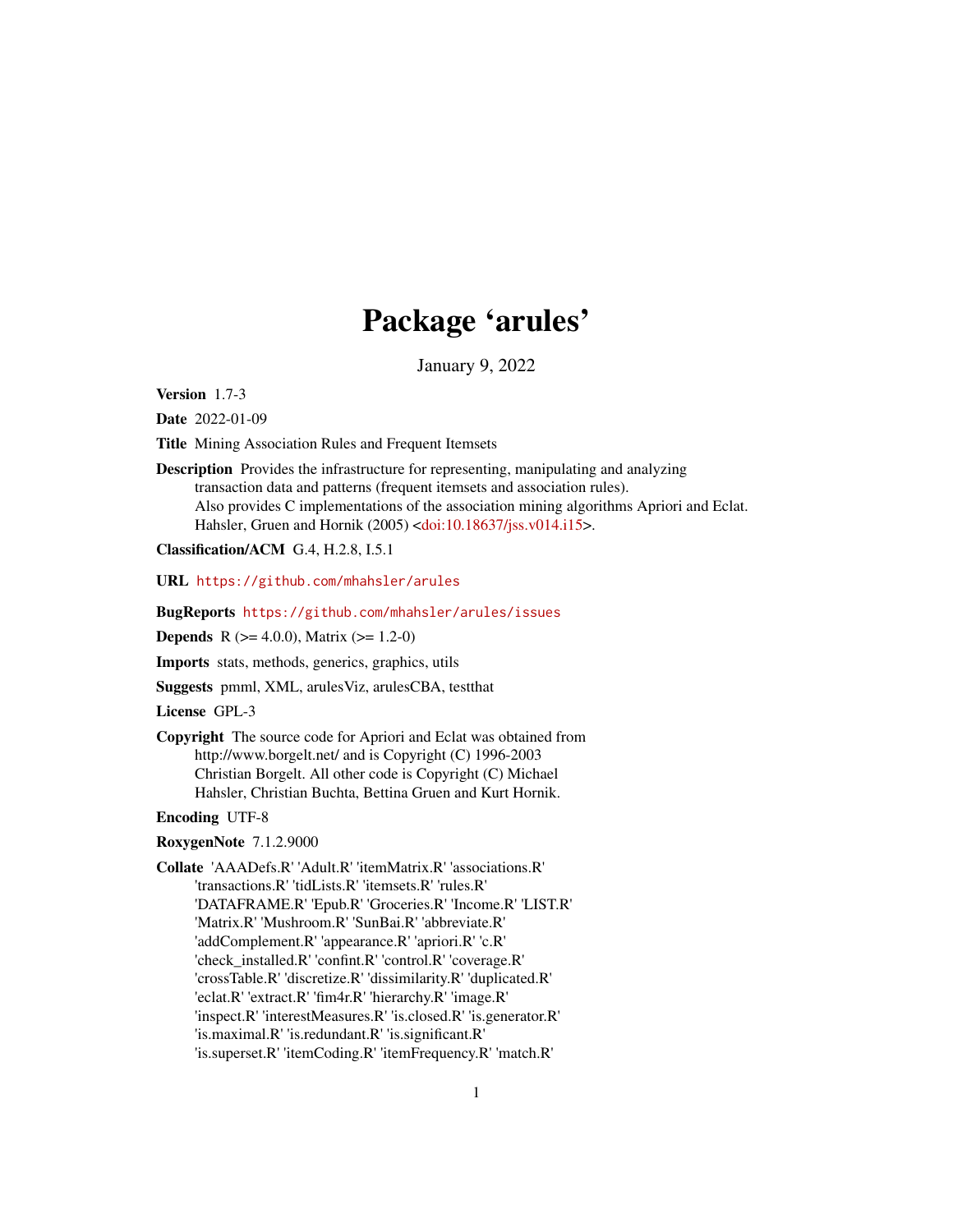'merge.R' 'parameter.R' 'plot.R' 'pmml.R' 'predict.R' 'random.transactions.R' 'read\_write.R' 'ruleInduction.R' 'sample.R' 'sets.R' 'setsItemwise.R' 'size.R' 'sort.R' 'subset.R' 'support.R' 'supportingTransactions.R' 'unique.R' 'warm.R'

# NeedsCompilation yes

Author Michael Hahsler [aut, cre, cph], Christian Buchta [aut, cph], Bettina Gruen [aut, cph], Kurt Hornik [aut, cph], Christian Borgelt [ctb, cph], Ian Johnson [ctb], Makhlouf Ledmi [ctb]

Maintainer Michael Hahsler <mhahsler@lyle.smu.edu>

Repository CRAN

Date/Publication 2022-01-09 22:52:45 UTC

# R topics documented:

| 3                                                                                                                                                                     |
|-----------------------------------------------------------------------------------------------------------------------------------------------------------------------|
| 5                                                                                                                                                                     |
| Adult<br>6                                                                                                                                                            |
| 8                                                                                                                                                                     |
| 10                                                                                                                                                                    |
| 11                                                                                                                                                                    |
| 14                                                                                                                                                                    |
| 15                                                                                                                                                                    |
| associations-class $\ldots$ , $\ldots$ , $\ldots$ , $\ldots$ , $\ldots$ , $\ldots$ , $\ldots$ , $\ldots$ , $\ldots$ , $\ldots$ , $\ldots$ , $\ldots$ , $\ldots$<br>17 |
| 19                                                                                                                                                                    |
| 21                                                                                                                                                                    |
| 23                                                                                                                                                                    |
| 24                                                                                                                                                                    |
| 26                                                                                                                                                                    |
| 27                                                                                                                                                                    |
| 30                                                                                                                                                                    |
| 33                                                                                                                                                                    |
| 34                                                                                                                                                                    |
| 36                                                                                                                                                                    |
| 37                                                                                                                                                                    |
| 38                                                                                                                                                                    |
| 40                                                                                                                                                                    |
| 41                                                                                                                                                                    |
| 44                                                                                                                                                                    |
| 45                                                                                                                                                                    |
| 46                                                                                                                                                                    |
| 48                                                                                                                                                                    |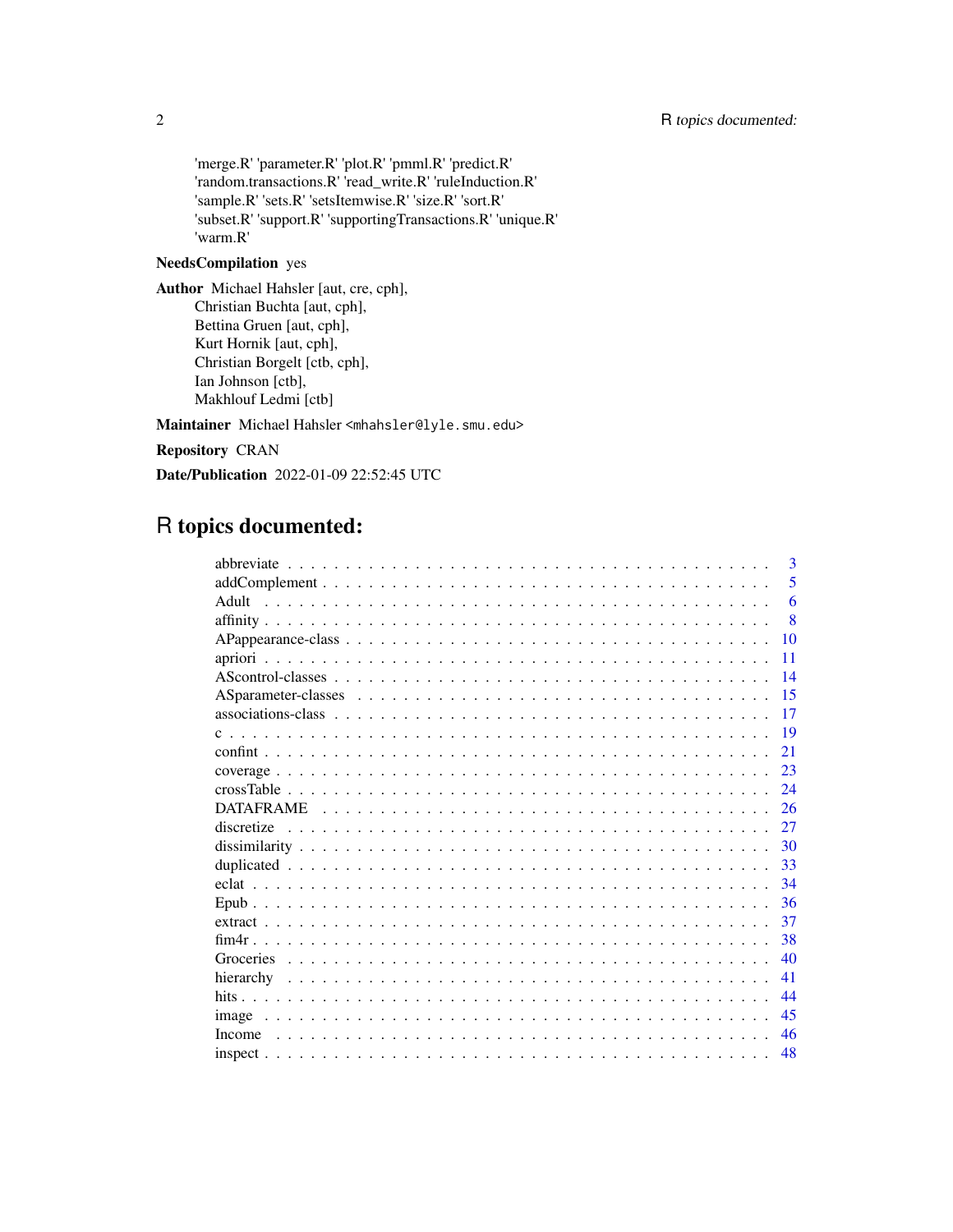<span id="page-2-0"></span>

|                                         |                  |                       |                           |  |  |  |  |  |  |  |                                                                                      |  |  |  |  | 110                                                                                                           |
|-----------------------------------------|------------------|-----------------------|---------------------------|--|--|--|--|--|--|--|--------------------------------------------------------------------------------------|--|--|--|--|---------------------------------------------------------------------------------------------------------------|
|                                         |                  |                       |                           |  |  |  |  |  |  |  |                                                                                      |  |  |  |  | 109                                                                                                           |
|                                         |                  |                       |                           |  |  |  |  |  |  |  |                                                                                      |  |  |  |  |                                                                                                               |
|                                         |                  |                       |                           |  |  |  |  |  |  |  |                                                                                      |  |  |  |  |                                                                                                               |
|                                         |                  |                       |                           |  |  |  |  |  |  |  |                                                                                      |  |  |  |  |                                                                                                               |
|                                         |                  |                       |                           |  |  |  |  |  |  |  |                                                                                      |  |  |  |  |                                                                                                               |
|                                         |                  |                       |                           |  |  |  |  |  |  |  |                                                                                      |  |  |  |  |                                                                                                               |
|                                         |                  |                       |                           |  |  |  |  |  |  |  |                                                                                      |  |  |  |  |                                                                                                               |
|                                         |                  |                       |                           |  |  |  |  |  |  |  |                                                                                      |  |  |  |  | 99                                                                                                            |
|                                         |                  |                       |                           |  |  |  |  |  |  |  |                                                                                      |  |  |  |  | 95                                                                                                            |
|                                         |                  |                       |                           |  |  |  |  |  |  |  |                                                                                      |  |  |  |  | 93                                                                                                            |
|                                         |                  |                       |                           |  |  |  |  |  |  |  |                                                                                      |  |  |  |  | 90                                                                                                            |
|                                         |                  |                       |                           |  |  |  |  |  |  |  |                                                                                      |  |  |  |  | 88                                                                                                            |
|                                         |                  |                       |                           |  |  |  |  |  |  |  |                                                                                      |  |  |  |  | 87                                                                                                            |
|                                         |                  |                       |                           |  |  |  |  |  |  |  |                                                                                      |  |  |  |  | 86                                                                                                            |
|                                         |                  |                       |                           |  |  |  |  |  |  |  |                                                                                      |  |  |  |  | 85                                                                                                            |
|                                         |                  |                       |                           |  |  |  |  |  |  |  |                                                                                      |  |  |  |  | 84                                                                                                            |
|                                         |                  |                       |                           |  |  |  |  |  |  |  |                                                                                      |  |  |  |  | 81<br>83                                                                                                      |
|                                         |                  |                       |                           |  |  |  |  |  |  |  |                                                                                      |  |  |  |  | 80                                                                                                            |
|                                         |                  |                       |                           |  |  |  |  |  |  |  |                                                                                      |  |  |  |  | 78                                                                                                            |
|                                         |                  |                       |                           |  |  |  |  |  |  |  |                                                                                      |  |  |  |  | 76                                                                                                            |
|                                         |                  |                       |                           |  |  |  |  |  |  |  |                                                                                      |  |  |  |  | 71                                                                                                            |
|                                         |                  |                       |                           |  |  |  |  |  |  |  |                                                                                      |  |  |  |  | 69                                                                                                            |
|                                         |                  |                       |                           |  |  |  |  |  |  |  |                                                                                      |  |  |  |  | 68                                                                                                            |
|                                         |                  |                       |                           |  |  |  |  |  |  |  |                                                                                      |  |  |  |  | 63                                                                                                            |
|                                         |                  |                       |                           |  |  |  |  |  |  |  |                                                                                      |  |  |  |  | 62                                                                                                            |
|                                         |                  |                       |                           |  |  |  |  |  |  |  |                                                                                      |  |  |  |  | 60                                                                                                            |
|                                         |                  |                       |                           |  |  |  |  |  |  |  |                                                                                      |  |  |  |  | 58                                                                                                            |
|                                         |                  |                       |                           |  |  |  |  |  |  |  |                                                                                      |  |  |  |  | 56                                                                                                            |
|                                         |                  |                       |                           |  |  |  |  |  |  |  |                                                                                      |  |  |  |  | 55                                                                                                            |
|                                         |                  |                       |                           |  |  |  |  |  |  |  |                                                                                      |  |  |  |  | 54                                                                                                            |
|                                         |                  |                       |                           |  |  |  |  |  |  |  |                                                                                      |  |  |  |  | 50                                                                                                            |
| read<br>sets<br>size<br>sort<br>support | itemMatrix-class | $is. redundant \dots$ | $is.closed \ldots \ldots$ |  |  |  |  |  |  |  | $itemCoding \dots \dots \dots \dots \dots \dots \dots \dots \dots \dots \dots \dots$ |  |  |  |  | supporting Transactions $\ldots \ldots \ldots \ldots \ldots \ldots \ldots \ldots \ldots \ldots \ldots \ldots$ |

<span id="page-2-1"></span>abbreviate *Abbreviate item labels in transactions, itemMatrix and associations*

# Description

Provides the generic function and the methods to abbreviate long item labels in transactions, associations (rules and itemsets) and transaction ID lists. Note that abbreviate() is not a generic and this arules defines a generic with the [base::abbreviate\(\)](#page-0-0) as the default.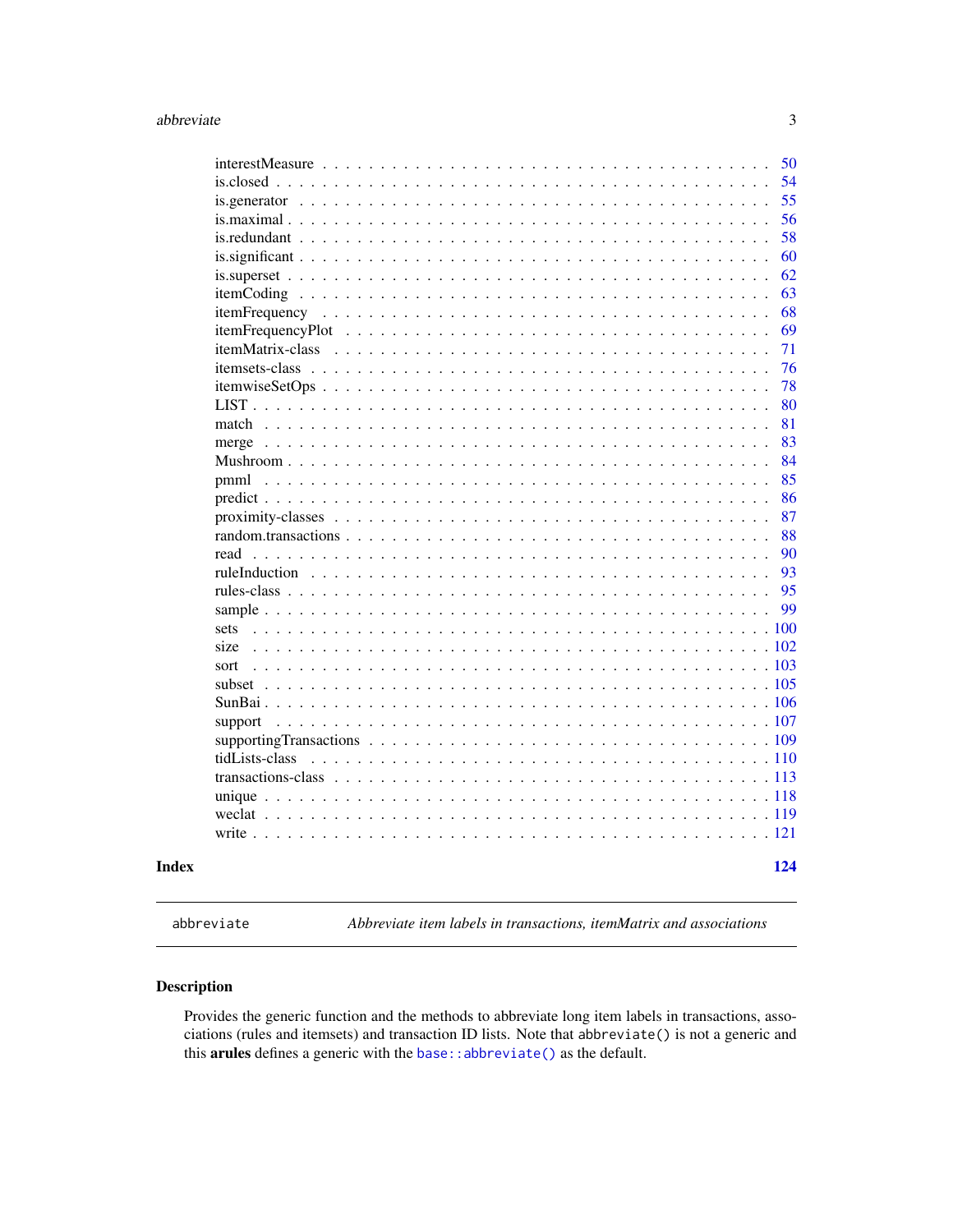#### Usage

```
abbreviate(names.arg, ...)
## S4 method for signature 'itemMatrix'
abbreviate(names.argv, minlength = 4, ..., method = "both.sides")## S4 method for signature 'transactions'
abbreviate(names.argv, minlength = 4, ..., method = "both.sizes")## S4 method for signature 'rules'
abreviate(names.arg, minlength = 4, ..., method = "both.sides")
## S4 method for signature 'itemsets'
abbreviate(names.arg, minlength = 4, \ldots, method = "both.sides")
## S4 method for signature 'tidLists'
abbreviate(names.argv, minlength = 4, ..., method = "both.sides")
```
# Arguments

| names.arg | an object of class transactions, itemMatrix, itemsets, rules or tidLists. |
|-----------|---------------------------------------------------------------------------|
| $\cdot$   | further arguments passed on to the default abbreviation function.         |
| minlength | number of characters allowed in abbreviation                              |
| method    | apply to level and value (both.sides)                                     |

# Author(s)

Sudheer Chelluboina and Michael Hahsler based on code by Martin Vodenicharov.

# See Also

#### [base::abbreviate\(\)](#page-0-0)

Other associations functions: [associations-class](#page-16-1), [c\(](#page-18-1)), [duplicated\(](#page-32-1)), [extract](#page-36-1), [inspect\(](#page-47-1)), [is.closed\(](#page-53-1)), [is.generator\(](#page-54-1)), [is.maximal\(](#page-55-1)), [is.redundant\(](#page-57-1)), [is.significant\(](#page-59-1)), [is.superset\(](#page-61-1)), [itemsets-class](#page-75-2), [match\(](#page-80-1)), [rules-class](#page-94-2), [sample\(](#page-98-1)), [sets](#page-99-1), [size\(](#page-101-1)), [sort\(](#page-102-1)), [unique\(](#page-117-1))

Other itemMatrix and transactions functions: [crossTable\(](#page-23-1)), [c\(](#page-18-1)), [duplicated\(](#page-32-1)), [extract](#page-36-1), [hierarchy](#page-40-1), [image\(](#page-44-1)), [inspect\(](#page-47-1)), [is.superset\(](#page-61-1)), [itemFrequencyPlot\(](#page-68-1)), [itemFrequency\(](#page-67-1)), [itemMatrix-class](#page-70-2), [match\(](#page-80-1)), [merge\(](#page-82-1)), [random.transactions\(](#page-87-1)), [sample\(](#page-98-1)), [sets](#page-99-1), [size\(](#page-101-1)), [supportingTransactions\(](#page-108-1)), [tidLists-class](#page-109-2), [transactions-class](#page-112-2), [unique\(](#page-117-1))

# Examples

```
data(Adult)
inspect(head(Adult, 1))
Adult_abbr <- abbreviate(Adult, 15)
```

```
inspect(head(Adult_abbr, 1))
```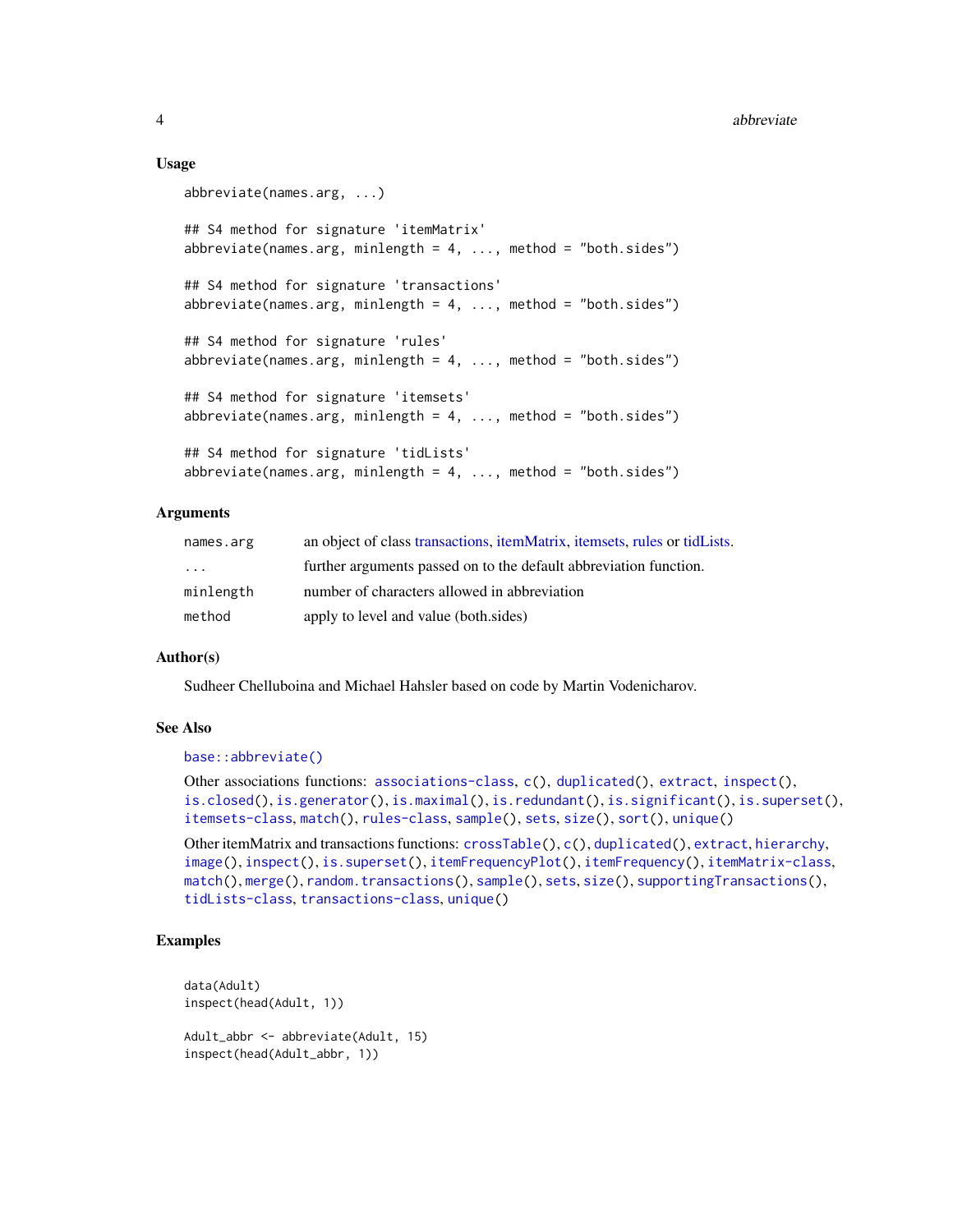<span id="page-4-0"></span>

# Description

Provides the generic function addComplement() and a method for [transactions](#page-112-1) to add complement items. That is, it adds an artificial item to each transaction which does not contain the original item. Such items are also called negative items (Antonie et al, 2014).

# Usage

addComplement(x, labels, complementLabels = NULL) ## S4 method for signature 'transactions'  $addComplement(x, labels, complementLabels = NULL)$ 

# Arguments

| X                | an object of class transactions.                                                   |
|------------------|------------------------------------------------------------------------------------|
| labels           | character strings; item labels for which complements should be created.            |
| complementLabels |                                                                                    |
|                  | character strings; labels for the artificial complement-items. If omitted then the |
|                  | original label is prepended by "!" to form the complement-item label.              |

# Value

Returns an object of class [transactions](#page-112-1) with complement items added.

### Author(s)

Michael Hahsler

#### References

Antonie L., Li J., Zaiane O. (2014) Negative Association Rules. In: Aggarwal C., Han J. (eds) *Frequent Pattern Mining,* Springer International Publishing, pp. 135-145. doi: [10.1007/9783319-](https://doi.org/10.1007/978-3-319-07821-2_6) [078212\\_6](https://doi.org/10.1007/978-3-319-07821-2_6)

# Examples

```
data("Groceries")
## add a complement-items for "whole milk" and "other vegetables"
g2 <- addComplement(Groceries, c("whole milk", "other vegetables"))
g2
```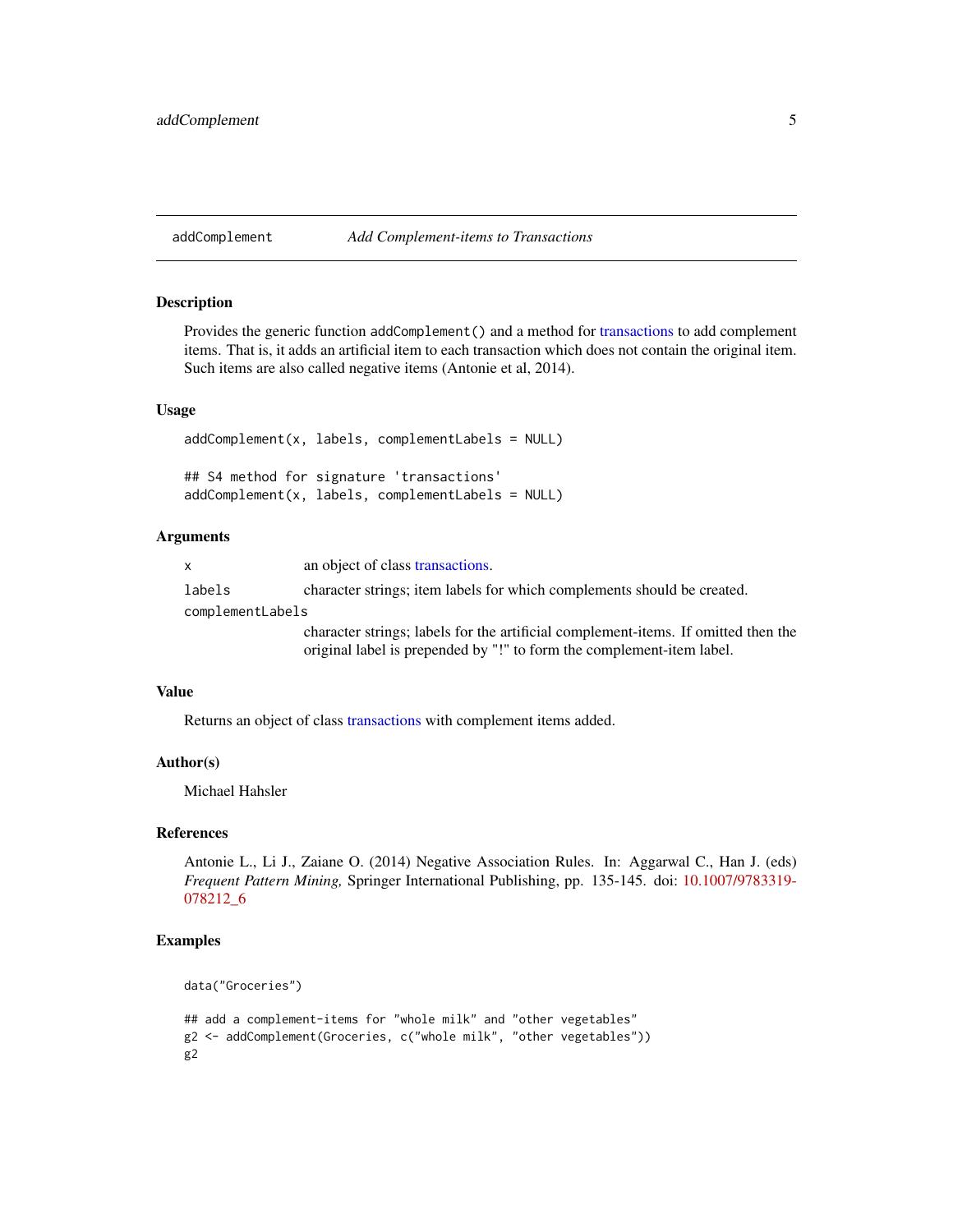```
tail(itemInfo(g2))
inspect(head(g2, 3))
## use a custom label for the complement-item
g3 <- addComplement(g2, "coffee", complementLabels = "NO coffee")
inspect(head(g2, 3))
## add complements for all items (this is excessive for this dataset)
g4 <- addComplement(Groceries, itemLabels(Groceries))
g4
## add complements for all items with a minimum support of 0.1
g5 <- addComplement(Groceries, names(which(itemFrequency(Groceries) >= 0.1)))
g5
```
Adult *Adult Data Set*

#### Description

The AdultUCI data set contains the questionnaire data of the *Adult* database (originally called the *Census Income* Database) formatted as a data.frame. The Adult data set contains the data already prepared and coerced to [transactions](#page-112-1) for use with **arules**.

#### Format

Adult is an object of class [transactions](#page-112-1) with 48842 transactions and 115 items. See below for details.

The AdultUCI data set contains a data frame with 48842 observations on the following 15 variables.

- age a numeric vector.
- workclass a factor with levels Federal-gov, Local-gov, Never-worked, Private, Self-emp-inc, Self-emp-not-inc, State-gov, and Without-pay.
- education an ordered factor with levels Preschool  $\lt$  1st-4th  $\lt$  5th-6th  $\lt$  7th-8th  $\lt$  9th  $\lt$  10th < 11th < 12th < HS-grad < Prof-school < Assoc-acdm < Assoc-voc < Some-college < Bachelors < Masters < Doctorate.
- education-num a numeric vector.
- marital-status a factor with levels Divorced, Married-AF-spouse, Married-civ-spouse, Married-spouse-absent, Never-married, Separated, and Widowed.
- occupation a factor with levels Adm-clerical, Armed-Forces, Craft-repair, Exec-managerial, Farming-fishing, Handlers-cleaners, Machine-op-inspct, Other-service, Priv-house-serv, Prof-specialty, Protective-serv, Sales, Tech-support, and Transport-moving.
- relationship a factor with levels Husband, Not-in-family, Other-relative, Own-child, Unmarried, and Wife.
- race a factor with levels Amer-Indian-Eskimo, Asian-Pac-Islander, Black, Other, and White.

<span id="page-5-0"></span>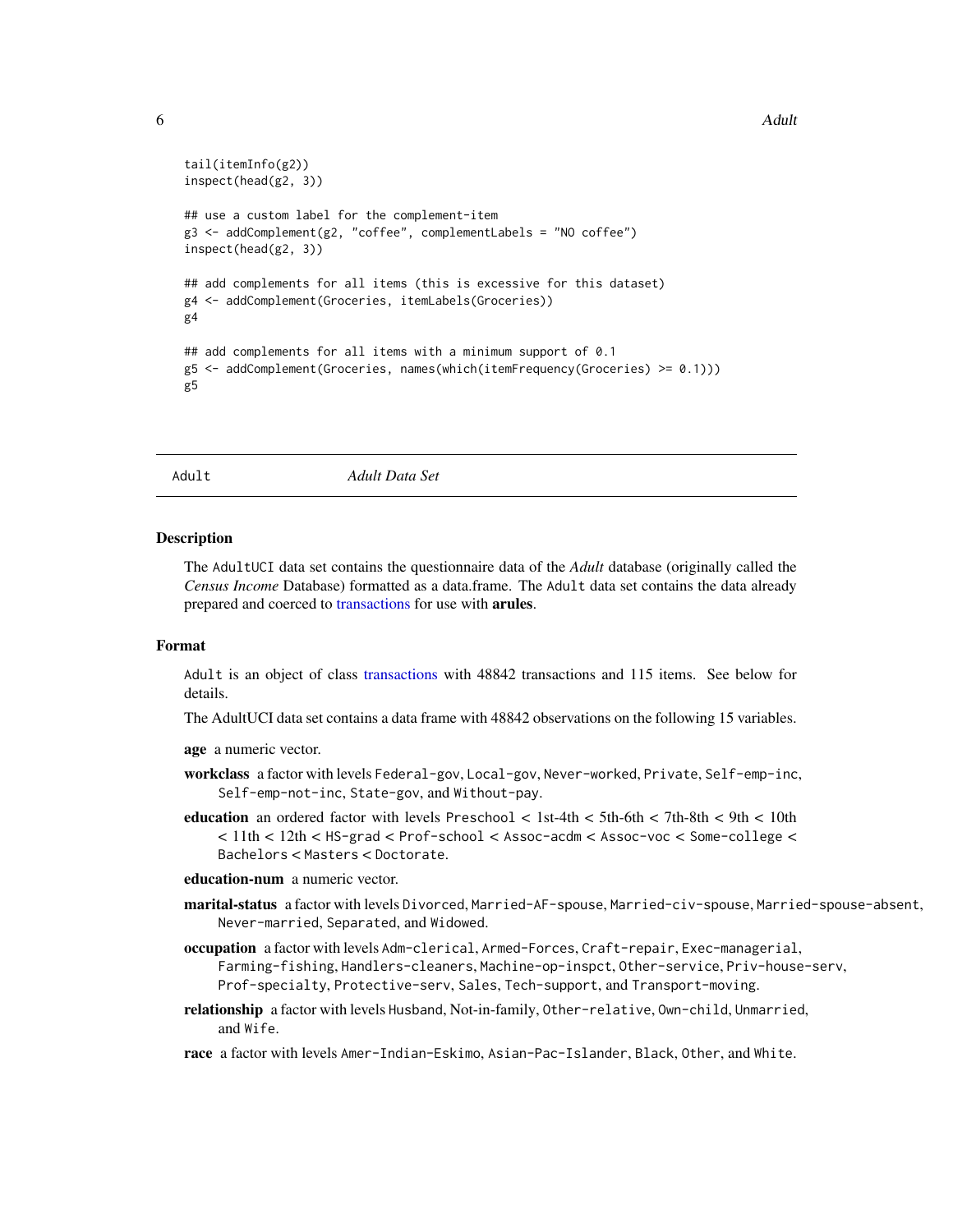sex a factor with levels Female and Male.

capital-gain a numeric vector.

capital-loss a numeric vector.

fulwgt a numeric vector.

hours-per-week a numeric vector.

native-country a factor with levels Cambodia, Canada, China, Columbia, Cuba, Dominican-Republic, Ecuador, El-Salvador, England, France, Germany, Greece, Guatemala, Haiti, Holand-Netherlands, Honduras, Hong, Hungary, India, Iran, Ireland, Italy, Jamaica, Japan, Laos, Mexico, Nicaragua, Outlying-US(Guam-USVI-etc), Peru, Philippines, Poland, Portugal, Puerto-Rico, Scotland, South, Taiwan, Thailand, Trinadad&Tobago, United-States, Vietnam, and Yugoslavia.

income an ordered factor with levels small < large.

#### Details

The Adult database was extracted from the census bureau database found at [https://www.census.](https://www.census.gov/) [gov/](https://www.census.gov/) in 1994 by Ronny Kohavi and Barry Becker (Data Mining and Visualization, Silicon Graphics). It was originally used to predict whether income exceeds USD 50K/yr based on census data. We added the attribute income with levels small and large ( $>50K$ ).

We prepared the data set for association mining as shown in the section Examples. We removed the continuous attribute fnlwgt (final weight). We also eliminated education-num because it is just a numeric representation of the attribute education. The other 4 continuous attributes we mapped to ordinal attributes as follows:

- age: cut into levels Young (0-25), Middle-aged (26-45), Senior (46-65) and Old (66+)
- hours-per-week: cut into levels Part-time (0-25), Full-time (25-40), Over-time (40-60) and Too-much (60+)
- capital-gain and capital-loss: each cut into levels None  $(0)$ , Low  $(0 < \text{median of the values})$ greater zero  $\langle$  max) and High ( $\rangle$ =max)

#### Author(s)

Michael Hahsler

#### Source

<https://www.ics.uci.edu/~mlearn/MLRepository.html>

#### References

A. Asuncion & D. J. Newman (2007): UCI Repository of Machine Learning Databases. Irvine, CA: University of California, Department of Information and Computer Science.

The data set was first cited in Kohavi, R. (1996): Scaling Up the Accuracy of Naive-Bayes Classifiers: a Decision-Tree Hybrid. *Proceedings of the Second International Conference on Knowledge Discovery and Data Mining*.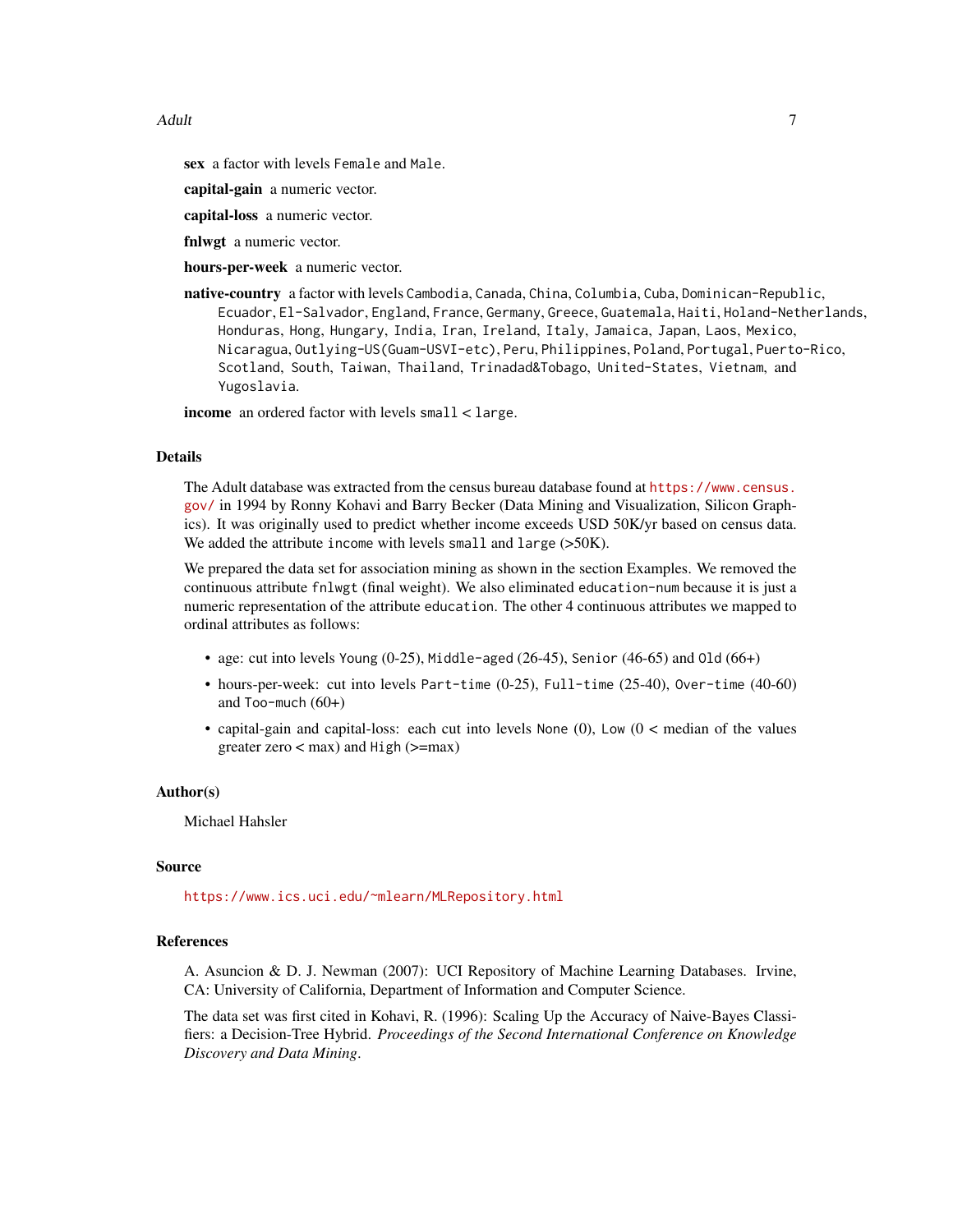# Examples

```
data("AdultUCI")
dim(AdultUCI)
AdultUCI[1:2, ]
## remove attributes
AdultUCI[["fnlwgt"]] <- NULL
AdultUCI[["education-num"]] <- NULL
## map metric attributes
AdultUCI[["age"]] <- ordered(cut(AdultUCI[["age"]], c(15, 25, 45, 65, 100)),
 labels = c("Young", "Middle-aged", "Senior", "Old"))
AdultUCI[["hours-per-week"]] <- ordered(cut(AdultUCI[["hours-per-week"]],
 c(0,25,40,60,168)),
 labels = c("Part-time", "Full-time", "Over-time", "Workaholic"))
AdultUCI[["capital-gain"]] <- ordered(cut(AdultUCI[["capital-gain"]],
 c(-Inf,0,median(AdultUCI[["capital-gain"]][AdultUCI[["capital-gain"]] > 0]),
 Inf)), labels = c("None", "Low", "High"))
AdultUCI[["capital-loss"]] <- ordered(cut(AdultUCI[["capital-loss"]],
 c(-Inf,0, median(AdultUCI[["capital-loss"]][AdultUCI[["capital-loss"]] > 0]),
 Inf)), labels = c("None", "Low", "High"))
## create transactions
Adult <- transactions(AdultUCI)
Adult
```
<span id="page-7-1"></span>affinity *Computing Affinity Between Items*

# **Description**

Provides the generic function affinity() and methods to compute and return a similarity matrix with the affinities between items for a set itemsets stored in a matrix or in [transactions](#page-112-1) via its superclass [itemMatrix.](#page-70-1)

# Usage

```
affinity(x)
## S4 method for signature 'matrix'
affinity(x)
## S4 method for signature 'itemMatrix'
affinity(x)
```
<span id="page-7-0"></span>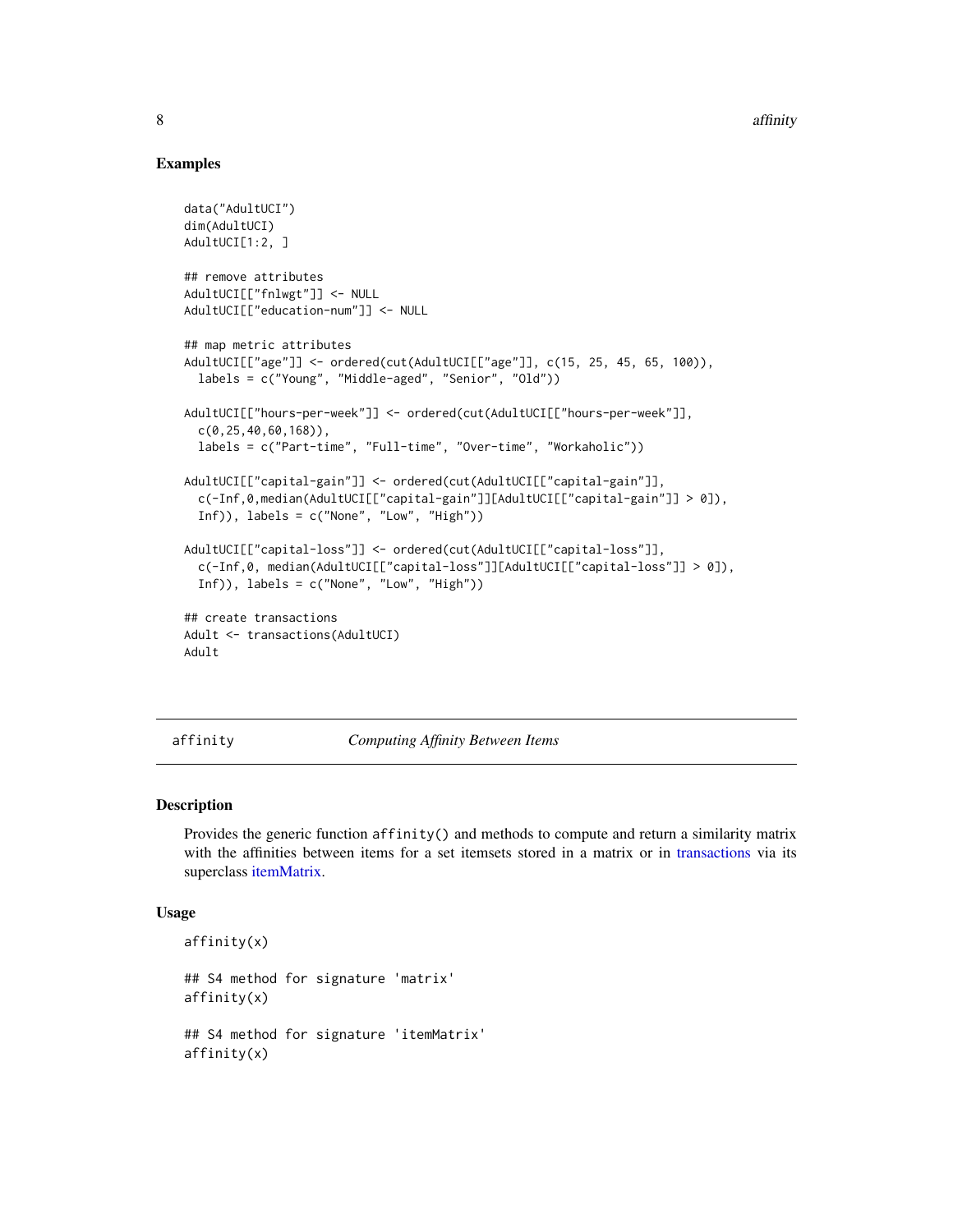#### affinity that is a set of the set of the set of the set of the set of the set of the set of the set of the set

# Arguments

x a matrix or an object of class [itemMatrix](#page-70-1) or [transactions](#page-112-1) containing itemsets.

#### Details

Affinity between the two items  $i$  and  $j$  is defined by Aggarwal et al. (2002) as

$$
A(i,j) = \frac{supp(\lbrace i,j \rbrace)}{supp(\lbrace i \rbrace) + supp(\lbrace j \rbrace) - supp(\lbrace i,j \rbrace)},
$$

where  $supp(.)$  is the support measure. Note that affinity is equivalent to the Jaccard similarity between items.

#### Value

returns an object of class [ar\\_similarity](#page-86-1) which represents the affinities between items in x.

#### Author(s)

Michael Hahsler

# References

Charu C. Aggarwal, Cecilia Procopiuc, and Philip S. Yu (2002) Finding localized associations in market basket data, *IEEE Trans. on Knowledge and Data Engineering,* 14(1):51–62.

# See Also

Other proximity classes and functions: [dissimilarity\(](#page-29-1)), [predict\(](#page-85-1)), [proximity-classes](#page-86-2)

# Examples

```
data("Adult")
## choose a sample, calculate affinities
s <- sample(Adult, 500)
s
a <- affinity(s)
image(a)
```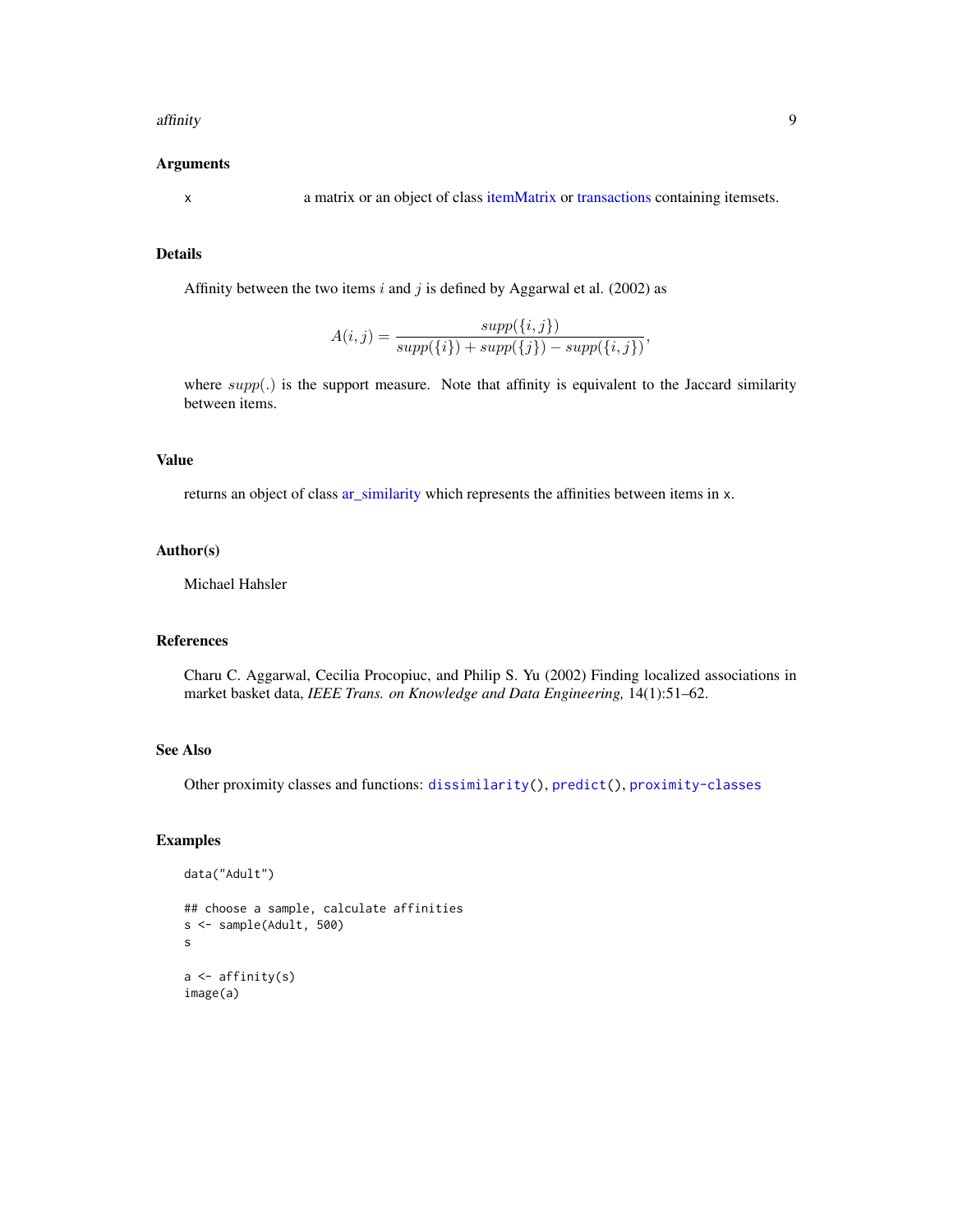<span id="page-9-2"></span><span id="page-9-0"></span>APappearance-class *Class APappearance — Specifying the appearance Argument of Apriori to Implement Rule Templates*

# <span id="page-9-1"></span>**Description**

Specifies the restrictions on the associations mined by  $apriori()$ . These restrictions can implement certain aspects of rule templates described by Klemettinen (1994).

# Details

Note that appearance is only supported by the implementation of [apriori\(\)](#page-10-1).

# Slots

- labels character vectors giving the labels of the items which can appear in the specified place (rhs, lhs or both for rules and items for itemsets). none specifies, that the items mentioned there cannot appear anywhere in the rule/itemset. Note that items cannot be specified in more than one place (i.e., you cannot specify an item in lhs and rhs, but have to specify it as both).
- default one of "both", "lhs", "rhs", "none". Specified the default appearance for all items not explicitly mentioned in the other elements of the list. Leave unspecified and the code will guess the correct setting.
- set used internally.

items used internally.

# Objects from the Class

If appearance restrictions are used, an appearance object will be created automatically within the [apriori\(\)](#page-10-1) function using the information in the named list of the function's appearance argument. In this case, the item labels used in the list will be automatically matched against the items in the used [transactions.](#page-112-1)

Objects can also be created by calls of the form new("APappearance",...). In this case, item IDs (column numbers of the transactions incidence matrix) have to be used instead of labels.

# Coercion

- as("NULL", "APappearance")
- as("list", "APappearance")

#### Author(s)

Michael Hahsler and Bettina Gruen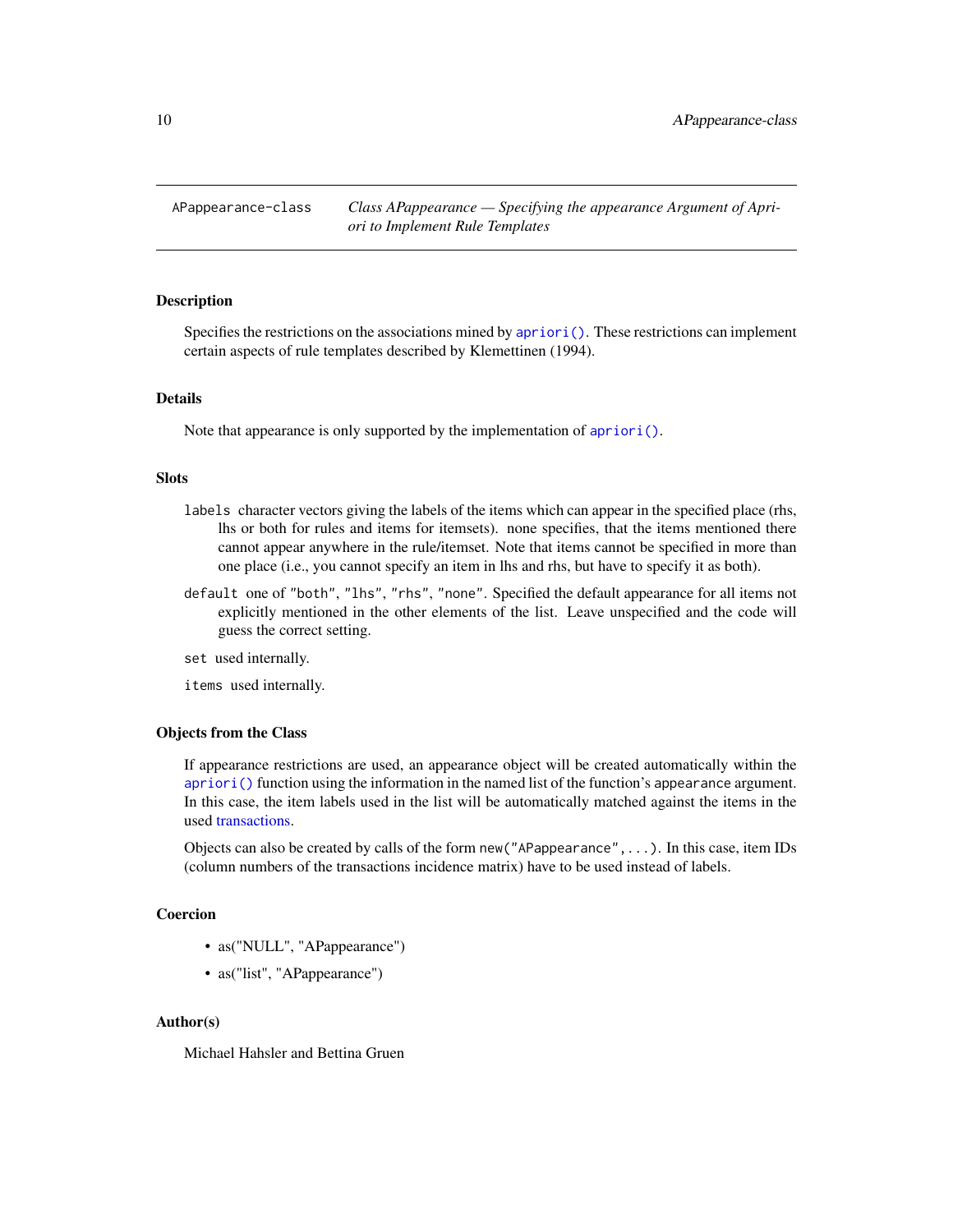#### <span id="page-10-0"></span>apriori de la contrada de la contrada de la contrada de la contrada de la contrada de la contrada de la contra

# References

Christian Borgelt (2004) *Apriori — Finding Association Rules/Hyperedges with the Apriori Algorithm.* <https://borgelt.net/apriori.html>

M. Klemettinen, H. Mannila, P. Ronkainen, H. Toivonen and A. I. Verkamo (1994). Finding Interesting Rules from Large Sets of Discovered Association Rules. In *Proceedings of the Third International Conference on Information and Knowledge Management,* 401–407.

#### See Also

Other mining algorithms: [AScontrol-classes](#page-13-1), [ASparameter-classes](#page-14-1), [apriori\(](#page-10-1)), [eclat\(](#page-33-1)), [fim4r\(](#page-37-1)), [ruleInduction\(](#page-92-1)), [weclat\(](#page-118-1))

# Examples

```
data("Adult")
```

```
## find only frequent itemsets which do not contain small or large income
is \leq apriori(Adult, parameter = list(support= 0.1, target="frequent"),
 appearance = list(none = c("income=small", "income=large")))
itemFrequency(items(is))["income=small"]
itemFrequency(items(is))["income=large"]
```

```
## find itemsets that only contain small or large income, or young age
is <- apriori(Adult, parameter = list(support= 0.1, target="frequent"),
 appearance = list(items = c("income=small", "income=large", "age=Young"))inspect(head(is))
```

```
## find only rules with income-related variables in the right-hand-side.
incomeItems <- grep("^income=", itemLabels(Adult), value = TRUE)
incomeItems
rules \leq apriori(Adult, parameter = list(support=0.2, confidence = 0.5),
  appearance = list(rhs = incomeltems))inspect(head(rules))
```
## Note: For more complicated restrictions you have to mine all rules/itemsets and ## then filter the results afterwards.

<span id="page-10-1"></span>

| apriori |  |  |
|---------|--|--|
|---------|--|--|

apriori *Mining Associations with the Apriori Algorithm*

#### Description

Mine frequent itemsets, association rules or association hyperedges using the Apriori algorithm.

# Usage

```
apriori(data, parameter = NULL, appearance = NULL, control = NULL, ...)
```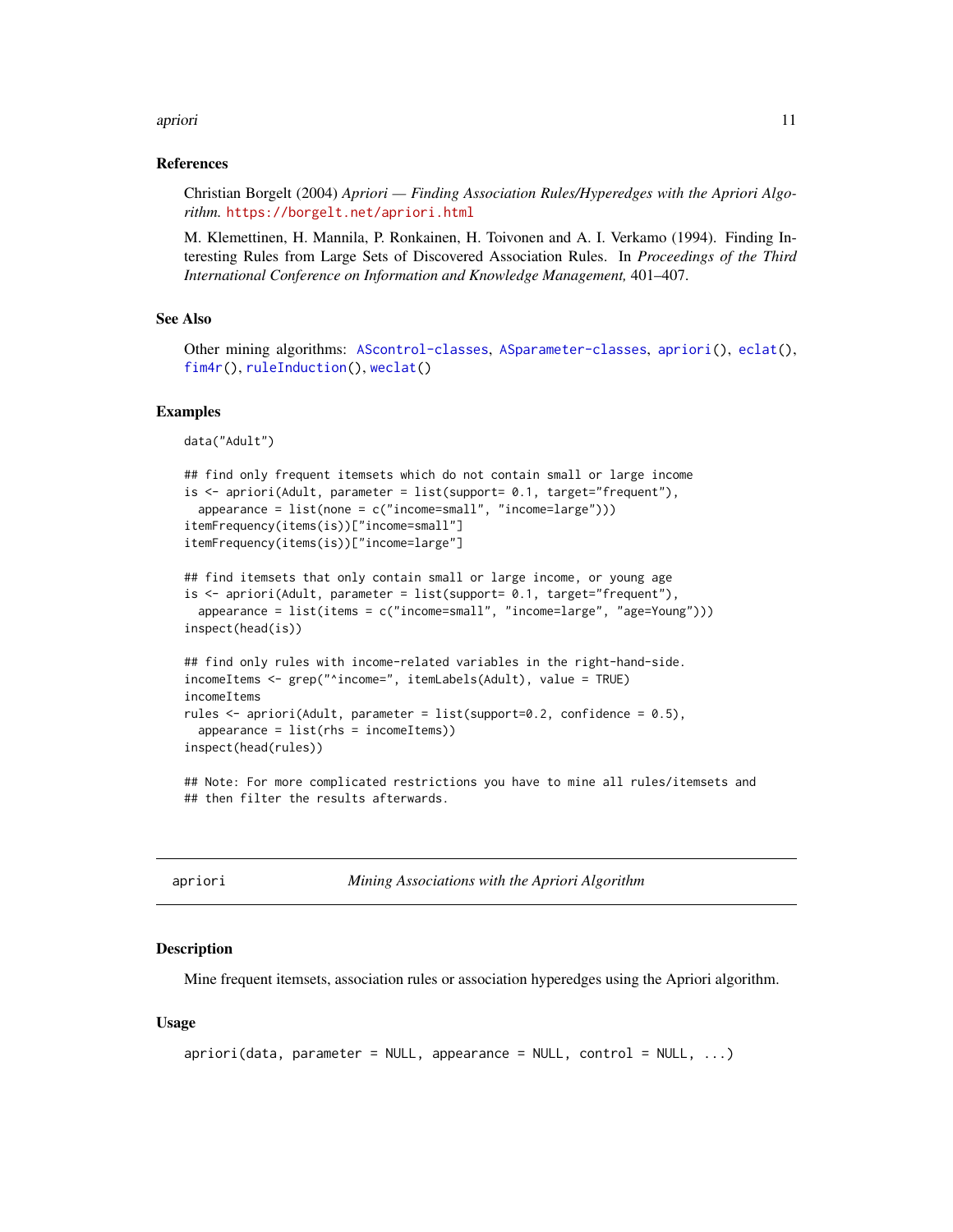# **Arguments**

| data       | object of class transactions. Any data structure which can be coerced into trans-<br>actions (e.g., a binary matrix, a data.frame or a tibble) can also be specified and<br>will be internally coerced to transactions.                     |
|------------|---------------------------------------------------------------------------------------------------------------------------------------------------------------------------------------------------------------------------------------------|
| parameter  | object of class APparameter or named list. The default behavior is to mine rules<br>with minimum support of 0.1, minimum confidence of 0.8, maximum of 10<br>items (maxlen), and a maximal time for subset checking of 5 seconds (maxtime). |
| appearance | object of class APappearance or named list. With this argument item appearance<br>can be restricted (implements rule templates). By default all items can appear<br>unrestricted.                                                           |
| control    | object of class APcontrol or named list. Controls the algorithmic performance<br>of the mining algorithm (item sorting, report progress (verbose), etc.)                                                                                    |
| $\ddots$   | Additional arguments are for convenience added to the parameter list.                                                                                                                                                                       |

# Details

The Apriori algorithm (Agrawal et al, 1993) employs level-wise search for frequent itemsets. The used C implementation of Apriori by Christian Borgelt (2003) includes some improvements (e.g., a prefix tree and item sorting).

Warning about automatic conversion of matrices or data.frames to transactions. It is preferred to create transactions manually before calling apriori() to have control over item coding. This is especially important when you are working with multiple datasets or several subsets of the same dataset. To read about item coding, see [itemCoding.](#page-62-1)

If a data.frame is specified as x, then the data is automatically converted into transactions by discretizing numeric data using [discretizeDF\(\)](#page-26-1) and then coercion to transactions. The discretization may fail if the data is not well behaved.

Apriori only creates rules with one item in the RHS (Consequent). The default value in [APpa](#page-14-2)[rameter](#page-14-2) for minlen is 1. This meains that rules with only one item (i.e., an empty antecedent/LHS) like

$$
\{\} => \{ beer\}
$$

will be created. These rules mean that no matter what other items are involved, the item in the RHS will appear with the probability given by the rule's confidence (which equals the support). If you want to avoid these rules then use the argument parameter = list(minlen = 2).

Notes on run time and memory usage: If the minimum support is chosen too low for the dataset, then the algorithm will try to create an extremely large set of itemsets/rules. This will result in very long run time and eventually the process will run out of memory. To prevent this, the default maximal length of itemsets/rules is restricted to 10 items (via the parameter element maxlen = 10) and the time for checking subsets is limited to 5 seconds (via maxtime = 5). The output will show if you hit these limits in the "checking subsets" line of the output. The time limit is only checked when the subset size increases, so it may run significantly longer than what you specify in maxtime. Setting maxtime  $= 0$  disables the time limit.

Interrupting execution with Control-C/Esc is not recommended. Memory cleanup will be prevented resulting in a memory leak. Also, interrupts are only checked when the subset size increases, so it may take some time till the execution actually stops.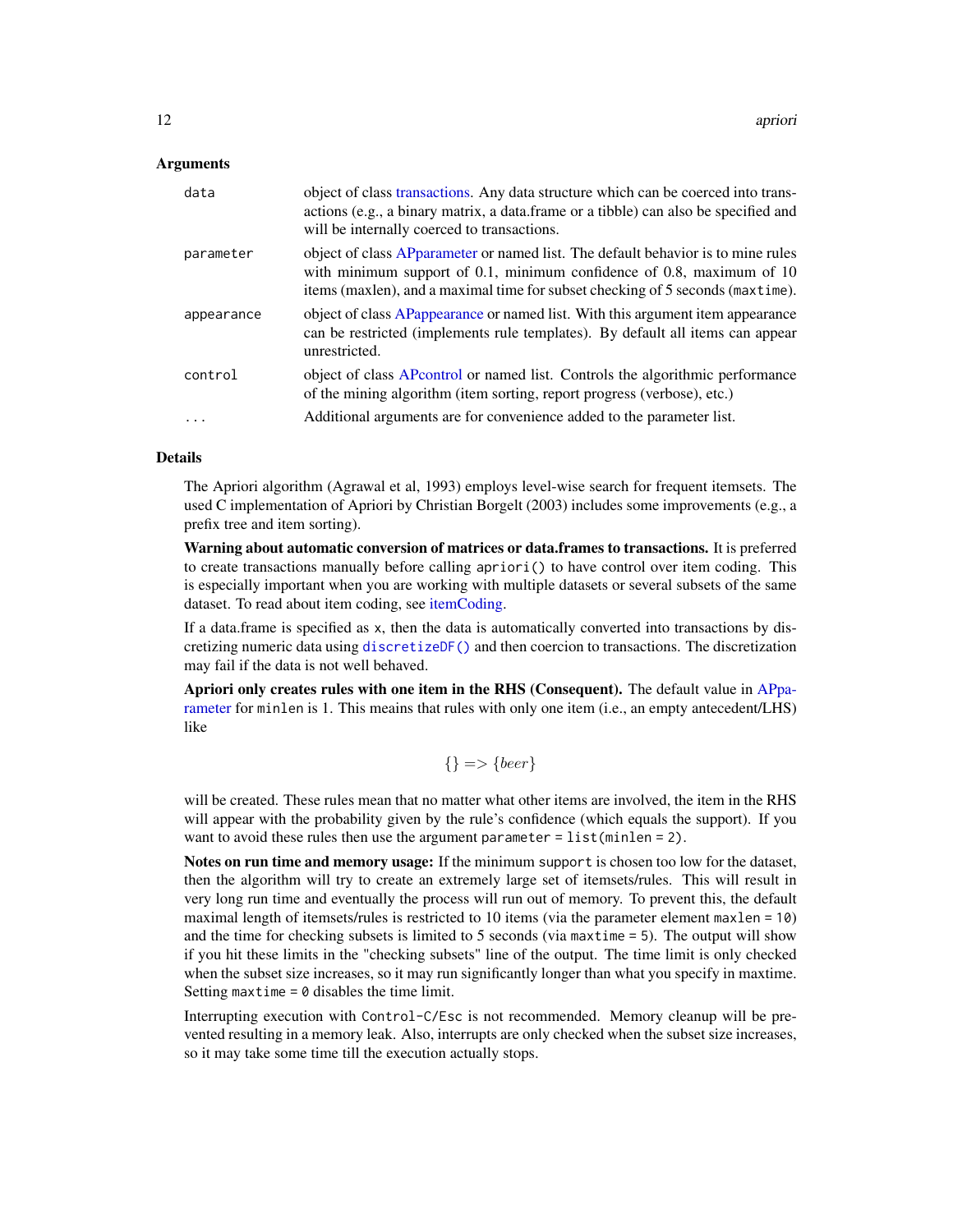#### apriori de la contrada de la contrada de la contrada de la contrada de la contrada de la contrada de la contra

# Value

Returns an object of class [rules](#page-94-1) or [itemsets.](#page-75-1)

# Author(s)

Michael Hahsler and Bettina Gruen

# References

R. Agrawal, T. Imielinski, and A. Swami (1993) Mining association rules between sets of items in large databases. In *Proceedings of the ACM SIGMOD International Conference on Management of Data*, pages 207–216, Washington D.C. doi: [10.1145/170035.170072](https://doi.org/10.1145/170035.170072)

Christian Borgelt (2012) Frequent Item Set Mining. *Wiley Interdisciplinary Reviews: Data Mining and Knowledge Discovery* 2(6):437-456. J. Wiley & Sons, Chichester, United Kingdom 2012. doi: [10.1002/widm.1074](https://doi.org/10.1002/widm.1074)

Christian Borgelt and Rudolf Kruse (2002) Induction of Association Rules: Apriori Implementation. *15th Conference on Computational Statistics* (COMPSTAT 2002, Berlin, Germany) Physica Verlag, Heidelberg, Germany.

Christian Borgelt (2003) Efficient Implementations of Apriori and Eclat. *Workshop of Frequent Item Set Mining Implementations* (FIMI 2003, Melbourne, FL, USA).

APRIORI Implementation: <https://borgelt.net/apriori.html>

# See Also

Other mining algorithms: [APappearance-class](#page-9-2), [AScontrol-classes](#page-13-1), [ASparameter-classes](#page-14-1), [eclat\(](#page-33-1)), [fim4r\(](#page-37-1)), [ruleInduction\(](#page-92-1)), [weclat\(](#page-118-1))

# Examples

```
## Example 1: Create transaction data and mine association rules
a_list <- list(
     c("a", "b", "c"),
      c("a","b"),
      c("a","b","d"),
      c("c", "e"),
      c("a","b","d","e")
      \lambda## Set transaction names
names(a_list) <- paste("Tr",c(1:5), sep = "")
a_list
## Use the constructor to create transactions
trans1 <- transactions(a_list)
trans1
rules <- apriori(trans1)
inspect(rules)
```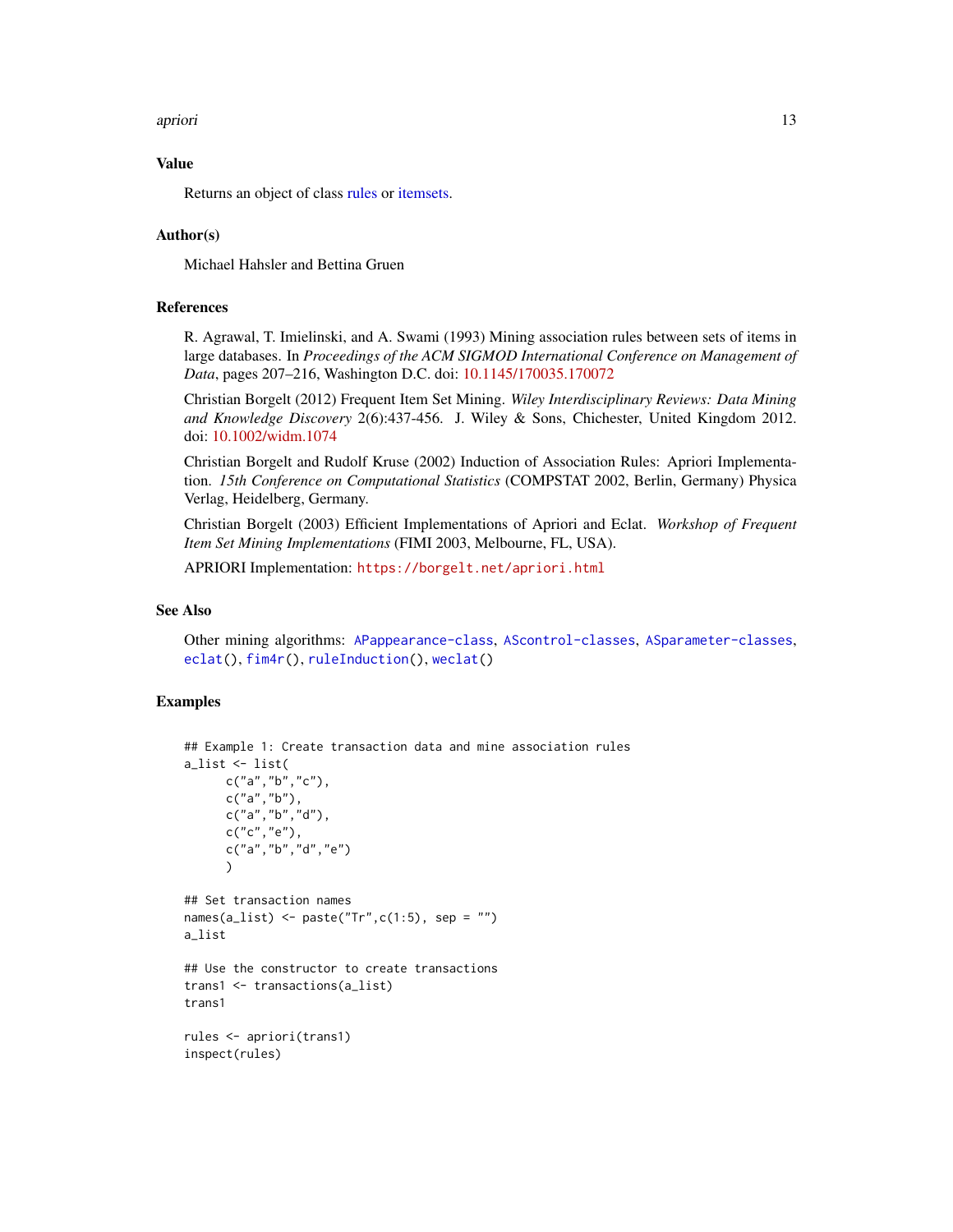```
## Example 2: Mine association rules from an existing transactions dataset
## using different minimum support and minimum confidence thresholds
data("Adult")
rules <- apriori(Adult,
parameter = list(supp = 0.5, conf = 0.9, target = "rules"))summary(rules)
```
<span id="page-13-1"></span>AScontrol-classes *Classes AScontrol, APcontrol, ECcontrol — Specifying the control Argument of Apriori and Eclat*

# <span id="page-13-2"></span>**Description**

The AScontrol class holds the algorithmic parameters for the used mining algorithms. APcontrol and ECcontrol directly extend AScontrol with additional slots for parameters only suitable for the algorithms Apriori (APcontrol) and Eclat (ECcontrol).

#### Slots

sort an integer scalar indicating how to sort items with respect to their frequency: (default: 2)

- 1: ascending
- -1: descending
- 0: do not sort
- 2: ascending
- -2: descending with respect to transaction size sum

verbose a logical indicating whether to report progress

- filter a numeric scalar indicating how to filter unused items from transactions (default: 0.1)
	- $\bullet$  = 0: do not filter items with respect to. usage in sets
	- $\bullet$  < 0: fraction of removed items for filtering
	- $\bullet$  > 0: take execution times ratio into account

tree a logical indicating whether to organize transactions as a prefix tree (default: TRUE)

- heap a logical indicating whether to use heapsort instead of quicksort to sort the transactions (default: TRUE)
- memopt a logical indicating whether to minimize memory usage instead of maximize speed (default: FALSE)

load a logical indicating whether to load transactions into memory (default: TRUE)

sparse a numeric value for the threshold for sparse representation (default: 7)

# Available Slots by Subclass

- APcontrol: filter, tree, heap, memopt, load, sort, verbose
- ECcontrol: sparse, sort, verbose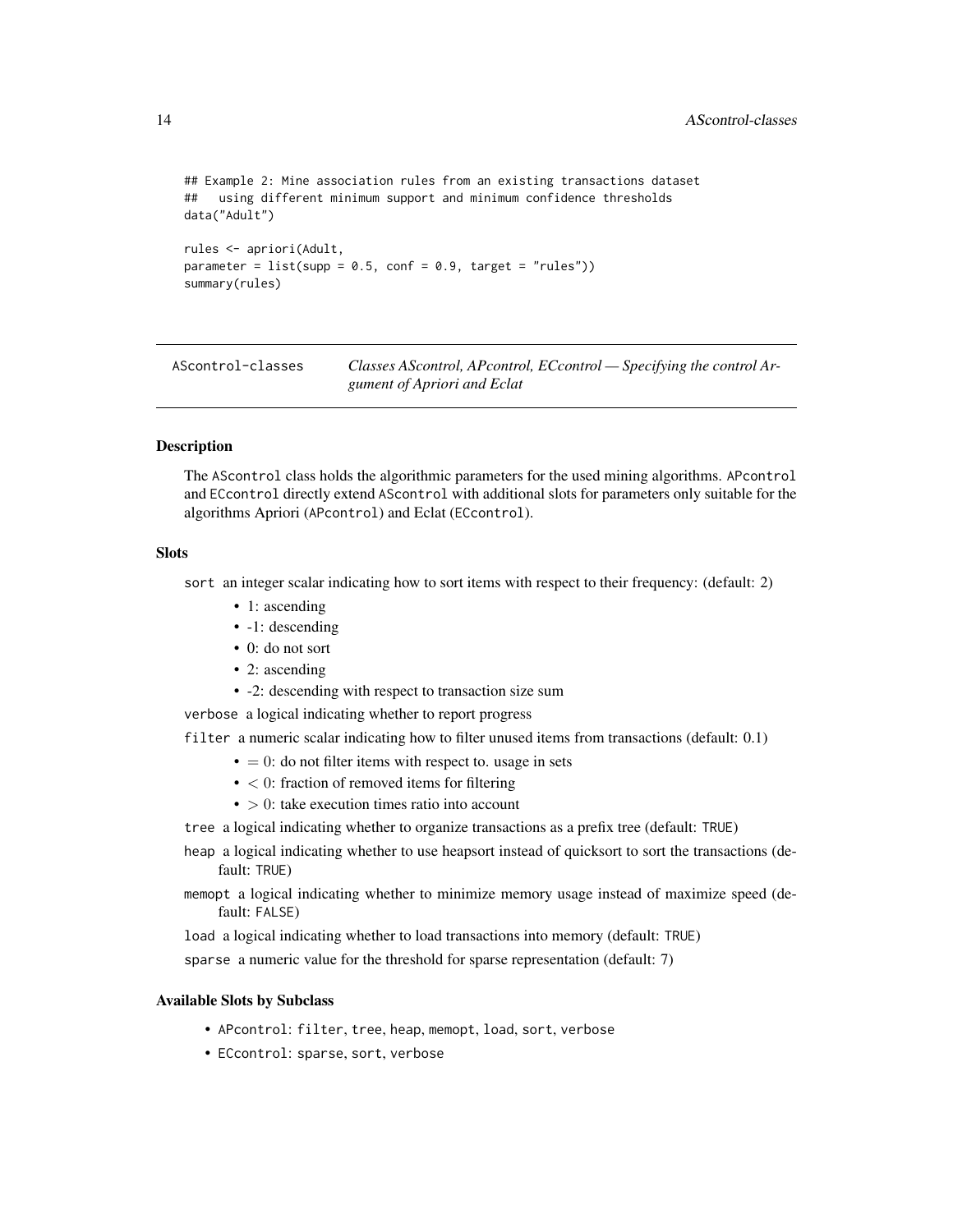# <span id="page-14-0"></span>ASparameter-classes 15

# Objects from the Class

A suitable default control object will be automatically created by the [apriori\(\)](#page-10-1) or the [eclat\(\)](#page-33-1) function. By specifying a named list (names equal to slots) as the control argument for [apriori\(\)](#page-10-1) or [eclat\(\)](#page-33-1), default values can be replaced with the values in the list.

Objects can also be created via coercion.

# Coercion

- as("NULL", "APcontrol")
- as("list", "APcontrol")
- as("NULL", "ECcontrol")
- as("list", "ECcontrol")

# Author(s)

Michael Hahsler and Bettina Gruen

# References

Christian Borgelt (2004) *Apriori — Finding Association Rules/Hyperedges with the Apriori Algorithm*. <https://borgelt.net/apriori.html>

# See Also

Other mining algorithms: [APappearance-class](#page-9-2), [ASparameter-classes](#page-14-1), [apriori\(](#page-10-1)), [eclat\(](#page-33-1)), [fim4r\(](#page-37-1)), [ruleInduction\(](#page-92-1)), [weclat\(](#page-118-1))

<span id="page-14-1"></span>

| ASparameter-classes | Classes ASparameter, APparameter, ECparameter — Specifying the |
|---------------------|----------------------------------------------------------------|
|                     | parameter Argument of APRIORI and ECLAT                        |

#### <span id="page-14-2"></span>Description

The ASparameter class holds the mining parameters (e.g., minimum support) for the used mining algorithms. APparameter and ECparameter directly extend ASparameter with additional slots for parameters only suitable for [apriori\(\)](#page-10-1) (APparameter) or [eclat\(\)](#page-33-1) (ECparameter).

#### Slots

support a numeric value for the minimal support of an item set (default: 0.1)

minlen an integer value for the minimal number of items per item set (default: 1 item)

maxlen an integer value for the maximal number of items per item set (default: 10 items)

- target a character string indicating the type of association mined. Partial names are matched. Available targets are:
	- "frequent itemsets"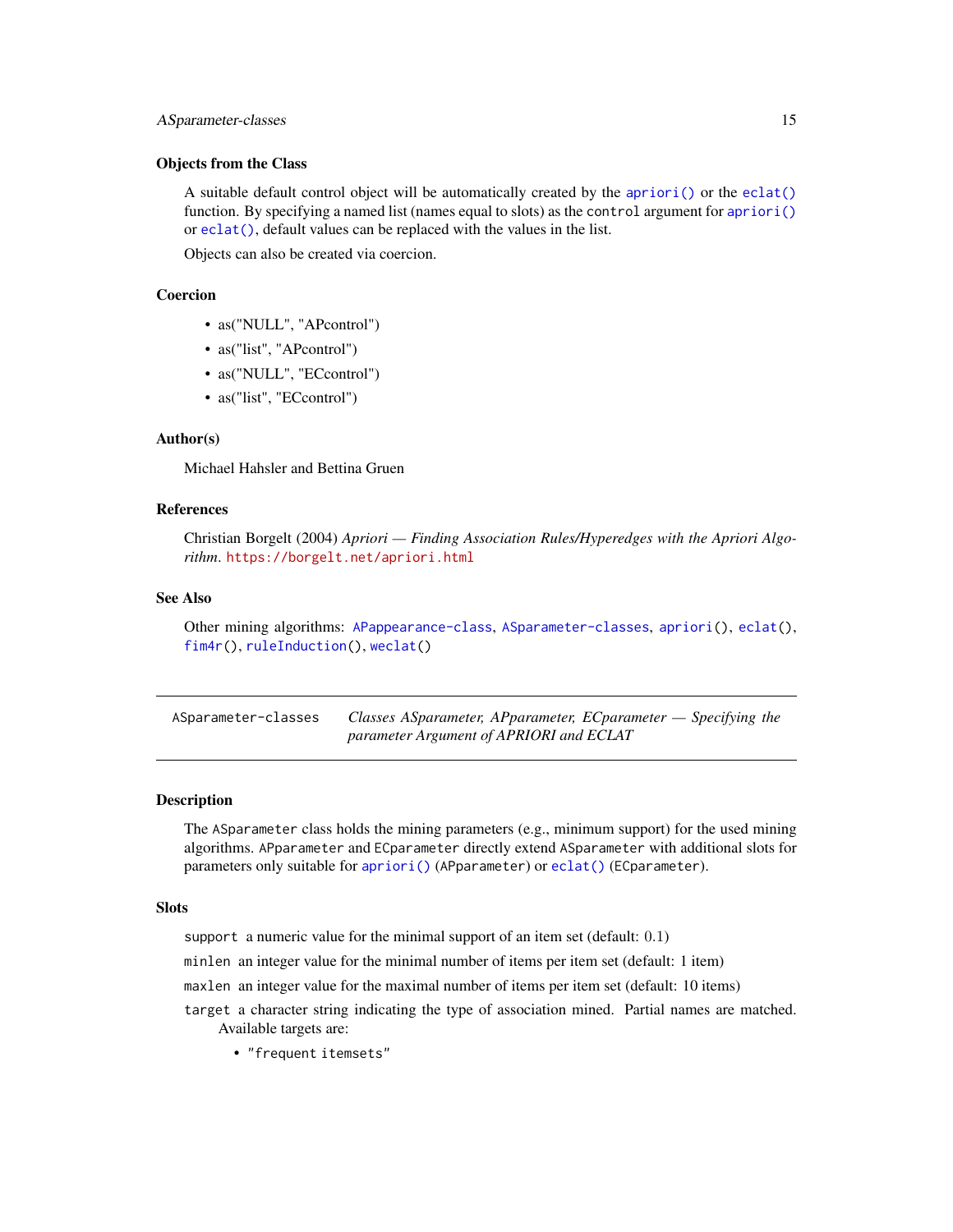- "maximally frequent itemsets"
- "generator frequent itemsets"
- "closed frequent itemsets"
- "rules" only available for [apriori;](#page-10-1) use [ruleInduction](#page-92-1) for [eclat.](#page-33-1)
- "hyperedgesets" only available for [apriori;](#page-10-1) see references for the definition of association hyperedgesets.
- ext a logical indicating whether to report coverage (i.e., LHS-support) as an extended quality measure (default: TRUE)
- confidence a numeric value for the minimal confidence of rules/association hyperedges (default: 0.8). For frequent itemsets it is set to NA.
- smax a numeric value for the maximal support of itemsets/rules/hyperedgesets (default: 1)
- arem a character string indicating the used additional rule evaluation measure (default: "none") given by one of
	- "none": no additional evaluation measure
	- "diff": absolute confidence difference
	- "quot": difference of confidence quotient to 1
	- "aimp": absolute difference of improvement to 1
	- "info": information difference to prior
	- "chi2": normalized  $\chi^2$  measure

Note: The measure is only reported if aval is set to TRUE. Use minval to set minimum thresholds on the measures.

- aval a logical indicating whether to return the additional rule evaluation measure selected with arem.
- minval a numeric value for the minimal value of additional evaluation measure selected with arem (default: 0.1)
- originalSupport a logical indicating whether to use the original definition of minimum support (support of the LHS and RHS of the rule). If set to FALSE then the support of the LHS (also called coverage of the rule) is returned as support. The minimum support threshold is applied to this support. (default: TRUE)
- maxtime Time limit in seconds for checking subsets. maxtime = 0 disables the time limit. (default: 5 seconds)
- tidLists a logical indicating whether [eclat\(\)](#page-33-1) should return also a list of supporting transactions IDs. (default: FALSE)

# Available Slots by Subclass

- APparameter: confidence, minval, smax, arem, aval, originalSupport, maxtime, support, minlen, maxlen, target, ext
- ECparameter: tidLists, support, minlen, maxlen, target, ext

# Objects from the Class

A suitable default parameter object will be automatically created by [apriori\(\)](#page-10-1) or [eclat\(\)](#page-33-1). By specifying a named list (names equal to slots) as parameter argument for [apriori\(\)](#page-10-1) or [eclat\(\)](#page-33-1), the default values can be replaced with the values in the list.

Objects can also be created via coercion.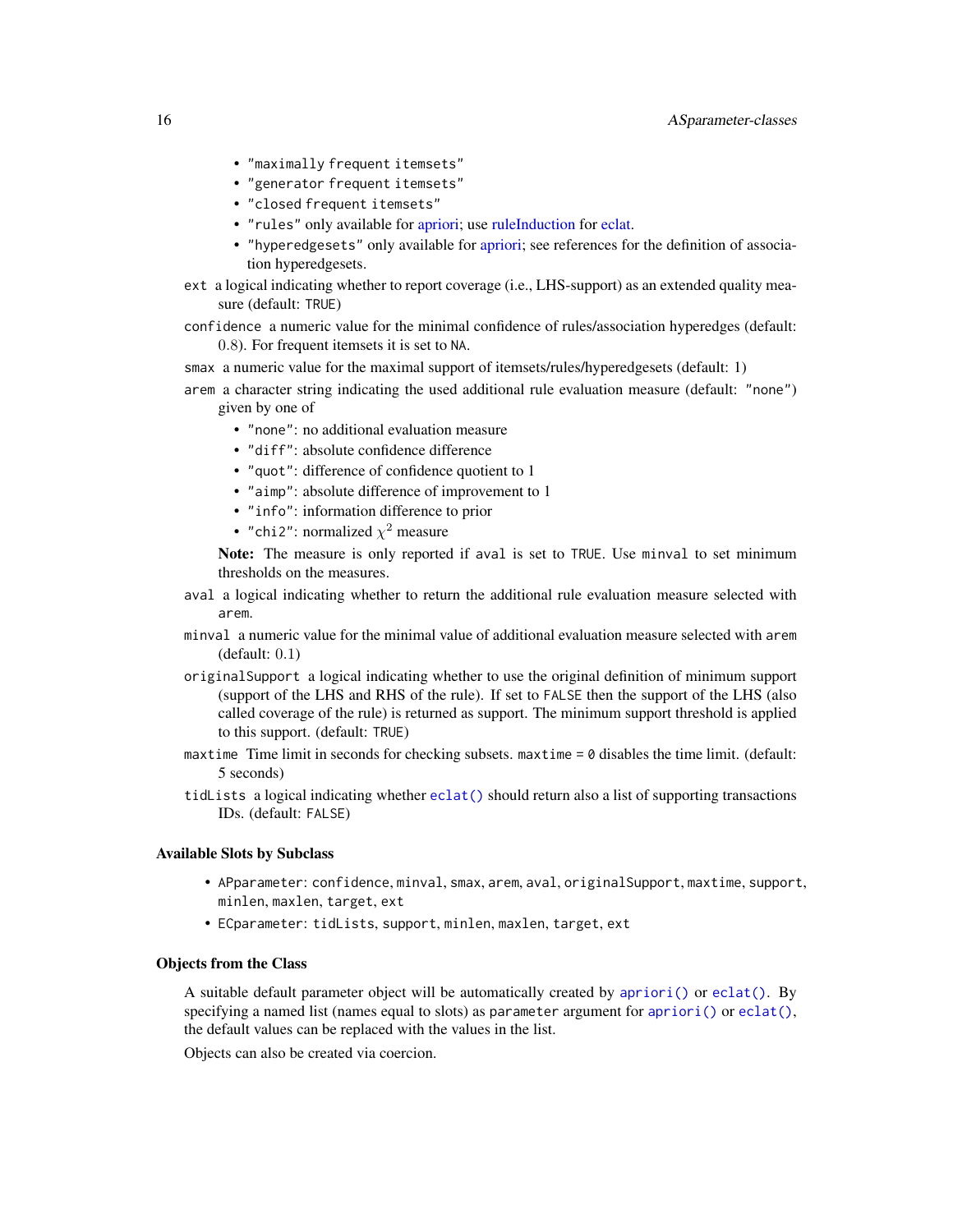# <span id="page-16-0"></span>Coercion

- as("NULL", "APparameter")
- as("list", "APparameter")
- as("NULL", "ECparameter")
- as("list", "ECparameter")

# Author(s)

Michael Hahsler and Bettina Gruen

# References

```
Christian Borgelt (2004) Apriori — Finding Association Rules/Hyperedges with the Apriori Algo-
rithm. https://borgelt.net/apriori.html
```
# See Also

Other mining algorithms: [APappearance-class](#page-9-2), [AScontrol-classes](#page-13-1), [apriori\(](#page-10-1)), [eclat\(](#page-33-1)), [fim4r\(](#page-37-1)), [ruleInduction\(](#page-92-1)), [weclat\(](#page-118-1))

<span id="page-16-1"></span>associations-class *Class associations — A Set of Associations*

# <span id="page-16-2"></span>Description

The associations class is a virtual class which is extended to represent mining result (e.g., sets of [itemsets](#page-75-1) or [rules\)](#page-94-1). The class defines some common methods for its subclasses.

# Usage

```
## S4 method for signature 'associations'
quality(x)
## S4 replacement method for signature 'associations'
quality(x) \leq value
## S4 method for signature 'associations'
info(x)
## S4 replacement method for signature 'associations'
info(x) <- value
## S4 method for signature 'associations'
head(x, n = 6L, by = NULL, decreasing = TRUE, ...)
## S4 method for signature 'associations'
```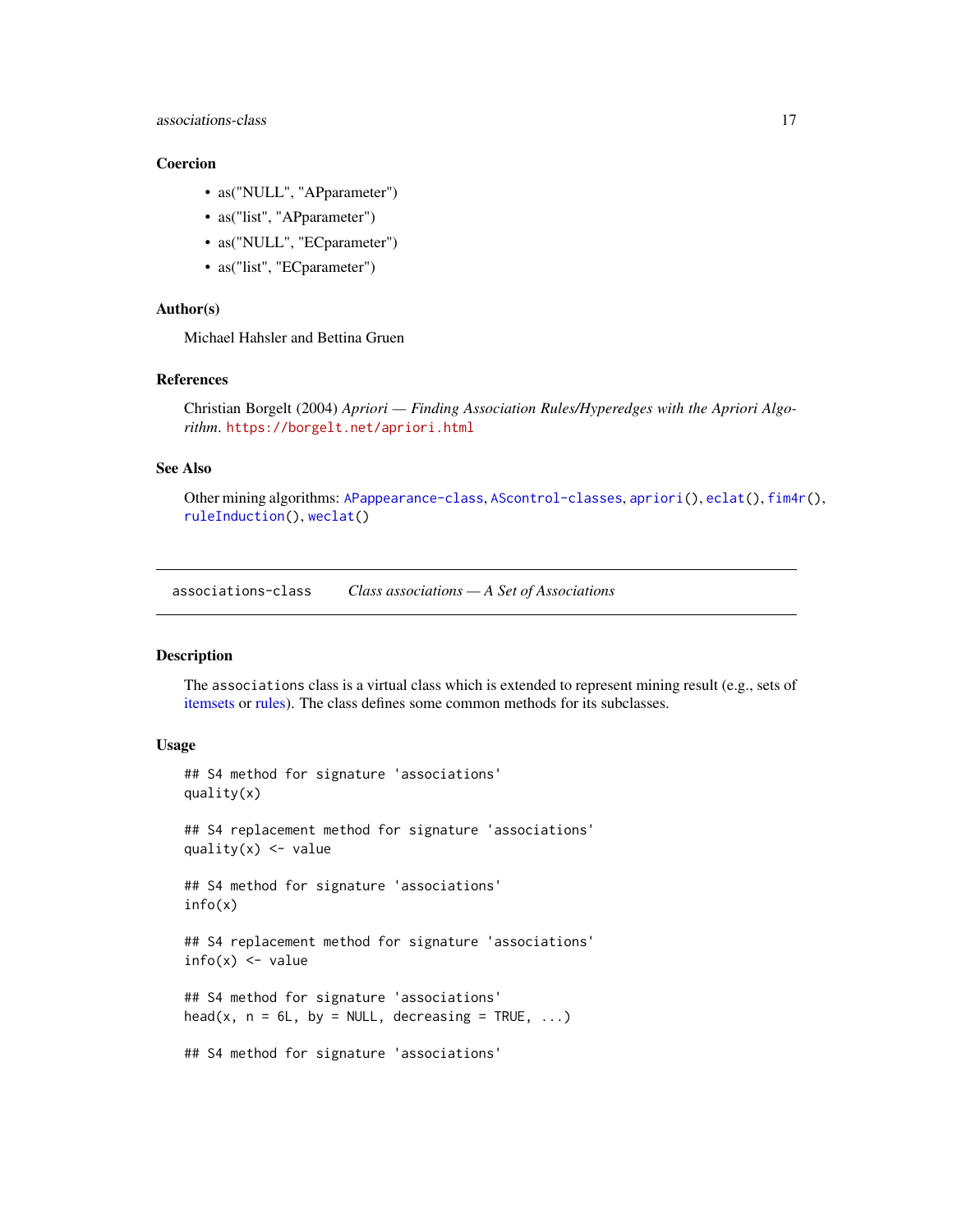```
tail(x, n = 6L, by = NULL, decreasing = TRUE, ...)## S4 method for signature 'associations'
items(x)
## S4 method for signature 'associations'
length(x)
## S4 method for signature 'associations'
labels(object)
```
#### Arguments

| x, object  | the object.                   |
|------------|-------------------------------|
| value      | the replacement value.        |
| n          | number of elements            |
| bv         | sort by this interest measure |
| decreasing | sort in decreasing order?     |
|            | further arguments.            |

# Details

The implementations of associations store itemsets (e.g., the LHS and RHS of a rule) as objects of class [itemMatrix](#page-70-1) (i.e., sparse binary matrices). Quality measures (e.g., support) are stored in a data.frame accessible via method quality().

See Sections Functions and See Also to see all available methods.

Note: Associations can store multisets with duplicated elements. Duplicated elements can result from combining several sets of associations. Use [unique\(\)](#page-117-1) to remove duplicate associations.

# Functions

- quality,associations-method: returns the quality data.frame.
- quality<-, associations-method: replaces the quality data.frame. The lengths of the vectors in the data.frame have to equal the number of associations in the set.
- info,associations-method: returns the info list.
- info<-, associations-method: replaces the info list.
- head, associations-method: returns the first n associations.
- tail,associations-method: returns the last n associations.
- items,associations-method: dummy method. This method has to be implemented by all subclasses of associations and return the items which make up each association as an object of class [itemMatrix.](#page-70-1)
- length, associations-method: dummy method. This method has to be implemented by all subclasses of associations and return the number of elements in the association.
- labels, associations-method: dummy method. This method has to be implemented by all subclasses of associations and return a vector of length(object) of labels for the elements in the association.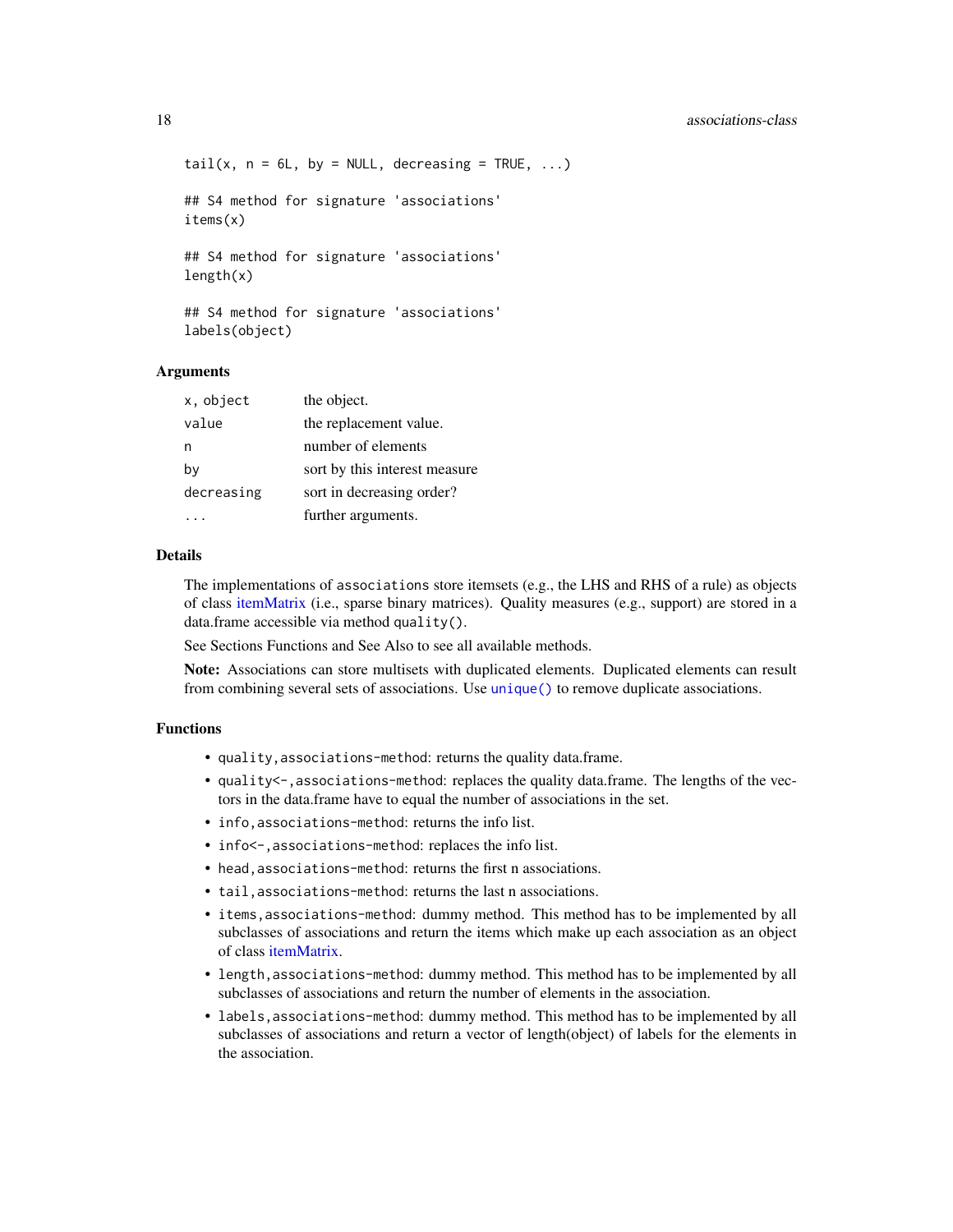# <span id="page-18-0"></span>Slots

quality a data.frame info a list

# Objects from the Class

A virtual class: No objects may be created from it.

# Author(s)

Michael Hahsler

# See Also

Subclasses: [rules,](#page-94-1) [itemsets](#page-75-1)

```
Other associations functions: abbreviate(), c(), duplicated(), extract, inspect(), is.closed(),
is.generator(), is.maximal(), is.redundant(), is.significant(), is.superset(), itemsets-class,
match(), rules-class, sample(), sets, size(), sort(), unique()
```
<span id="page-18-1"></span>

c *Combining Association and Transaction Objects*

# Description

Provides the methods to combine several [associations](#page-16-2) or [transactions](#page-112-1) objects into a single object.

#### Usage

```
## S4 method for signature 'itemMatrix'
c(x, \ldots, recursive = FALSE)
## S4 method for signature 'transactions'
c(x, \ldots, recursive = FALSE)
## S4 method for signature 'tidLists'
c(x, \ldots, recursive = FALSE)
## S4 method for signature 'rules'
c(x, \ldots, recursive = FALSE)
## S4 method for signature 'itemsets'
c(x, \ldots, recursive = FALSE)
```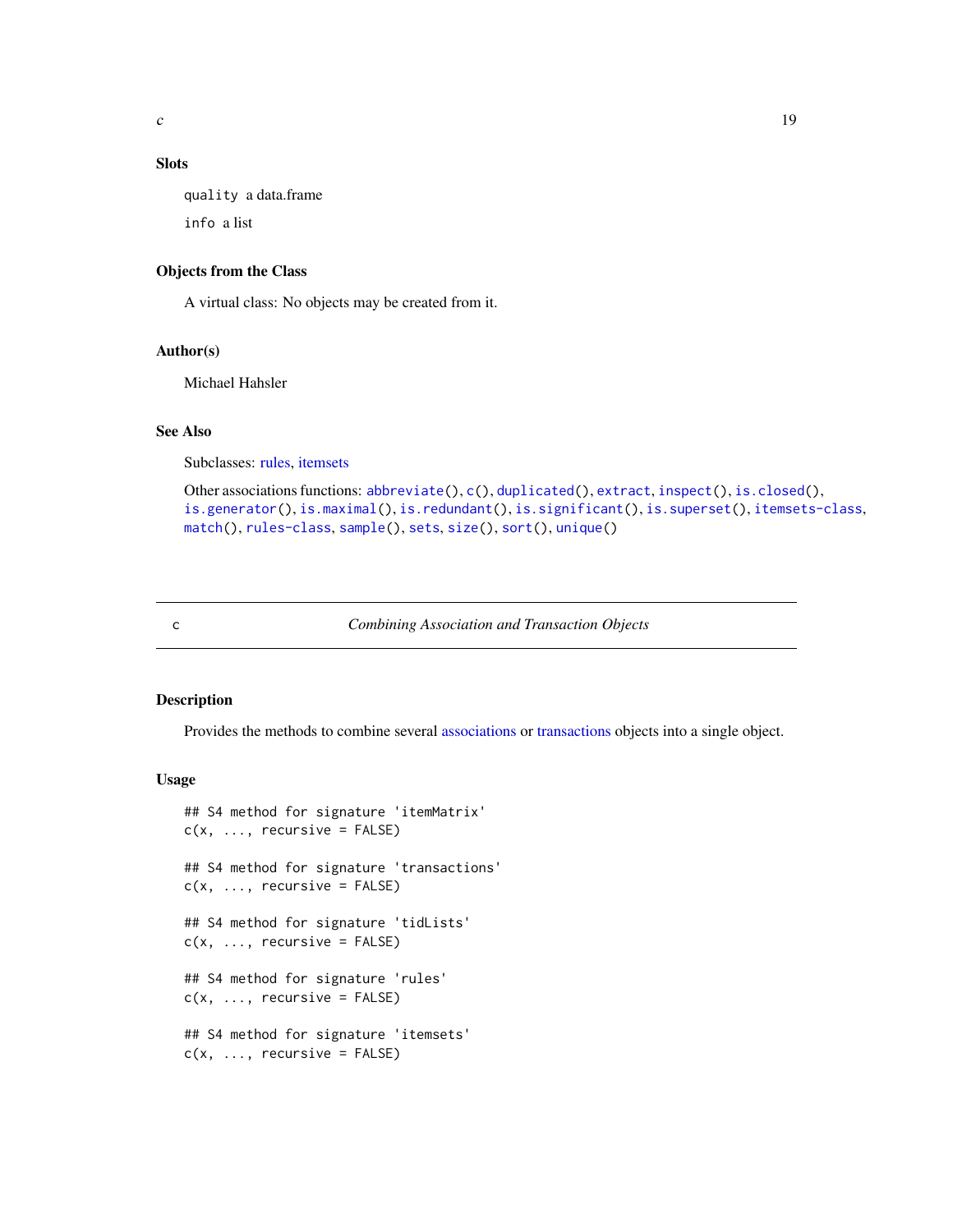# Arguments

| $\mathsf{x}$ | first object.                                                                   |
|--------------|---------------------------------------------------------------------------------|
| .            | further objects of the same class as x to be combined.                          |
| recursive    | a logical. If recursive = TRUE, the function recursively descends through lists |
|              | combining all their elements into a vector.                                     |

# Details

Combining arules objects is done by using rbind() (combine by row) on the [itemMatrix](#page-70-1) objects representing the associations or transactions.

Note that  $c()$  can result in duplicates. Use [union\(\)](#page-0-0) rather than  $c()$  to combine several mined [itemsets](#page-75-1) or [rules](#page-94-1) into a single set without duplicates.

# Value

An object of the same class as x.

# Author(s)

Michael Hahsler

### See Also

```
Other associations functions: abbreviate(), associations-class, duplicated(), extract,
inspect(), is.closed(), is.generator(), is.maximal(), is.redundant(), is.significant(),
is.superset(), itemsets-class, match(), rules-class, sample(), sets, size(), sort(),
unique()
```

```
Other itemMatrix and transactions functions: abbreviate(), crossTable(), duplicated(), extract,
hierarchy, image(), inspect(), is.superset(), itemFrequencyPlot(), itemFrequency(),
itemMatrix-class, match(), merge(), random.transactions(), sample(), sets, size(), supportingTransactions(),
tidLists-class, transactions-class, unique()
```
# Examples

```
data("Adult")
```

```
## combine transactions
a1 <- Adult[1:10]
a2 <- Adult[101:110]
aComb \leftarrow c(a1, a2)summary(aComb)
## combine rules (can contain the same rule multiple times)
r1 <- apriori(Adult[1:1000])
r2 <- apriori(Adult[1001:2000])
rComb \leftarrow c(r1, r2)rComb
```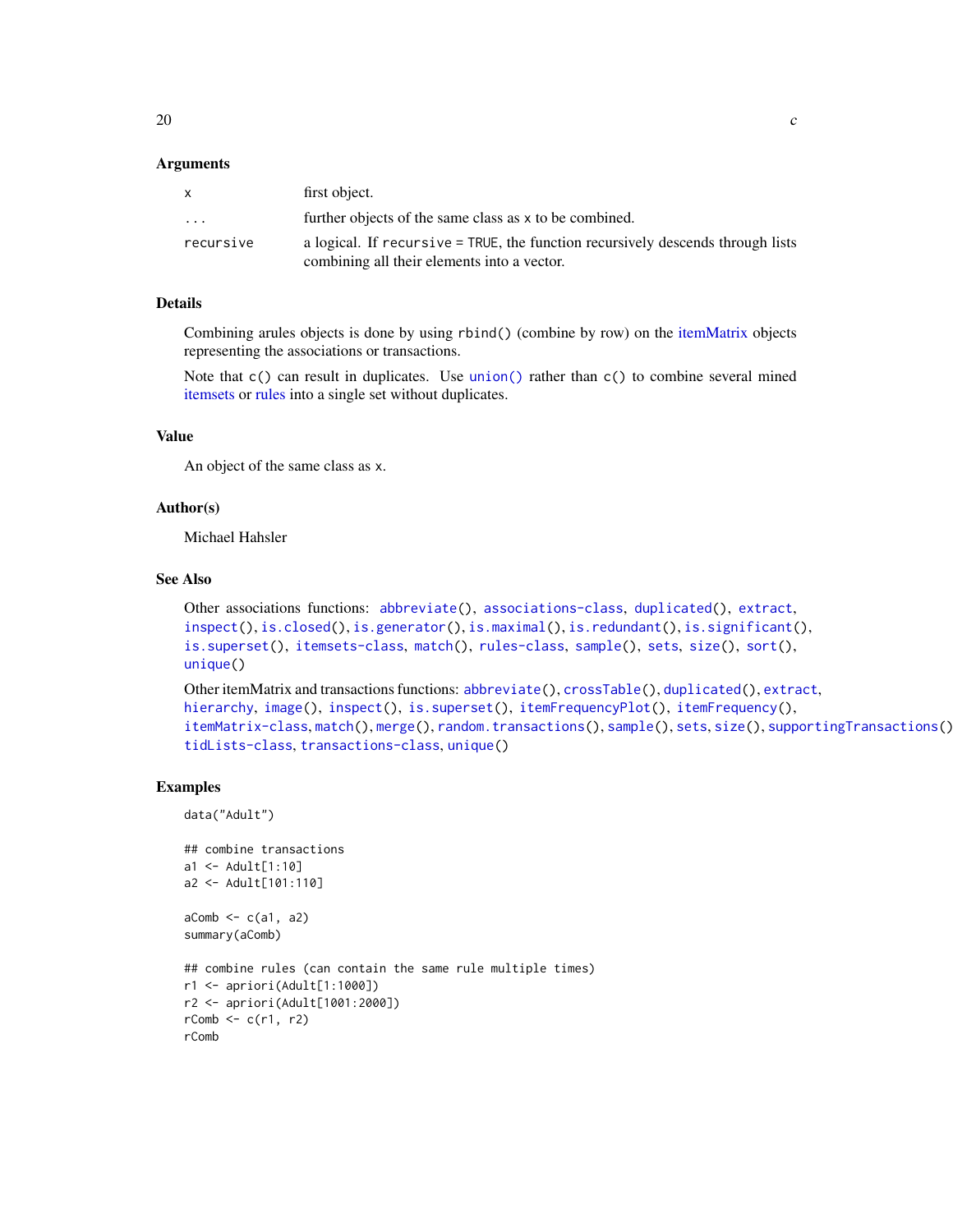#### <span id="page-20-0"></span>confint 21

```
## union of rules (a set with only unique rules: same as unique(rComb))
rUnion <- union(r1,r2)
rUnion
```
<span id="page-20-1"></span>confint *Confidence Intervals for Interest Measures for Association Rules*

# Description

Defines a method to compute confidence intervals for interest measures for association [rules.](#page-94-1)

# Usage

```
## S3 method for class 'rules'
confint(
 object,
 parm = "oddsRatio",
 level = 0.95,measure = NULL,
 side = c("two.sided", "lower", "upper"),
 method = NULL,replications = 1000,
 smoothCounts = 0,
  transactions = NULL,
  ...
)
```
# Arguments

| object        | an object of class rules.                                                                                                                                                                |
|---------------|------------------------------------------------------------------------------------------------------------------------------------------------------------------------------------------|
| parm, measure | name of the interest measures (see interest Measure ()). measure can be used<br>instead of parm.                                                                                         |
| level         | the confidence level required.                                                                                                                                                           |
| side          | Should a two-sided confidence interval or a one-sided limit be returned? Lower<br>returns an interval with only a lower limit and upper returns an interval with<br>only an upper limit. |
| method        | method to construct the confidence interval. The available methods depends on<br>the measure and the most common method is used by default.                                              |
| replications  | number of replications for method "simulation". Ignored for other methods.                                                                                                               |
| smoothCounts  | pseudo count for addaptive smoothing (Laplace smoothing). Often a pseudo<br>counts of .5 is used for smoothing (see Detail Section).                                                     |
| transactions  | if the rules object does not contain sufficient quality information, then a set of<br>transactions to calculate the confidence interval for can be specified.                            |
| $\cdots$      | Additional parameters are ignored with a warning.                                                                                                                                        |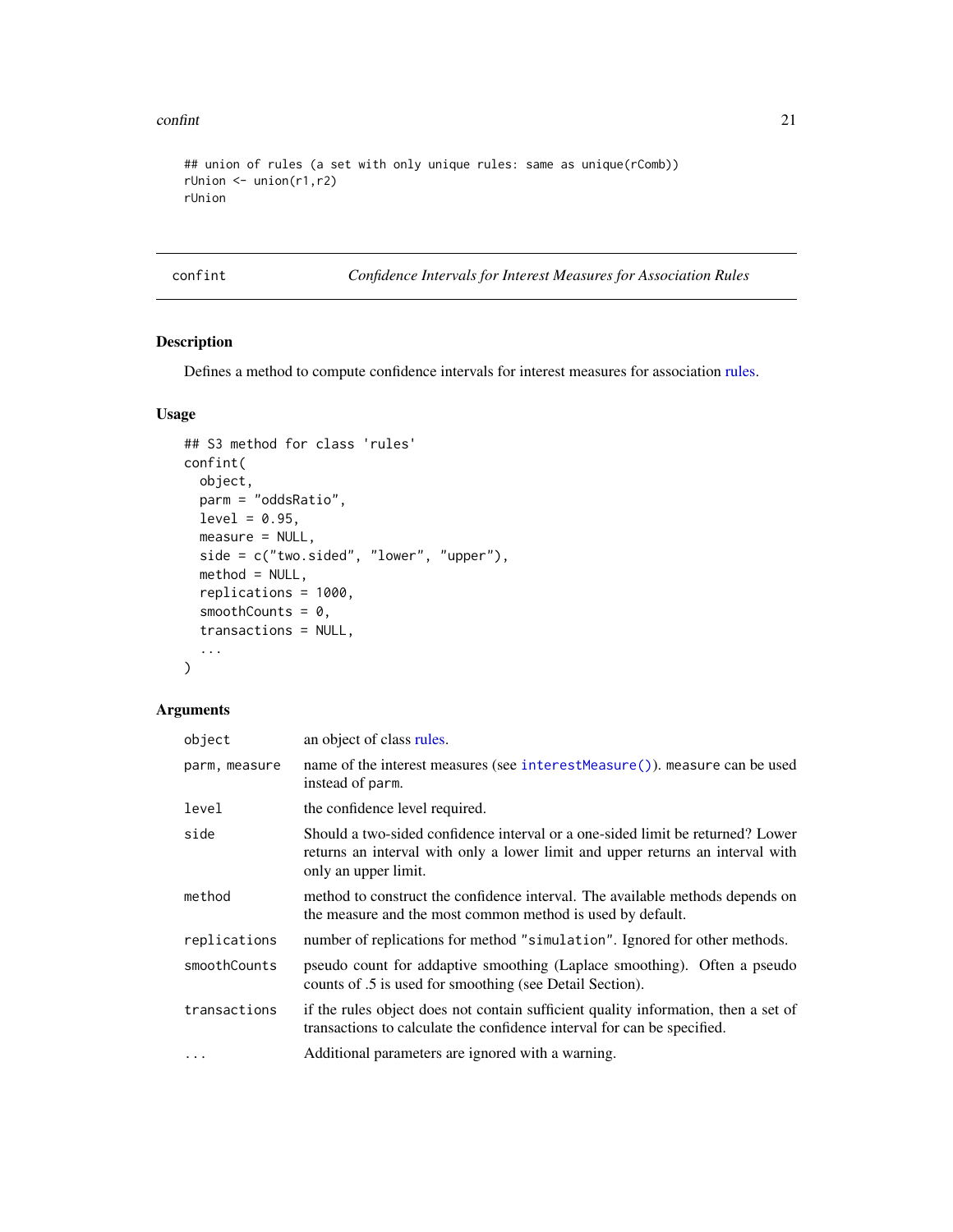# Details

This method creates a contingency table for each rule and then constructs a confidence interval for the specified measures.

Fast confidence interval approximations are currently available for the measures "support", "count", "confidence", "lift", "oddsRatio", and "phi". For all other measures, bootstrap sampling from a multinomial distribution is used.

Haldan-Anscombe correction (Haldan, 1940; Anscombe, 1956) to avoids issues with zero counts can be specified by smoothCounts = 0.5. Here .5 is added to each count in the contingency table.

#### Value

Returns a matrix with with one row for each rule and the two columns named "LL" and "UL" with the interval boundaries. The matrix has the following additional attributes:

| measure      | the interest measure.                                                                                                  |
|--------------|------------------------------------------------------------------------------------------------------------------------|
| level        | the confidence level                                                                                                   |
| side         | the confidence level                                                                                                   |
| smoothCounts | used count smoothing.                                                                                                  |
| method       | name of the method to create the interval                                                                              |
| desc         | description of the used method to calculate the confidence interval. The men-<br>tioned references can be found below. |

#### Author(s)

Michael Hahsler

# References

Wilson, E. B. (1927). "Probable inference, the law of succession, and statistical inference". *Journal of the American Statistical Association,* 22 (158): 209-212. doi: [10.1080/01621459.1927.10502953](https://doi.org/10.1080/01621459.1927.10502953)

Clopper, C.; Pearson, E. S. (1934). "The use of confidence or fiducial limits illustrated in the case of the binomial". *Biometrika,* 26 (4): 404-413. doi: [10.1093/biomet/26.4.404](https://doi.org/10.1093/biomet/26.4.404)

Doob, J. L. (1935). "The Limiting Distributions of Certain Statistics". *Annals of Mathematical Statistics,* 6: 160-169. doi: [10.1214/aoms/1177732594](https://doi.org/10.1214/aoms/1177732594)

Fisher, R.A. (1962). "Confidence limits for a cross-product ratio". *Australian Journal of Statistics,* 4, 41.

Woolf, B. (1955). "On estimating the relation between blood group and diseases". *Annals of Human Genetics,* 19, 251-253.

Haldane, J.B.S. (1940). "The mean and variance of the moments of chi-squared when used as a test of homogeneity, when expectations are small". *Biometrika,* 29, 133-134.

Anscombe, F.J. (1956). "On estimating binomial response relations". *Biometrika,* 43, 461-464.

#### See Also

Other interest measures: [coverage\(](#page-22-1)), [interestMeasure\(](#page-49-1)), [is.redundant\(](#page-57-1)), [is.significant\(](#page-59-1)), [support\(](#page-106-1))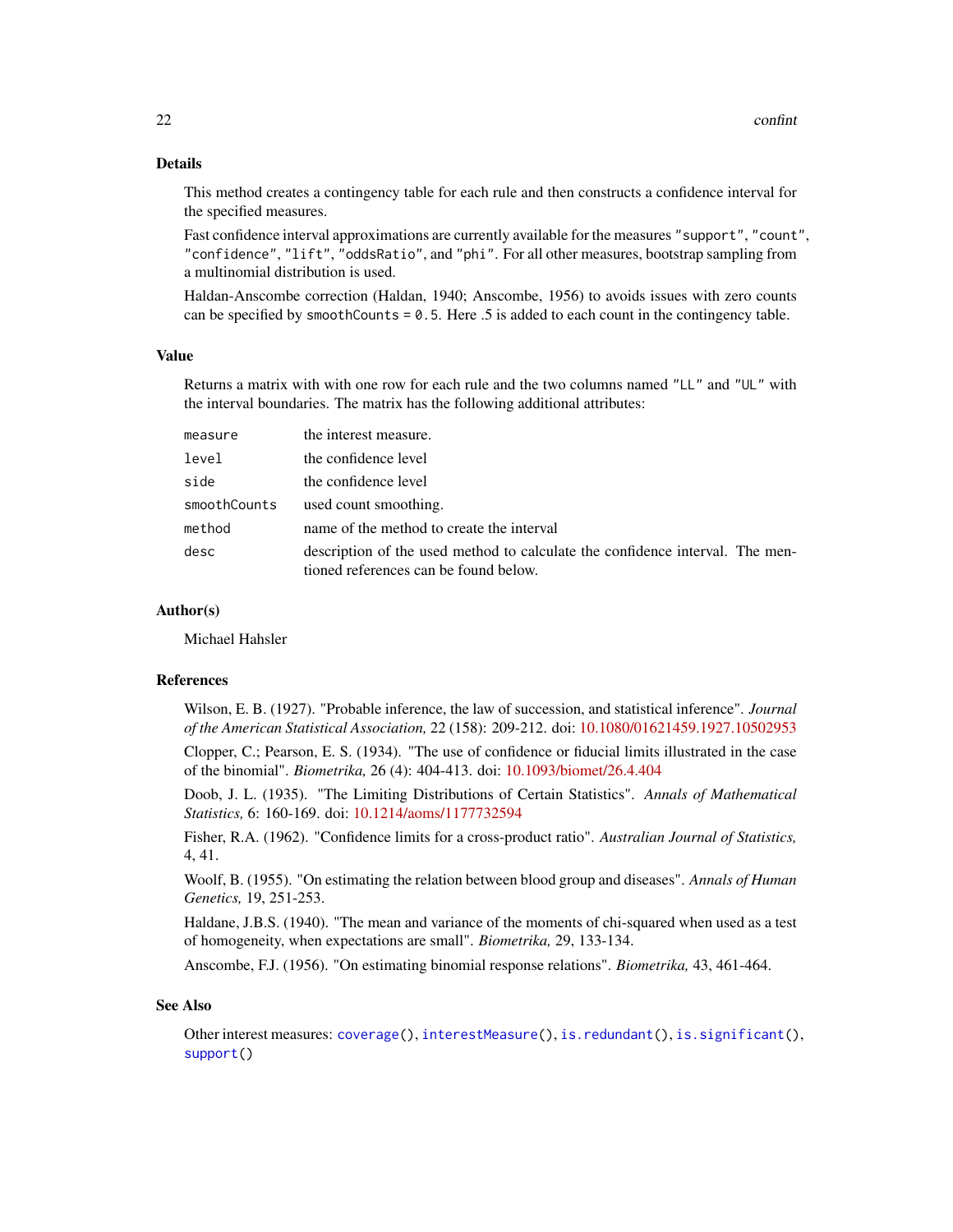#### <span id="page-22-0"></span>coverage 23

# Examples

data("Income")

```
# mine some rules with the consequent "language in home=english"
rules <- apriori(Income, parameter = list(support = 0.5),
  appearance = list(rhs = "language in home=english"))
# calculate the confidence interval for the rules' odds ratios.
# note that we use Haldane-Anscombe correction (with smoothCounts = .5)
# to avoid issues with 0 counts in the contingency table.
ci <- confint(rules, "oddsRatio", smoothCounts = .5)
ci
# We add the odds ratio (with Haldane-Anscombe correction)
# and the confidence intervals to the quality slot of the rules.
quality(rules) <- cbind(
  quality(rules),
  oddsRatio = interestMeasure(rules, "oddsRatio", smoothCounts = .5),
  oddsRatio = ci)
rules <- sort(rules, by = "oddsRatio")
inspect(rules)
# use confidence intervals for lift to find rules with a lift significantly larger then 1.
# We set the confidence level to 95%, create a one-sided interval and check
# if the interval does not cover 1 (i.e., the lower limit is larger than 1).
ci <- confint(rules, "lift", level = 0.95, side = "lower")
ci
inspect(rules[ci[, "LL"] > 1])
```
<span id="page-22-1"></span>coverage *Calculate coverage for rules*

# Description

Provides the generic function and a method to calculate the coverage (support of the left-hand-side) of [rules.](#page-94-1)

#### Usage

```
coverage(x, transactions = NULL, reuse = TRUE)## S4 method for signature 'rules'
coverage(x, transactions = NULL, reuse = TRUE)
```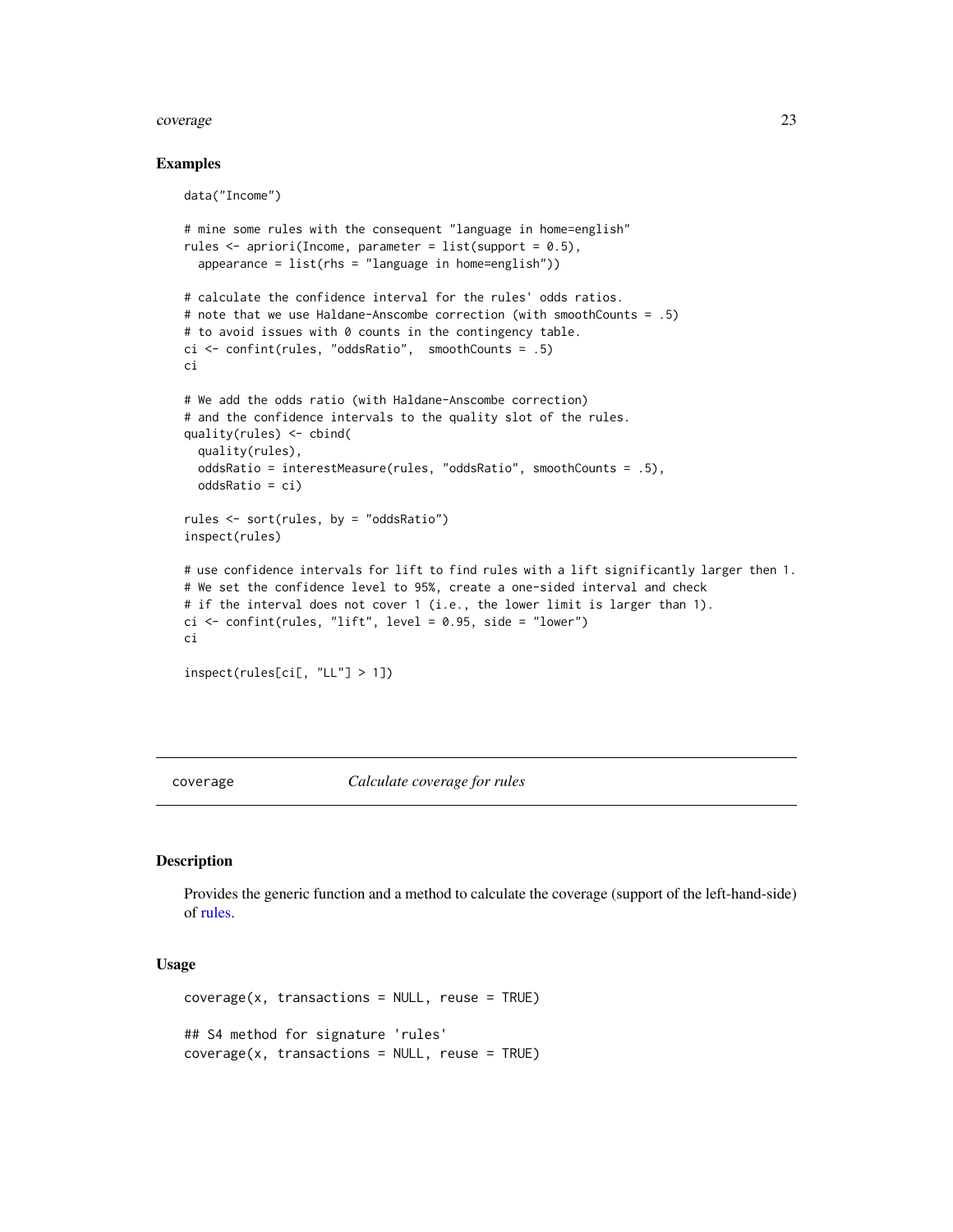#### <span id="page-23-0"></span>**Arguments**

| X            | the set of rules.                                                                                                 |
|--------------|-------------------------------------------------------------------------------------------------------------------|
| transactions | the data set used to generate x. Only needed if the quality slot of x does not<br>contain support and confidence. |
| reuse        | reuse support and confidence stored in x or recompute from transactions?                                          |

# Details

Coverage (also called cover or LHS-support) is the support of the left-hand-side of the rule  $X = \gt$  $Y$ , i.e.,  $supp(X)$ . It represents a measure of to how often the rule can be applied.

Coverage can be quickly calculated from the rule's quality measures (support and confidence) stored in the quality slot. If these values are not present, then the support of the LHS is counted using the data supplied in [transactions.](#page-112-1)

Coverage is also one of the measures available via the function [interestMeasure\(\)](#page-49-1).

# Value

A numeric vector of the same length as x containing the coverage values for the sets in x.

# Author(s)

Michael Hahsler

# See Also

Other interest measures: [confint\(](#page-20-1)), [interestMeasure\(](#page-49-1)), [is.redundant\(](#page-57-1)), [is.significant\(](#page-59-1)), [support\(](#page-106-1))

## Examples

```
data("Income")
```
## find and some rules (we only use 5 rules here) and calculate coverage rules <- apriori(Income)[1:5] quality(rules) <- cbind(quality(rules), coverage = coverage(rules))

inspect(rules)

<span id="page-23-1"></span>crossTable *Cross-tabulate joint occurrences across pairs of items*

# Description

Provides the generic function crossTable() and a method to cross-tabulate joint occurrences across all pairs of items.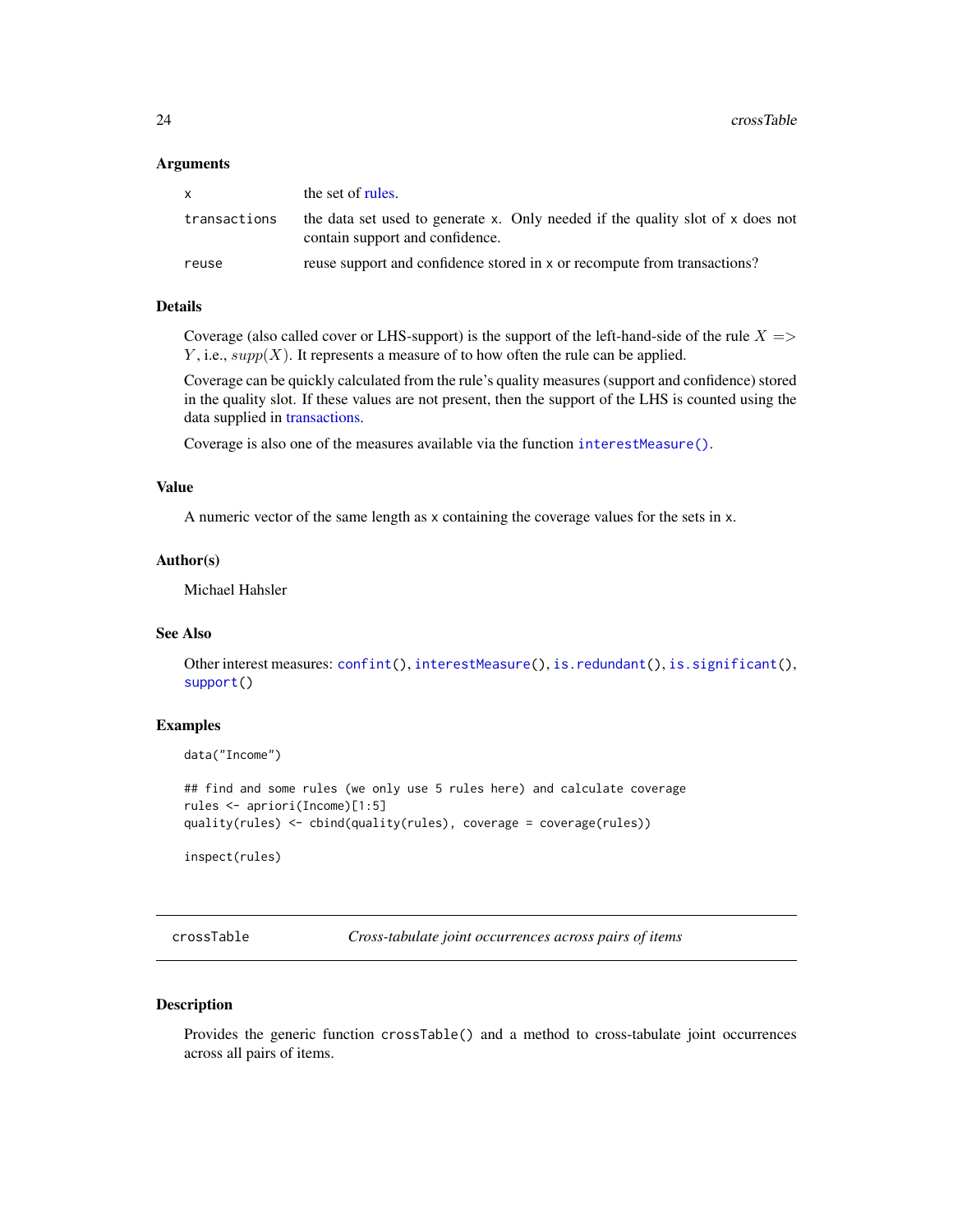#### crossTable 25

# Usage

```
crossTable(x, ...)
## S4 method for signature 'itemMatrix'
crossTable(
  x,
 measure = c("count", "support", "probability", "lift"),
 sort = FALSE
\mathcal{L}
```
# Arguments

| X                       | object to be cross-tabulated (transactions or itemMatrix). |
|-------------------------|------------------------------------------------------------|
| $\cdot$ $\cdot$ $\cdot$ | additional arguments.                                      |
| measure                 | measure to return. Default is co-occurrence counts.        |
| sort                    | sort the items by support.                                 |

# Value

A symmetric matrix of n x n, where n is the number of items times in x. The matrix contains the co-occurrence counts between pairs of items.

# Author(s)

Michael Hahsler

# See Also

```
Other itemMatrix and transactions functions: abbreviate(), c(), duplicated(), extract, hierarchy,
image(), inspect(), is.superset(), itemFrequencyPlot(), itemFrequency(), itemMatrix-class,
match(), merge(), random.transactions(), sample(), sets, size(), supportingTransactions(),
tidLists-class, transactions-class, unique()
```
# Examples

```
data("Groceries")
```
ct <- crossTable(Groceries, sort = TRUE) ct[1:5, 1:5]

sp <- crossTable(Groceries, measure = "support", sort = TRUE) sp[1:5, 1:5]

```
lift <- crossTable(Groceries, measure = "lift", sort = TRUE)
lift[1:5, 1:5]
```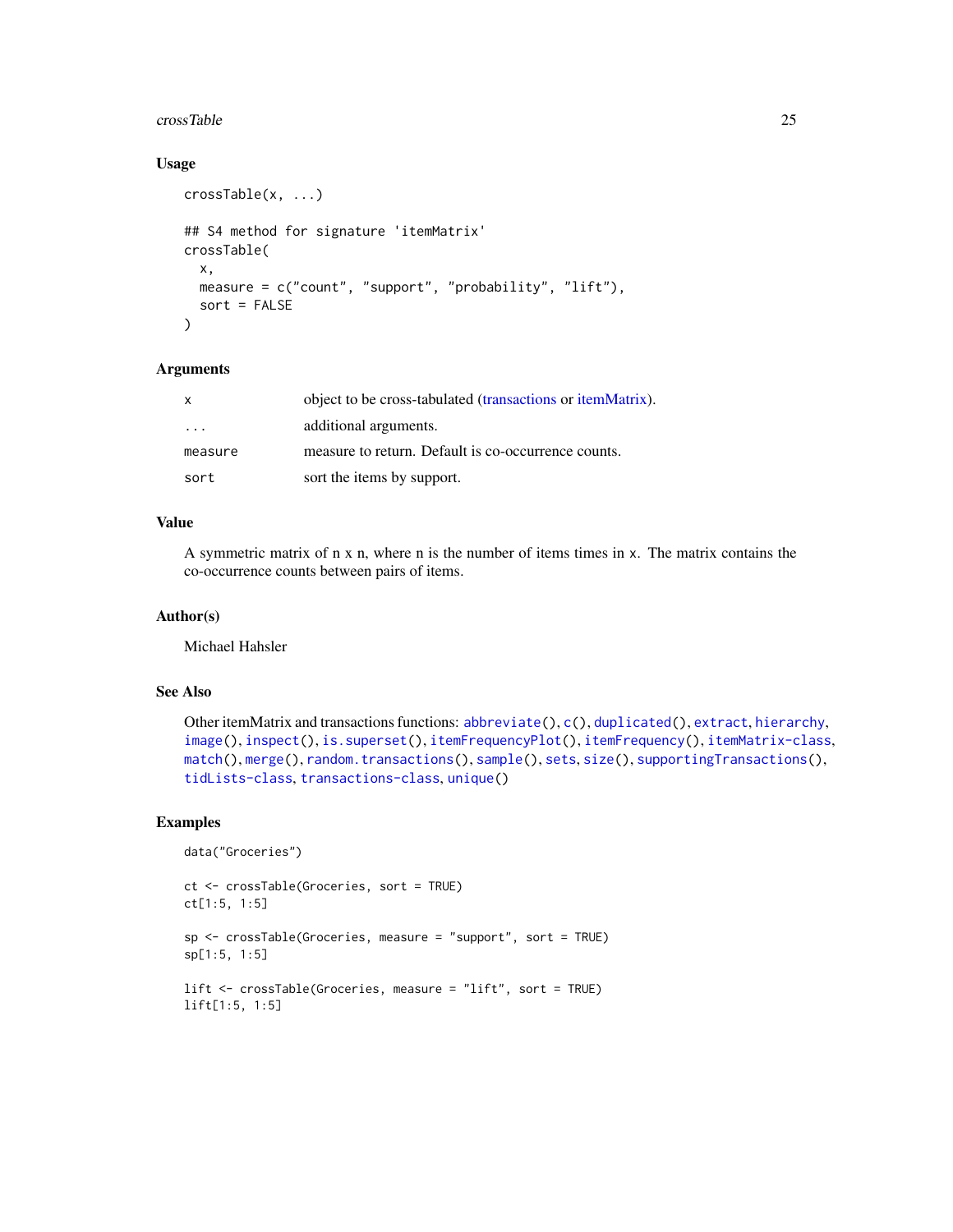<span id="page-25-0"></span>

# Description

Provides the generic function DATAFRAME() and the methods to create a data.frame representation from some arules objects. These methods are used for the coercion to a data.frame, but offer more control over the coercion process (item separators, etc.).

# Usage

```
DATAFRAME(from, ...)
## S4 method for signature 'rules'
DATAFRAME(from, separate = TRUE, ...)
## S4 method for signature 'itemsets'
DATAFRAME(from, ...)
## S4 method for signature 'itemMatrix'
DATAFRAME(from, ...)
```
# Arguments

| from      | the object to be converted into a data.frame.                                              |
|-----------|--------------------------------------------------------------------------------------------|
| $\ddotsc$ | further arguments are passed on to the labels () method defined for the object<br>in from. |
| separate  | logical; separate LHS and RHS in separate columns? (only for rules)                        |

# Details

Using DATAFRAME() is equivalent to the standard coercion  $as(x, "data-frame").$  However, for rules, the argument separate = TRUE will produce separate columns for the LHS and the RHS of the rule.

Furthermore, the arguments itemSep, setStart, setEnd (and ruleSep for separate = FALSE) will be passed on to the labels() method for the object specified in from.

# Value

a data.frame.

#### Author(s)

Michael Hahsler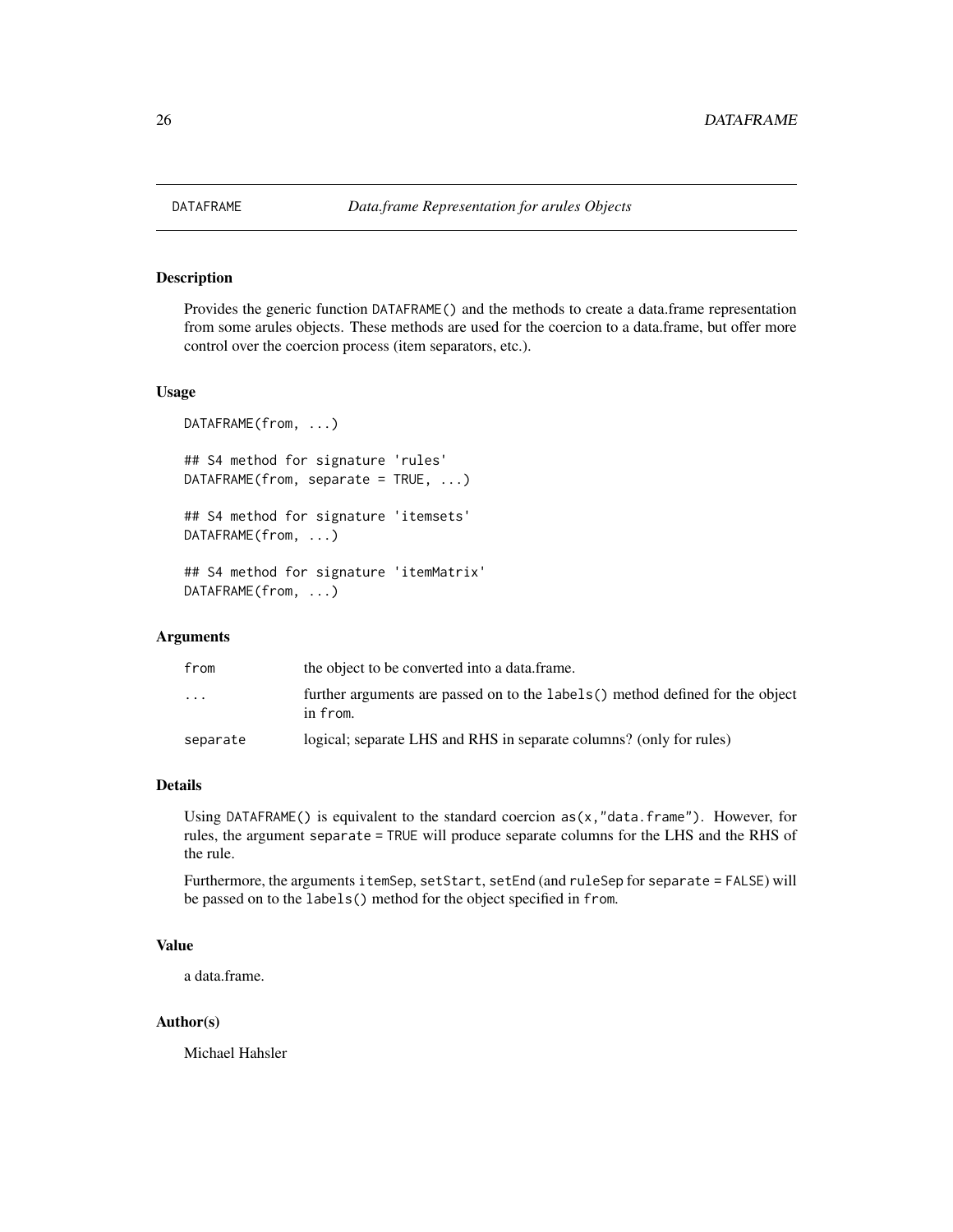#### <span id="page-26-0"></span>discretize 27

# See Also

Other import/export: [LIST\(](#page-79-1)), [pmml](#page-84-1), [read](#page-89-1), [write\(](#page-120-1))

# Examples

```
data(Adult)
DATAFRAME(head(Adult))
DATAFRAME(head(Adult), setStart = '', itemSep = ' + ', setEnd = '')
rules <- apriori(Adult,
  parameter = list(supp = 0.5, conf = 0.9, target = "rules"))rules <- head(rules, by = "conf")
### default coercions (same as as(rules, "data.frame"))
DATAFRAME(rules)
DATAFRAME(rules, separate = TRUE)
DATAFRAME(rules, separate = TRUE, setStart = '', itemSep = ' + ', setEnd = '')
```
discretize *Convert a Continuous Variable into a Categorical Variable*

# <span id="page-26-1"></span>Description

This function implements several basic unsupervised methods to convert a continuous variable into a categorical variable (factor) using different binning strategies. For convenience, a whole data.frame can be discretized (i.e., all numeric columns are discretized).

# Usage

```
discretize(
  x,
  method = "frequency",
 breaks = 3,
  labels = NULL,include.lowest = TRUE,
  right = FALSE,
  dig.lab = 3,
  ordered_result = FALSE,
  infinity = FALSE,
  onlycuts = FALSE,
  categories = NULL,
  ...
)
discretizeDF(df, methods = NULL, default = NULL)
```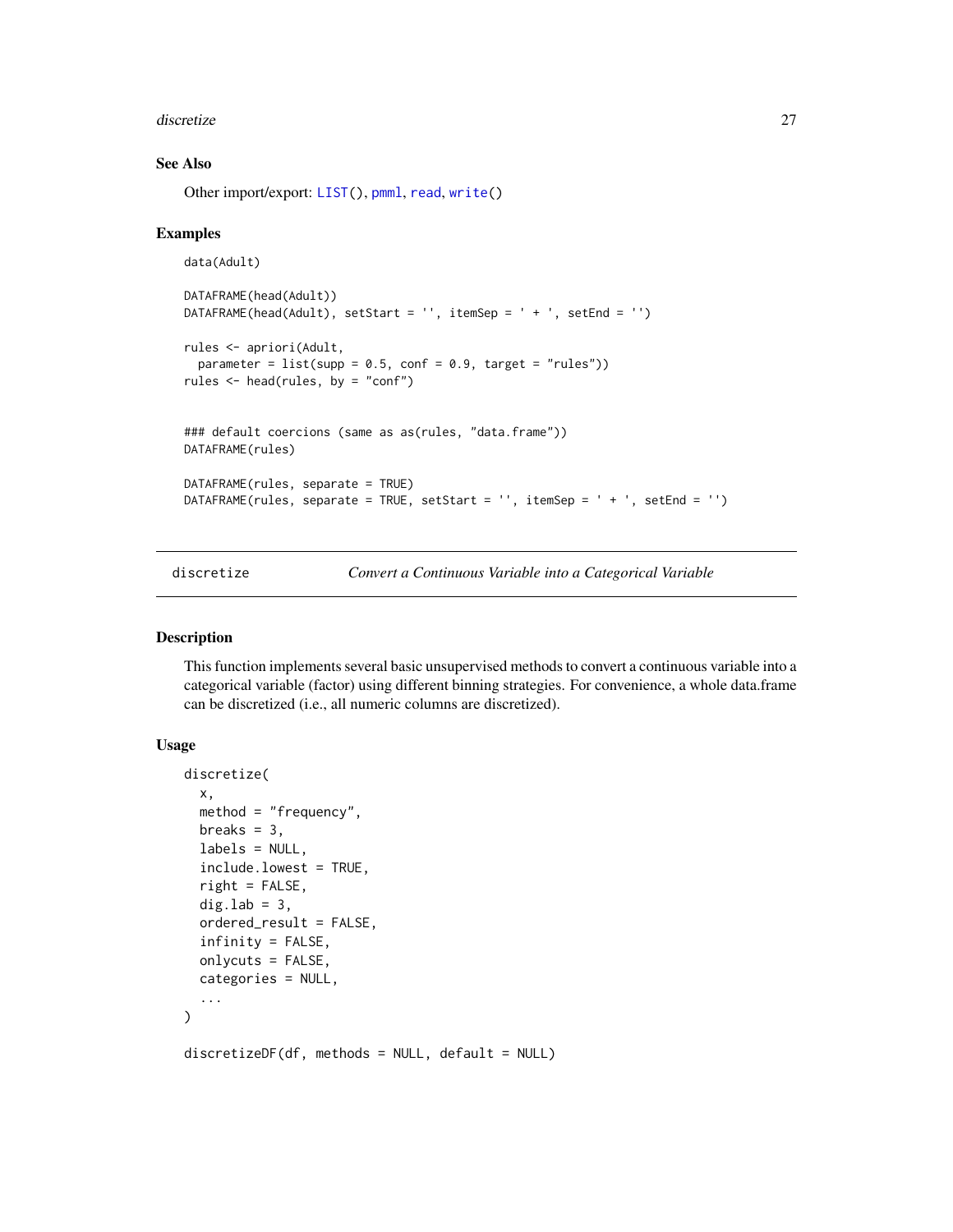# Arguments

| X                  | a numeric vector (continuous variable).                                                                                                                                                                                                                                                                                                                                                                                                       |  |
|--------------------|-----------------------------------------------------------------------------------------------------------------------------------------------------------------------------------------------------------------------------------------------------------------------------------------------------------------------------------------------------------------------------------------------------------------------------------------------|--|
| method             | discretization method. Available are: "interval" (equal interval width), "frequency"<br>(equal frequency), "cluster" (k-means clustering) and "fixed" (categories<br>specifies interval boundaries). Note that equal frequency does not achieve per-<br>fect equally sized groups if the data contains duplicated values.                                                                                                                     |  |
| breaks, categories |                                                                                                                                                                                                                                                                                                                                                                                                                                               |  |
|                    | either number of categories or a vector with boundaries for discretization (all<br>values outside the boundaries will be set to NA). categories is deprecated,<br>use breaks instead.                                                                                                                                                                                                                                                         |  |
| labels             | character vector; labels for the levels of the resulting category. By default, la-<br>bels are constructed using " $(a,b)$ " interval notation. If labels = FALSE, simple<br>integer codes are returned instead of a factor                                                                                                                                                                                                                   |  |
|                    | include. lowest logical; should the first interval be closed to the left?                                                                                                                                                                                                                                                                                                                                                                     |  |
| right              | logical; should the intervals be closed on the right (and open on the left) or vice<br>versa?                                                                                                                                                                                                                                                                                                                                                 |  |
| dig.lab            | integer; number of digits used to create labels.                                                                                                                                                                                                                                                                                                                                                                                              |  |
|                    | ordered_result logical; return a ordered factor?                                                                                                                                                                                                                                                                                                                                                                                              |  |
| infinity           | logical; should the first/last break boundary changed to +/-Inf?                                                                                                                                                                                                                                                                                                                                                                              |  |
| onlycuts           | logical; return only computed interval boundaries?                                                                                                                                                                                                                                                                                                                                                                                            |  |
| $\ddotsc$          | for method "cluster" further arguments are passed on to kmeans.                                                                                                                                                                                                                                                                                                                                                                               |  |
| df                 | data.frame; each numeric column in the data.frame is discretized.                                                                                                                                                                                                                                                                                                                                                                             |  |
| methods            | named list of lists or a data.frame; the named list contains list of discretization<br>parameters (see parameters of discretize()) for each numeric column (see<br>details). If no specific discretization is specified for a column, then the default<br>settings for discretize() are used. Note: the names have to match exactly.<br>If a data.frame is specified, then the discretization breaks in this data.frame are<br>applied to df. |  |
| default            | named list; parameters for discretize() used for all columns not specified in<br>methods.                                                                                                                                                                                                                                                                                                                                                     |  |

# Details

Discretize calculates breaks between intervals using various methods and then uses [base::cut\(\)](#page-0-0) to convert the numeric values into intervals represented as a factor.

Discretization may fail for several reasons. Some reasons are

- A variable contains only a single value. In this case, the variable should be dropped or directly converted into a factor with a single level (see [factor\)](#page-0-0).
- Some calculated breaks are not unique. This can happen for method frequency with very skewed data (e.g., a large portion of the values is 0). In this case, non-unique breaks are dropped with a warning. It would be probably better to look at the histogram of the data and decide on breaks for the method fixed.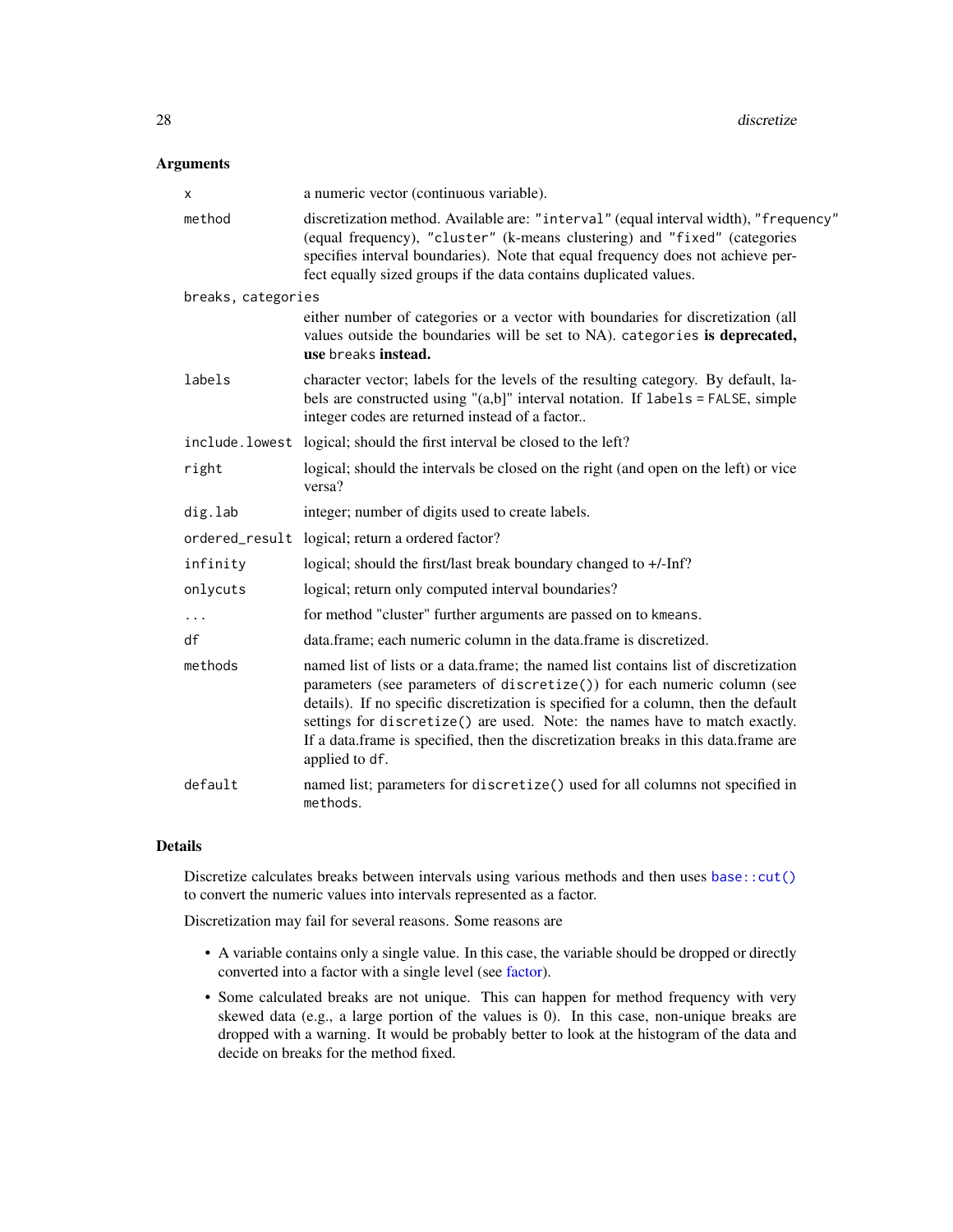#### discretize 29

discretize only implements unsupervised discretization. See [arulesCBA::discretizeDF.supervised\(\)](#page-0-0) in package arulesCBA for supervised discretization.

discretizeDF() applies discretization to each numeric column. Individual discretization parameters can be specified in the form: methods = list(column\_name1 = list(method = ,...),column\_name2  $=$  list(...)). If no discretization method is specified for a column, then the discretization in default is applied (NULL invokes the default method in discretize()). The special method "none" can be specified to suppress discretization for a column.

# Value

discretize() returns a factor representing the categorized continuous variable with attribute "discretized:breaks" indicating the used breaks or and "discretized:method" giving the used method. If onlycuts = TRUE is used, a vector with the calculated interval boundaries is returned.

discretizeDF() returns a discretized data.frame.

#### Author(s)

Michael Hahsler

# See Also

[base::cut\(\)](#page-0-0), [arulesCBA::discretizeDF.supervised\(\)](#page-0-0).

Other preprocessing: [hierarchy](#page-40-1), [itemCoding](#page-62-1), [merge\(](#page-82-1)), [sample\(](#page-98-1))

#### Examples

```
data(iris)
x \leftarrow \text{iris}[, 1]### look at the distribution before discretizing
hist(x, breaks = 20, main = "Data")
def.par <- par(no.readonly = TRUE) # save default
layout(mat = rbind(1:2,3:4))
### convert continuous variables into categories (there are 3 types of flowers)
### the default method is equal frequency
table(discretize(x, breaks = 3))hist(x, breaks = 20, main = "Equal Frequency")
abline(v = discrete(x, breaks = 3,onlycuts = TRUE), col = "red")
# Note: the frequencies are not exactly equal because of ties in the data
### equal interval width
table(discretize(x, method = "interval", breaks = 3))hist(x, breaks = 20, main = "Equal Interval length")
abline(v = discrete(x, method = "interval", breaks = 3,onlycuts = TRUE), col = "red")
### k-means clustering
```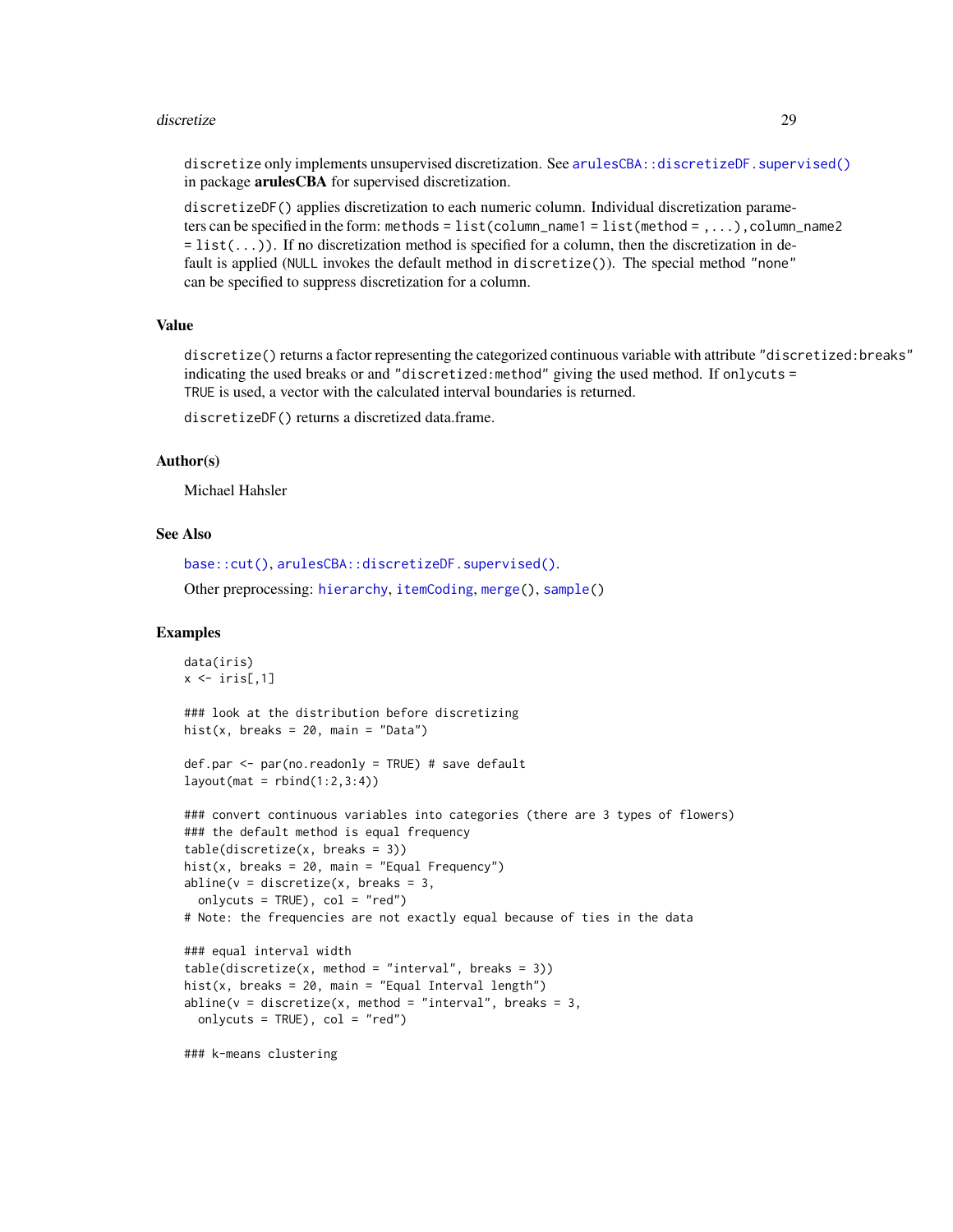```
table(discretize(x, method = "cluster", breaks = 3))hist(x, breaks = 20, main = "K-Means")
abline(v = discrete(x, method = "cluster", breaks = 3,onlycuts = TRUE), col = "red")
### user-specified (with labels)
table(discretize(x, method = "fixed", breaks = c(-Inf, 6, Inf),labels = c("small", "large"))hist(x, breaks = 20, main = "Fixed")
abline(v = discrete(x, method = "fixed", breaks = c(-Inf, 6, Inf),onlycuts = TRUE), col = "red")par(def.par) # reset to default
### prepare the iris data set for association rule mining
### use default discretization
irisDisc <- discretizeDF(iris)
head(irisDisc)
### discretize all numeric columns differently
irisDisc <- discretizeDF(iris, default = list(method = "interval", breaks = 2,
 labels = c("small", "large"))head(irisDisc)
### specify discretization for the petal columns and don't discretize the others
irisDisc <- discretizeDF(iris, methods = list(
 Petal.Length = list(method = "frequency", breaks = 3,labels = c("short", "medium", "long")),
 Petal.Width = list(method = "frequency", breaks = 2,
   labels = c("narrow", "wide"))
 ),
 default = list(method = "none"))
head(irisDisc)
### discretize new data using the same discretization scheme as the
### data.frame supplied in methods. Note: NAs may occure if a new
### value falls outside the range of values observed in the
### originally discretized table (use argument infinity = TRUE in
### discretize to prevent this case.)
discretizeDF(iris[sample(1:nrow(iris), 5),], methods = irisDisc)
```
<span id="page-29-1"></span>dissimilarity *Dissimilarity Matrix Computation for Associations and Transactions*

#### **Description**

Provides the generic function dissimilarity() and the methods to compute and returns distances for binary data in a matrix, [transactions](#page-112-1) or [associations](#page-16-2) which can be used for grouping and clustering. See Hahsler (2016) for an introduction to distance-based clustering of association rules.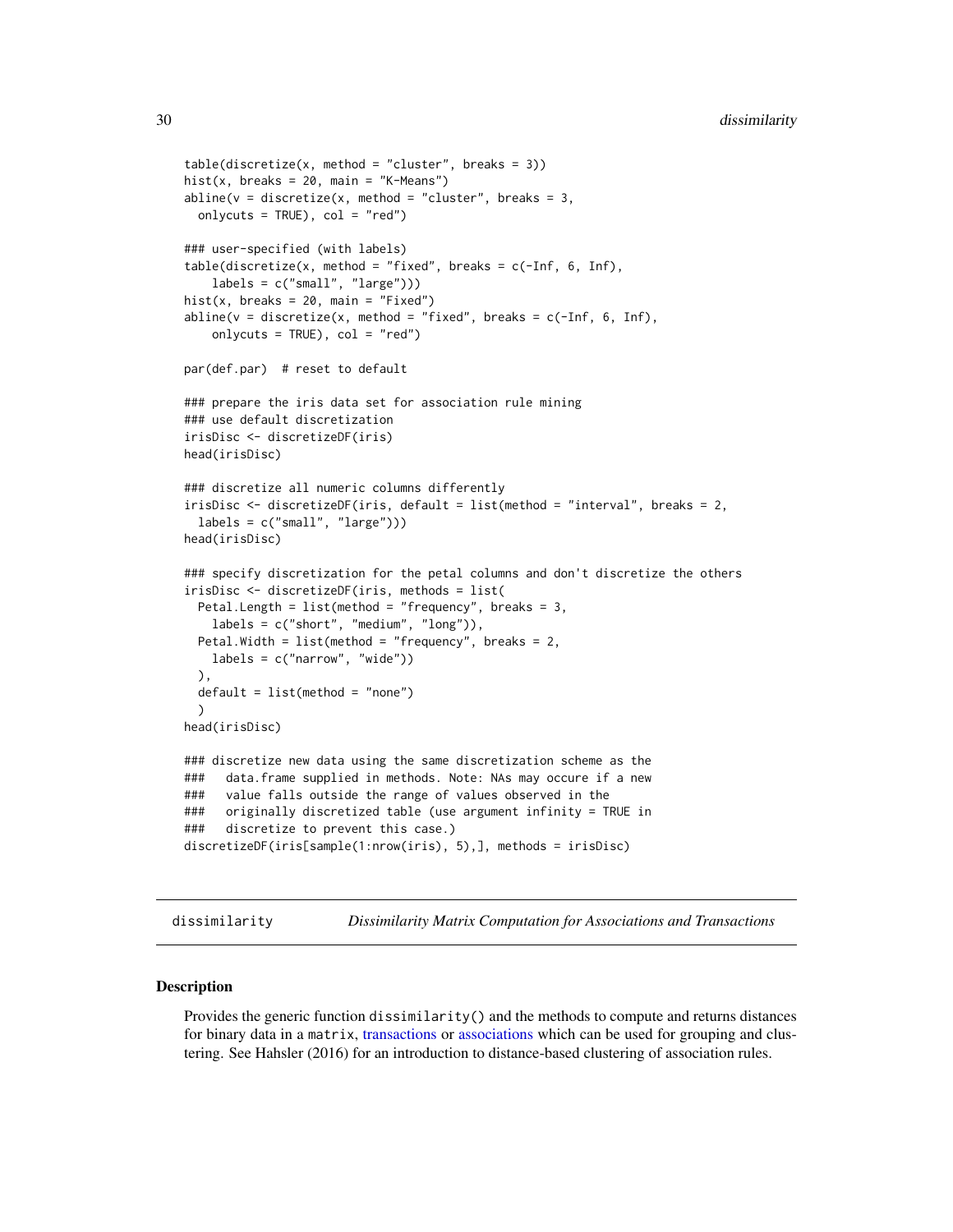# dissimilarity 31

# Usage

```
dissimilarity(x, y = NULL, method = NULL, args = NULL, ...)
## S4 method for signature 'matrix'
dissimilarity(x, y = NULL, method = NULL, args = NULL)
## S4 method for signature 'itemMatrix'
dissimilarity(x, y = NULL, method = NULL, args = NULL, which = "transactions")
## S4 method for signature 'associations'
dissimilarity(x, y = NULL, method = NULL, args = NULL, which = "associations")
```
# Arguments

| х      | the set of elements (e.g., matrix, itemMatrix, transactions, itemsets, rules).                                                                                                                                                                                                                                                                                                                                                                                                                                                                                                                                               |
|--------|------------------------------------------------------------------------------------------------------------------------------------------------------------------------------------------------------------------------------------------------------------------------------------------------------------------------------------------------------------------------------------------------------------------------------------------------------------------------------------------------------------------------------------------------------------------------------------------------------------------------------|
| У      | NULL or a second set to calculate cross dissimilarities.                                                                                                                                                                                                                                                                                                                                                                                                                                                                                                                                                                     |
| method | the distance measure to be used. Implemented measures are (defaults to "jaccard"):                                                                                                                                                                                                                                                                                                                                                                                                                                                                                                                                           |
|        | • "affinity": measure based on the affinity(), a similarity measure be-<br>tween items. It is defined as the average affinity between the items in<br>two transactions (see Aggarwal et al. $(2002)$ ). If x is not the full trans-<br>action set args needs to contain either precalculated affinities as element<br>"affinities" or the transaction set as element "transactions".<br>• "cosine": the Cosine distance.                                                                                                                                                                                                     |
|        | · "dice": Dice's coefficient defined by Dice (1945). Similar to Jaccard but<br>gives double the weight to agreeing items.                                                                                                                                                                                                                                                                                                                                                                                                                                                                                                    |
|        | • "euclidean": the Euclidean distance.                                                                                                                                                                                                                                                                                                                                                                                                                                                                                                                                                                                       |
|        | • "jaccard": the number of items which occur in both elements divided by<br>the total number of items in the elements (Sneath, 1957). This measure is<br>often also called: binary, asymmetric binary, etc.                                                                                                                                                                                                                                                                                                                                                                                                                  |
|        | • "matching": the matching coefficient defined by Sokal and Michener (1958).<br>This coefficient gives the same weight to presents and absence of items.                                                                                                                                                                                                                                                                                                                                                                                                                                                                     |
|        | • "pearson" A distance calculated by $1 - r$ if $r > 1$ and 1 otherwise, where<br>$r$ is the Pearson's correlation coefficient.                                                                                                                                                                                                                                                                                                                                                                                                                                                                                              |
|        | • "phi": same as "pearson". Pearson's correlation coefficient reduces to the<br>phi coefficient for the 2x2 contingency tables used here.                                                                                                                                                                                                                                                                                                                                                                                                                                                                                    |
|        | • "toivonen": Method described in Toivonen et al. (1995). For rules this<br>measure is only defined between rules with the same consequent. The dis-<br>tance between two rules is defined as the number of transactions which is<br>covered by only one of the two rules. The transactions used to mine the<br>associations has to be passed on via args as element "transactions".<br>• "gupta": Method described in Gupta et al. (1999). The distance between<br>two rules is defined as 1 minus the proportion of transactions which are<br>covered by both rules in the transactions covered by each rule individually. |
|        | The transactions used to mine the associations has to be passed on via args<br>as element "transactions".                                                                                                                                                                                                                                                                                                                                                                                                                                                                                                                    |
| args   | a list of additional arguments for the methods.                                                                                                                                                                                                                                                                                                                                                                                                                                                                                                                                                                              |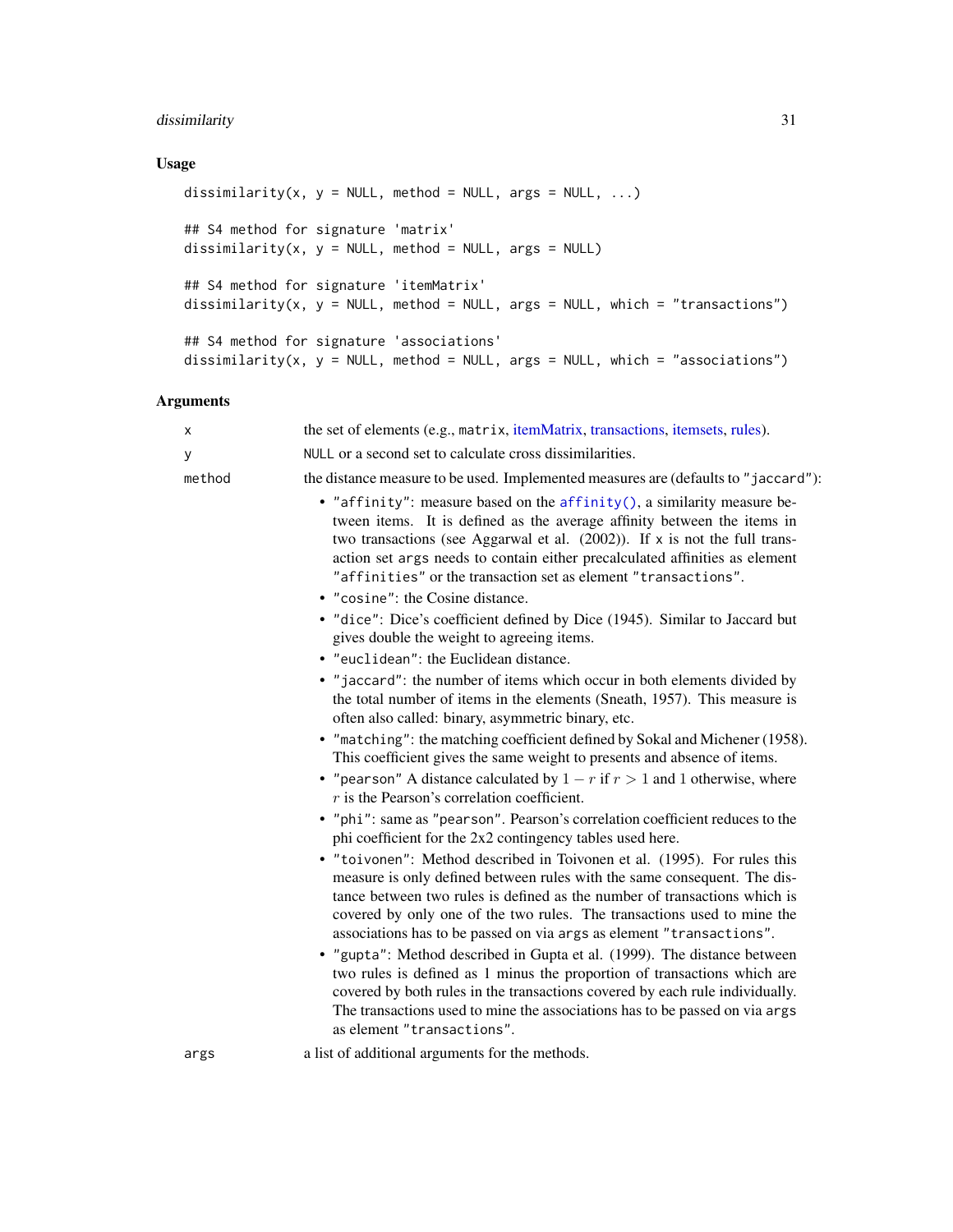| $\cdot$ $\cdot$ $\cdot$ | further arguments.                                                              |
|-------------------------|---------------------------------------------------------------------------------|
| which                   | a character string indicating if the dissimilarity should be calculated between |
|                         | transactions/associations (default) or items (use "items").                     |

#### Value

returns an object of class dist.

# Author(s)

Michael Hahsler

# References

Aggarwal, C.C., Cecilia Procopiuc, and Philip S. Yu. (2002) Finding localized associations in market basket data. *IEEE Trans. on Knowledge and Data Engineering* 14(1):51–62.

Dice, L. R. (1945) Measures of the amount of ecologic association between species. *Ecology* 26, pages 297–302.

Gupta, G., Strehl, A., and Ghosh, J. (1999) Distance based clustering of association rules. *In Intelligent Engineering Systems Through Artificial Neural Networks (Proceedings of ANNIE 1999)*, pages 759-764. ASME Press.

Hahsler, M. (2016) Grouping association rules using lift. In C. Iyigun, R. Moghaddess, and A. Oztekin, editors, *11th INFORMS Workshop on Data Mining and Decision Analytics* (DM-DA 2016).

Sneath, P. H. A. (1957) Some thoughts on bacterial classification. *Journal of General Microbiology* 17, pages 184–200.

Sokal, R. R. and Michener, C. D. (1958) A statistical method for evaluating systematic relationships. *University of Kansas Science Bulletin* 38, pages 1409–1438.

Toivonen, H., Klemettinen, M., Ronkainen, P., Hatonen, K. and Mannila H. (1995) Pruning and grouping discovered association rules. *In Proceedings of KDD'95*.

# See Also

Other proximity classes and functions: [affinity\(](#page-7-1)), [predict\(](#page-85-1)), [proximity-classes](#page-86-2)

# Examples

```
## cluster items in Groceries with support > 5%
data("Groceries")
s <- Groceries[, itemFrequency(Groceries) > 0.05]
d_jaccard <- dissimilarity(s, which = "items")
plot(hclust(d_jaccard, method = "ward.D2"), main = "Dendrogram for items")
## cluster transactions for a sample of Adult
data("Adult")
s <- sample(Adult, 500)
```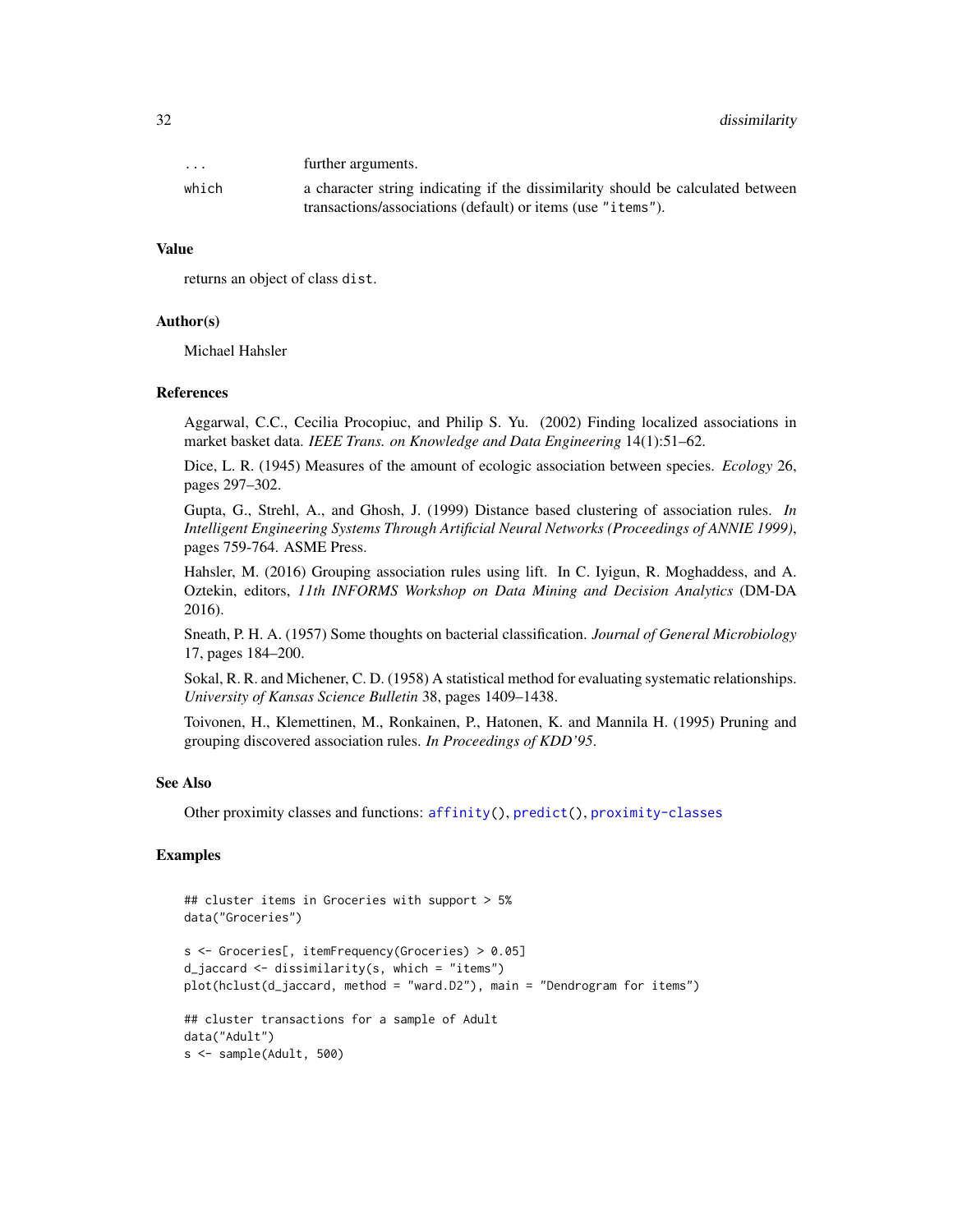#### <span id="page-32-0"></span>duplicated 33

```
## calculate Jaccard distances and do hclust
d_jaccard <- dissimilarity(s)
hc <- hclust(d_jaccard, method = "ward.D2")
plot(hc, labels = FALSE, main = "Dendrogram for Transactions (Jaccard)")
## get 20 clusters and look at the difference of the item frequencies (bars)
## for the top 20 items) in cluster 1 compared to the data (line)
assign <- cutree(hc, 20)
itemFrequencyPlot(s[assign == 1], population = s, topN = 20)
## calculate affinity-based distances between transactions and do hclust
d_affinity <- dissimilarity(s, method = "affinity")
hc \leq hclust(d_affinity, method = "ward.D2")plot(hc, labels = FALSE, main = "Dendrogram for Transactions (Affinity)")
## cluster association rules
rules <- apriori(Adult, parameter = list(support = 0.3))
rules <- subset(rules, subset = lift > 2)
## use affinity to cluster rules
## Note: we need to supply the transactions (or affinities) from the
## dataset (sample).
d_affinity <- dissimilarity(rules, method = "affinity",
 args = list(transactions = s))
hc <- hclust(d_affinity, method = "ward.D2")
plot(hc, main = "Dendrogram for Rules (Affinity)")
## create 4 groups and inspect the rules in the first group.
assign \leq cutree(hc, k = 3)
inspect(rules[assign == 1])
```
<span id="page-32-1"></span>duplicated *Find Duplicated Elements*

#### Description

Provides the generic function duplicated() and the methods to find duplicated elements in [item-](#page-70-1)[Matrix,](#page-70-1) [associations](#page-16-2) and their subclasses.

#### Usage

```
duplicated(x, incomparables = FALSE, ...)
## S4 method for signature 'itemMatrix'
duplicated(x, incomparables = FALSE)
## S4 method for signature 'rules'
duplicated(x, incomparables = FALSE)
```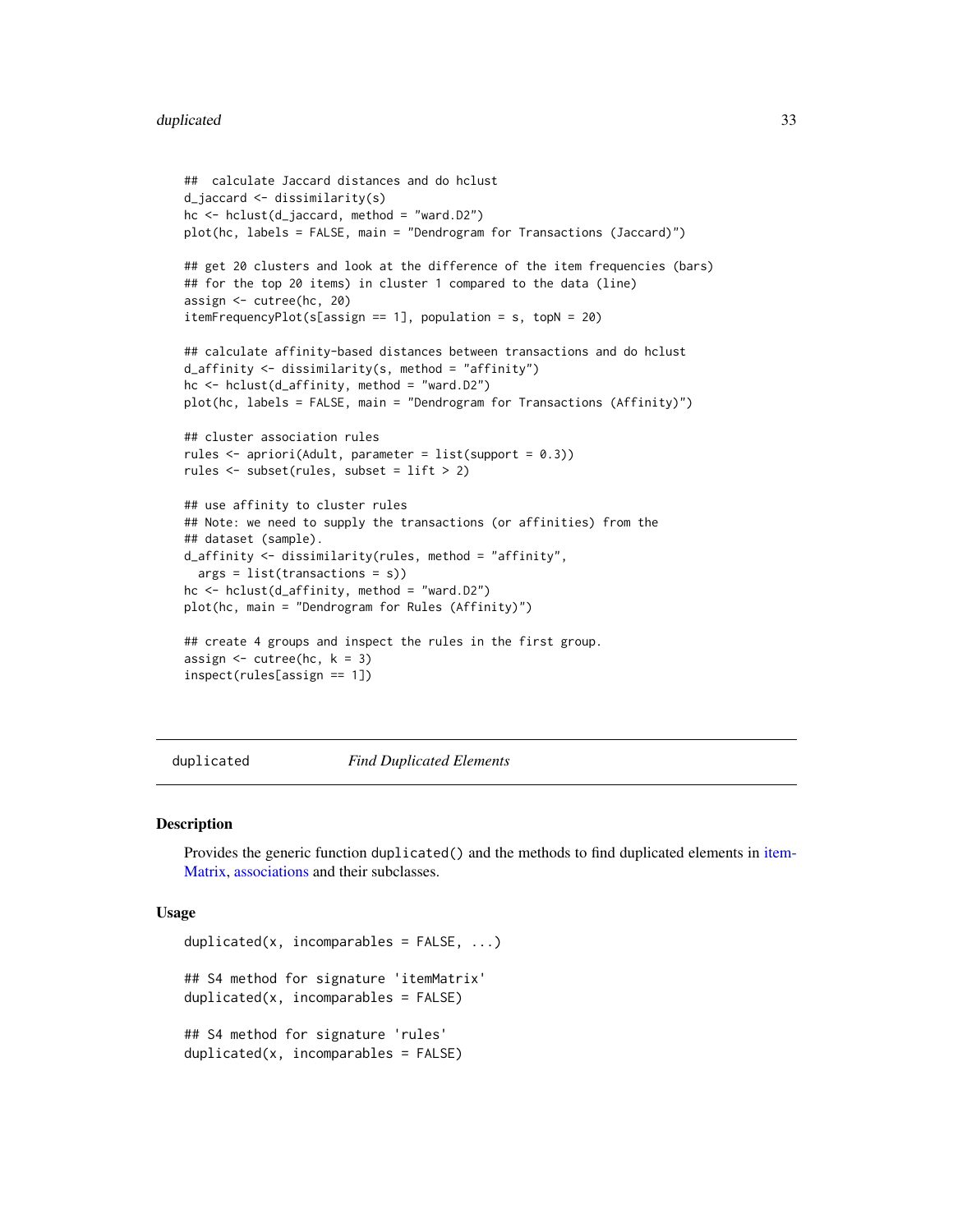```
## S4 method for signature 'itemsets'
duplicated(x, incomparables = FALSE)
```
#### Arguments

| $\mathsf{x}$  | an object of class itemMatrix or associations. |
|---------------|------------------------------------------------|
| incomparables | argument currently unused.                     |
| .             | further arguments (currently unused).          |

# Value

A logical vector indicating duplicated elements.

#### Author(s)

Michael Hahsler

# See Also

```
Other associations functions: abbreviate(), associations-class, c(), extract, inspect(),
is.closed(), is.generator(), is.maximal(), is.redundant(), is.significant(), is.superset(),
itemsets-class, match(), rules-class, sample(), sets, size(), sort(), unique()
```
Other itemMatrix and transactions functions: [abbreviate\(](#page-2-1)), [crossTable\(](#page-23-1)), [c\(](#page-18-1)), [extract](#page-36-1), [hierarchy](#page-40-1), [image\(](#page-44-1)), [inspect\(](#page-47-1)), [is.superset\(](#page-61-1)), [itemFrequencyPlot\(](#page-68-1)), [itemFrequency\(](#page-67-1)), [itemMatrix-class](#page-70-2), [match\(](#page-80-1)), [merge\(](#page-82-1)), [random.transactions\(](#page-87-1)), [sample\(](#page-98-1)), [sets](#page-99-1), [size\(](#page-101-1)), [supportingTransactions\(](#page-108-1)), [tidLists-class](#page-109-2), [transactions-class](#page-112-2), [unique\(](#page-117-1))

# Examples

```
data("Adult")
```

```
r1 \leq - apriori(Adult[1:1000], parameter = list(support = 0.5))
r2 \leq - apriori(Adult[1001:2000], parameter = list(support = 0.5))
```

```
## Note this creates a collection of rules from two sets of rules
r_{\text{1}}comb <- c(r1, r2)
duplicated(r_comb)
```
<span id="page-33-1"></span>eclat *Mining Associations with Eclat*

# Description

Mine frequent itemsets with the Eclat algorithm. This algorithm uses simple intersection operations for equivalence class clustering along with bottom-up lattice traversal.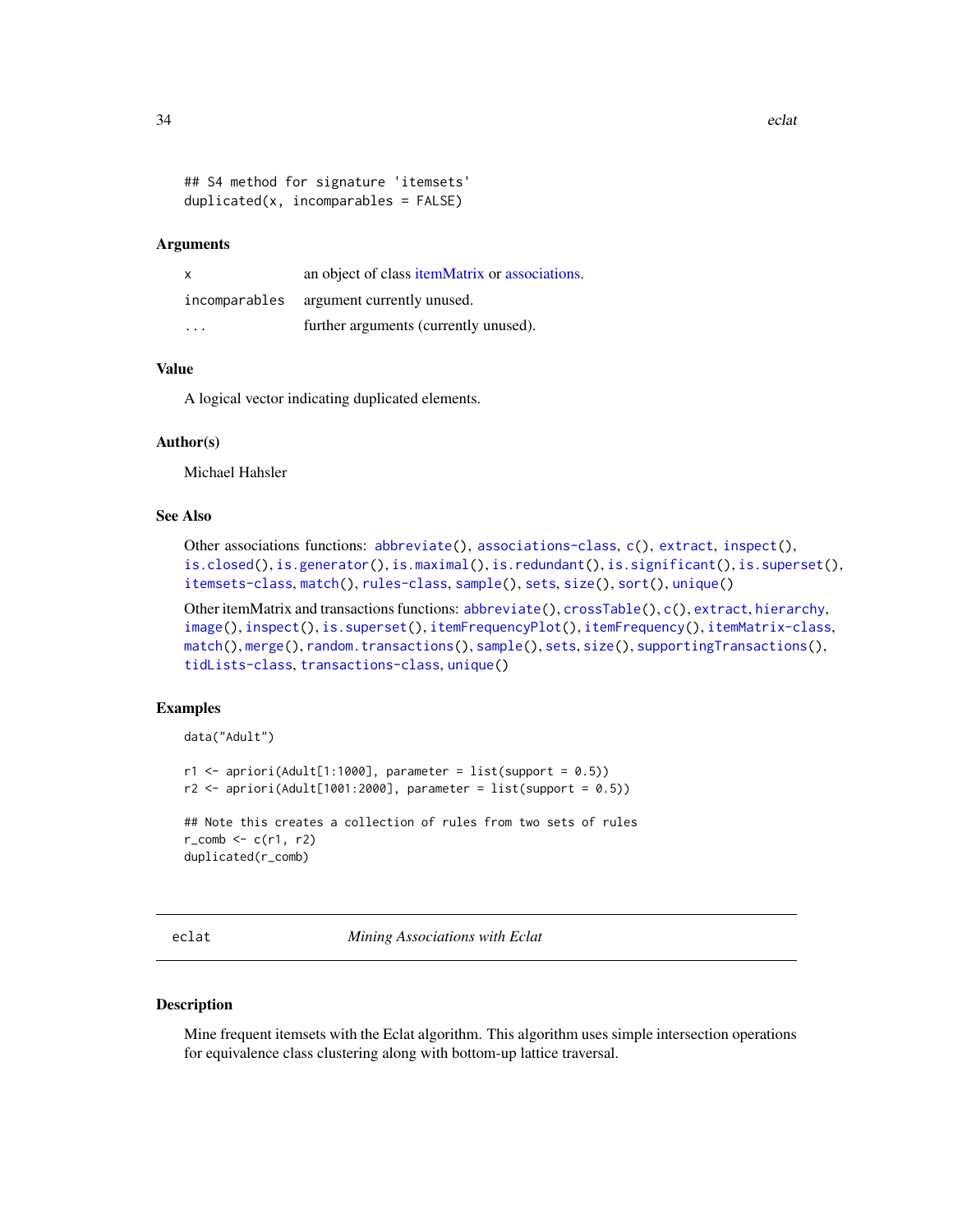#### eclat 35

# Usage

 $eclat(data, parameter = NULL, control = NULL, ...)$ 

# Arguments

| data                | object of class transactions or any data structure which can be coerced into trans-<br>actions (e.g., binary matrix, data.frame). |
|---------------------|-----------------------------------------------------------------------------------------------------------------------------------|
| parameter           | object of class EC parameter or named list (default values are: support 0.1 and<br>maxlen 5                                       |
| control             | object of class EC control or named list for algorithmic controls.                                                                |
| $\cdot \cdot \cdot$ | Additional arguments are added for convenience to the parameter list.                                                             |

# Details

Calls the C implementation of the Eclat algorithm by Christian Borgelt for mining frequent itemsets.

Eclat can also return the transaction IDs for each found itemset using tidLists = TRUE as a parameter and the result can be retrieved as a [tidLists](#page-109-1) object with method tidLists() for class [itemsets.](#page-75-1) Note that storing transaction ID lists is very memory intensive, creating transaction ID lists only works for minimum support values which create a relatively small number of itemsets. See also [supportingTransactions\(\)](#page-108-1).

[ruleInduction\(\)](#page-92-1) can be used to generate rules from the found itemsets.

A weighted version of ECLAT is available as function [weclat\(\)](#page-118-1). This version can be used to perform weighted association rule mining (WARM).

# Value

Returns an object of class [itemsets.](#page-75-1)

# Author(s)

Michael Hahsler and Bettina Gruen

# References

Mohammed J. Zaki, Srinivasan Parthasarathy, Mitsunori Ogihara, and Wei Li. (1997) *New algorithms for fast discovery of association rules*. KDD'97: Proceedings of the Third International Conference on Knowledge Discovery and Data Mining, August 1997, Pages 283-286.

Christian Borgelt (2003) Efficient Implementations of Apriori and Eclat. *Workshop of Frequent Item Set Mining Implementations* (FIMI 2003, Melbourne, FL, USA).

ECLAT Implementation: <https://borgelt.net/eclat.html>

#### See Also

Other mining algorithms: [APappearance-class](#page-9-2), [AScontrol-classes](#page-13-1), [ASparameter-classes](#page-14-1), [apriori\(](#page-10-1)), [fim4r\(](#page-37-1)), [ruleInduction\(](#page-92-1)), [weclat\(](#page-118-1))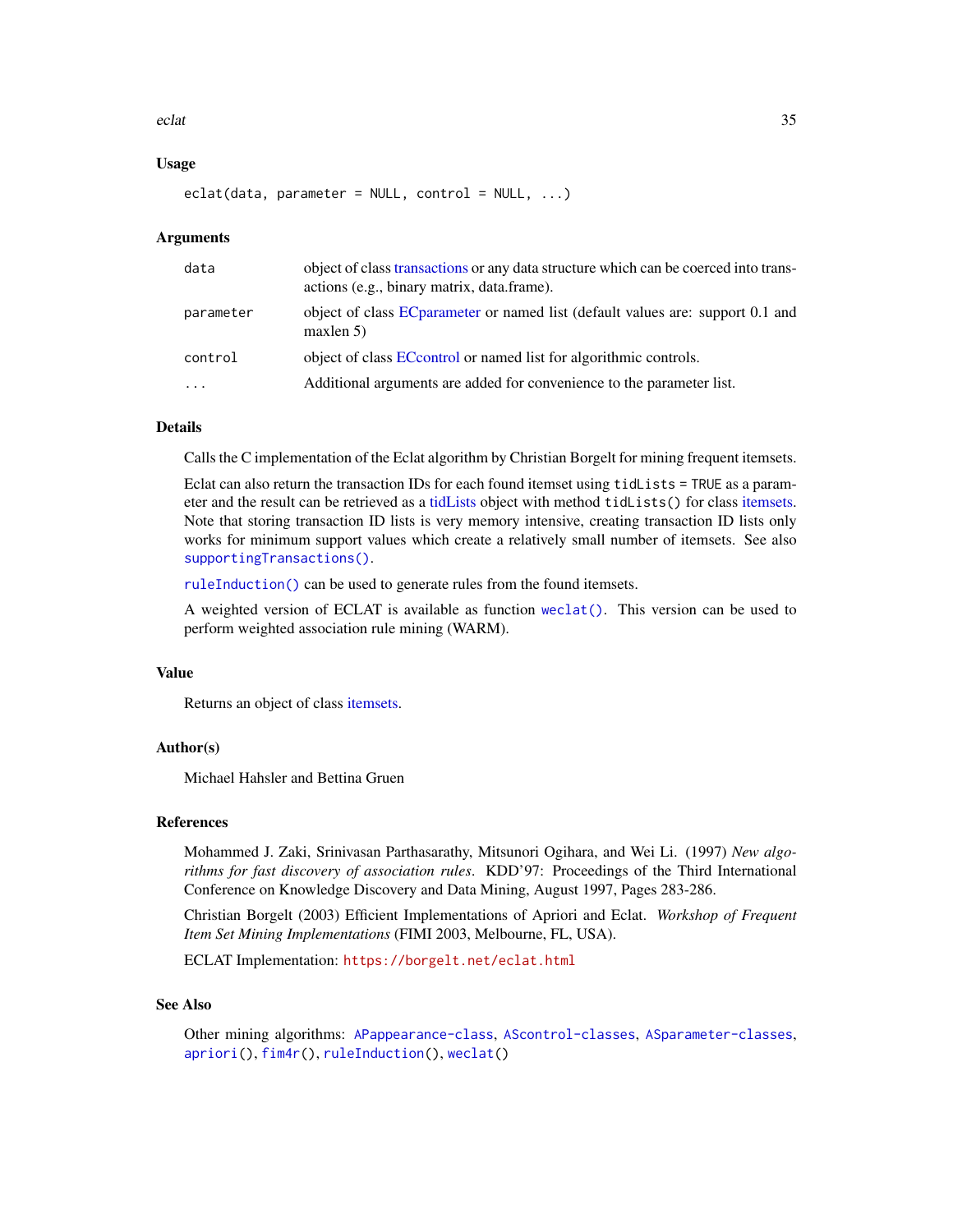# Examples

```
data("Adult")
## Mine itemsets with minimum support of 0.1 and 5 or less items
itemsets <- eclat(Adult,
parameter = list(supp = 0.1, maxlen = 5))itemsets
## Create rules from the frequent itemsets
rules <- ruleInduction(itemsets, confidence = .9)
rules
```
# Epub *The Epub Transactions Data Set*

# Description

The Epub data set contains the download history of documents from the electronic publication platform of the Vienna University of Economics and Business Administration. The data was recorded between Jan 2003 and Dec 2008.

# Format

Object of class [transactions](#page-112-1) with 15729 transactions and 936 items. Item labels are document IDs of the form "doc\_11d". Session IDs and time stamps for transactions are also provided as transaction information.

# Author(s)

Michael Hahsler

# Source

Provided by Michael Hahsler from the custom information system ePub-WU at [https://epub.](https://epub.wu-wien.ac.at) [wu-wien.ac.at](https://epub.wu-wien.ac.at) (which has been replaced by eprint).

# Examples

data(Epub) inspect(head(Epub))

<span id="page-35-0"></span>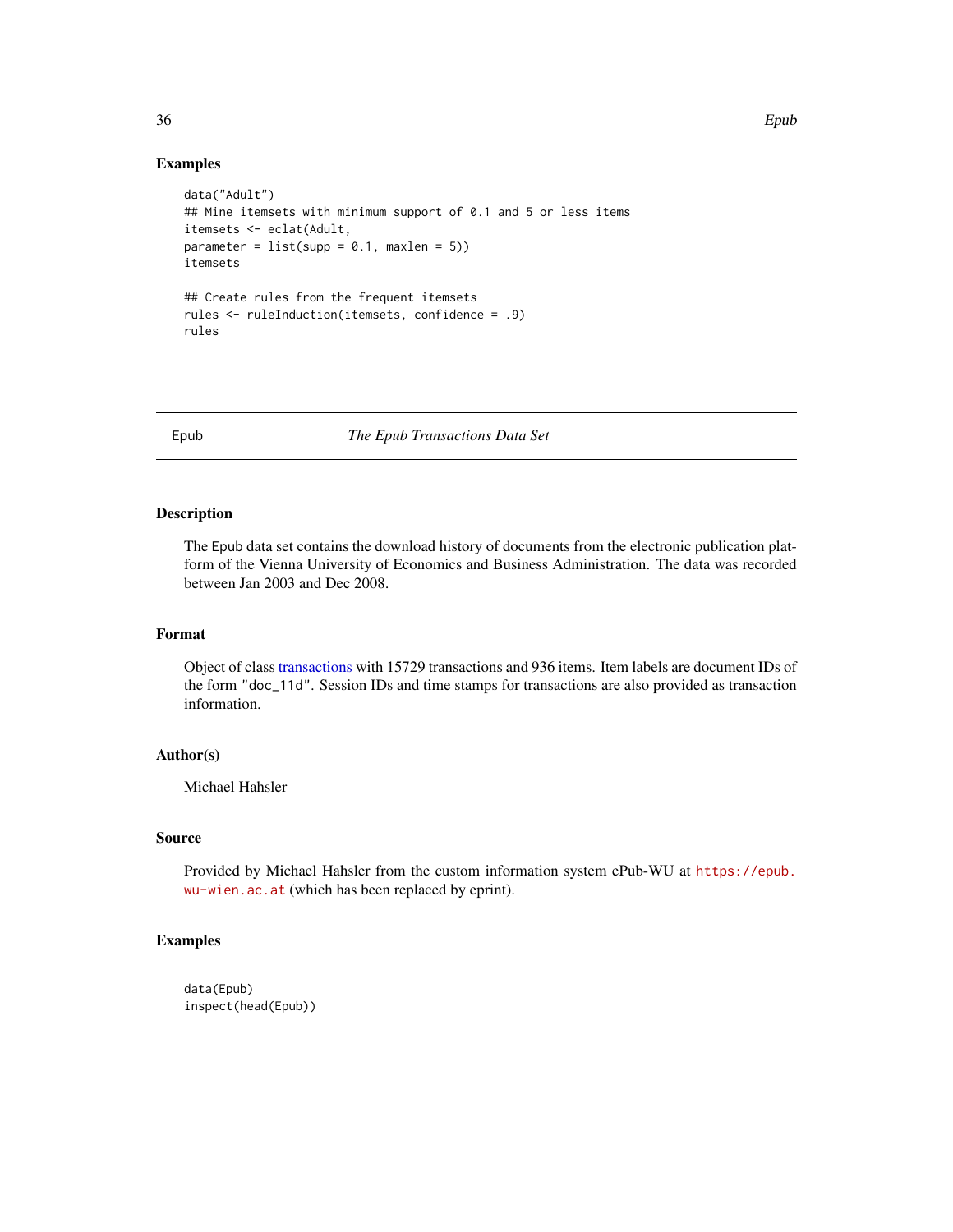<span id="page-36-0"></span>

#### **Description**

Methods for "[", i.e., extraction or subsetting for arules objects.

### Usage

```
## S4 method for signature 'itemMatrix,ANY,ANY,ANY'
x[i, j, \ldots, drop = TRUE]## S4 method for signature 'transactions,ANY,ANY,ANY'
x[i, j, ..., drop = TRUE]## S4 method for signature 'tidLists,ANY,ANY,ANY'
x[i, j, ..., drop = TRUE]## S4 method for signature 'rules,ANY,ANY,ANY'
x[i, j, ..., drop = TRUE]## S4 method for signature 'itemsets,ANY,ANY,ANY'
x[i, j, ..., drop = TRUE]
```
### Arguments

| $\mathsf{x}$            | an object of class itemMatrix, transactions or associations.                                                                                                         |
|-------------------------|----------------------------------------------------------------------------------------------------------------------------------------------------------------------|
| i                       | select rows/sets using an integer vector containing row numbers or a logical<br>vector.                                                                              |
| j                       | select columns/items using an integer vector containing column numbers (i.e.,<br>item IDs), a logical vector or a vector of strings containing parts of item labels. |
| $\cdot$ $\cdot$ $\cdot$ | further arguments are ignored.                                                                                                                                       |
| drop                    | ignored.                                                                                                                                                             |

### Author(s)

Michael Hahsler

#### See Also

Other associations functions: [abbreviate\(](#page-2-0)), [associations-class](#page-16-1), [c\(](#page-18-0)), [duplicated\(](#page-32-0)), [inspect\(](#page-47-0)), [is.closed\(](#page-53-0)), [is.generator\(](#page-54-0)), [is.maximal\(](#page-55-0)), [is.redundant\(](#page-57-0)), [is.significant\(](#page-59-0)), [is.superset\(](#page-61-0)), [itemsets-class](#page-75-0), [match\(](#page-80-0)), [rules-class](#page-94-0), [sample\(](#page-98-0)), [sets](#page-99-0), [size\(](#page-101-0)), [sort\(](#page-102-0)), [unique\(](#page-117-0)) Other itemMatrix and transactions functions: [abbreviate\(](#page-2-0)), [crossTable\(](#page-23-0)), [c\(](#page-18-0)), [duplicated\(](#page-32-0)), [hierarchy](#page-40-0), [image\(](#page-44-0)), [inspect\(](#page-47-0)), [is.superset\(](#page-61-0)), [itemFrequencyPlot\(](#page-68-0)), [itemFrequency\(](#page-67-0)), [itemMatrix-class](#page-70-1), [match\(](#page-80-0)), [merge\(](#page-82-0)), [random.transactions\(](#page-87-0)), [sample\(](#page-98-0)), [sets](#page-99-0), [size\(](#page-101-0)), [supportingTransactions\(](#page-108-0)), [tidLists-class](#page-109-0), [transactions-class](#page-112-1), [unique\(](#page-117-0))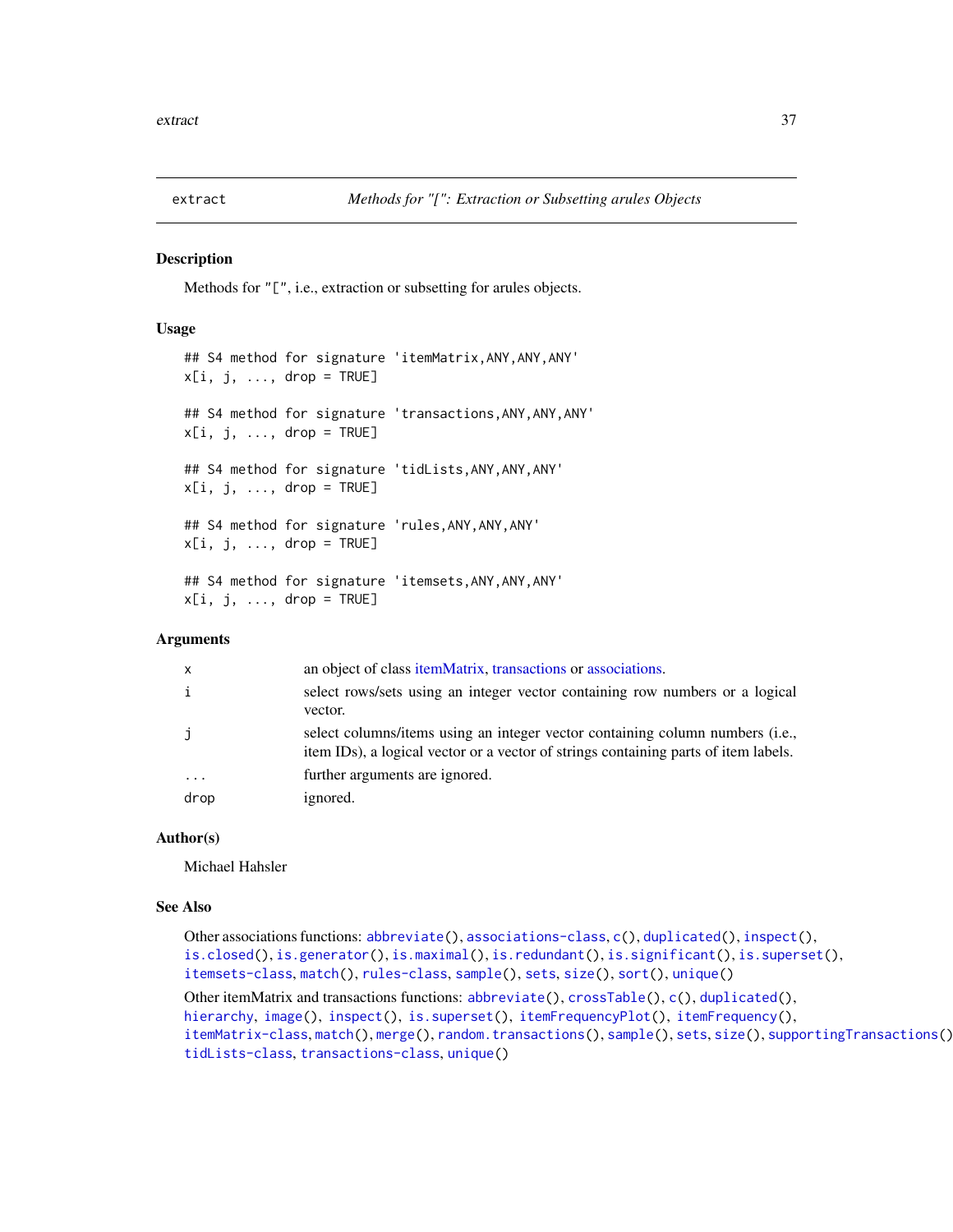## Examples

```
data(Adult)
Adult
## select first 10 transactions
Adult[1:10]
## select first 10 items for first 100 transactions
Adult[1:100, 1:10]
## select the first 100 transactions for the items containing
## "income" or "age=Young" in their labels
Adult[1:100, c("income=small", "income=large" ,"age=Young")]
```
fim4r *Interface to Mining Algorithms from fim4r*

## Description

Interfaces the algorithms implemented in fim4r. The algorithms include: Apriori, Eclat, FPgrowth, Carpenter, IsTa, RElim and SaM.

## Usage

```
fim4r(
  transactions,
  method = NULL,target = "frequent",
  report = NULL,appear = NULL,...
\mathcal{L}
```
## Arguments

| transactions | a transactions object                                                                                                                                                                                                  |
|--------------|------------------------------------------------------------------------------------------------------------------------------------------------------------------------------------------------------------------------|
| method       | the algorithm to be used. One of:                                                                                                                                                                                      |
|              | • "apriori", "eclat", "fpgrowth" can mine itemsets and rules.<br>• "relim", "sam" can mine itemsets.<br>• "carpenter", "ista" can only mine closed itemset.                                                            |
| target       | the target type. One of: "frequent", "closed", "maximal", "generators" or<br>"rules".                                                                                                                                  |
| report       | cannot be used via the interface.                                                                                                                                                                                      |
| appear       | Specify item appearance in rules (only for apriori, eclat, fpgrowth and the target<br>"rules") Specify a list with two vectors (item labels and appearance modifiers)<br>of the same length. Appearance modifiers are: |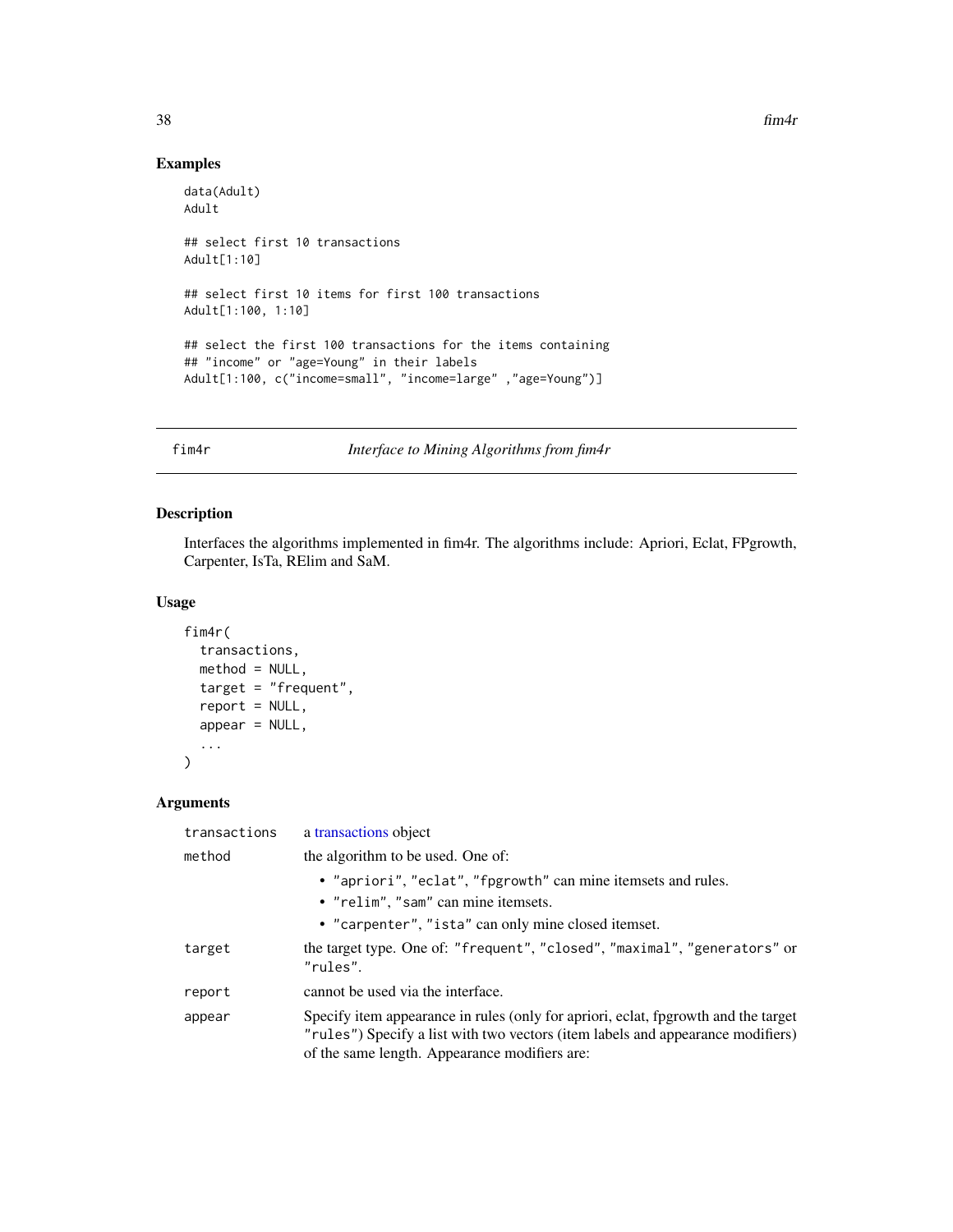- $\bullet$  "-" (may not appear),
- "a" (only in rule antecedent/LHS),
- "c" (only in rule consequent/RHS) and
- "x" (may appear anywhere).

... further arguments are passed on to the fim4r.x() in package fim4r (x is the specified method). Minimum support and minimum confidence can be set as parameters supp and conf (note the range is [0, 100] percent).

## Details

**Installation:** The package fim4r is not available via CRAN. If needed, the  $\text{fim4r}()$  function downloads and installs the package automatically.

#### Additional Notes:

- Support and confidence (parameters supp and conf) are specified in the range [0, 100].
- Type ? fim4r::fim4r for help on additional available arguments.
- Algorithm descriptions and references can be found on the web page in the References Section.

#### Value

An object of class [itemsets](#page-75-1) or [rules.](#page-94-1)

## References

Christian Borgelt, fimi4r: Frequent Item Set Mining and Association Rule Induction for R. [https:](https://borgelt.net/fim4r.html) [//borgelt.net/fim4r.html](https://borgelt.net/fim4r.html)

### See Also

Other mining algorithms: [APappearance-class](#page-9-0), [AScontrol-classes](#page-13-0), [ASparameter-classes](#page-14-0), [apriori\(](#page-10-0)), [eclat\(](#page-33-0)), [ruleInduction\(](#page-92-0)), [weclat\(](#page-118-0))

#### Examples

```
## Not run:
data(Adult)
# list available algorithms
fim4r()
# mine association rules with FPgrowth
# note that fim4r specifies support and confidence out of 100%
r <- fim4r(Adult, method = "fpgrowth", target = "rules", supp = 70, conf = 80)
r
inspect(head(r, by = "lift")# mine closed itemsets with Carpenter or IsTa
closed <- fim4r(Adult, method = "carpenter", target = "closed", supp = 70)
```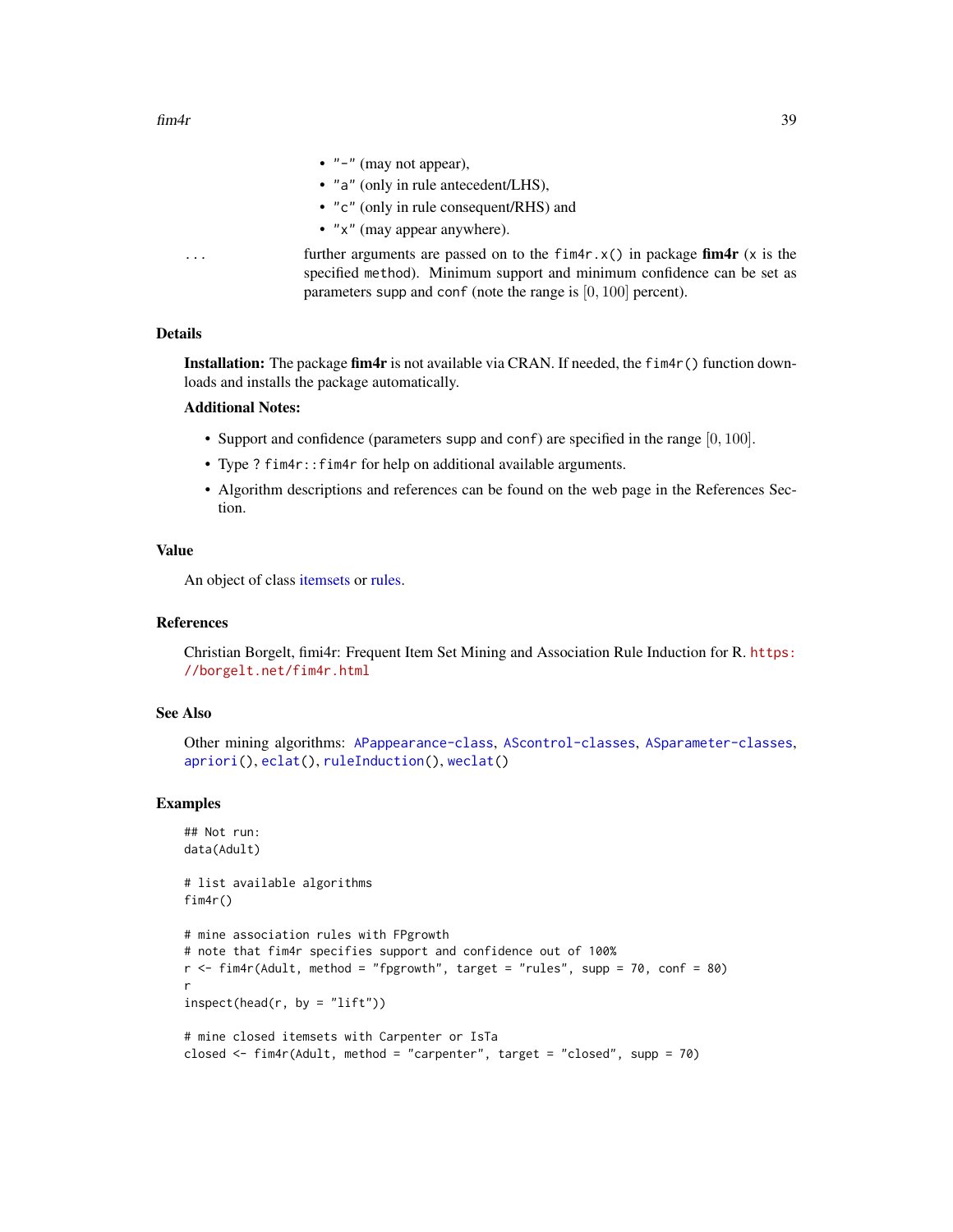```
closed
fim4r(Adult, method = "ista", target = "closed", supp = 70)
# mine frequent itemset of length 2 (zmin and zmax = 2)
freq_2 <- fim4r(Adult, method = "relim", target = "frequent", supp = 70,
 zmin = 2, zmax = 2)
inspect(freq_2)
# mine maximal frequent itemsets
fim4r(Adult, method = "sam", target = "maximal", supp = 70)
# use item appearance. We first mine all rules and then restrict
# the appearance of the item capital-gain=None
rules_all <- fim4r(Adult, method = "fpgrowth", target = "rules",
 supp = 90, conf = 90, zmin = 2)
inspect(rules_all)
rules_no_gain <- fim4r(Adult, method = "fpgrowth", target = "rules",
 supp = 90, conf = 90, zmin = 2,
 appear = list(c("capital-gain=None"), c("-"))
 \lambdainspect(rules_no_gain)
## End(Not run)
```
Groceries *The Groceries Transactions Data Set*

### Description

The Groceries data set contains 1 month (30 days) of real-world point-of-sale transaction data from a typical local grocery outlet. The data set contains 9835 transactions and the items are aggregated to 169 categories.

#### Format

Object of class [transactions.](#page-112-0)

#### Details

If you use this data set in your paper, please cite to the paper in the References Section.

#### Author(s)

Michael Hahsler

### Source

The data set is provided for arules by Michael Hahsler, Kurt Hornik and Thomas Reutterer.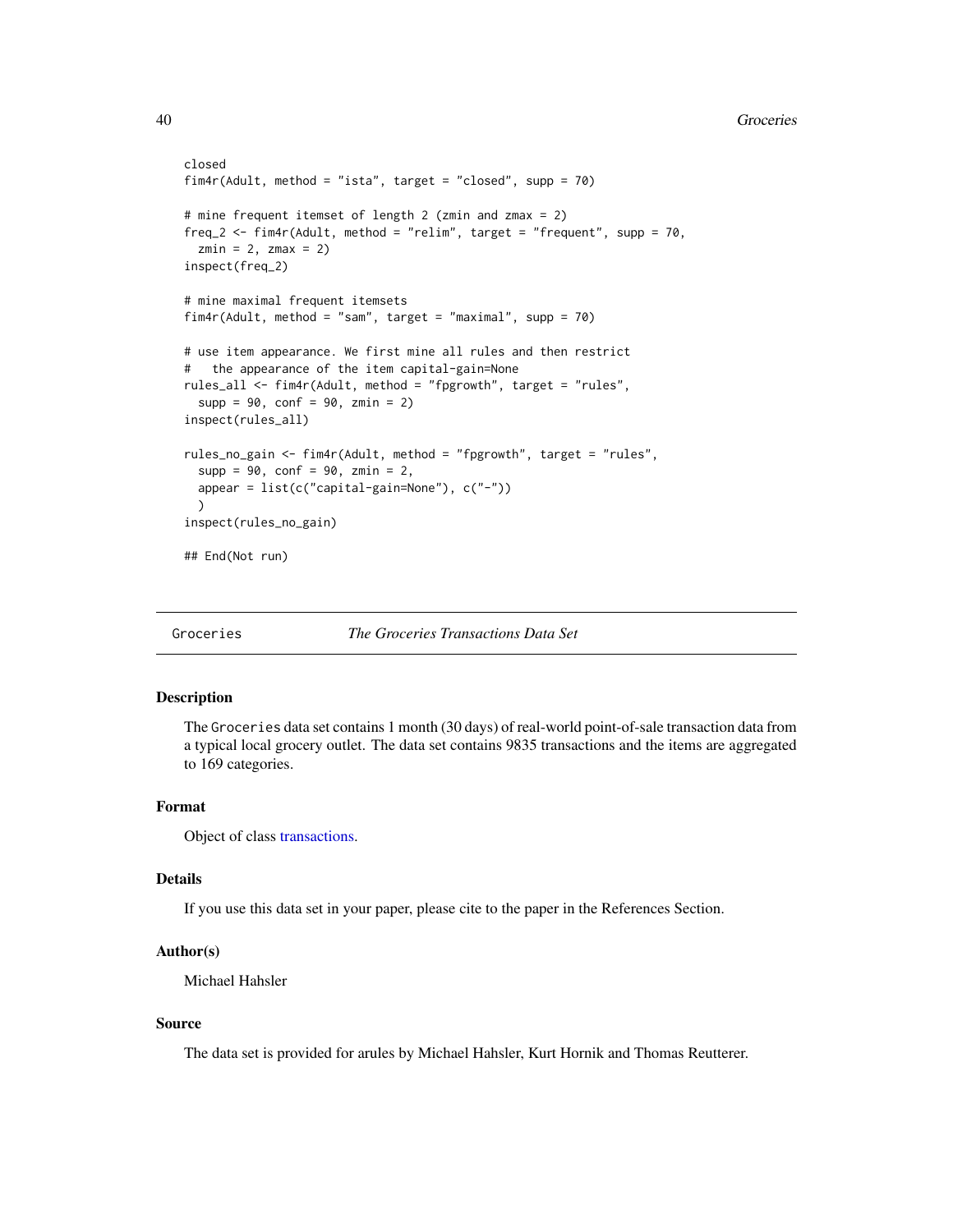#### hierarchy **41**

## References

Michael Hahsler, Kurt Hornik, and Thomas Reutterer (2006) Implications of probabilistic data modeling for mining association rules. In M. Spiliopoulou, R. Kruse, C. Borgelt, A. Nuernberger, and W. Gaul, editors, *From Data and Information Analysis to Knowledge Engineering, Studies in Classification, Data Analysis, and Knowledge Organization*, pages 598–605. Springer-Verlag.

<span id="page-40-0"></span>hierarchy *Support for Item Hierarchies*

## Description

Functions to use item hierarchies to aggregate items at different group levels, to perform multi-level transaction analysis.

### Usage

```
addAggregate(x, by, postfix = "*")filterAggregate(x)
aggregate(x, ...)
## S4 method for signature 'itemMatrix'
aggregate(x, by)
## S4 method for signature 'itemsets'
aggregate(x, by)
## S4 method for signature 'rules'
aggregate(x, by)
```
#### Arguments

| $\mathsf{x}$ | an transactions, itemsets or rules object.                                                                                                                                                                                                                                                                            |
|--------------|-----------------------------------------------------------------------------------------------------------------------------------------------------------------------------------------------------------------------------------------------------------------------------------------------------------------------|
| by           | name of a field (hierarchy level) available in itemInfo of x or a grouping vector<br>of the same length as items in x by which should be aggregated. Items with the<br>same group label in by will be aggregated into a single with that name. Note<br>that the grouping vector will be coerced to factor before use. |
| postfix      | characters added to mark group-level items.                                                                                                                                                                                                                                                                           |
| $\cdots$     | further arguments.                                                                                                                                                                                                                                                                                                    |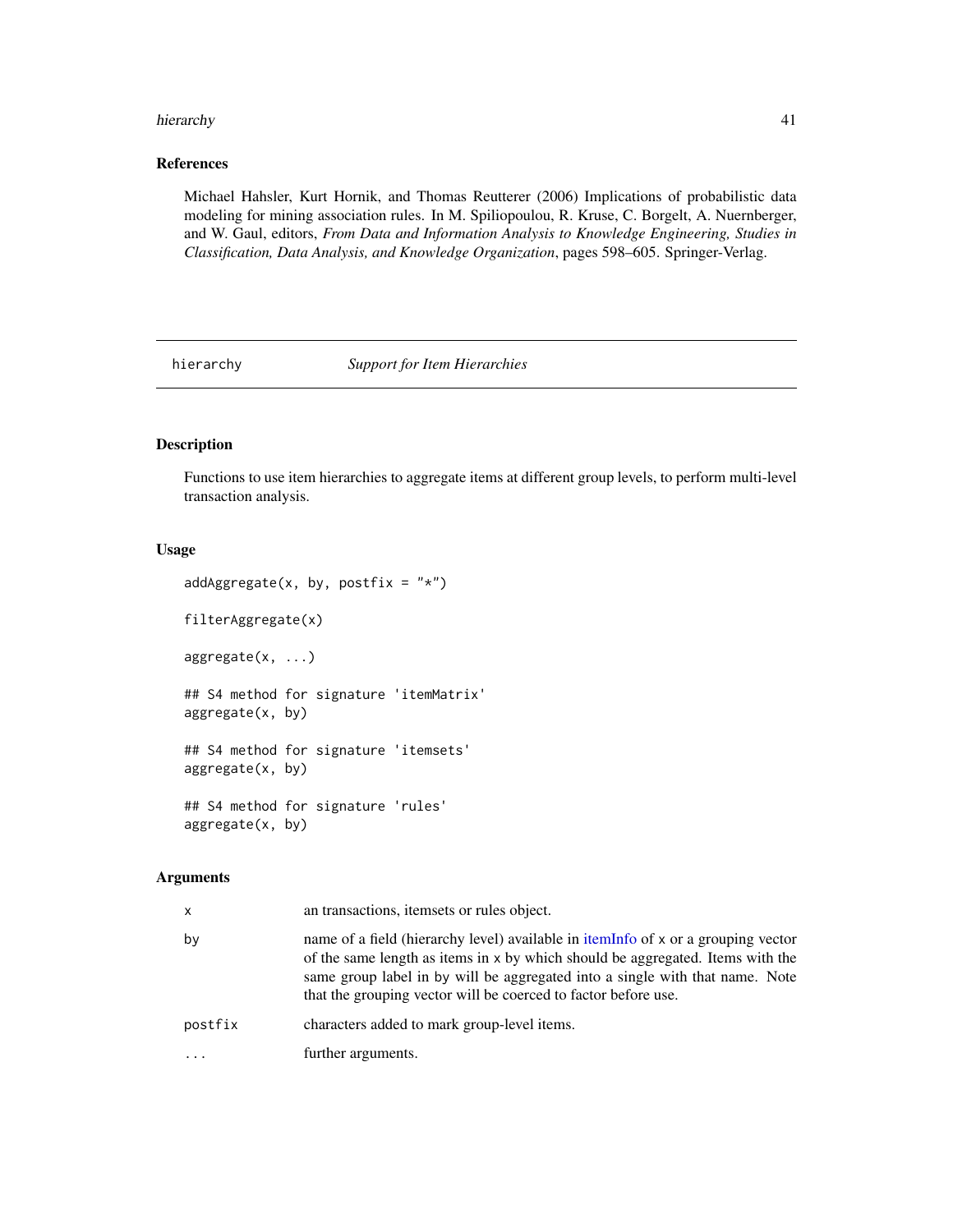## Details

Often an item hierarchy is available for [transactions](#page-112-0) used for association rule mining. For example in a supermarket dataset items like "bread" and "beagle" might belong to the item group (category) "baked goods."

Transactions can store item hierarchies as additional columns in the itemInfo data.frame ("labels" cannot be used since it is reserved for the item labels).

Aggregation: To perform analysis at a group level of the item hierarchy, aggregate() produces a new object with items aggregated to a given group level. A group-level item is present if one or more of the items in the group are present in the original object. If rules are aggregated, and the aggregation would lead to the same aggregated group item in the lhs and in the rhs, then that group item is removed from the lhs. Rules or itemsets, which are not unique after the aggregation, are also removed. Note also that the quality measures are not applicable to the new rules and thus are removed. If these measures are required, then aggregate the transactions before mining rules.

Multi-level analysis: To analyze relationships between individual items and item groups at the same time, addAggregate() can be used to create a new transactions object which contains both, the original items and group-level items (marked with a given postfix). In association rule mining, all items are handled the same, which means that we will produce a large number of rules of the type:

item  $A \Rightarrow$  group of item  $A$ 

with a confidence of 1. This will also happen if you mine itemsets. filterAggregate() can be used to filter these spurious rules or itemsets.

#### Value

aggregate() returns an object of the same class as x encoded with a number of items equal to the number of unique values in by. Note that for associations (itemsets and rules) the number of associations in the returned set will most likely be reduced since several associations might map to the same aggregated association and aggregate returns a unique set. If several associations map to a single aggregated association then the quality measures of one of the original associations is randomly chosen.

addAggregate() returns a new transactions object with the original items and the group-items added. filterAggregateRules() returns a new rules object with the spurious rules remove.

#### Author(s)

Michael Hahsler

#### See Also

Other preprocessing: [discretize\(](#page-26-0)), [itemCoding](#page-62-0), [merge\(](#page-82-0)), [sample\(](#page-98-0))

Other itemMatrix and transactions functions:  $abbrevate()$ , [crossTable\(](#page-23-0)), [c\(](#page-18-0)), [duplicated\(](#page-32-0)), [extract](#page-36-0), [image\(](#page-44-0)), [inspect\(](#page-47-0)), [is.superset\(](#page-61-0)), [itemFrequencyPlot\(](#page-68-0)), [itemFrequency\(](#page-67-0)), [itemMatrix-class](#page-70-1), [match\(](#page-80-0)), [merge\(](#page-82-0)), [random.transactions\(](#page-87-0)), [sample\(](#page-98-0)), [sets](#page-99-0), [size\(](#page-101-0)), [supportingTransactions\(](#page-108-0)), [tidLists-class](#page-109-0), [transactions-class](#page-112-1), [unique\(](#page-117-0))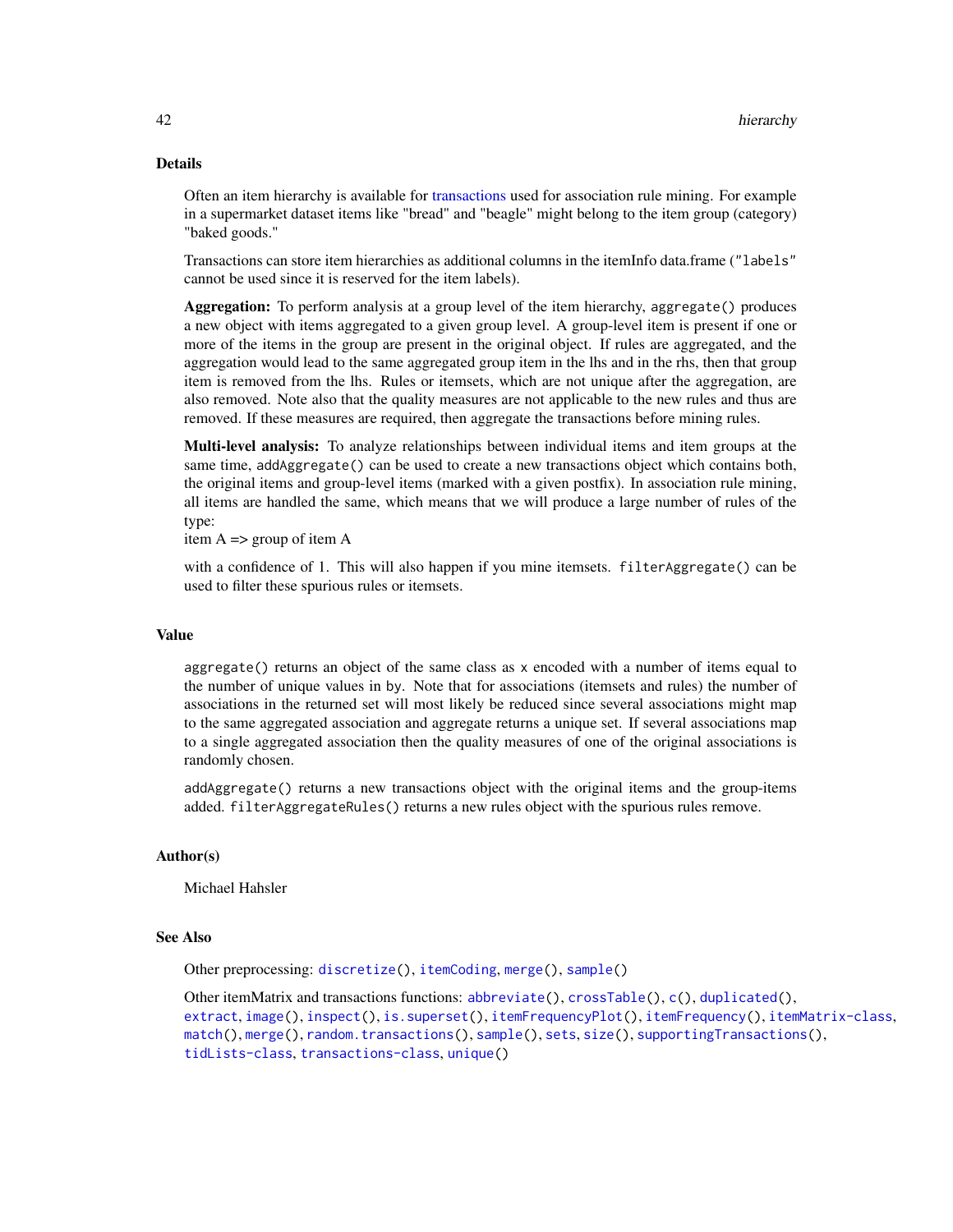#### hierarchy and the state of the state of the state of the state of the state of the state of the state of the state of the state of the state of the state of the state of the state of the state of the state of the state of

#### Examples

```
data("Groceries")
Groceries
## Groceries contains a hierarchy stored in itemInfo
head(itemInfo(Groceries))
## Example 1: Aggregate items using an existing hierarchy stored in itemInfo.
## We aggregate to level2 stored in Groceries. All items with the same level2 label
## will become a single item with that name.
## Note that the number of items is therefore reduced to 55
Groceries_level2 <- aggregate(Groceries, by = "level2")
Groceries_level2
head(itemInfo(Groceries_level2)) ## labels are alphabetically sorted!
## compare original and aggregated transactions
inspect(head(Groceries, 2))
inspect(head(Groceries_level2, 2))
## Example 2: Aggregate using a character vector.
## We create here labels manually to organize items by their first letter.
mylevels <- toupper(substr(itemLabels(Groceries), 1, 1))
head(mylevels)
Groceries_alpha <- aggregate(Groceries, by = mylevels)
Groceries_alpha
inspect(head(Groceries_alpha, 2))
## Example 3: Aggregate rules
## Note: You could also directly mine rules from aggregated transactions to
## get support, lift and support
rules \leq apriori(Groceries, parameter = list(supp = 0.005, conf = 0.5))
rules
inspect(rules[1])
rules_level2 <- aggregate(rules, by = "level2")
inspect(rules_level2[1])
## Example 4: Mine multi-level rules.
## (1) Add aggregate items. These items will have labels ending with a *Groceries_multilevel <- addAggregate(Groceries, "level2")
summary(Groceries_multilevel)
inspect(head(Groceries_multilevel))
rules <- apriori(Groceries_multilevel,
 parameter = list(support = 0.01, conf = .9))inspect(head(rules, by = "lift"))
## Note that this contains many spurious rules of type 'item X => aggregate of item X'
## with a confidence of 1 and high lift. We can filter spurious rules resulting from
## the aggregation
rules <- filterAggregate(rules)
```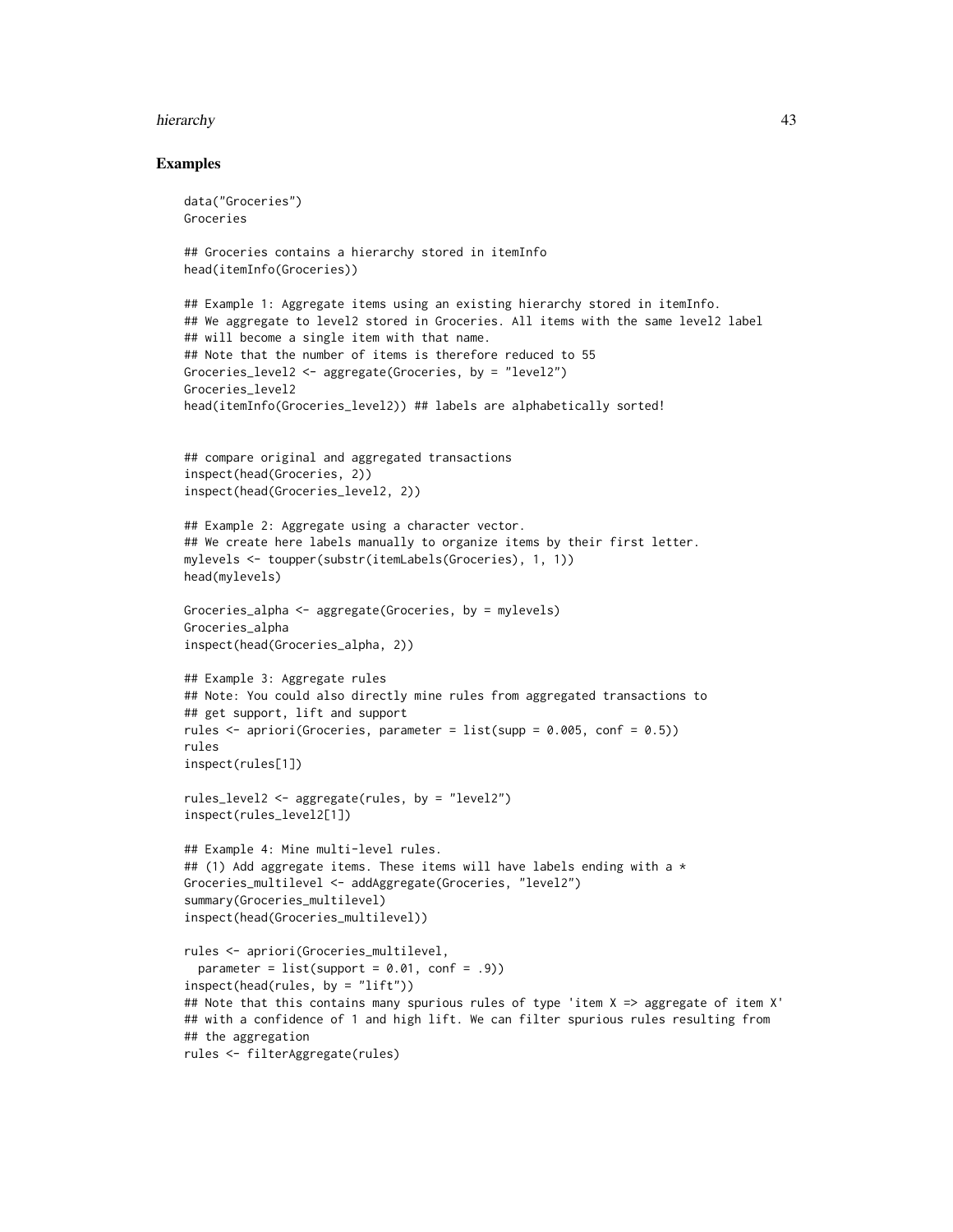```
inspect(head(rules, by = "lift"))
```
## hits *Computing Transaction Weights With HITS*

#### Description

Compute the hub transaction weights for a collection of [transactions](#page-112-0) using the HITS (hubs and authorities) algorithm.

## Usage

```
hits(
  data,
  iter = 16L,tol = NULL,type = c("normed", "relative", "absolute"),
  verbose = FALSE
)
```
### Arguments

| data    | an object of or coercible to class transactions.                                                                                                      |
|---------|-------------------------------------------------------------------------------------------------------------------------------------------------------|
| iter    | an integer value specifying the maximum number of iterations to use.                                                                                  |
| tol     | convergence tolerance (default FLT_EPSILON).                                                                                                          |
| type    | a string value specifying the norming of the hub weights. For "normed" scale<br>the weights to unit length (L2 norm), and for "relative" to unit sum. |
| verbose | a logical specifying if progress and runtime information should be displayed.                                                                         |

## Details

Model a collection of [transactions](#page-112-0) as a bipartite graph of hubs (transactions) and authorities (items) with unit arcs and free node weights. That is, a transaction weight is the sum of the (normalized) weights of the items and vice versa. The weights are estimated by iterating the model to a steadystate using a builtin convergence tolerance of FLT\_EPSILON for (the change in) the norm of the vector of authorities.

## Value

A numeric vector with transaction weights for data.

## Author(s)

Christian Buchta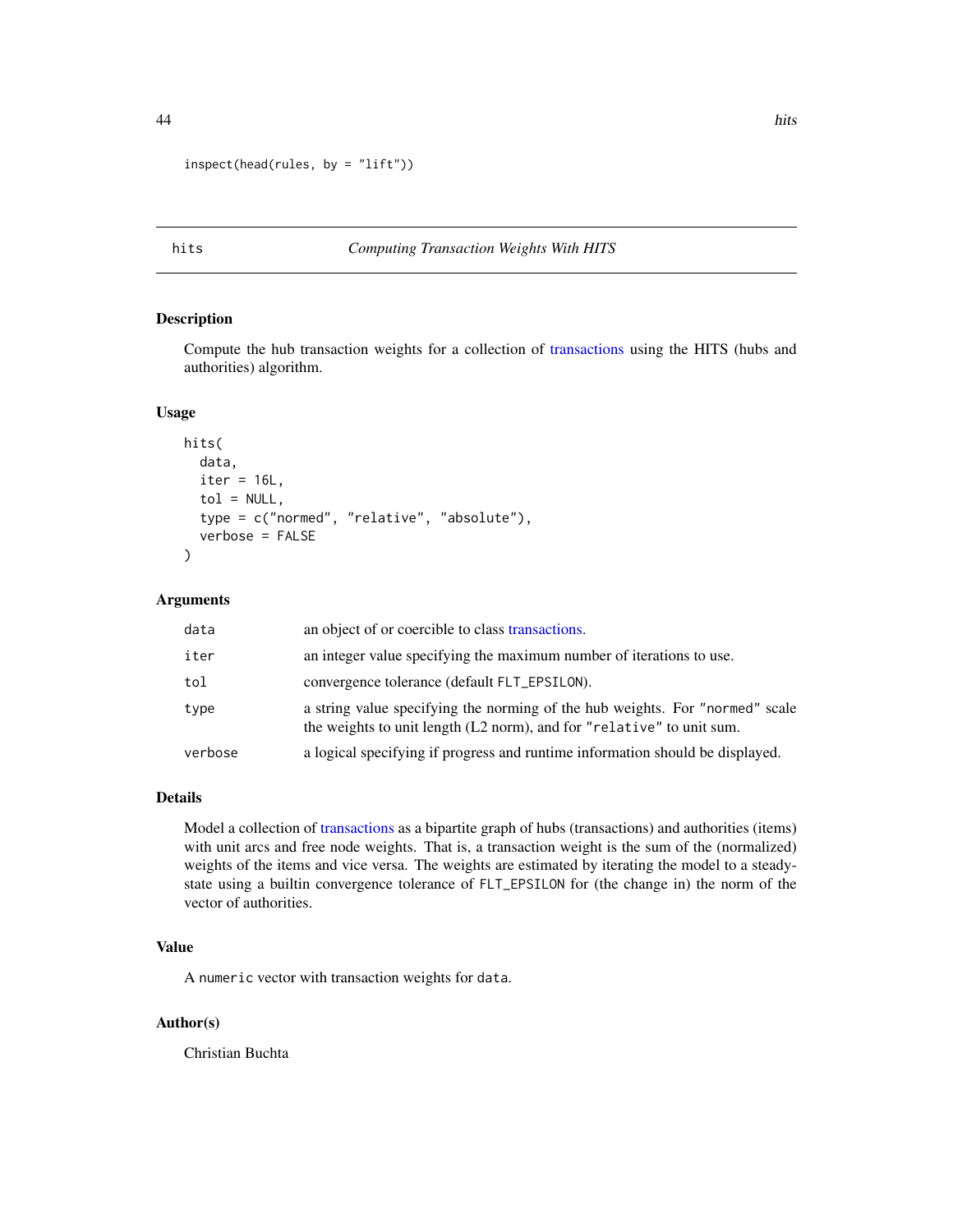#### image and the contract of the contract of the contract of the contract of the contract of the contract of the contract of the contract of the contract of the contract of the contract of the contract of the contract of the

### References

K. Sun and F. Bai (2008). Mining Weighted Association Rules without Preassigned Weights. *IEEE Transactions on Knowledge and Data Engineering*, 4 (30), 489–495.

#### See Also

Other weighted association mining functions: [SunBai](#page-105-0), [weclat\(](#page-118-0))

#### Examples

```
data(SunBai)
## calculate transaction weigths
w <- hits(SunBai)
w
## add transaction weight to the dataset
transactionInfo(SunBai)[["weight"]] <- w
transactionInfo(SunBai)
## calulate regular item frequencies
itemFrequency(SunBai, weighted = FALSE)
## calulate weighted item frequencies
itemFrequency(SunBai, weighted = TRUE)
```
<span id="page-44-0"></span>image *Visual Inspection of Binary Incidence Matrices*

## **Description**

Provides image() methods to generate level plots to visually inspect binary incidence matrices, i.e., objects based on [itemMatrix](#page-70-0) (e.g., [transactions,](#page-112-0) [tidLists,](#page-109-1) items in [itemsets](#page-75-1) or rhs/lhs in [rules\)](#page-94-1). These plots can be used to identify problems in a data set (e.g., recording problems with some transactions containing all items).

#### Usage

```
## S4 method for signature 'itemMatrix'
image(x, xlab = "Items (Columns)", ylab = "Elements (Rows)", ...)## S4 method for signature 'transactions'
image(x, xlab = "Items (Columns)", ylab = "Transactions (Rows)", ...)## S4 method for signature 'tidLists'
image(x, xlab = "Transactions (Columns)", ylab = "Items/itemsets (Rows)", ...)
```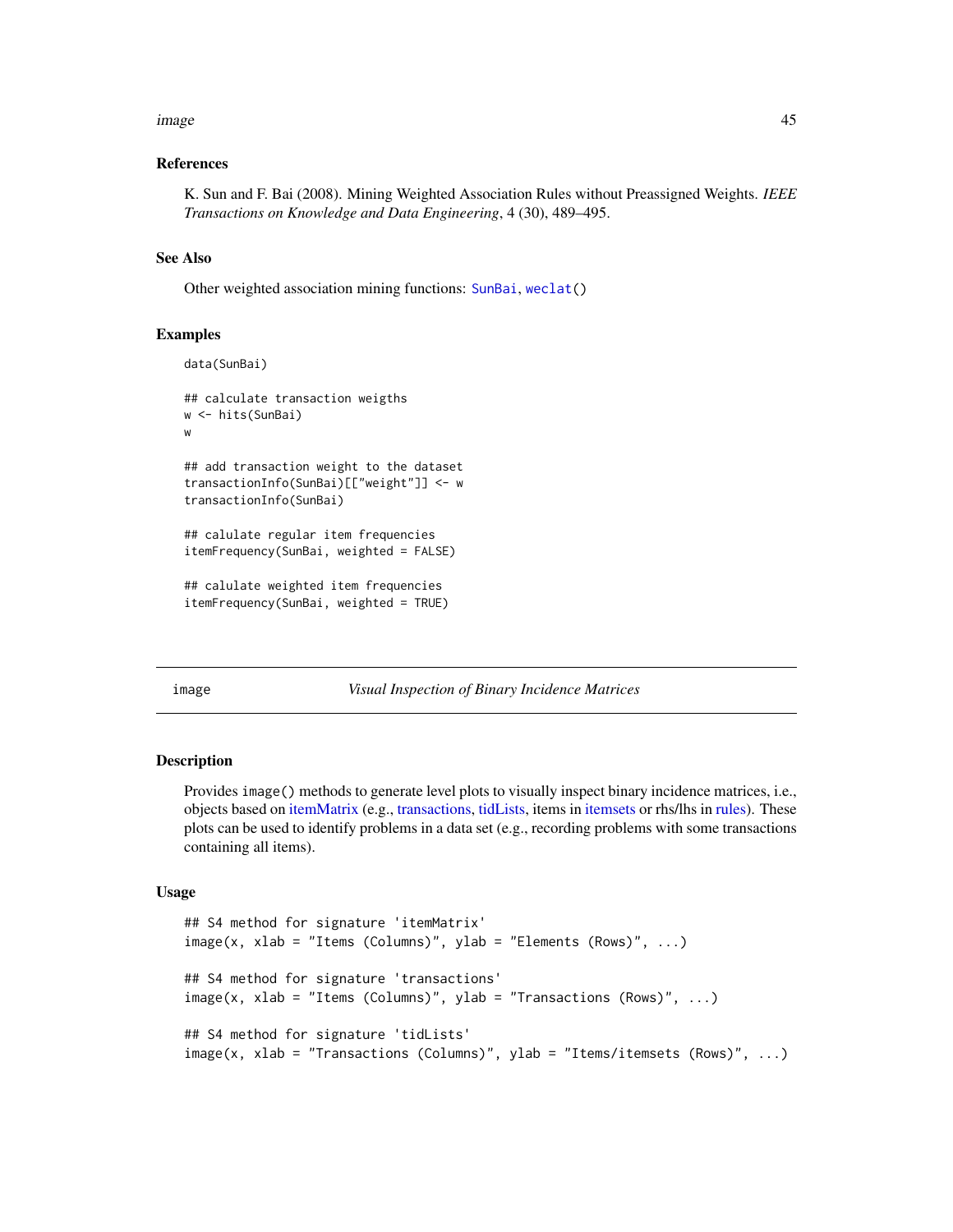46 Income

#### **Arguments**

|                         | the object ( <i>itemMatrix</i> , <i>transactions</i> or <i>tidLists</i> ).                                                         |
|-------------------------|------------------------------------------------------------------------------------------------------------------------------------|
| xlab, ylab              | labels for the plot.                                                                                                               |
| $\cdot$ $\cdot$ $\cdot$ | further arguments passed on to image () in package <b>Matrix</b> which in turn are<br>passed on to levelplot() in <b>lattice</b> . |

## Author(s)

Michael Hahsler

## See Also

image() in package Matrix

```
Other itemMatrix and transactions functions: abbreviate(), crossTable(), c(), duplicated(),
extract, hierarchy, inspect(), is.superset(), itemFrequencyPlot(), itemFrequency(),
itemMatrix-class, match(), merge(), random.transactions(), sample(), sets, size(), supportingTransactions(),
tidLists-class, transactions-class, unique()
```
## Examples

data("Epub")

## in this data set we can see that not all ## items were available from the beginning. image(Epub[1:1000])

Income *The Income Data Set*

### Description

Survey example data from the book *The Elements of Statistical Learning*.

## Format

The data is provided in two formats:

- 1. Income is an object of class [transactions](#page-112-0) with r 6876ansactions and r 50ems. See below for details.
- 2. IncomeESL is a data frame with 8993 observations on the following 14 variables:

income an ordered factor with levels  $[0,10) < [10,15) < [15,20) < [20,25) < [25,30) < [30,40) <$  $[40,50)$  <  $[50,75)$  < 75+

sex a factor with levels male female

marital status a factor with levels married cohabitation divorced widowed single

age an ordered factor with levels 14-17 < 18-24 < 25-34 < 35-44 < 45-54 < 55-64 < 65+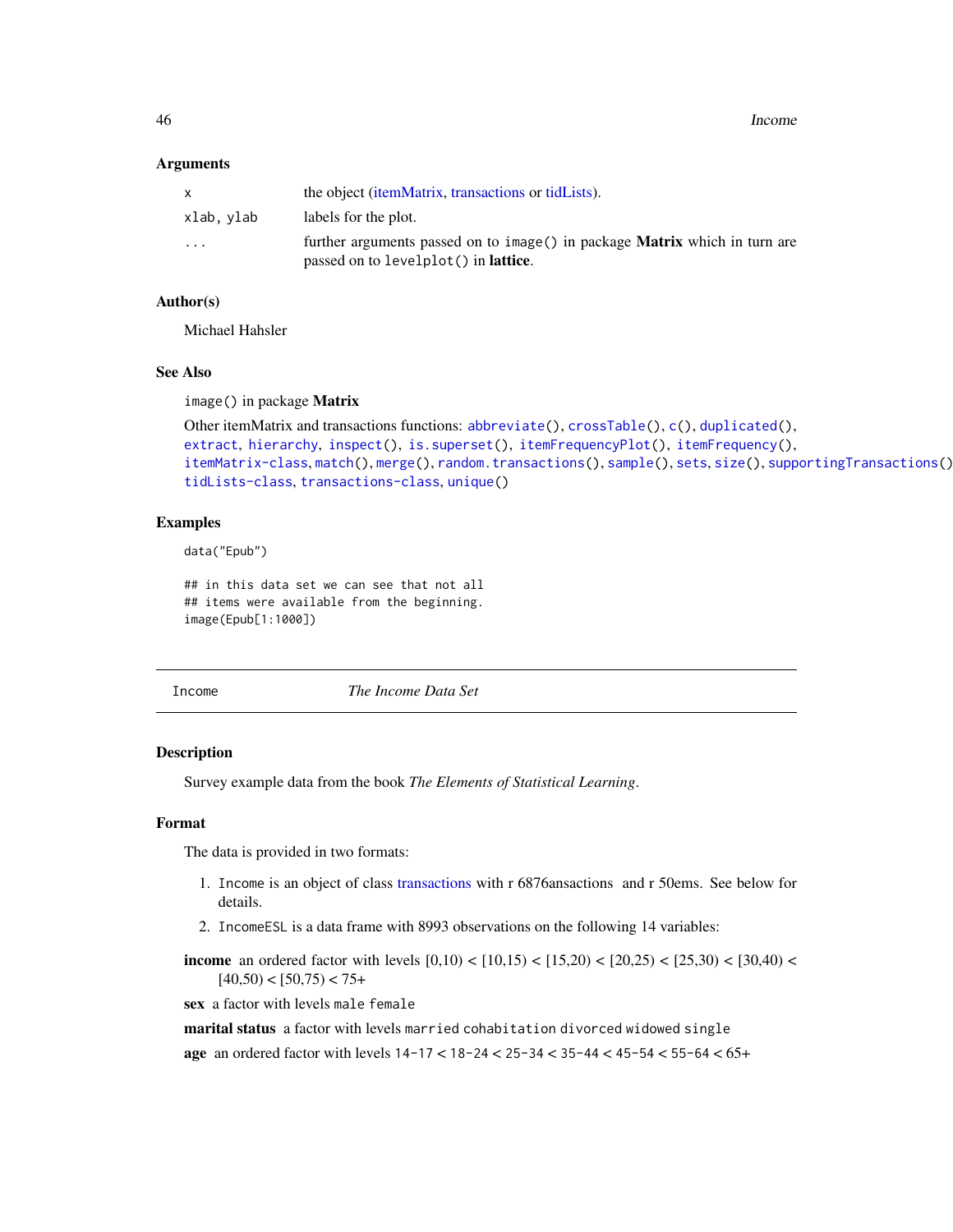#### Income **47**

- education an ordered factor with levels grade  $\leq 9 \leq$  grades 9-11  $\leq$  high school graduate  $\leq$  college (1-3 years) < college graduate < graduate study
- occupation a factor with levels professional/managerial sales laborer clerical/service homemaker student military retired unemployed

years in bay area an ordered factor with levels  $< 1 < 1 - 3 < 4 - 6 < 7 - 10 < 10$ 

dual incomes a factor with levels not married yes no

number in household an ordered factor with levels  $1 < 2 < 3 < 4 < 5 < 6 < 7 < 8 < 9+$ 

number of children an ordered factor with levels  $0 < 1 < 2 < 3 < 4 < 5 < 6 < 7 < 8 < 9+$ 

**householder status** a factor with levels own rent live with parents/family

- type of home a factor with levels house condominium apartment mobile Home other
- ethnic classification a factor with levels american indian asian black east indian hispanic pacific islander white other

language in home a factor with levels english spanish other

#### Details

The IncomeESL data set originates from an example in the book *The Elements of Statistical Learning* (see Section source). The data set is an extract from this survey. It consists of 8993 instances (obtained from the original data set with 9409 instances, by removing those observations with the annual income missing) with 14 demographic attributes. The data set is a good mixture of categorical and continuous variables with a lot of missing data. This is characteristic of data mining applications. The Income data set contains the data already prepared and coerced to [transactions.](#page-112-0)

To create transactions for Income, the original data frame in IncomeESL is prepared in a similar way as described in *The Elements of Statistical Learning.* We removed cases with missing values and cut each ordinal variable (age, education, income, years in bay area, number in household, and number of children) at its median into two values (see Section examples).

## Author(s)

Michael Hahsler

## Source

Impact Resources, Inc., Columbus, OH (1987).

Obtained from the web site of the book: Hastie, T., Tibshirani, R. & Friedman, J. (2001) *The Elements of Statistical Learning*. Springer-Verlag.

## Examples

```
data("IncomeESL")
IncomeESL[1:3, ]
## remove incomplete cases
IncomeESL <- IncomeESL[complete.cases(IncomeESL), ]
## preparing the data set
IncomeESL[["income"]] <- factor((as.numeric(IncomeESL[["income"]]) > 6) +1,
```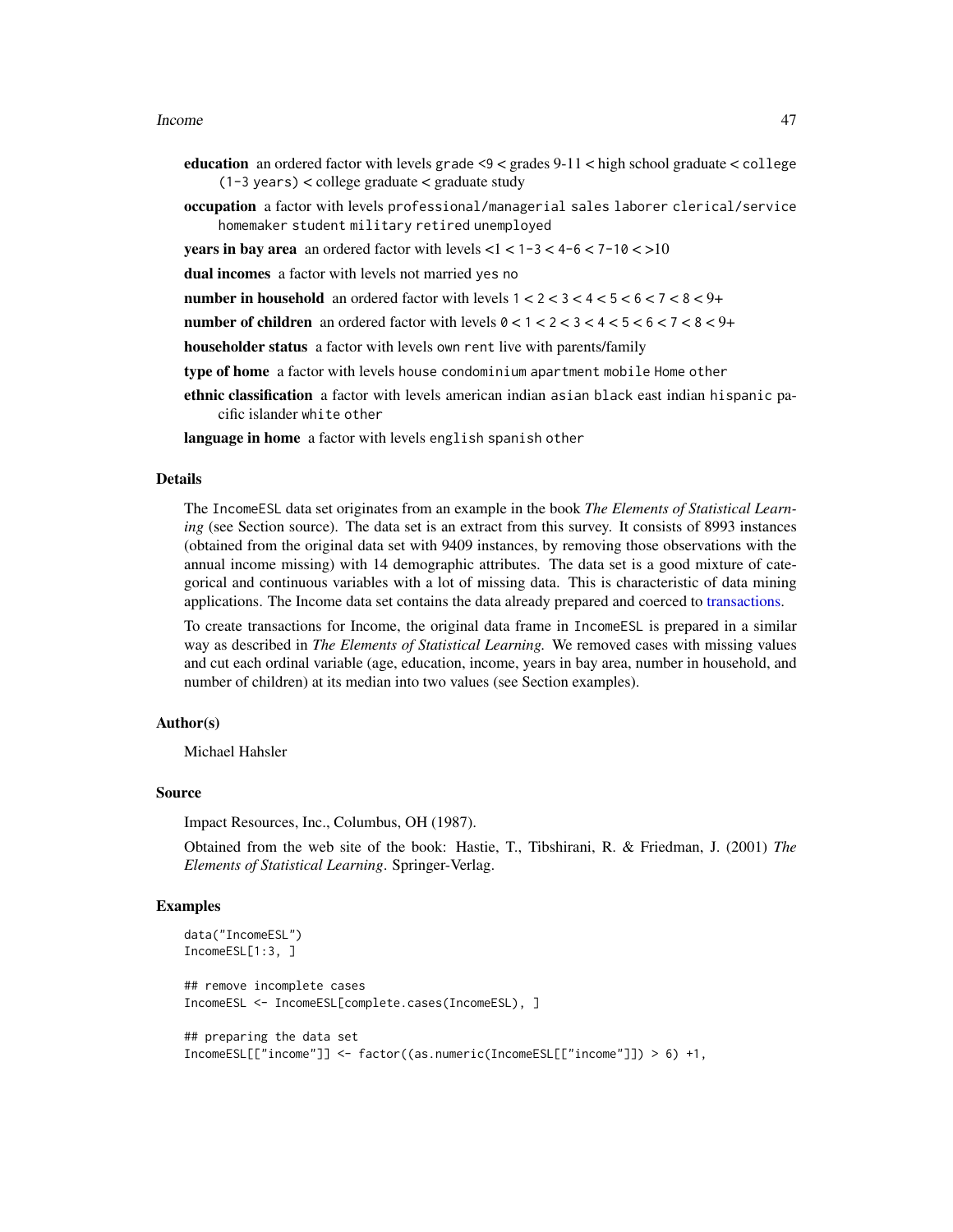```
levels = 1 : 2, labels = c("$0-$40,000", "$40,000+")IncomeESL[["age"]] <- factor((as.numeric(IncomeESL[["age"]]) > 3) +1,
 levels = 1 : 2, labels = c("14-34", "35+"))IncomeESL[["education"]] <- factor((as.numeric(IncomeESL[["education"]]) > 4) +1,
 levels = 1 : 2, labels = c("no college graduate", "college graduate"))IncomeESL[["years in bay area"]] <- factor(
  (as.numeric(IncomeESL[["years in bay area"]]) > 4) +1,
 levels = 1 : 2 , labels = c("1-9", "10+"))
IncomeESL[["number in household"]] <- factor(
  (as.numeric(IncomeESL[["number in household"]]) > 3) +1,
 levels = 1 : 2, labels = c("1", "2+")IncomeESL[["number of children"]] <- factor(
  (as.numeric(IncomeESL[["number of children"]]) > 1) +0,
 levels = 0 : 1, labels = c("0", "1+")## creating transactions
Income <- transactions(IncomeESL)
Income
```
<span id="page-47-0"></span>

inspect *Display Associations and Transactions in Readable Form*

## Description

Provides the generic function inspect() and methods to display [associations](#page-16-0) and [transactions](#page-112-0) plus additional information formatted for online inspection.

### Usage

```
insect(x, ...)## S4 method for signature 'itemsets'
inspect(x, itemSep = ", ", setStart = "{", setEnd = "}", linebreak = NULL, ...)
## S4 method for signature 'rules'
inspect(
  x,
  itemSep = ", ".
  setStart = "{''}.setEnd = "}',
  ruleSep = "=>".linebreak = NULL,
  ...
)
```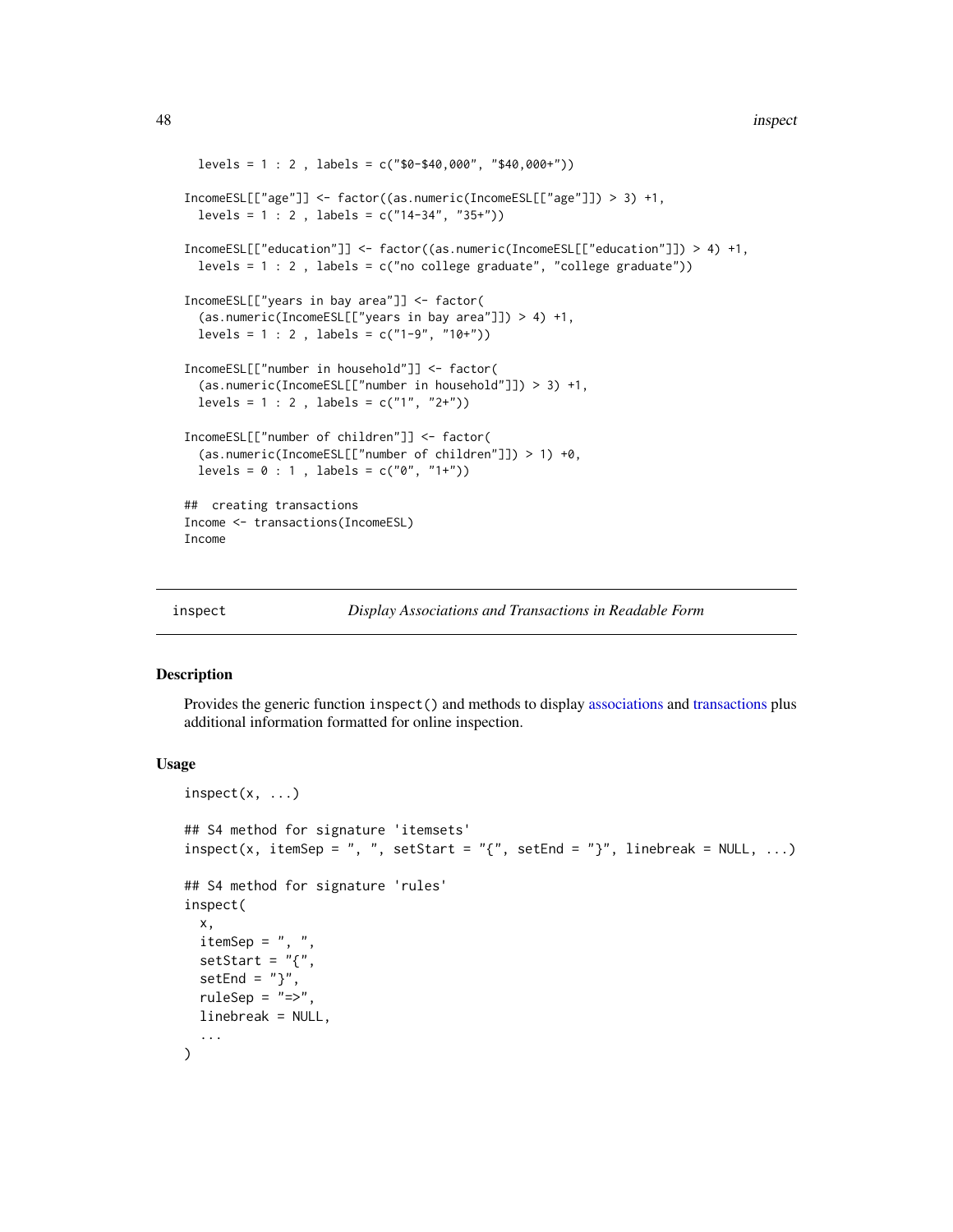#### inspect 49

```
## S4 method for signature 'transactions'
inspect(x, itemSep = ", ", .setStart = "{'", setEnd = "'}", \\ intel = "1" , then set = "1" , then set = "1" , then set = "1" , then set = "1" , then set = "1" , then set = "1" , then set = "1" , then set = "1" , then set = "1" , then set = "1" , then set = "1" , then set = "1" , then set = "1" , then set = "1" , then set = "2" , then set = "2" , then set = "3" , then set = "3" , then set = "3" , then set = "3" , then set = "3" , then set = "3" , then set = "3" , then set = "3" , then set = "3" , then set = "3" , then set = "3" , then## S4 method for signature 'itemMatrix'
inspect(x, itemSep = ", ", setStart = "{", setEnd = "}", linebreak = NULL, ...)
## S4 method for signature 'tidLists'
insect(x, \ldots)
```
#### Arguments

| x         | a set of associations or transactions or an itemMatrix.                 |
|-----------|-------------------------------------------------------------------------|
| $\cdots$  | additional arguments, can be used to customize the output:              |
| itemSep   | item separator                                                          |
| setStart  | set start symbol                                                        |
| setEnd    | set end symbol                                                          |
| linebreak | print only one element per line in case the output lines get very long? |
| ruleSep   | rule separator                                                          |

### Details

inspect() prints the results directly. If you need to create a data.frame with a human readable version, then you can use [DATAFRAME\(\)](#page-25-0).

## Value

Nothing is returned (see the Details Section).

### Author(s)

Michael Hahsler and Kurt Hornik

### See Also

```
Other associations functions: abbreviate(), associations-class, c(), duplicated(), extract,
is.closed(), is.generator(), is.maximal(), is.redundant(), is.significant(), is.superset(),
itemsets-class, match(), rules-class, sample(), sets, size(), sort(), unique()
```
Other itemMatrix and transactions functions: [abbreviate\(](#page-2-0)), [crossTable\(](#page-23-0)), [c\(](#page-18-0)), [duplicated\(](#page-32-0)), [extract](#page-36-0), [hierarchy](#page-40-0), [image\(](#page-44-0)), [is.superset\(](#page-61-0)), [itemFrequencyPlot\(](#page-68-0)), [itemFrequency\(](#page-67-0)), [itemMatrix-class](#page-70-1), [match\(](#page-80-0)), [merge\(](#page-82-0)), [random.transactions\(](#page-87-0)), [sample\(](#page-98-0)), [sets](#page-99-0), [size\(](#page-101-0)), [supportingTransactions\(](#page-108-0)), [tidLists-class](#page-109-0), [transactions-class](#page-112-1), [unique\(](#page-117-0))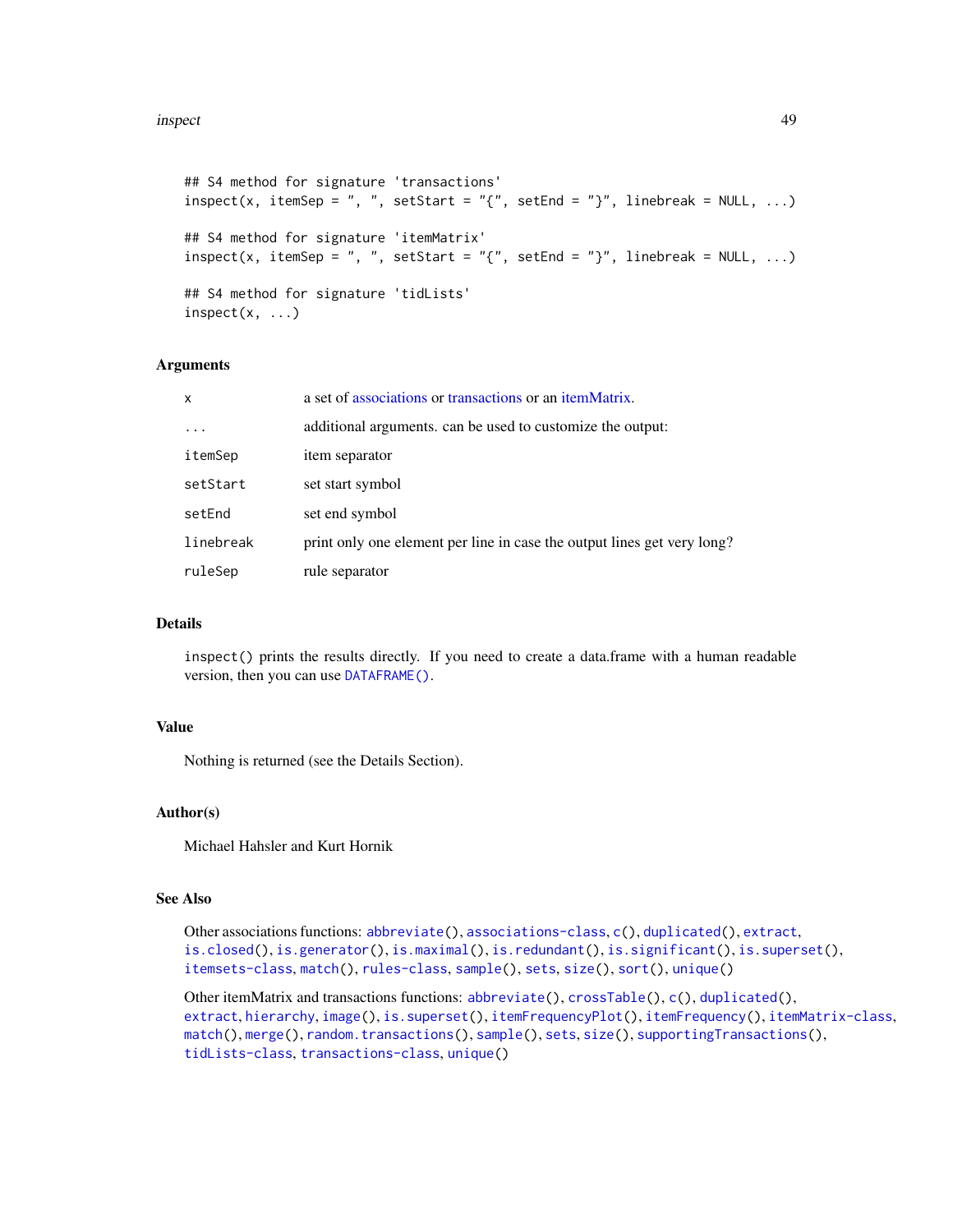### Examples

```
data("Adult")
rules <- apriori(Adult)
## display some rules
inspect(rules[1000:1001])
inspect(rules[1000:1001], ruleSep = "~\sim~\sim~", itemSep = " + ", setStart = "", setEnd = "",linebreak = FALSE)
## to get rules in readable format, use coercion or DATAFRAME with additional parameters.
as(rules[1000:1001], "data.frame")
DATAFRAME(rules[1000:1001])
DATAFRAME(rules[1000:1001], separate = TRUE, setStart = "", setEnd = "")
```
<span id="page-49-0"></span>interestMeasure *Calculate Additional Interest Measures*

## Description

Provides the generic function interestMeasure() and the methods to calculate various additional interest measures for existing sets of [itemsets](#page-75-1) or [rules.](#page-94-1)

#### Usage

```
interestMeasure(x, measure, transactions = NULL, reuse = TRUE, ...)## S4 method for signature 'itemsets'
interestMeasure(x, measure, transactions = NULL, reuse = TRUE, ...)## S4 method for signature 'rules'
interestMeasure(x, measure, transactions = NULL, reuse = TRUE, ...)
```
#### Arguments

| $\mathsf{x}$ | a set of <i>itemsets</i> or rules.                                                                                                                                                                                                                                                                                                                                                                                                  |
|--------------|-------------------------------------------------------------------------------------------------------------------------------------------------------------------------------------------------------------------------------------------------------------------------------------------------------------------------------------------------------------------------------------------------------------------------------------|
| measure      | name or vector of names of the desired interest measures (see the Details section<br>for available measures). If measure is missing then all available measures are<br>calculated.                                                                                                                                                                                                                                                  |
| transactions | the transactions used to mine the associations or a set of different transactions<br>to calculate interest measures from (Note: you need to set reuse = FALSE in the<br>later case).                                                                                                                                                                                                                                                |
| reuse        | logical indicating if information in the quality slot should be reuse for calculat-<br>ing the measures. This speeds up the process significantly since only very little<br>(or no) transaction counting is necessary if support, confidence and lift are al-<br>ready available. Use reuse = FALSE to force counting (might be very slow but<br>is necessary if you use a different set of transactions than was used for mining). |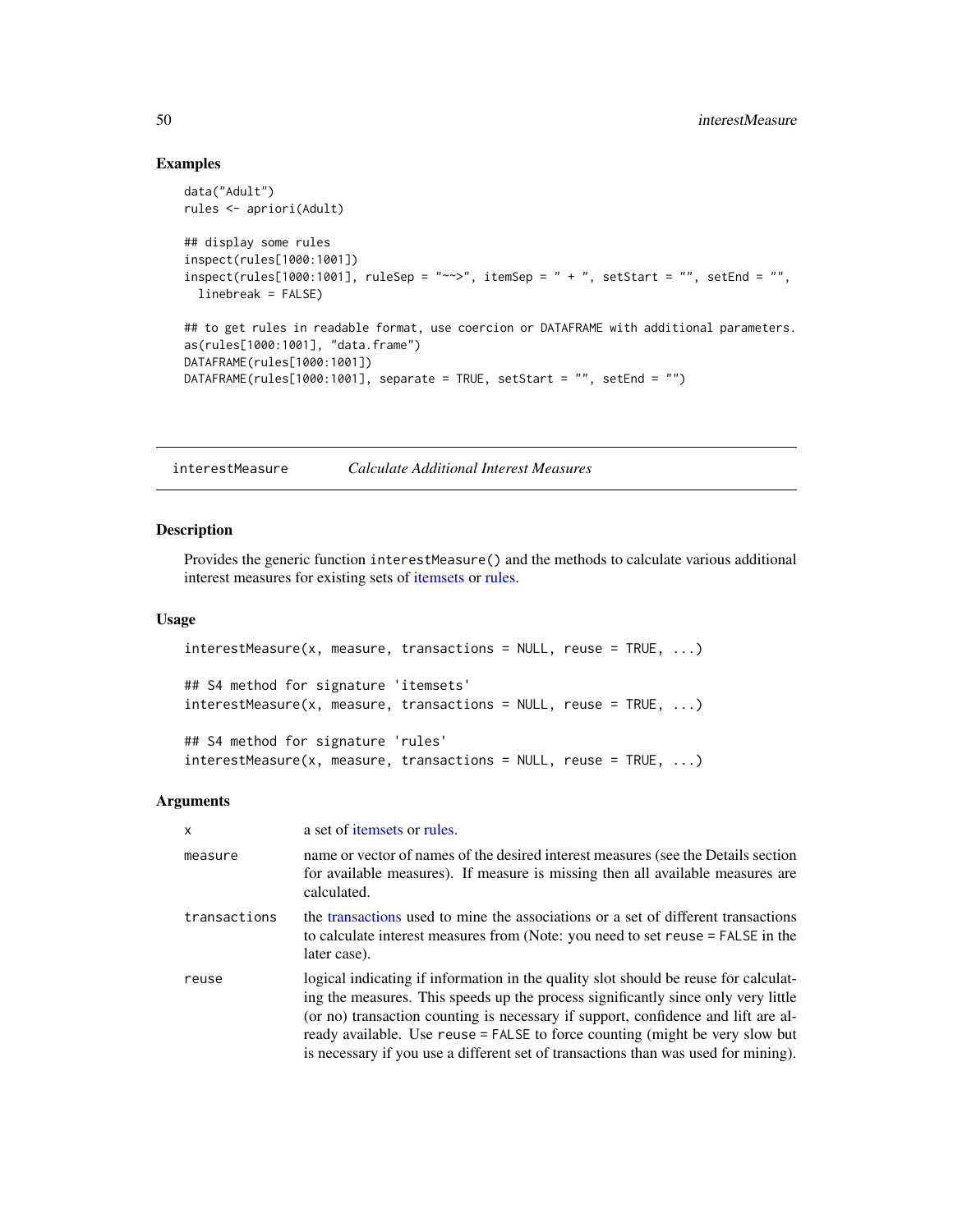## interestMeasure 51

... further arguments for the measure calculation. Many measures are based on contingency table counts and zero counts can produce NaN values (division by zero). This issue can be resolved by using the additional parameter smoothCounts which performs additive smoothing by adds a "pseudo count" of smoothCounts to each cell in the contingency table. Use smoothCounts = 1 or larger values for Laplace smoothing. Use smoothCounts = .5 for Haldane-Anscombe correction (Haldan, 1940; Anscombe, 1956) which is often used for chi-squared, phi correlation and related measures.

## Details

A searchable list of definitions, equations and references for all available interest measures can be found at <https://mhahsler.github.io/arules/docs/measures>. The descriptions are also linked in the list below.

The following measures are implemented for itemsets:

- "support": [Support.](https://mhahsler.github.io/arules/docs/measures#support)
- "count": [Support Count.](https://mhahsler.github.io/arules/docs/measures#count)
- "allConfidence": [All-Confidence.](https://mhahsler.github.io/arules/docs/measures#allconfidence)
- "crossSupportRatio": [Cross-Support Ratio.](https://mhahsler.github.io/arules/docs/measures#crosssupportratio)
- "lift": [Lift.](https://mhahsler.github.io/arules/docs/measures#lift)

The following measures are implemented for rules:

- "support": [Support.](https://mhahsler.github.io/arules/docs/measures#support)
- "confidence": [Confidence.](https://mhahsler.github.io/arules/docs/measures#confidence)
- "lift": [Lift.](https://mhahsler.github.io/arules/docs/measures#lift)
- "count": [Support Count.](https://mhahsler.github.io/arules/docs/measures#count)
- "addedValue": [Added Value.](https://mhahsler.github.io/arules/docs/measures#addedvalue)
- "boost": [Confidence Boost.](https://mhahsler.github.io/arules/docs/measures#boost)
- "casualConfidence": [Casual Confidence.](https://mhahsler.github.io/arules/docs/measures#casualconfidence)
- "casualSupport": [Casual Support.](https://mhahsler.github.io/arules/docs/measures#casualsupport)
- "centeredConfidence": [Centered Confidence.](https://mhahsler.github.io/arules/docs/measures#centeredconfidence)
- "certainty": [Certainty Factor.](https://mhahsler.github.io/arules/docs/measures#certainty)
- "chiSquared": [Chi-Squared.](https://mhahsler.github.io/arules/docs/measures#chisquared) Additional parameters are: significance = TRUE returns the p-value of the test for independence instead of the chi-squared statistic. For p-values, substitution effects (the occurrence of one item makes the occurrence of another item less likely) can be tested using the parameter complements = FALSE. Note: Correction for multiple comparisons can be done using [stats::p.adjust\(\)](#page-0-0).
- "collectiveStrength": [Collective Strength.](https://mhahsler.github.io/arules/docs/measures#collectivestrength)
- "confirmedConfidence": [Descriptive Confirmed Confidence.](https://mhahsler.github.io/arules/docs/measures#confirmedconfidence)
- "conviction": [Conviction.](https://mhahsler.github.io/arules/docs/measures#conviction)
- "cosine": [Cosine.](https://mhahsler.github.io/arules/docs/measures#cosine)
- "counterexample": [Example and Counter-Example Rate.](https://mhahsler.github.io/arules/docs/measures#counterexample)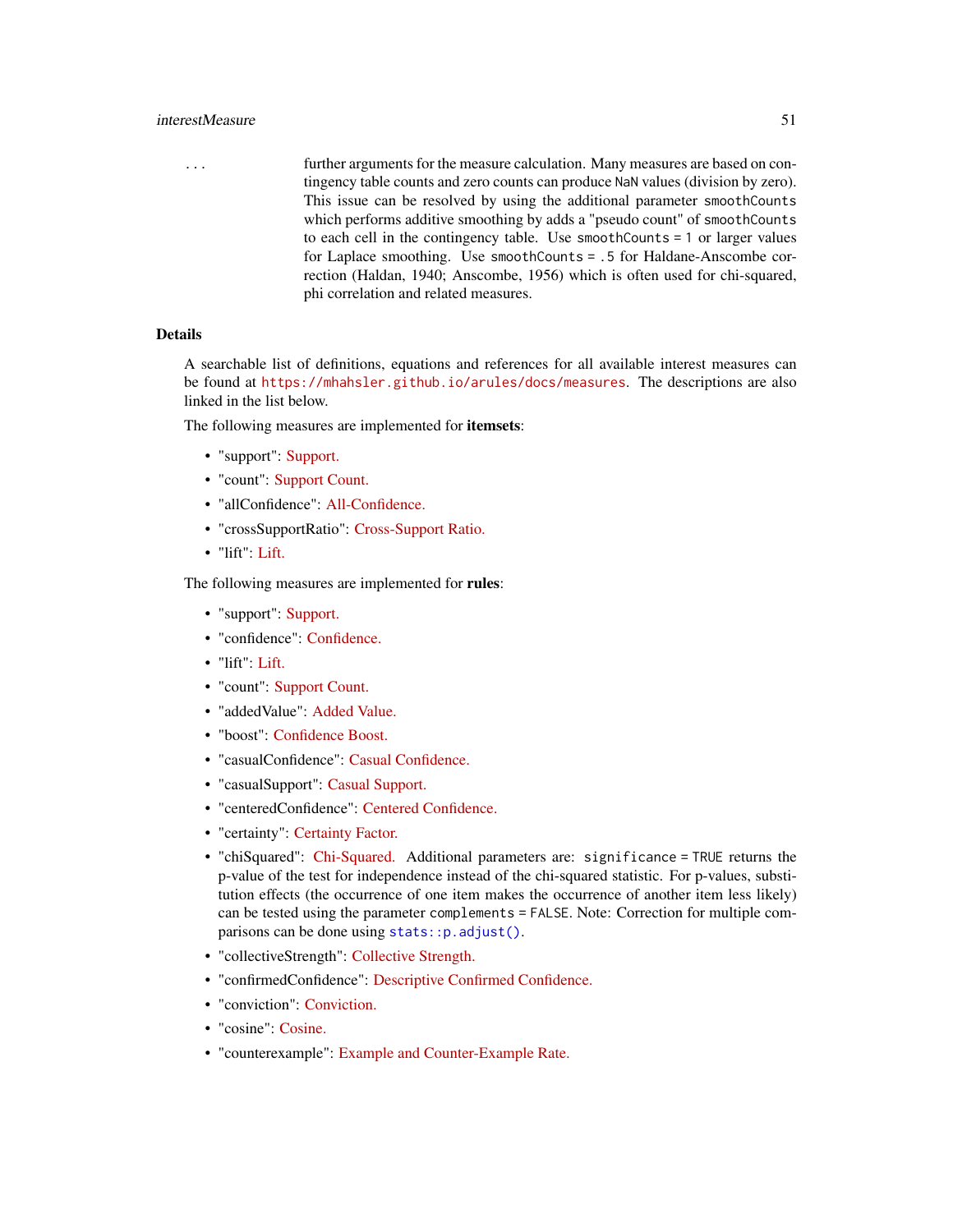- "coverage": [Coverage.](https://mhahsler.github.io/arules/docs/measures#coverage)
- "doc": [Difference of Confidence.](https://mhahsler.github.io/arules/docs/measures#doc)
- "fishersExactTest": [Fisher's Exact Test.](https://mhahsler.github.io/arules/docs/measures#fishersexacttest) By default complementary effects are mined, substitutes can be found by using the parameter complements = FALSE. Note that Fisher's exact test is equal to hyper-confidence with significance = TRUE. Correction for multiple comparisons can be done using [stats::p.adjust\(\)](#page-0-0).
- "gini": [Gini Index.](https://mhahsler.github.io/arules/docs/measures#gini)
- "hyperConfidence": [Hyper-Confidence.](https://mhahsler.github.io/arules/docs/measures#hyperconfidence) Reports the confidence level by default and the significance level if significance = TRUE is used. By default complementary effects are mined, substitutes (too low co-occurrence counts) can be found by using the parameter complements  $=$  FALSE.
- "hyperLift": [Hyper-Lift.](https://mhahsler.github.io/arules/docs/measures#hyperlift) The used quantile can be changed using parameter level (default:  $level = 0.99$ ).
- "imbalance": [Imbalance Ratio.](https://mhahsler.github.io/arules/docs/measures#imbalance)
- "implicationIndex": [Implication Index.](https://mhahsler.github.io/arules/docs/measures#implicationindex)
- "importance": [Importance.](https://mhahsler.github.io/arules/docs/measures#importance)
- "improvement": [Improvement.](https://mhahsler.github.io/arules/docs/measures#improvement)
- "jaccard": [Jaccard Coefficient.](https://mhahsler.github.io/arules/docs/measures#jaccard)
- "jMeasure": [J-Measure.](https://mhahsler.github.io/arules/docs/measures#jmeasure)
- "kappa": [Kappa.](https://mhahsler.github.io/arules/docs/measures#kappa)
- "kulczynski": [Kulczynski.](https://mhahsler.github.io/arules/docs/measures#kulczynski)
- "lambda": [Lambda.](https://mhahsler.github.io/arules/docs/measures#lambda)
- "laplace": [Laplace Corrected Confidence.](https://mhahsler.github.io/arules/docs/measures#laplace) Parameter k can be used to specify the number of classes (default is 2).
- "leastContradiction": [Least Contradiction.](https://mhahsler.github.io/arules/docs/measures#leastcontradiction)
- "lerman": [Lerman Similarity.](https://mhahsler.github.io/arules/docs/measures#lerman)
- "leverage": [Leverage.](https://mhahsler.github.io/arules/docs/measures#leverage)
- "maxconfidence": [MaxConfidence.](https://mhahsler.github.io/arules/docs/measures#maxconfidence)
- "mutualInformation": [Mutual Information.](https://mhahsler.github.io/arules/docs/measures#mutualinformation)
- "oddsRatio": [Odds Ratio.](https://mhahsler.github.io/arules/docs/measures#oddsratio)
- "phi": [Phi Correlation Coefficient.](https://mhahsler.github.io/arules/docs/measures#phi)
- "ralambondrainy": [Ralambondrainy.](https://mhahsler.github.io/arules/docs/measures#ralambondrainy)
- "relativeRisk": [Relative Risk.](https://mhahsler.github.io/arules/docs/measures#relativerisk)
- "rhsSupport": [Right-Hand-Side Support.](https://mhahsler.github.io/arules/docs/measures#rhssupport)
- "RLD": [Relative Linkage Disequilibrium.](https://mhahsler.github.io/arules/docs/measures#rld)
- "rulePowerFactor": [Rule Power Factor.](https://mhahsler.github.io/arules/docs/measures#rulepowerfactor)
- "sebag": [Sebag-Schoenauer.](https://mhahsler.github.io/arules/docs/measures#sebag)
- "stdLift": [Standardized Lift.](https://mhahsler.github.io/arules/docs/measures#stdlift)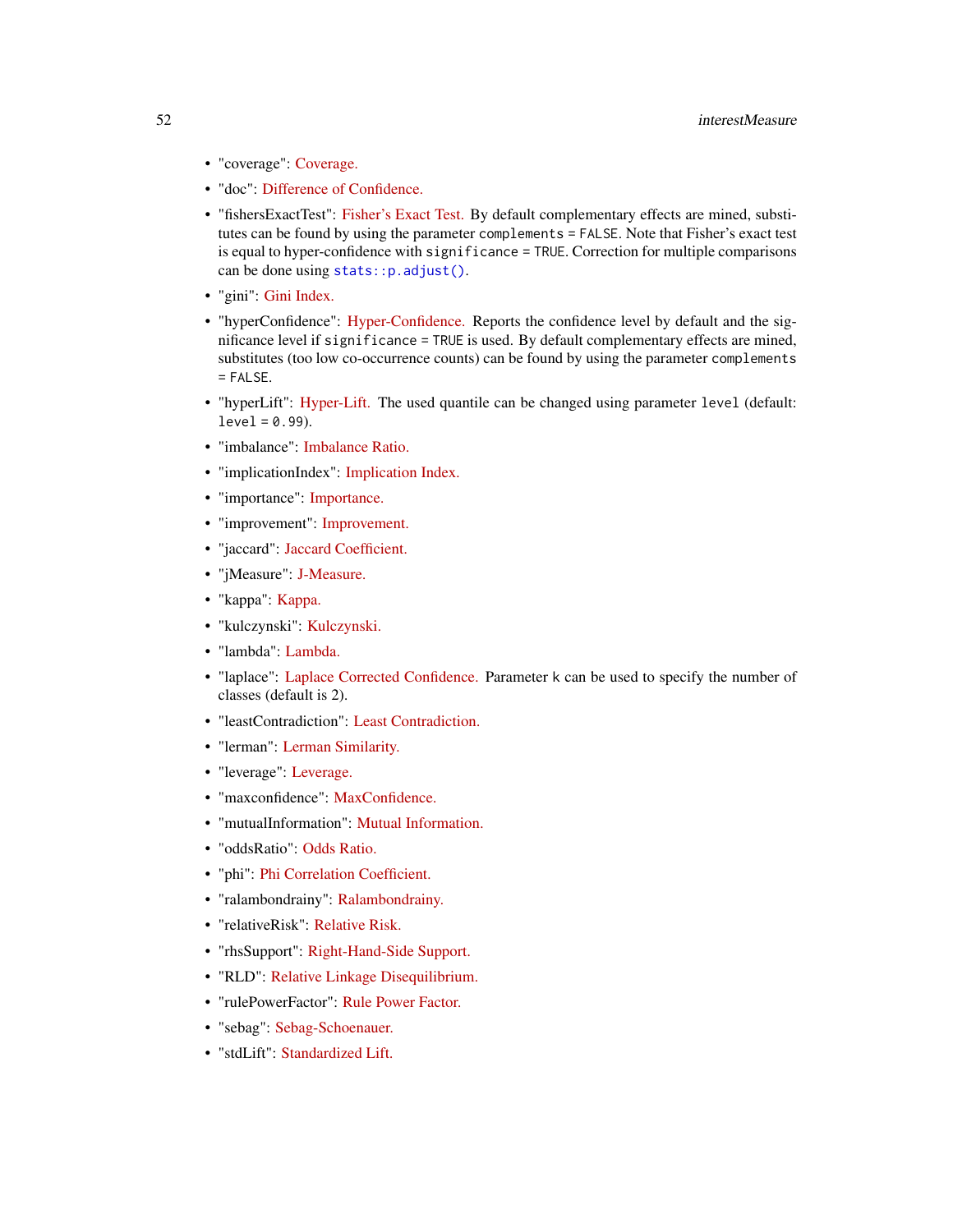## interestMeasure 53

- "table": [Contingency Table.](https://mhahsler.github.io/arules/docs/measures#table) Returns the four counts for the contingency table. The entries are labeled n11, n01, n10, and n00 (the first subscript is for X and the second is for Y; 1 indicated presence and 0 indicates absence). If several measures are specified, then the counts have the prefix table.
- "varyingLiaison": [Varying Rates Liaison.](https://mhahsler.github.io/arules/docs/measures#varyingliaison)
- "yuleQ": [Yule's Q.](https://mhahsler.github.io/arules/docs/measures#yuleq)
- "yuleY": [Yule's Y.](https://mhahsler.github.io/arules/docs/measures#yuley)

## Value

If only one measure is used, the function returns a numeric vector containing the values of the interest measure for each association in the set of associations x.

If more than one measures are specified, the result is a data.frame containing the different measures for each association as columns.

NA is returned for rules/itemsets for which a certain measure is not defined.

### Author(s)

Michael Hahsler

#### References

Hahsler, Michael (2015). A Probabilistic Comparison of Commonly Used Interest Measures for Association Rules, 2015, URL: <https://mhahsler.github.io/arules/docs/measures>.

Haldane, J.B.S. (1940). "The mean and variance of the moments of chi-squared when used as a test of homogeneity, when expectations are small". *Biometrika,* 29, 133-134.

Anscombe, F.J. (1956). "On estimating binomial response relations". *Biometrika,* 43, 461-464.

#### See Also

#### [itemsets,](#page-75-1) [rules](#page-94-1)

Other interest measures: [confint\(](#page-20-0)), [coverage\(](#page-22-0)), [is.redundant\(](#page-57-0)), [is.significant\(](#page-59-0)), [support\(](#page-106-0))

### Examples

```
data("Income")
rules <- apriori(Income)
## calculate a single measure and add it to the quality slot
quality(rules) <- cbind(quality(rules),
hyperConfidence = interestMeasure(rules, measure = "hyperConfidence",
transactions = Income))
inspect(head(rules, by = "hyperConfidence"))
## calculate several measures
m <- interestMeasure(rules, c("confidence", "oddsRatio", "leverage"),
```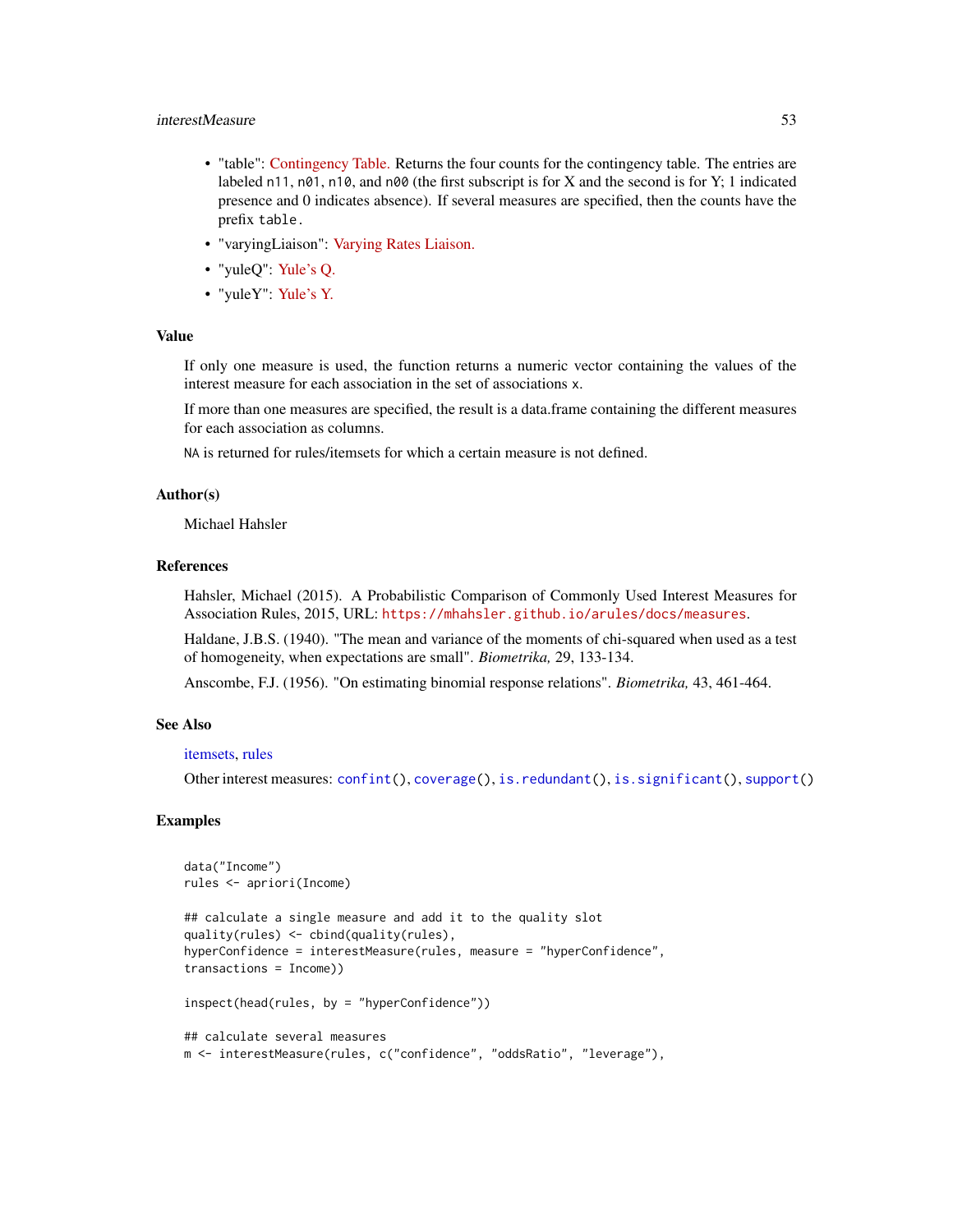```
transactions = Income)
inspect(head(rules))
head(m)
## calculate all available measures for the first 5 rules and show them as a
## table with the measures as rows
t(interestMeasure(head(rules, 5), transactions = Income))
## calculate measures on a different set of transactions (I use a sample here)
## Note: reuse = TRUE (default) would just return the stored support on the
## data set used for mining
newTrans <- sample(Income, 100)
m2 <- interestMeasure(rules, "support", transactions = newTrans, reuse = FALSE)
head(m2)
## calculate all available measures for the 5 frequent itemsets with highest support
its <- apriori(Income, parameter = list(target = "frequent itemsets"))
its \leq head(its, 5, by = "support")
inspect(its)
interestMeasure(its, transactions = Income)
```
<span id="page-53-0"></span>

```
is.closed Find Closed Itemsets
```
#### Description

Provides the generic function and the method is.closed() for finding closed itemsets. Closed itemsets are used as a concise representation of frequent itemsets. The closure of an itemset is its largest proper superset which has the same support (is contained in exactly the same transactions). An itemset is closed, if it is its own closure (Pasquier et al. 1999).

## Usage

is.closed(x)

## S4 method for signature 'itemsets' is.closed(x)

#### Arguments

x a set of itemsets.

#### Details

Closed frequent itemsets can also be mined directly using [apriori\(\)](#page-10-0) or [eclat\(\)](#page-33-0) with target "closed frequent itemsets".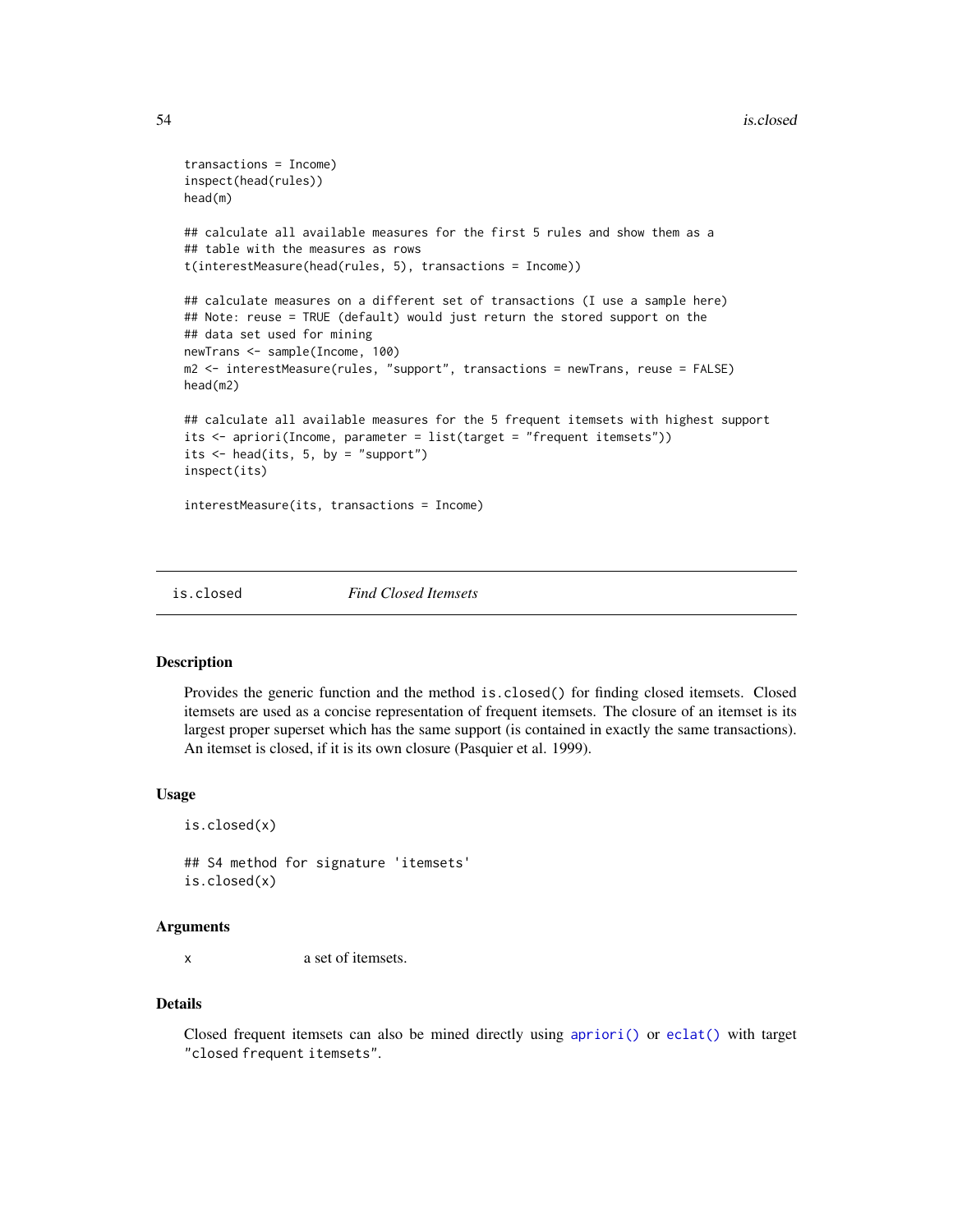#### is.generator 55

## Value

a logical vector with the same length as x indicating for each element in x if it is a closed itemset.

## Author(s)

Michael Hahsler

## References

Nicolas Pasquier, Yves Bastide, Rafik Taouil, and Lotfi Lakhal (1999). Discovering frequent closed itemsets for association rules. In *Proceeding of the 7th International Conference on Database Theory*, Lecture Notes In Computer Science (LNCS 1540), pages 398–416. Springer, 1999.

### See Also

```
Other postprocessing: is.generator(), is.maximal(), is.redundant(), is.significant(),
is.superset()
```

```
Other associations functions: abbreviate(), associations-class, c(), duplicated(), extract,
inspect(), is.generator(), is.maximal(), is.redundant(), is.significant(), is.superset(),
itemsets-class, match(), rules-class, sample(), sets, size(), sort(), unique()
```
<span id="page-54-0"></span>is.generator *Find Generator Itemsets*

#### Description

Provides the generic function and the method 'is.generator() for finding generator itemsets. Generators are part of concise representations for frequent itemsets. A generator in a set of itemsets is an itemset that has no subset with the same support (Liu et al, 2008). Note that the empty set is by definition a generator, but it is typically not stored in the itemsets in **arules**.

### Usage

```
is.generator(x)
## S4 method for signature 'itemsets'
is.generator(x)
```
### Arguments

x a set of itemsets.

## Value

a logical vector with the same length as x indicating for each element in x if it is a generator itemset.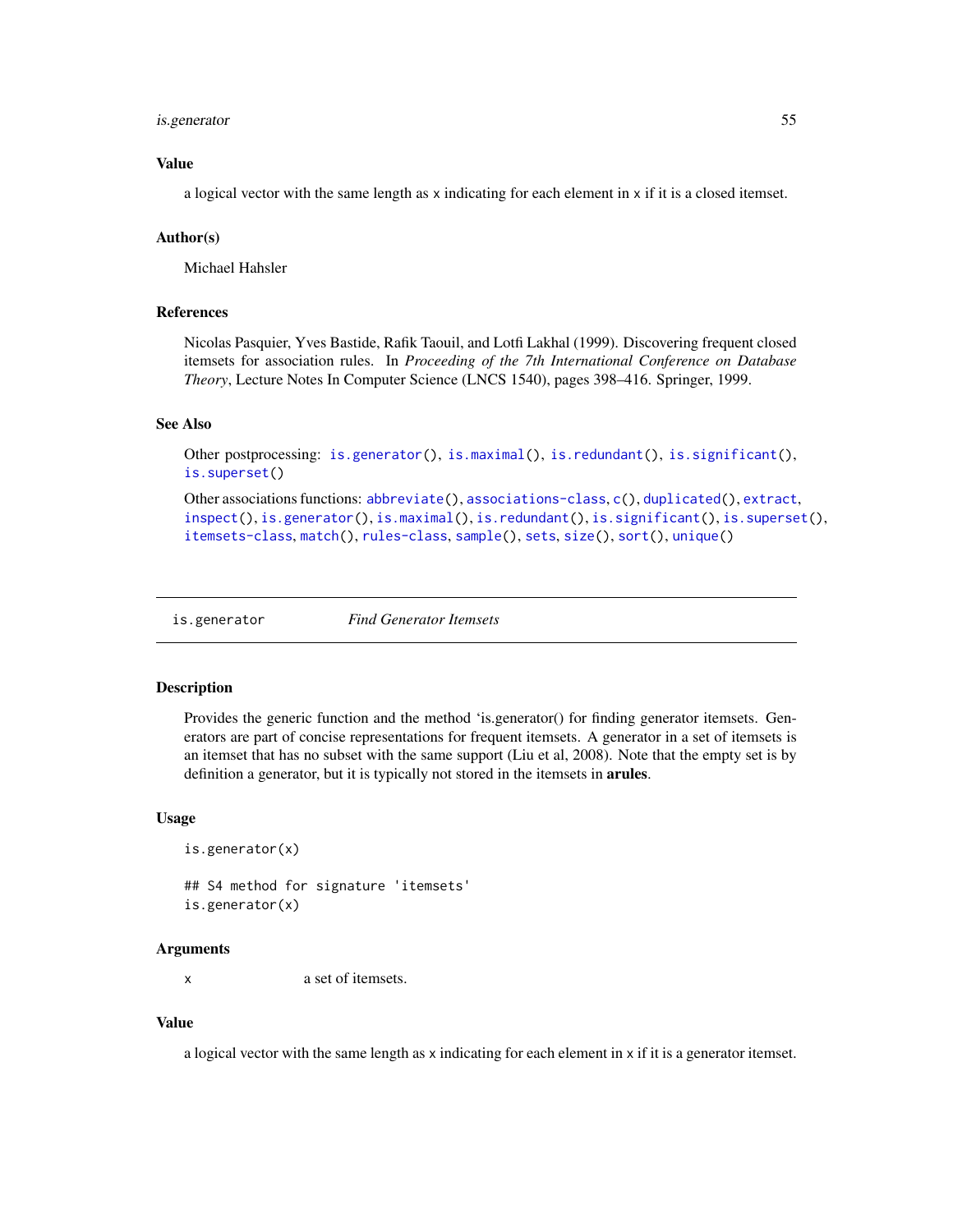#### Author(s)

Michael Hahsler

### References

Yves Bastide, Niolas Pasquier, Rafik Taouil, Gerd Stumme, Lotfi Lakhal (2000). Mining Minimal Non-redundant Association Rules Using Frequent Closed Itemsets. In *International Conference on Computational Logic*, Lecture Notes in Computer Science (LNCS 1861). pages 972–986. doi: [10.1007/3540449574\\_65](https://doi.org/10.1007/3-540-44957-4_65)

Guimei Liu, Jinyan Li, Limsoon Wong (2008). A new concise representation of frequent itemsets using generators and a positive border. *Knowledge and Information Systems* 17(1):35-56. doi: [10.1007/s1011500701115](https://doi.org/10.1007/s10115-007-0111-5)

#### See Also

Other postprocessing: [is.closed\(](#page-53-0)), [is.maximal\(](#page-55-0)), [is.redundant\(](#page-57-0)), [is.significant\(](#page-59-0)), [is.superset\(](#page-61-0))

```
Other associations functions: abbreviate(), associations-class, c(), duplicated(), extract,
inspect(), is.closed(), is.maximal(), is.redundant(), is.significant(), is.superset(),
itemsets-class, match(), rules-class, sample(), sets, size(), sort(), unique()
```
#### Examples

```
# Example from Liu et al (2008)
trans_list <- list(
      t1 = c("a", "b", "c"),t2 = c("a", "b", "c", "d"),
      t3 = c("a", "d"),
      t4 = c("a", "c")\mathcal{L}trans <- transactions(trans_list)
its <- apriori(trans, support = 1/4, target = "frequent itemsets")
is.generator(its)
```
<span id="page-55-0"></span>is.maximal *Find Maximal Itemsets*

#### Description

Provides the generic function is.maximal() and methods for finding maximal itemsets. Maximal frequent itemsets are used as a concise representation of frequent itemsets. An itemset is maximal in a set if no proper superset of the itemset is contained in the set (Zaki et al., 1997).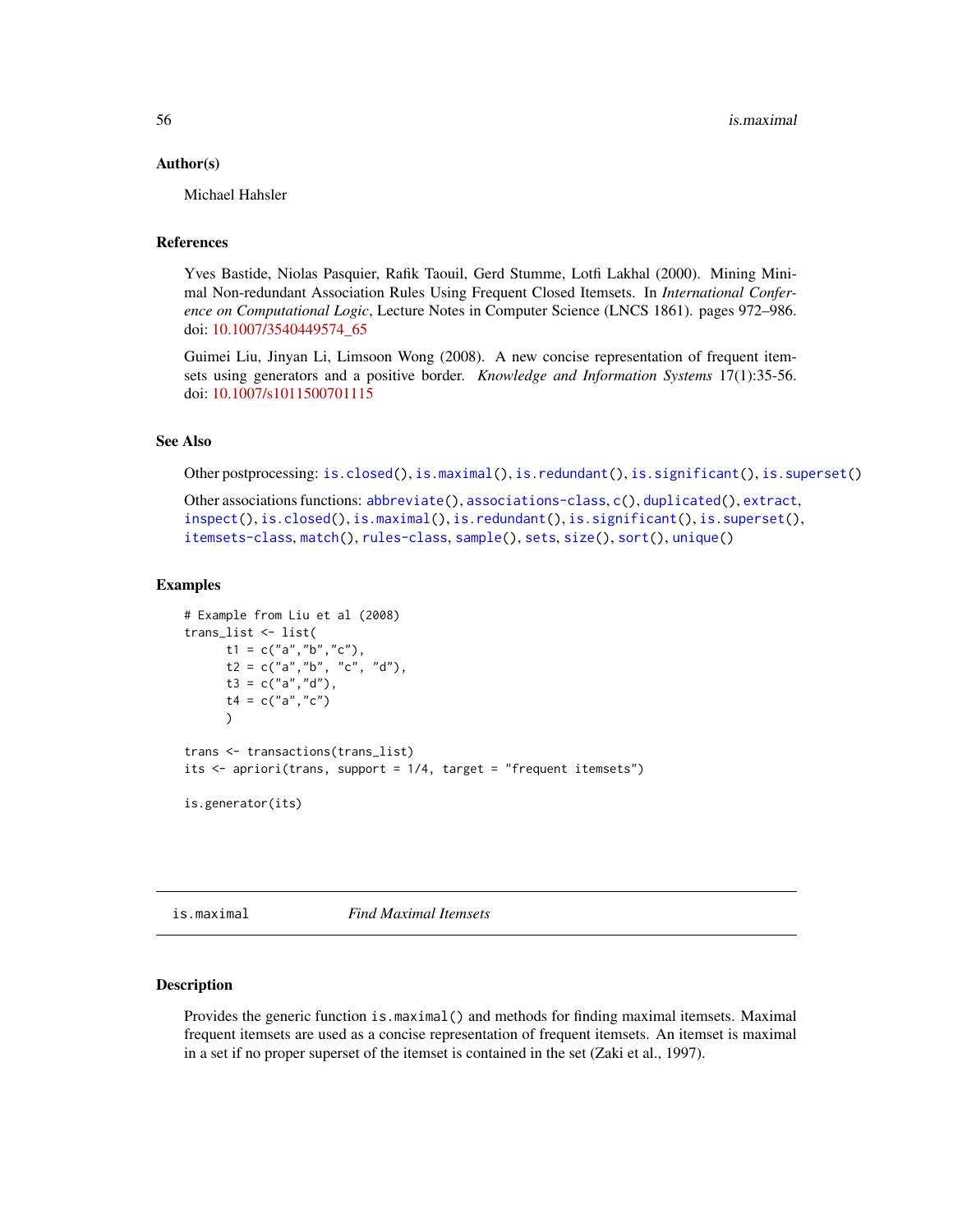#### is.maximal 57

### Usage

```
is.maximal(x, \ldots)## S4 method for signature 'itemMatrix'
is.maximal(x)
## S4 method for signature 'itemsets'
is.maximal(x)
## S4 method for signature 'rules'
is.maximal(x)
```
### Arguments

|          | the set of <i>itemsets</i> , rules or an <i>itemMatrix</i> object. |
|----------|--------------------------------------------------------------------|
| $\cdots$ | further arguments.                                                 |

## Details

Maximally frequent itemsets can also be mined directly using [apriori\(\)](#page-10-0) or [eclat\(\)](#page-33-0) with target "maximally frequent itemsets".

We define here maximal rules, as the rules generated by maximal itemsets.

## Value

a logical vector with the same length as x indicating for each element in x if it is a maximal itemset.

## Author(s)

Michael Hahsler

## References

Mohammed J. Zaki, Srinivasan Parthasarathy, Mitsunori Ogihara, and Wei Li (1997). *New algorithms for fast discovery of association rules*. Technical Report 651, Computer Science Department, University of Rochester, Rochester, NY 14627.

## See Also

Other postprocessing: [is.closed\(](#page-53-0)), [is.generator\(](#page-54-0)), [is.redundant\(](#page-57-0)), [is.significant\(](#page-59-0)), [is.superset\(](#page-61-0))

Other associations functions: [abbreviate\(](#page-2-0)), [associations-class](#page-16-1), [c\(](#page-18-0)), [duplicated\(](#page-32-0)), [extract](#page-36-0), [inspect\(](#page-47-0)), [is.closed\(](#page-53-0)), [is.generator\(](#page-54-0)), [is.redundant\(](#page-57-0)), [is.significant\(](#page-59-0)), [is.superset\(](#page-61-0)), [itemsets-class](#page-75-0), [match\(](#page-80-0)), [rules-class](#page-94-0), [sample\(](#page-98-0)), [sets](#page-99-0), [size\(](#page-101-0)), [sort\(](#page-102-0)), [unique\(](#page-117-0))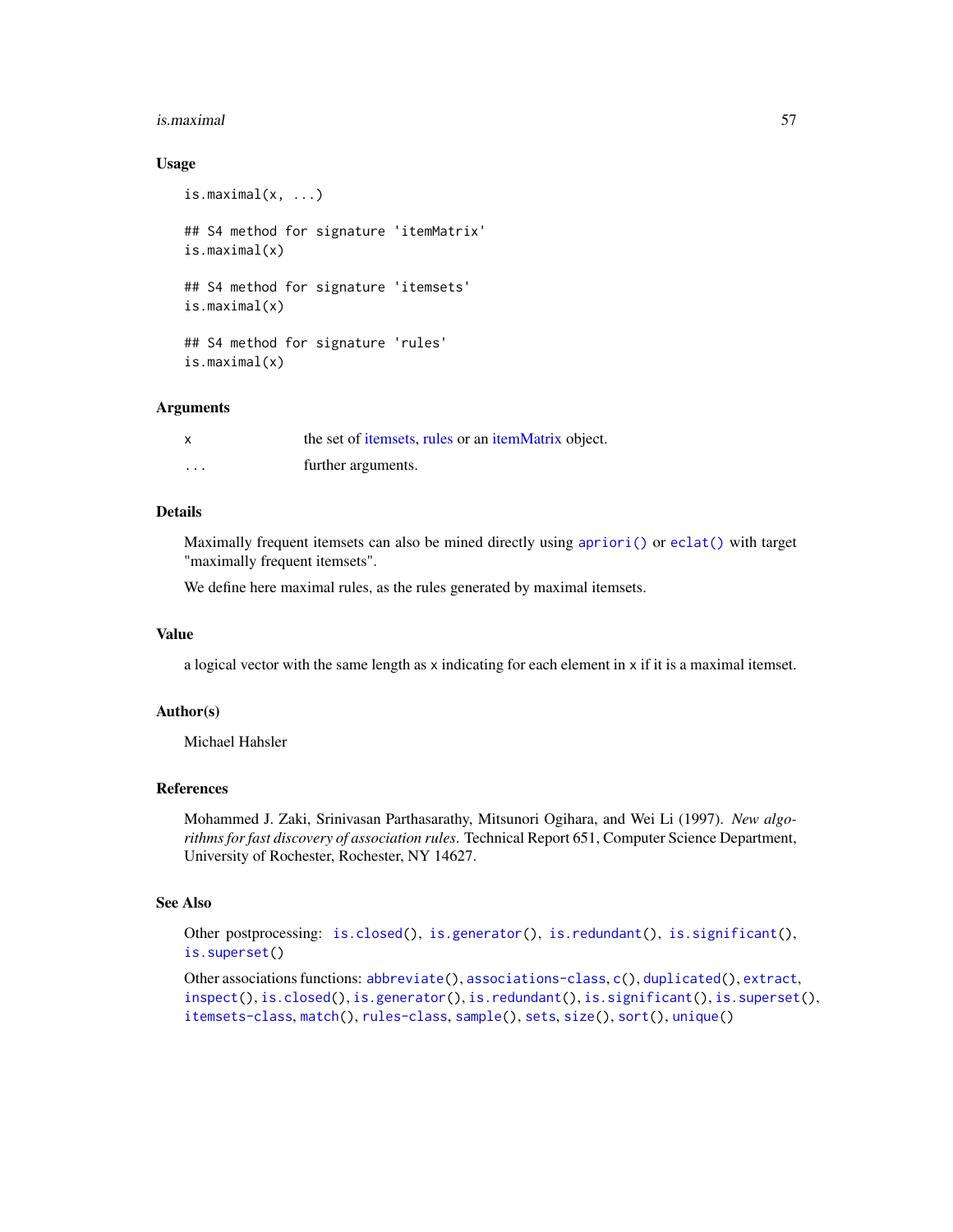<span id="page-57-0"></span>

#### Description

Provides the generic function is. redundant () and the method to find redundant rules.

### Usage

```
is.redundant(x, ...)
## S4 method for signature 'rules'
is.redundant(
  x,
 measure = "confidence",
 confint = FALSE,
  level = 0.95,smoothCounts = 1,
  ...
)
```
## Arguments

| $\mathsf{x}$ | a set of rules.                                                                                                                                                       |
|--------------|-----------------------------------------------------------------------------------------------------------------------------------------------------------------------|
| $\cdots$     | additional arguments are passed on to interest Measure $()$ , or, for confint =<br>TRUE to confint().                                                                 |
| measure      | measure used to check for redundancy.                                                                                                                                 |
| confint      | should confidence intervals be used to the redundancy check?                                                                                                          |
| level        | confidence level for the confidence interval. Only used when confint = TRUE.                                                                                          |
| smoothCounts | adds a "pseudo count" to each count in the used contingency table. This im-<br>plements addaptive smoothing (Laplace smoothing) for counts and avoids zero<br>counts. |

## Details

Simple improvement-based redundancy: (confint = FALSE) A rule can be defined as redundant if a more general rules with the same or a higher confidence exists. That is, a more specific rule is redundant if it is only equally or even less predictive than a more general rule. A rule is more general if it has the same RHS but one or more items removed from the LHS. Formally, a rule  $X \Rightarrow Y$  is redundant if

$$
\exists X' \subset X \quad conf(X' \Rightarrow Y) \ge conf(X \Rightarrow Y).
$$

This is equivalent to a negative or zero *improvement* as defined by Bayardo et al. (2000).

The idea of improvement can be extended other measures besides confidence. Any other measure available for function [interestMeasure\(\)](#page-49-0) (e.g., lift or the odds ratio) can be specified in measure.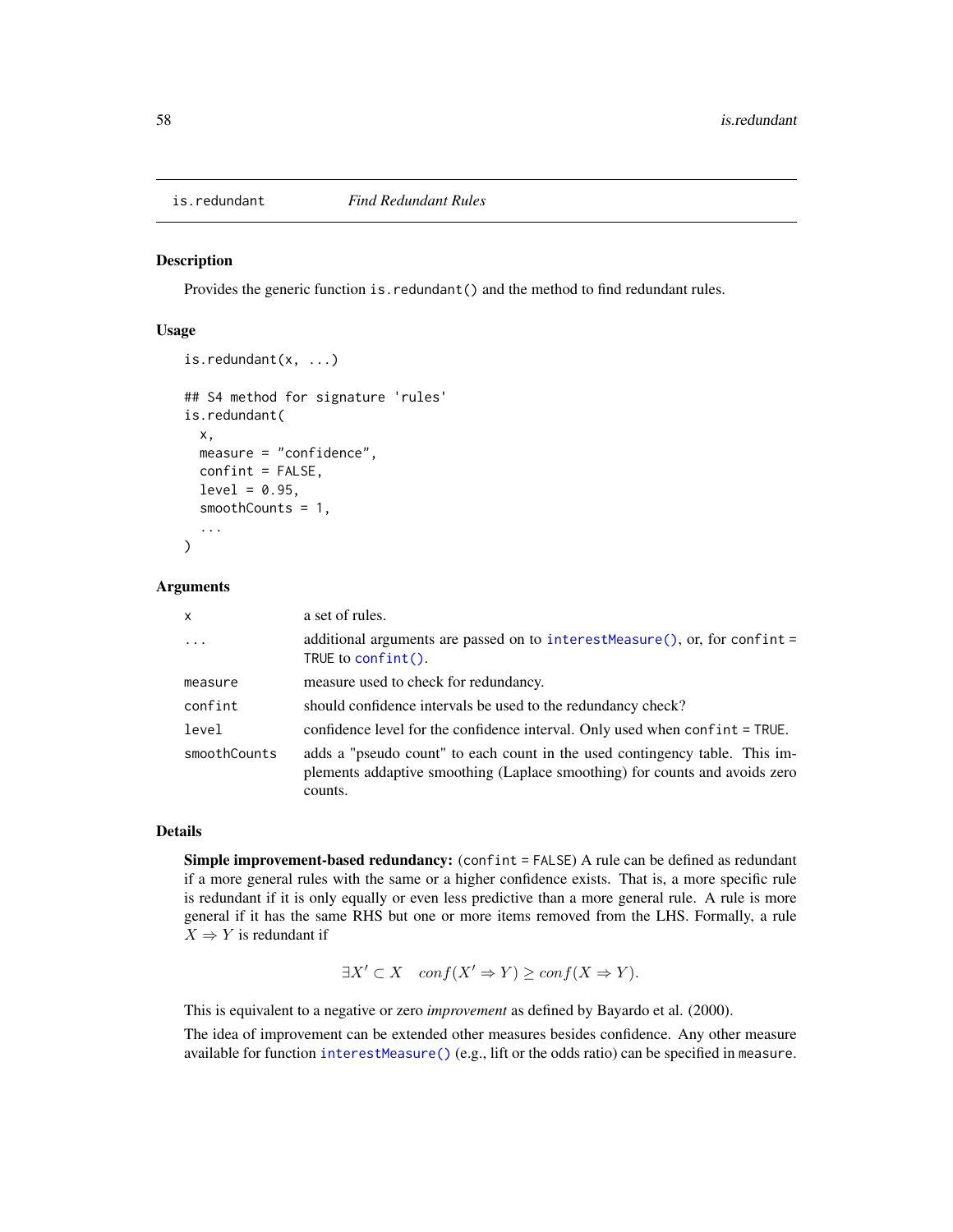#### is.redundant 59

Confidence interval-based redundancy: (confint = TRUE) Li et al (2014) propose to use the confidence interval (CI) of the odds ratio (OR) of rules to define redundancy. A more specific rule is redundant if it does not provide a significantly higher OR than any more general rule. Using confidence intervals as error bounds, a more specific rule is redundant if its OR CI overlaps with the CI of any more general rule (i.e., the lower bound of the more specific rule's CI is lower than the upper bound of any more general rule's CI). This type of redundancy detection is more powerful than improvement since it takes differences in counts due to randomness in the dataset into account.

The odds ratio and the CI are based on counts which can be zero and which leads to numerical problems. In addition to the method described by Li et al (2014), we use additive smoothing (Laplace smoothing) to alleviate this problem. The default setting adds 1 to each count (see [confint\(\)](#page-20-0)). A different pseudocount (smoothing parameter) can be defined using the additional parameter smoothCounts. Smoothing can be disabled using smoothCounts = 0.

Confidence interval-based redundancy checks can also be used for other measures with a confidence interval like confidence (see [confint\(\)](#page-20-0)).

#### Value

returns a logical vector indicating which rules are redundant.

### Author(s)

Michael Hahsler and Christian Buchta

### References

Bayardo, R. , R. Agrawal, and D. Gunopulos (2000). Constraint-based rule mining in large, dense databases. *Data Mining and Knowledge Discovery,* 4(2/3):217–240.

Li, J., Jixue Liu, Hannu Toivonen, Kenji Satou, Youqiang Sun, and Bingyu Sun (2014). Discovering statistically non-redundant subgroups. Knowledge-Based Systems. 67 (September, 2014), 315– 327. doi: [10.1016/j.knosys.2014.04.030](https://doi.org/10.1016/j.knosys.2014.04.030)

#### See Also

Other postprocessing: [is.closed\(](#page-53-0)), [is.generator\(](#page-54-0)), [is.maximal\(](#page-55-0)), [is.significant\(](#page-59-0)), [is.superset\(](#page-61-0))

Other associations functions: [abbreviate\(](#page-2-0)), [associations-class](#page-16-1), [c\(](#page-18-0)), [duplicated\(](#page-32-0)), [extract](#page-36-0), [inspect\(](#page-47-0)), [is.closed\(](#page-53-0)), [is.generator\(](#page-54-0)), [is.maximal\(](#page-55-0)), [is.significant\(](#page-59-0)), [is.superset\(](#page-61-0)), [itemsets-class](#page-75-0), [match\(](#page-80-0)), [rules-class](#page-94-0), [sample\(](#page-98-0)), [sets](#page-99-0), [size\(](#page-101-0)), [sort\(](#page-102-0)), [unique\(](#page-117-0))

Other interest measures: [confint\(](#page-20-0)), [coverage\(](#page-22-0)), [interestMeasure\(](#page-49-0)), [is.significant\(](#page-59-0)), [support\(](#page-106-0))

## Examples

```
data("Income")
```

```
## mine some rules with the consequent "language in home=english"
rules \leq apriori(Income, parameter = list(support = 0.5),
 appearance = list(rhs = "language in home=english"))
```
## for better comparison we add Bayado's improvement and sort by improvement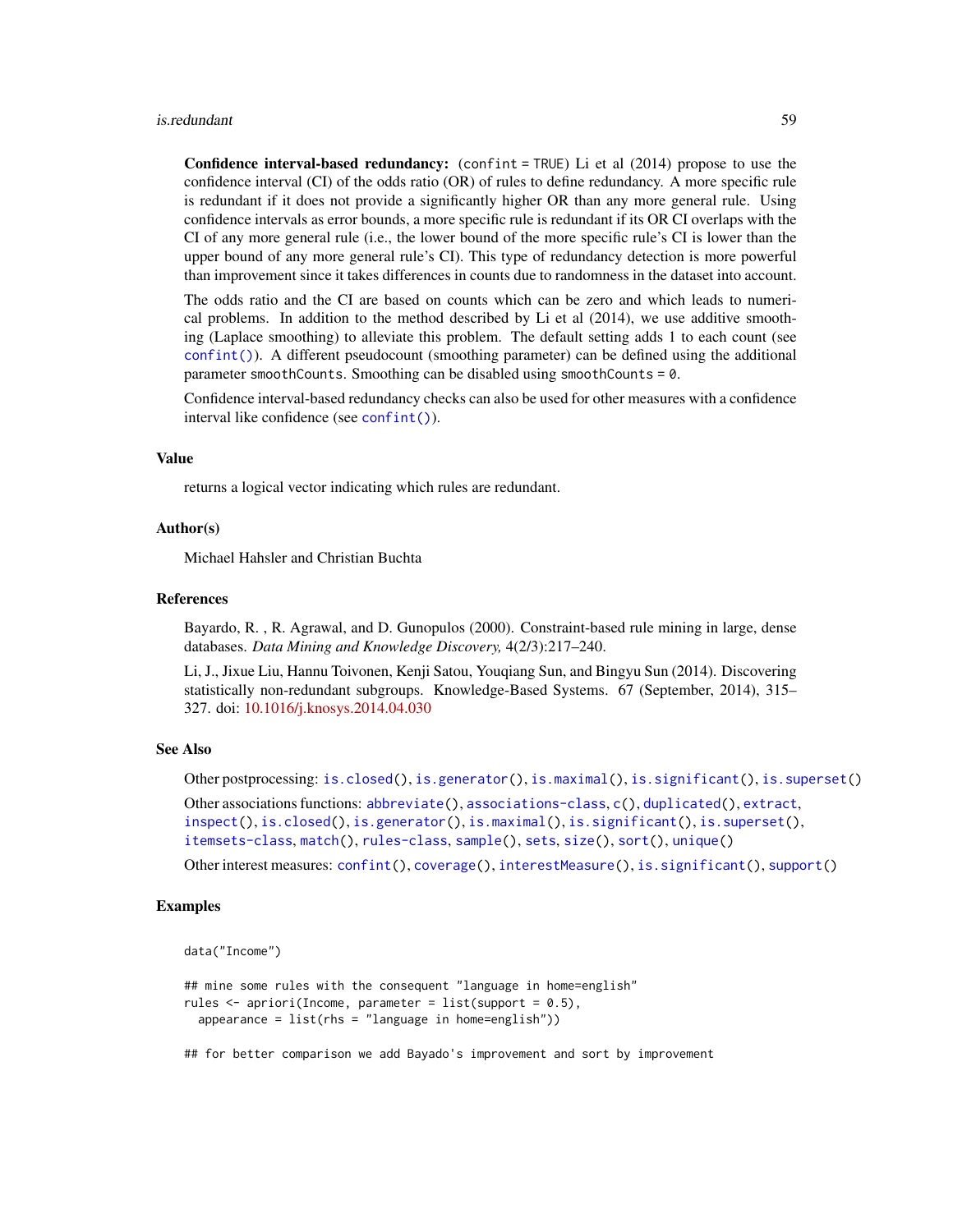```
quality(rules)$improvement <- interestMeasure(rules, measure = "improvement")
rules <- sort(rules, by = "improvement")
inspect(rules)
is.redundant(rules)
## find non-redundant rules using improvement of confidence
## Note: a few rules have a very small improvement over the rule \{\} \Rightarrow \{\text{language in home=english}\}rules_non_redundant <- rules[!is.redundant(rules)]
inspect(rules_non_redundant)
## use non-overlapping confidence intervals for the confidence measure instead
## Note: fewer rules have a significantly higher confidence
inspect(rules[!is.redundant(rules, measure = "confidence",
 confint = TRUE, level = 0.95])
## find non-redundant rules using improvement of the odds ratio.
quality(rules)$oddsRatio <- interestMeasure(rules, measure = "oddsRatio", smoothCounts = .5)
inspect(rules[!is.redundant(rules, measure = "oddsRatio")])
## use the confidence interval for the odds ratio.
## We see that no rule has a significantly better odds ratio than the most general rule.
inspect(rules[!is.redundant(rules, measure = "oddsRatio",
 confint = TRUE, level = 0.95])
## use the confidence interval for lift
inspect(rules[!is.redundant(rules, measure = "lift",
 confint = TRUE, level = 0.95])
```
<span id="page-59-0"></span>is.significant *Find Significant Rules*

#### Description

Provides the generic functions is significant () and the method to find significant [rules.](#page-94-1)

#### Usage

```
is.significant(
  x,
  transactions,
  method = "fisher",
  alpha = 0.01,
  adjust = "bonferroni"
)
## S4 method for signature 'rules'
is.significant(
 x,
```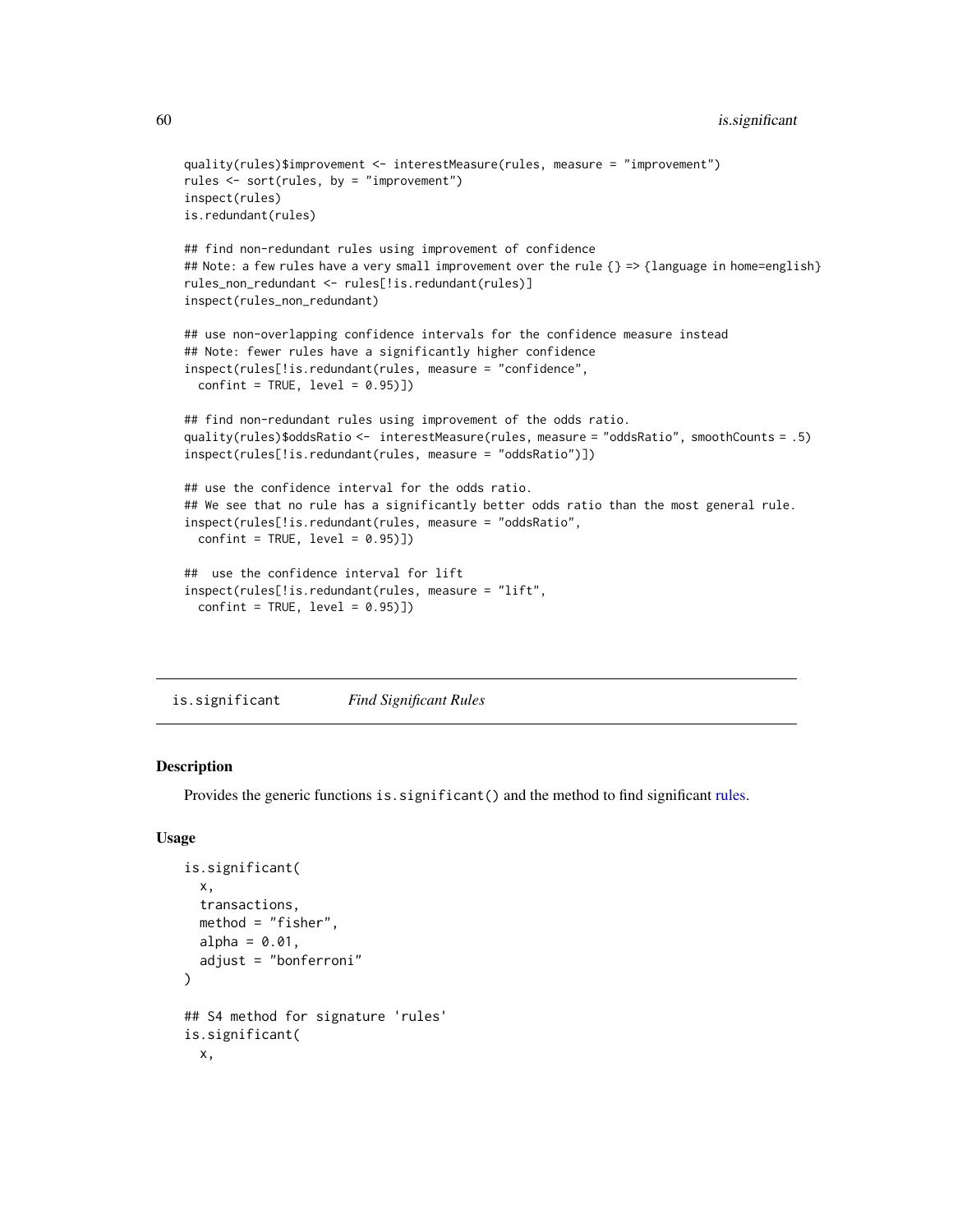## is.significant 61

```
transactions,
 method = "fisher",
 alpha = 0.01,
 adjust = "bonferroni"
)
```
## Arguments

| x            | a set of rules.                                                                                                                                                                                                           |
|--------------|---------------------------------------------------------------------------------------------------------------------------------------------------------------------------------------------------------------------------|
| transactions | set of transactions used to mine the rules.                                                                                                                                                                               |
| method       | test to use. Options are "fisher", "chisq". Note that the contingency table is<br>likely to have cells with low expected values and that thus Fisher's Exact Test<br>might be more appropriate than the chi-squared test. |
| alpha        | required significance level.                                                                                                                                                                                              |
| adjust       | method to adjust for multiple comparisons. Options are "none", "bonferroni",<br>"holm", "fdr", etc. (see stats:: $p.addjust()$ )                                                                                          |

## Details

The implementation for association rules uses Fisher's exact test with correction for multiple comparisons to test the null hypothesis that the LHS and the RHS of the rule are independent. Significant rules have a p-value less then the specified significance level alpha (the null hypothesis of independence is rejected). See Hahsler and Hornik (2007) for details.

### Value

returns a logical vector indicating which rules are significant.

## Author(s)

Michael Hahsler

### References

Hahsler, Michael and Kurt Hornik (2007). New probabilistic interest measures for association rules. *Intelligent Data Analysis*, 11(5):437–455. doi: [10.3233/IDA200711502](https://doi.org/10.3233/IDA-2007-11502)

#### See Also

### [stats::p.adjust\(\)](#page-0-0)

Other interest measures: [confint\(](#page-20-0)), [coverage\(](#page-22-0)), [interestMeasure\(](#page-49-0)), [is.redundant\(](#page-57-0)), [support\(](#page-106-0)) Other postprocessing: [is.closed\(](#page-53-0)), [is.generator\(](#page-54-0)), [is.maximal\(](#page-55-0)), [is.redundant\(](#page-57-0)), [is.superset\(](#page-61-0)) Other associations functions: [abbreviate\(](#page-2-0)), [associations-class](#page-16-1), [c\(](#page-18-0)), [duplicated\(](#page-32-0)), [extract](#page-36-0), [inspect\(](#page-47-0)), [is.closed\(](#page-53-0)), [is.generator\(](#page-54-0)), [is.maximal\(](#page-55-0)), [is.redundant\(](#page-57-0)), [is.superset\(](#page-61-0)), [itemsets-class](#page-75-0), [match\(](#page-80-0)), [rules-class](#page-94-0), [sample\(](#page-98-0)), [sets](#page-99-0), [size\(](#page-101-0)), [sort\(](#page-102-0)), [unique\(](#page-117-0))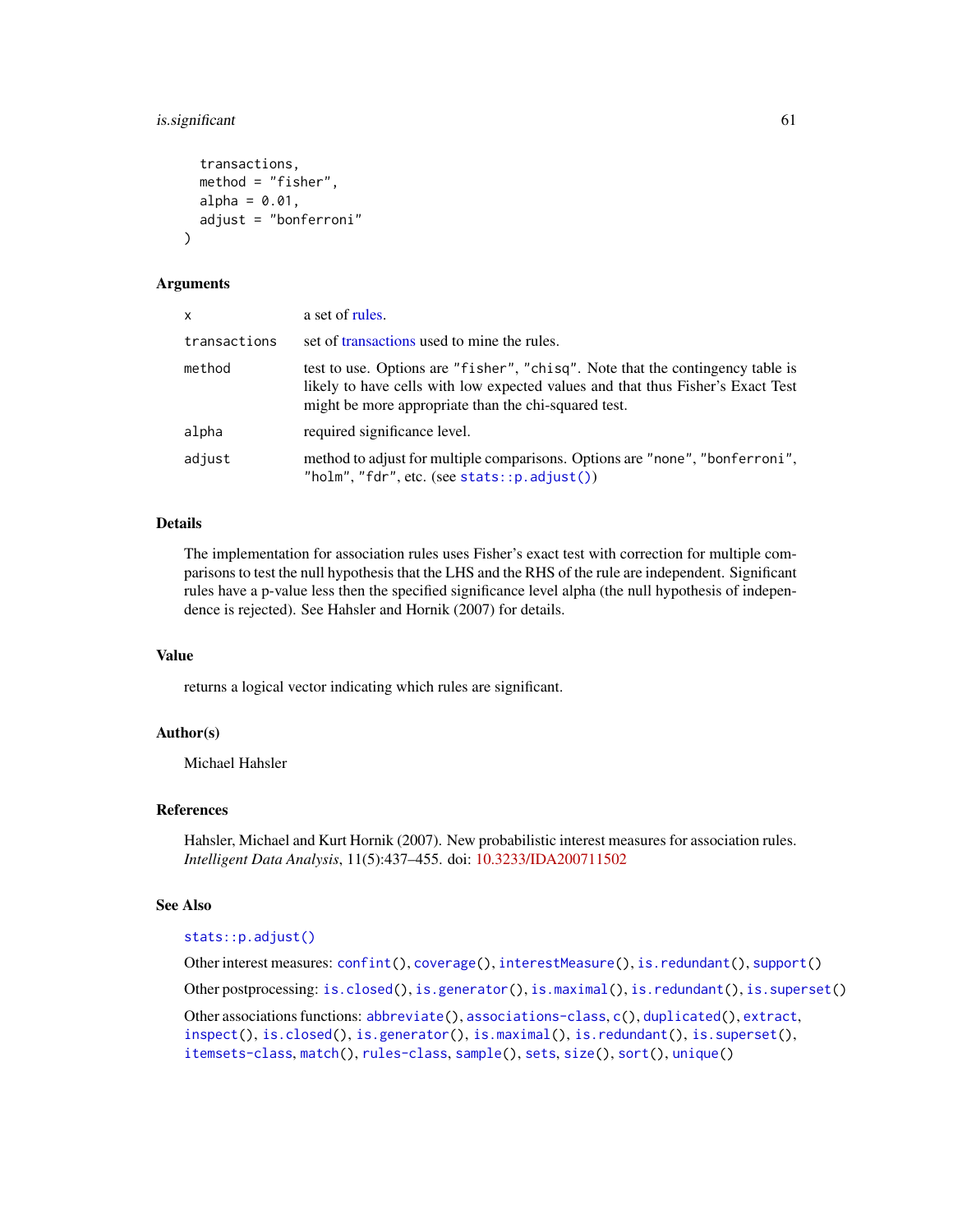## Examples

```
data("Income")
rules \leq apriori(Income, parameter = list(support = 0.5))
is.significant(rules, Income)
```

```
inspect(rules[is.significant(rules, Income)])
```
<span id="page-61-0"></span>is.superset *Find Super and Subsets*

#### Description

Provides the generic functions is.subset() and is.superset(), and the methods for finding super or subsets in [associations](#page-16-0) and [itemMatrix](#page-70-0) objects.

#### Usage

```
is.superset(x, y = NULL, proper = FALSE, sparse = TRUE, ...)
is.subset(x, y = NULL, proper = FALSE, sparse = TRUE, ...)## S4 method for signature 'itemMatrix'
is.superset(x, y = NULL, proper = FALSE, sparse = TRUE)## S4 method for signature 'associations'
is.superset(x, y = NULL, proper = FALSE, sparse = TRUE)## S4 method for signature 'itemMatrix'
is.subset(x, y = NULL, proper = FALSE, sparse = TRUE)## S4 method for signature 'associations'
is.subset(x, y = NULL, proper = FALSE, sparse = TRUE)
```
### Arguments

| x, y     | associations or itemMatrix objects. If $y = NULL$ , the super or subset structure<br>within set x is calculated.                                                                                                |
|----------|-----------------------------------------------------------------------------------------------------------------------------------------------------------------------------------------------------------------|
| proper   | a logical indicating if all or just proper super or subsets.                                                                                                                                                    |
| sparse   | a logical indicating if a sparse ngCMatrix rather than a dense logical matrix<br>should be returned. Sparse computation requires a significantly smaller amount<br>of memory and is much faster for large sets. |
| $\cdots$ | currently unused.                                                                                                                                                                                               |

### Details

Determines for each element in x which elements in y are supersets or subsets. Note that the method can be very slow and memory intensive if x and/or y are very dense (contain many items). For rules, the union of lhs and rhs is used a the set of items.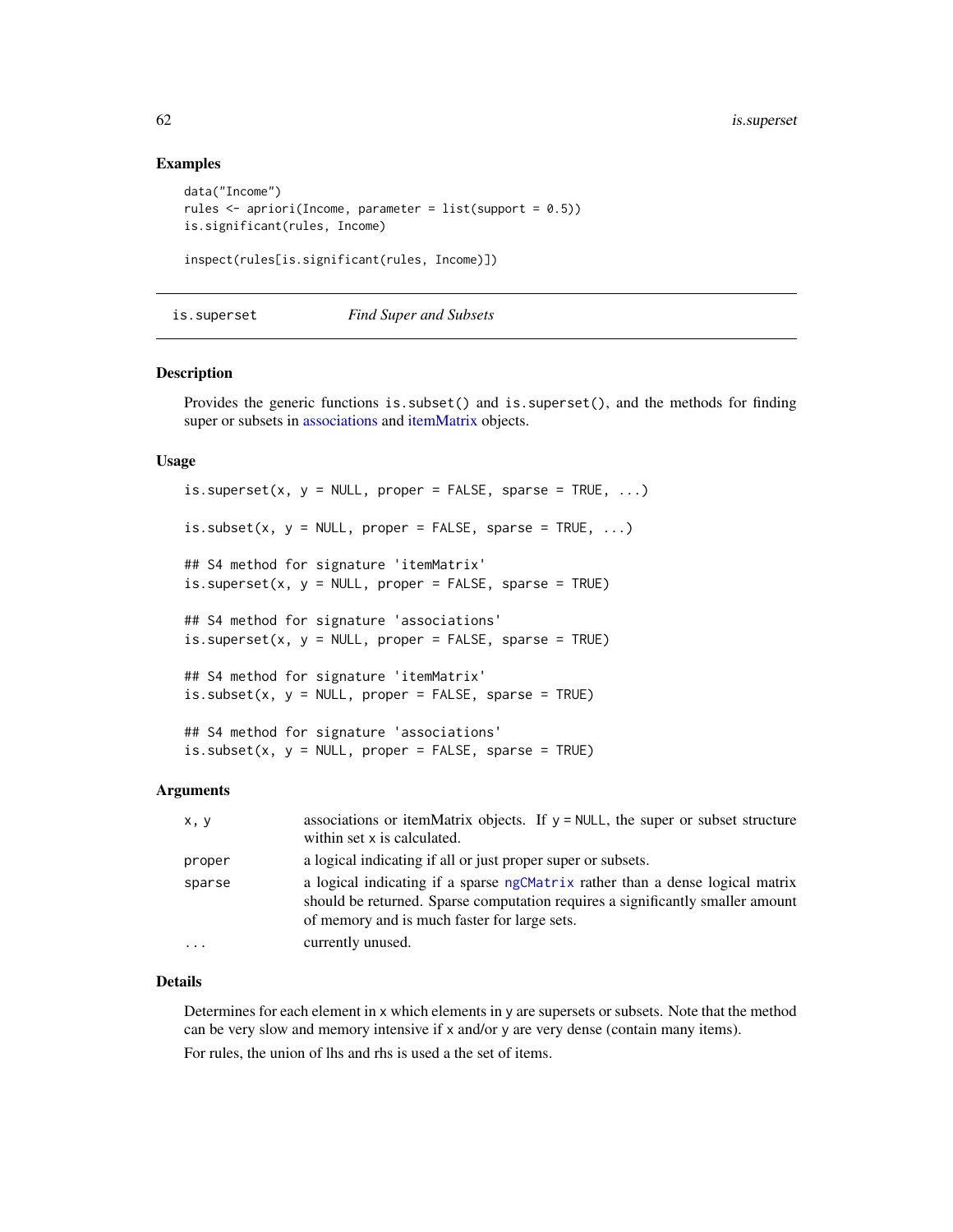### itemCoding 63

#### Value

returns a logical matrix or a sparse [ngCMatrix](#page-0-0) with length(x) rows and length(y) columns. Each logical row vector represents which elements in y are supersets (subsets) of the corresponding element in x. If either x or y have length zero, NULL is returned instead of a matrix.

### Author(s)

Michael Hahsler and Ian Johnson

## See Also

```
is.closed(is.generator(is.maximal(is.redundant(is.significant()
Other associations functions: abbreviate(), associations-class, c(), duplicated(), extract,
inspect(), is.closed(), is.generator(), is.maximal(), is.redundant(), is.significant(),
```
[itemsets-class](#page-75-0), [match\(](#page-80-0)), [rules-class](#page-94-0), [sample\(](#page-98-0)), [sets](#page-99-0), [size\(](#page-101-0)), [sort\(](#page-102-0)), [unique\(](#page-117-0))

Other itemMatrix and transactions functions: [abbreviate\(](#page-2-0)), [crossTable\(](#page-23-0)), [c\(](#page-18-0)), [duplicated\(](#page-32-0)), [extract](#page-36-0), [hierarchy](#page-40-0), [image\(](#page-44-0)), [inspect\(](#page-47-0)), [itemFrequencyPlot\(](#page-68-0)), [itemFrequency\(](#page-67-0)), [itemMatrix-class](#page-70-1), [match\(](#page-80-0)), [merge\(](#page-82-0)), [random.transactions\(](#page-87-0)), [sample\(](#page-98-0)), [sets](#page-99-0), [size\(](#page-101-0)), [supportingTransactions\(](#page-108-0)), [tidLists-class](#page-109-0), [transactions-class](#page-112-1), [unique\(](#page-117-0))

#### Examples

```
data("Adult")
set \leq eclat(Adult, parameter = list(supp = 0.8))
### find the supersets of each itemset in set
is.superset(set, set)
is.superset(set, set, sparse = FALSE)
```
<span id="page-62-0"></span>itemCoding *Item Coding — Conversion between Item Labels and Column IDs*

#### Description

The order in which items are stored in an [itemMatrix](#page-70-0) is called the *item coding*. The following generic functions and methods are used to translate between the representation in the itemMatrix format (used in transactions, rules and itemsets), item labels and numeric item IDs (i.e., the column numbers in the itemMatrix representation).

## Usage

```
decode(x, ...)
## S4 method for signature 'numeric'
decode(x, itemLabels)
## S4 method for signature 'list'
```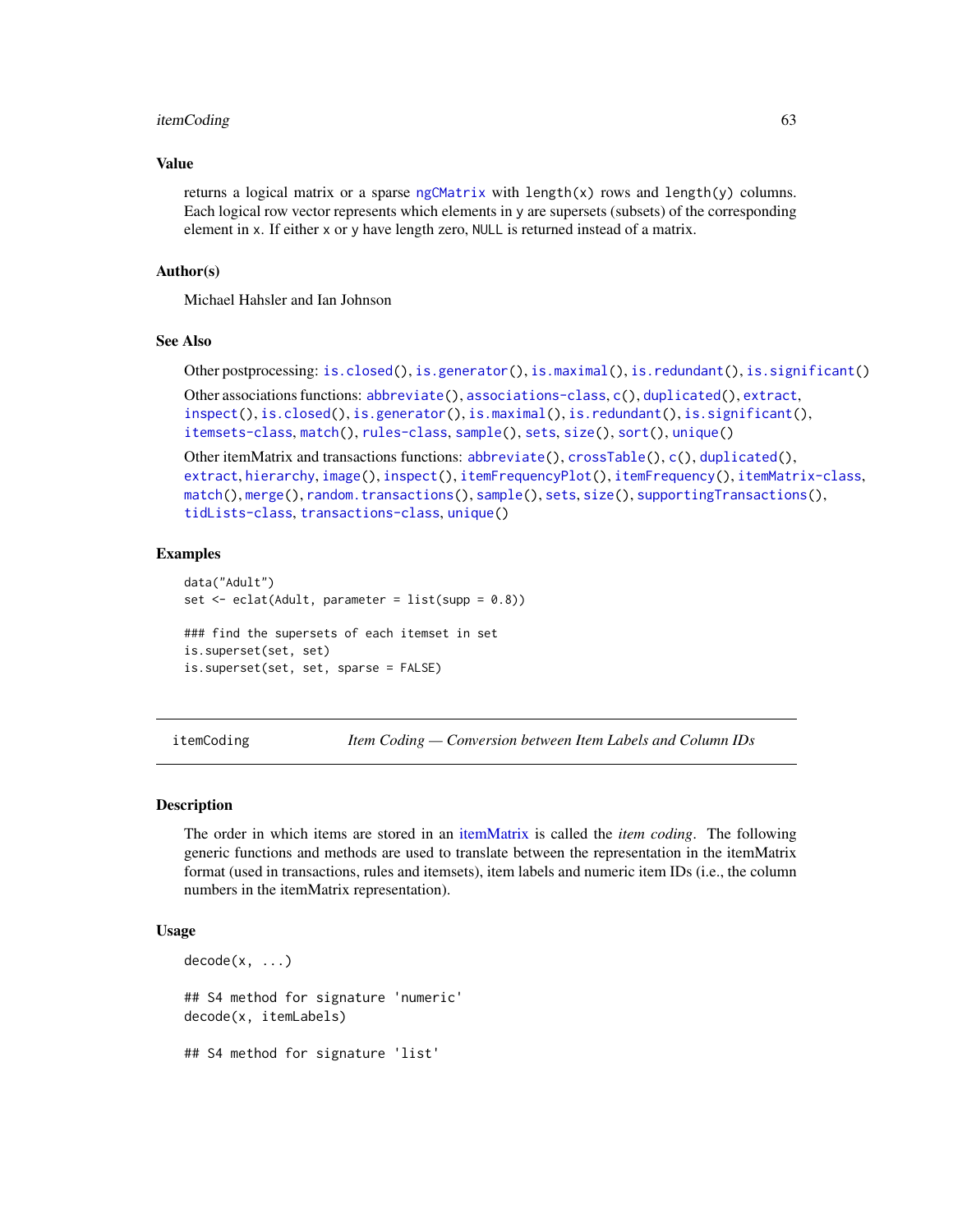```
decode(x, itemLabels)
encode(x, \ldots)## S4 method for signature 'character'
encode(x, itemLabels, itemMatrix = TRUE)
## S4 method for signature 'numeric'
encode(x, itemLabels, itemMatrix = TRUE)
## S4 method for signature 'list'
encode(x, itemLabels, itemMatrix = TRUE)
recode(x, ...)
## S4 method for signature 'itemMatrix'
recode(x, itemLabels = NULL, match = NULL)
## S4 method for signature 'itemsets'
recode(x, itemLabels = NULL, match = NULL)## S4 method for signature 'rules'
recode(x, itemLabels = NULL, match = NULL)
compatible(x, y)
## S4 method for signature 'itemMatrix'
compatible(x, y)
## S4 method for signature 'associations'
```
# Arguments

compatible(x, y)

| $\boldsymbol{\mathsf{x}}$ | a vector or a list of vectors of character strings (for encode () or of numeric (for<br>decode()), or an object of class itemMatrix (for recode()).                                                                                                                             |
|---------------------------|---------------------------------------------------------------------------------------------------------------------------------------------------------------------------------------------------------------------------------------------------------------------------------|
| $\cdots$                  | further arguments.                                                                                                                                                                                                                                                              |
| itemLabels                | a vector of character strings used for coding where the position of an item label<br>in the vector gives the item's column ID. Alternatively, a <i>itemMatrix</i> , transac-<br>tions or associations object can be specified and the item labels or these objects<br>are used. |
| itemMatrix                | return an object of class itemMatrix otherwise an object of the same class as x<br>is returned.                                                                                                                                                                                 |
| match                     | deprecated: used itemLabels instead.                                                                                                                                                                                                                                            |
| У                         | an object of class itemMatrix, transactions or associations to compare item cod-<br>ing to x.                                                                                                                                                                                   |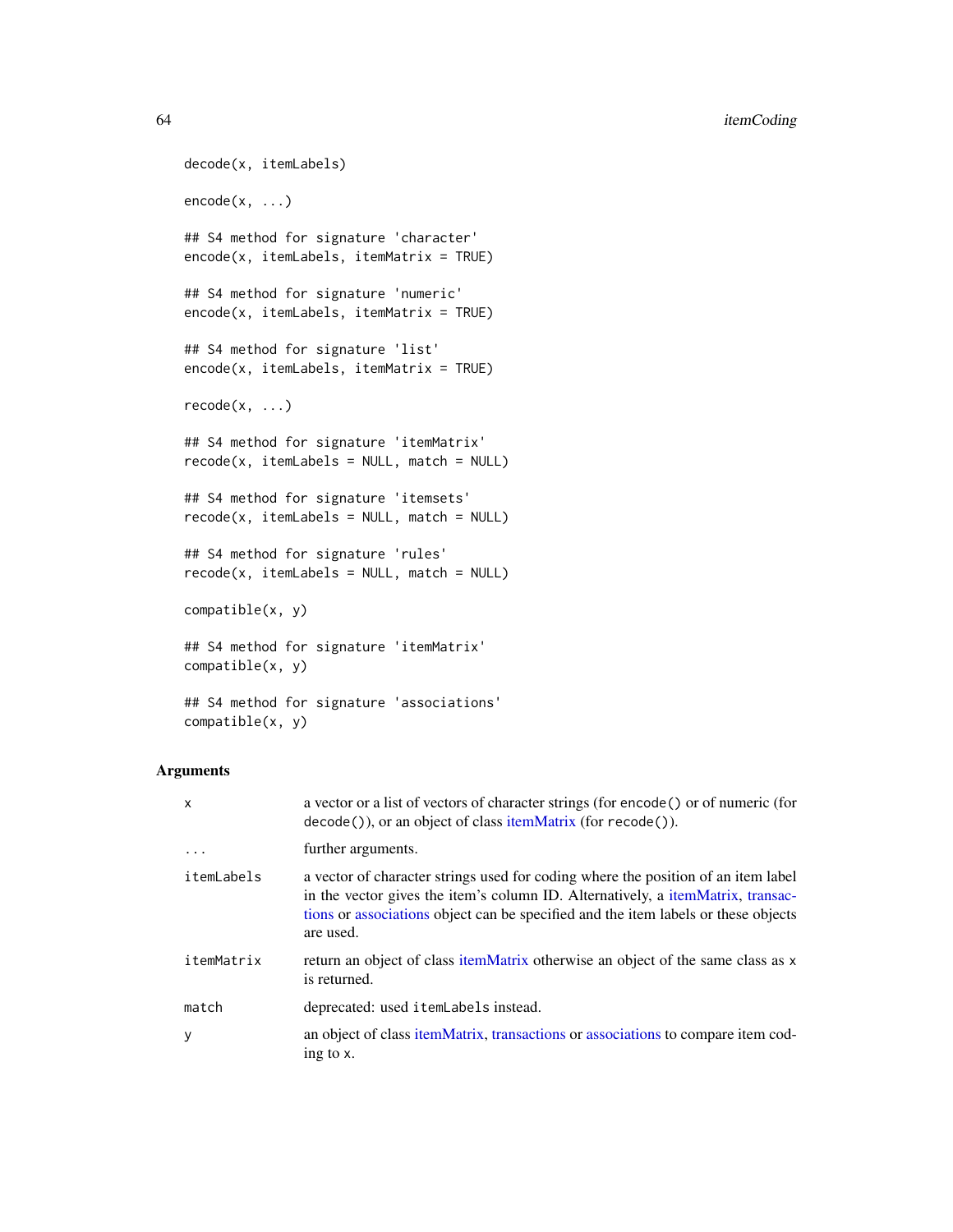#### itemCoding 65

#### Details

Item coding compatibility: When working with several datasets or different subsets of the same dataset, combining or compare the found itemsets or rules requires a compatible item coding. That is, the sparse matrices representing the items (the itemMatrix objects) have columns for the same items in exactly the same order. The coercion to transactions with transactions() or  $as(x, "transactions")$  will create the item coding by adding items in the order they are encountered in the dataset. This can lead to different item codings (different order, missing items) for even only slightly different datasets or versions of a dataset. Method compatible() can be used to check if two sets have the same item coding.

Defining a common item coding: When working with many sets, then first a common item coding should be defined by creating a vector with all possible item labels and then specify them as itemLabels to create transactions with transactions(). Compatible [itemMatrix](#page-70-0) objects can be created using encode().

Recoding and Decoding: Two incompatible objects can be made compatible using recode(). Recode one object by specifying the other object in itemLabels.

decode() converts from the column IDs used in the itemMatrix representation to item labels. decode() is used by [LIST\(\)](#page-79-0).

#### Value

recode() always returns an object of the same class as x.

For encode() with itemMatrix = TRUE an object of class [itemMatrix](#page-70-0) is returned. Otherwise the result is of the same type as x, e.g., a list or a vector.

## Author(s)

Michael Hahsler

#### See Also

[LIST\(\)](#page-79-0), [associations,](#page-16-0) [itemMatrix](#page-70-0)

Other preprocessing: [discretize\(](#page-26-0)), [hierarchy](#page-40-0), [merge\(](#page-82-0)), [sample\(](#page-98-0))

### Examples

```
data("Adult")
```

```
## Example 1: Manual decoding
## Extract the item coding as a vector of item labels.
iLabels <- itemLabels(Adult)
head(iLabels)
```

```
## get undecoded list (itemIDs)
list <- LIST(Adult[1:5], decode = FALSE)
list
```

```
## decode itemIDs by replacing them with the appropriate item label
decode(list, itemLabels = iLabels)
```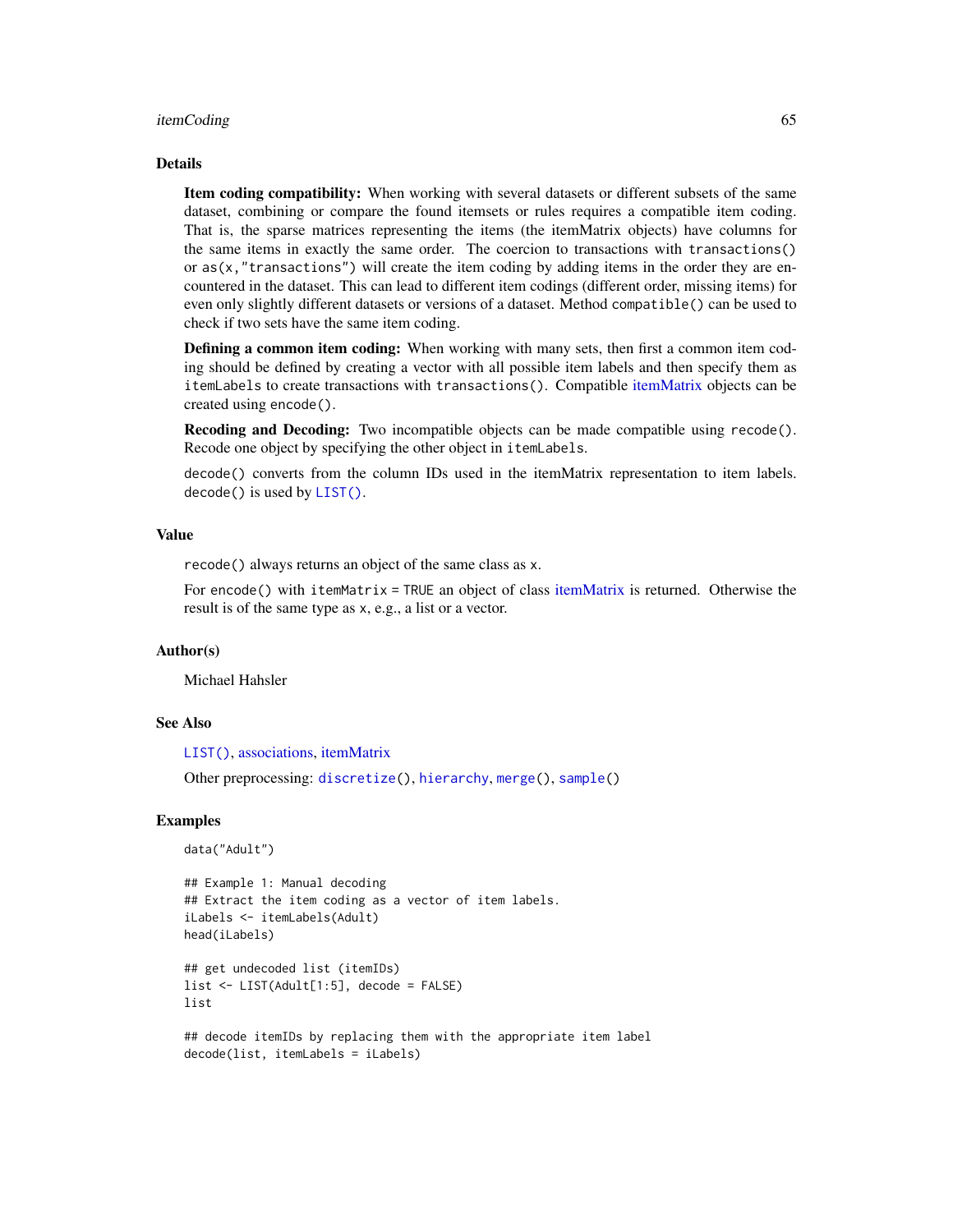```
## Example 2: Manually create an itemMatrix using iLabels as the common item coding
data <- list(
   c("income=small", "age=Young"),
   c("income=large", "age=Middle-aged")
   )
# Option a: encode to match the item coding in Adult
iM <- encode(data, itemLabels = Adult)
iM
inspect(iM)
compatible(iM, Adult)
# Option b: coercion plus recode to make it compatible to Adult
# (note: the coding has 115 item columns after recode)
iM <- as(data, "itemMatrix")
iM
compatible(iM, Adult)
iM <- recode(iM, itemLabels = Adult)
iM
compatible(iM, Adult)
## Example 3: use recode to make itemMatrices compatible
## select first 100 transactions and all education-related items
sub <- Adult[1:100, itemInfo(Adult)$variables == "education"]
itemLabels(sub)
image(sub)
## After choosing only a subset of items (columns), the item coding is now
## no longer compatible with the Adult dataset
compatible(sub, Adult)
## recode to match Adult again
sub.recoded <- recode(sub, itemLabels = Adult)
image(sub.recoded)
## Example 4: manually create 2 new transaction for the Adult data set
## Note: check itemLabels(Adult) to see the available labels for items
twoTransactions <- as(
   encode(list(
       c("age=Young", "relationship=Unmarried"),
       c("age=Senior")
     ), itemLabels = Adult),
    "transactions")
twoTransactions
inspect(twoTransactions)
```
## the same using the transactions constructor function instead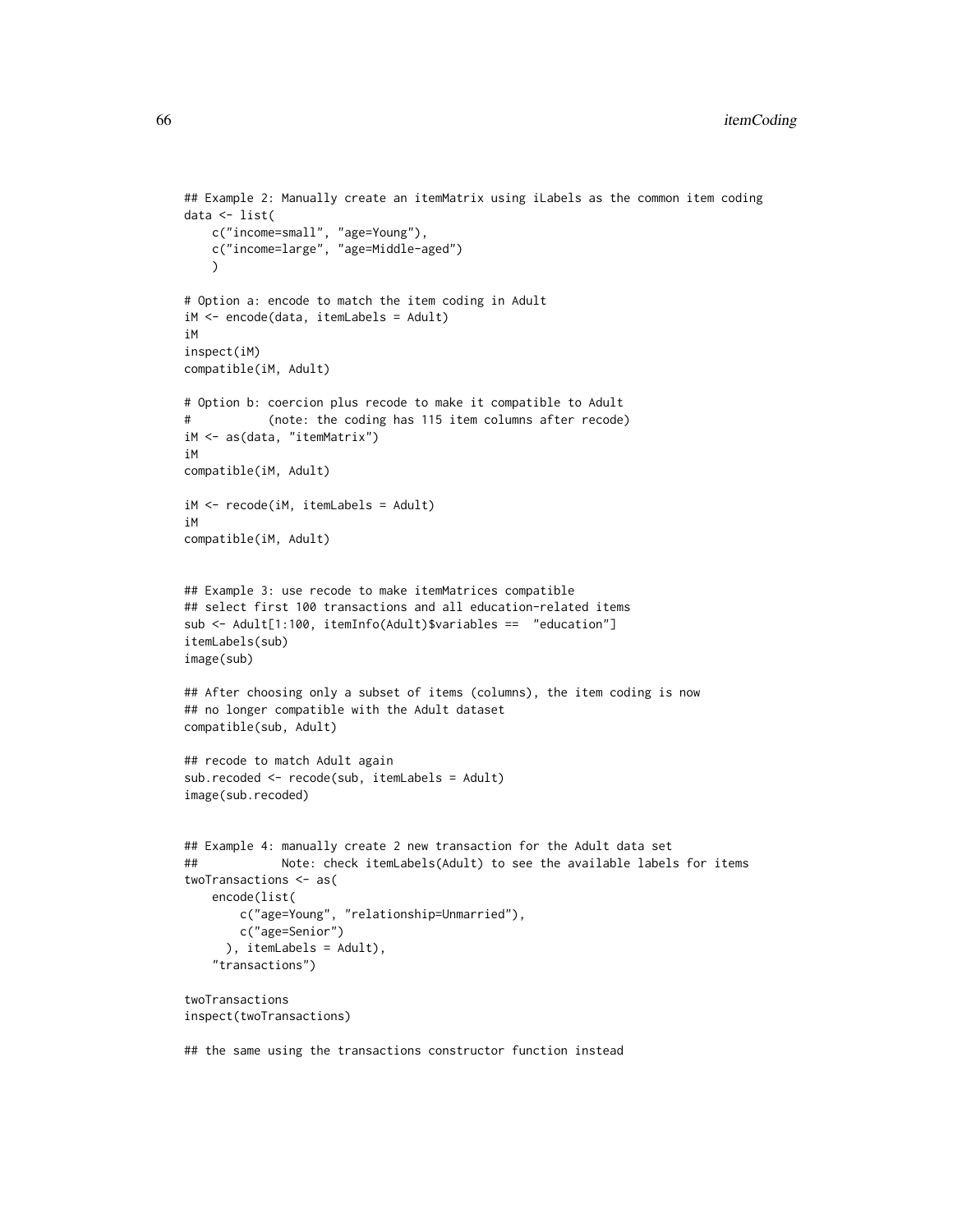## itemCoding 67

```
twoTransactions <- transactions(
    list(
        c("age=Young", "relationship=Unmarried"),
        c("age=Senior")
   ), itemLabels = Adult)
twoTransactions
inspect(twoTransactions)
## Example 5: Use a common item coding
# Creation of transactions separately will produce different item codings
trans1 <- transactions(
   list(
        c("age=Young", "relationship=Unmarried"),
        c("age=Senior")
   ))
trans1
trans2 <- transactions(
   list(
        c("age=Middle-aged", "relationship=Married"),
        c("relationship=Unmarried", "age=Young")
   ))
trans2
compatible(trans1, trans2)
# produce common item coding (all item labels in the two sets)
commonItemLabels <- union(itemLabels(trans1), itemLabels(trans2))
commonItemLabels
trans1 <- recode(trans1, itemLabels = commonItemLabels)
trans1
trans2 <- recode(trans2, itemLabels = commonItemLabels)
trans2
compatible(trans1, trans2)
## Example 6: manually create a rule using the item coding in Adult
## and calculate interest measures
aRule <- new("rules",
 lhs = encode(list(c("age=Young", "relationship=Unmarried")),
    itemLabels = Adult),
 rhs = encode(list(c("income=small")),
    itemLabels = Adult)
\mathcal{L}## shorter version using the rules constructor
aRule <- rules(
 lhs = list(c("age=Young", "relationship=Unmarried")),
 rhs = list(c("income=small")),
```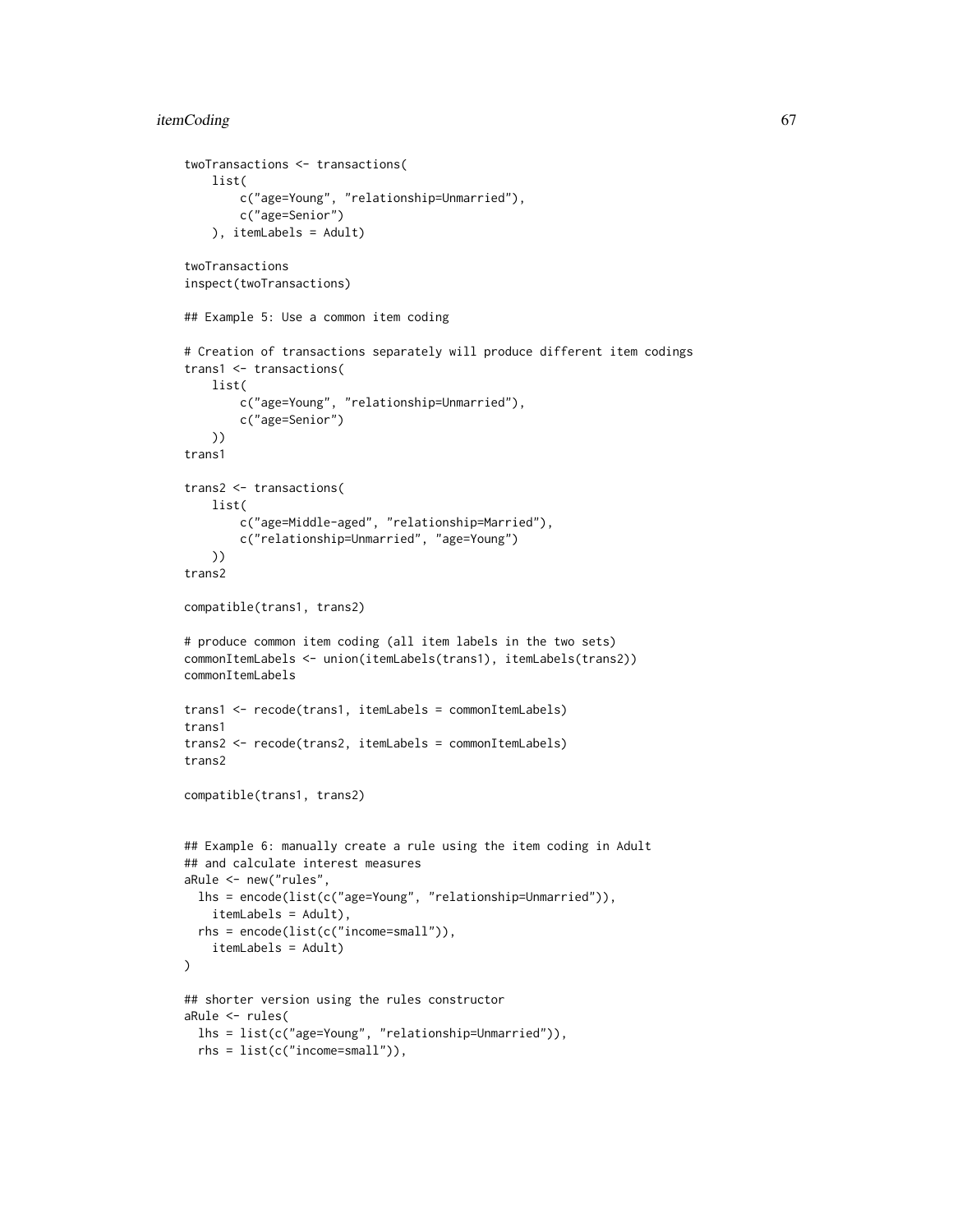```
itemLabels = Adult
)
quality(aRule) <- interestMeasure(aRule,
 measure = c("support", "confidence", "lift"), transactions = Adult)
inspect(aRule)
```
<span id="page-67-0"></span>itemFrequency *Getting Frequency/Support for Single Items*

## Description

Provides the generic function itemFrequency() and methods to get the frequency/support for all single items in an objects based on [itemMatrix.](#page-70-0) For example, it is used to get the single item support from an object of class [transactions](#page-112-0) without mining.

### Usage

```
itemFrequency(x, ...)
## S4 method for signature 'itemMatrix'
itemFrequency(x, type = c("relative", "absolute"), weighted = FALSE)
## S4 method for signature 'tidLists'
itemFrequency(x, type = c("relative", "absolute"))
```
## Arguments

| x        | an object of class itemMatrix or tidLists.                                                                                                         |
|----------|----------------------------------------------------------------------------------------------------------------------------------------------------|
| $\ddots$ | further arguments are passed on.                                                                                                                   |
| type     | a character string specifying if "relative" frequency/support or "absolute"<br>frequency/support (item counts) is returned. (default: "relative"). |
| weighted | should support be weighted by transactions weights stored as column "weight"<br>in transactionInfo?                                                |

#### Value

itemFrequency returns a named numeric vector. Each element is the frequency/support of the corresponding item in object x. The items appear in the vector in the same order as in the binary matrix in x.

## Author(s)

Michael Hahsler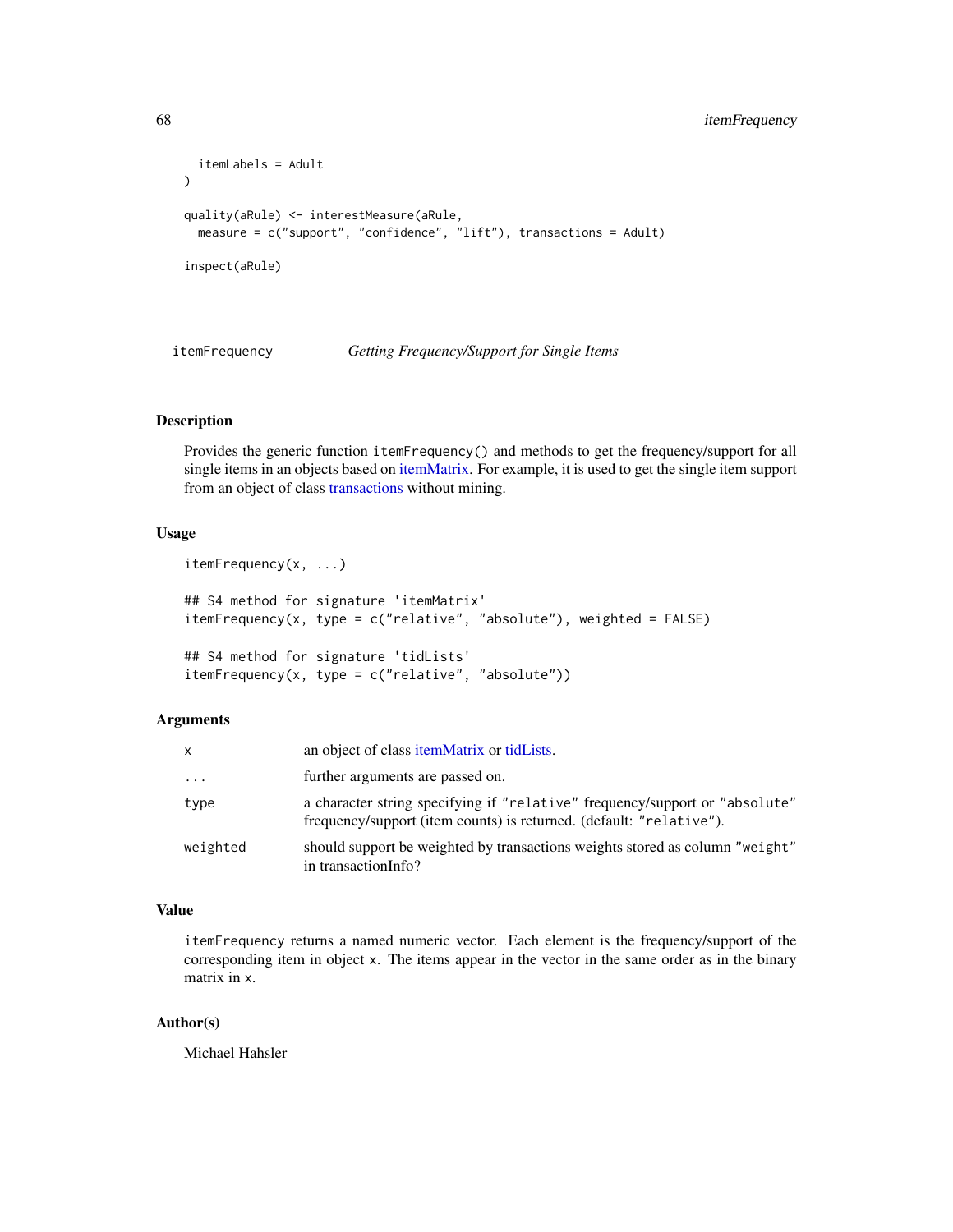## itemFrequencyPlot 69

### See Also

#### [itemFrequencyPlot\(\)](#page-68-0)

```
Other itemMatrix and transactions functions: abbreviate(), crossTable(), c(), duplicated(),
extract, hierarchy, image(), inspect(), is.superset(), itemFrequencyPlot(), itemMatrix-class,
match(), merge(), random.transactions(), sample(), sets, size(), supportingTransactions(),
tidLists-class, transactions-class, unique()
```
### Examples

```
data("Adult")
itemFrequency(Adult, type = "relative")
```
<span id="page-68-0"></span>itemFrequencyPlot *Creating a Item Frequencies/Support Bar Plot*

## Description

Provides the generic function itemFrequencyPlot() and the method to create an item frequency bar plot for inspecting the item frequency distribution for objects based on [itemMatrix](#page-70-0) (e.g., [trans](#page-112-0)[actions,](#page-112-0) or items in [itemsets](#page-75-1) and [rules\)](#page-94-1).

## Usage

```
itemFrequencyPlot(x, ...)
## S4 method for signature 'itemMatrix'
itemFrequencyPlot(
  x,
  type = c("relative", "absolute"),
  weighted = FALSE,support = NULL,topN = NULL,population = NULL,
 popCol = "black",
  popLwd = 1,
  lift = FALSE,horiz = FALSE,names = TRUE,cex.names = graphics::par("cex.axis"),
 xlab = NULL,
 ylab = NULL,
 mail = NULL,...
)
```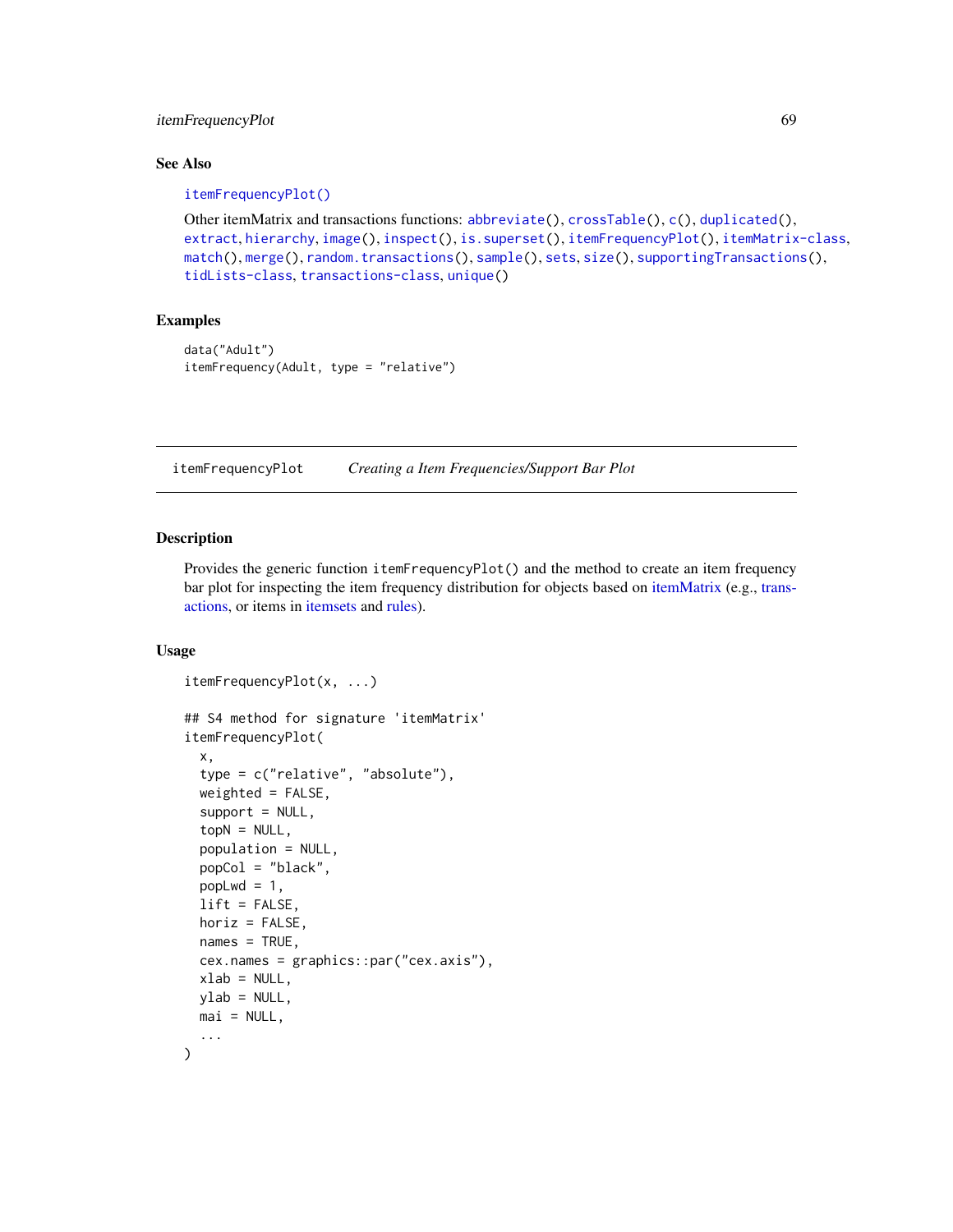## Arguments

| X          | the object to be plotted.                                                                                                                                                                                                                                     |
|------------|---------------------------------------------------------------------------------------------------------------------------------------------------------------------------------------------------------------------------------------------------------------|
| $\cdots$   | further arguments are passed on (see graphics::barplot() from possible ar-<br>guments).                                                                                                                                                                       |
| type       | a character string indicating whether item frequencies should be displayed rela-<br>tive of absolute.                                                                                                                                                         |
| weighted   | should support be weighted by transactions weights stored as column "weight"<br>in transactionInfo?                                                                                                                                                           |
| support    | a numeric value. Only display items which have a support of at least support.<br>If no population is given, support is calculated from x otherwise from the pop-<br>ulation. Support is interpreted relative or absolute according to the setting of<br>type. |
| topN       | a integer value. Only plot the topN items with the highest item frequency or lift<br>$(i$ f lift = TRUE). The items are plotted ordered by descending support.                                                                                                |
| population | object of same class as $x$ ; if $x$ is a segment of a population, the population mean<br>frequency for each item can be shown as a line in the plot.                                                                                                         |
| popCol     | plotting color for population.                                                                                                                                                                                                                                |
| popLwd     | line width for population.                                                                                                                                                                                                                                    |
| lift       | a logical indicating whether to plot the lift ratio between instead of frequencies.<br>The lift ratio is gives how many times an item is more frequent in $x$ than in<br>population.                                                                          |
| horiz      | a logical. If horiz = FALSE (default), the bars are drawn vertically. If TRUE, the<br>bars are drawn horizontally.                                                                                                                                            |
| names      | a logical indicating if the names (bar labels) should be displayed?                                                                                                                                                                                           |
| cex.names  | a numeric value for the expansion factor for axis names (bar labels).                                                                                                                                                                                         |
| xlab       | a character string with the label for the x axis (use an empty string to force no<br>label).                                                                                                                                                                  |
| ylab       | a character string with the label for the y axis (see xlab).                                                                                                                                                                                                  |
| mai        | a numerical vector giving the plots margin sizes in inches (see '? par').                                                                                                                                                                                     |

## Value

A numeric vector with the midpoints of the drawn bars; useful for adding to the graph.

## Author(s)

Michael Hahsler

## See Also

## [itemFrequency\(\)](#page-67-0)

Other itemMatrix and transactions functions: [abbreviate\(](#page-2-0)), [crossTable\(](#page-23-0)), [c\(](#page-18-0)), [duplicated\(](#page-32-0)), [extract](#page-36-0), [hierarchy](#page-40-0), [image\(](#page-44-0)), [inspect\(](#page-47-0)), [is.superset\(](#page-61-0)), [itemFrequency\(](#page-67-0)), [itemMatrix-class](#page-70-1), [match\(](#page-80-0)), [merge\(](#page-82-0)), [random.transactions\(](#page-87-0)), [sample\(](#page-98-0)), [sets](#page-99-0), [size\(](#page-101-0)), [supportingTransactions\(](#page-108-0)), [tidLists-class](#page-109-0), [transactions-class](#page-112-1), [unique\(](#page-117-0))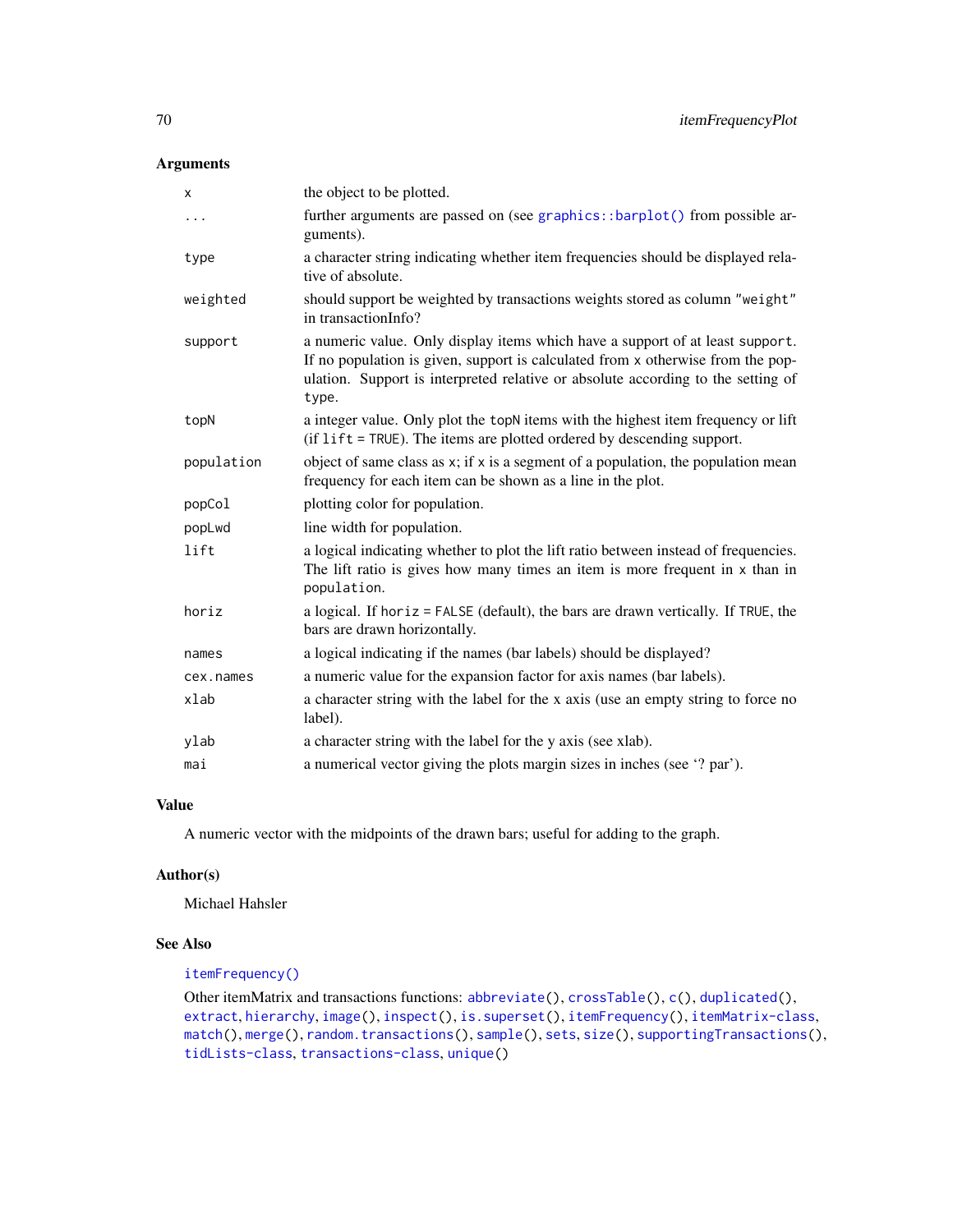## itemMatrix-class 71

#### Examples

data(Adult)

```
## the following example compares the item frequencies
## of people with a large income (boxes) with the average in the data set
Adult.largeIncome <- Adult[Adult %in% "income=large"]
## simple plot
itemFrequencyPlot(Adult.largeIncome)
## plot with the averages of the population plotted as a line
## (for first 72 variables/items)
itemFrequencyPlot(Adult.largeIncome[, 1:72],
population = Adult[, 1:72]## plot lift ratio (frequency in x / frequency in population)
## for items with a support of 20% in the population
itemFrequencyPlot(Adult.largeIncome,
       population = Adult, support = 0.2,
lift = TRUE, horiz = TRUE)
```
<span id="page-70-1"></span>itemMatrix-class *Class itemMatrix — Sparse Binary Incidence Matrix to Represent Sets of Items*

#### <span id="page-70-0"></span>Description

The itemMatrix class is the basic building block for [transactions,](#page-112-0) and [associations.](#page-16-0) The class contains a sparse Matrix representation of a set of itemsets and the corresponding item labels.

#### Usage

```
## S4 method for signature 'itemMatrix'
summary(object, maxsum = 6, ...)
## S4 method for signature 'itemMatrix'
dim(x)
nitems(x, \ldots)## S4 method for signature 'itemMatrix'
nitems(x)
## S4 method for signature 'itemMatrix'
length(x)
toLongFormat(from, ...)
```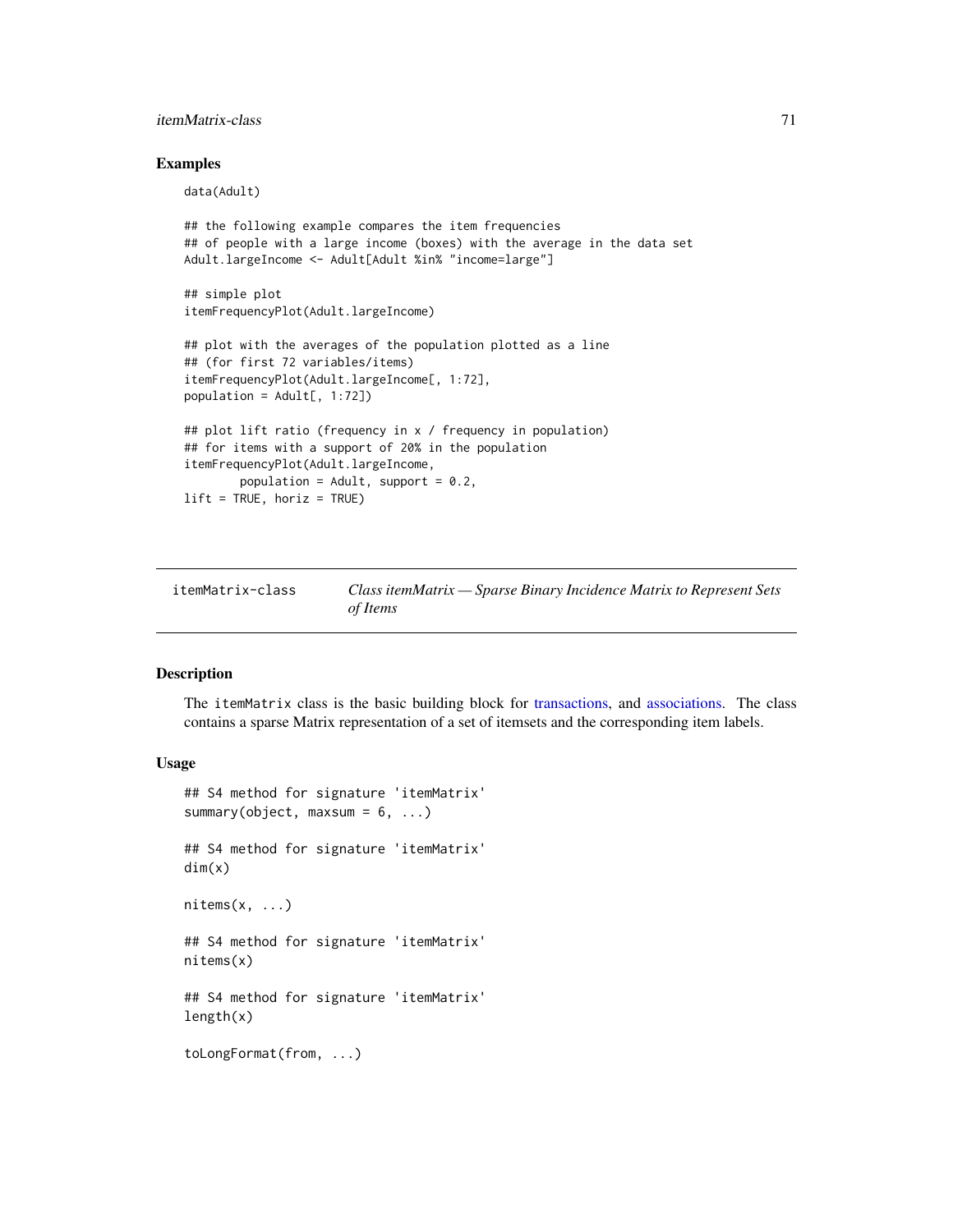```
## S4 method for signature 'itemMatrix'
toLongFormat(from, cols = c("ID", "item"), decode = TRUE)
## S4 method for signature 'itemMatrix'
labels(object, itemSep = ",", setStart = "{", setEnd = "}")
itemLabels(object, ...)
itemLabels(object) <- value
## S4 method for signature 'itemMatrix'
itemLabels(object)
## S4 replacement method for signature 'itemMatrix'
itemLabels(object) <- value
itemInfo(object)
itemInfo(object) <- value
## S4 method for signature 'itemMatrix'
itemInfo(object)
## S4 replacement method for signature 'itemMatrix'
itemInfo(object) <- value
itemsetInfo(object)
itemsetInfo(object) <- value
## S4 method for signature 'itemMatrix'
itemsetInfo(object)
## S4 replacement method for signature 'itemMatrix'
itemsetInfo(object) <- value
## S4 method for signature 'itemMatrix'
dimnames(x)
## S4 replacement method for signature 'itemMatrix, list'
dimnames(x) <- value
```
### Arguments

| object, x, from the object. |                                                          |
|-----------------------------|----------------------------------------------------------|
| maxsum                      | integer, how many items should be shown for the summary? |
| $\cdot$                     | further parameters                                       |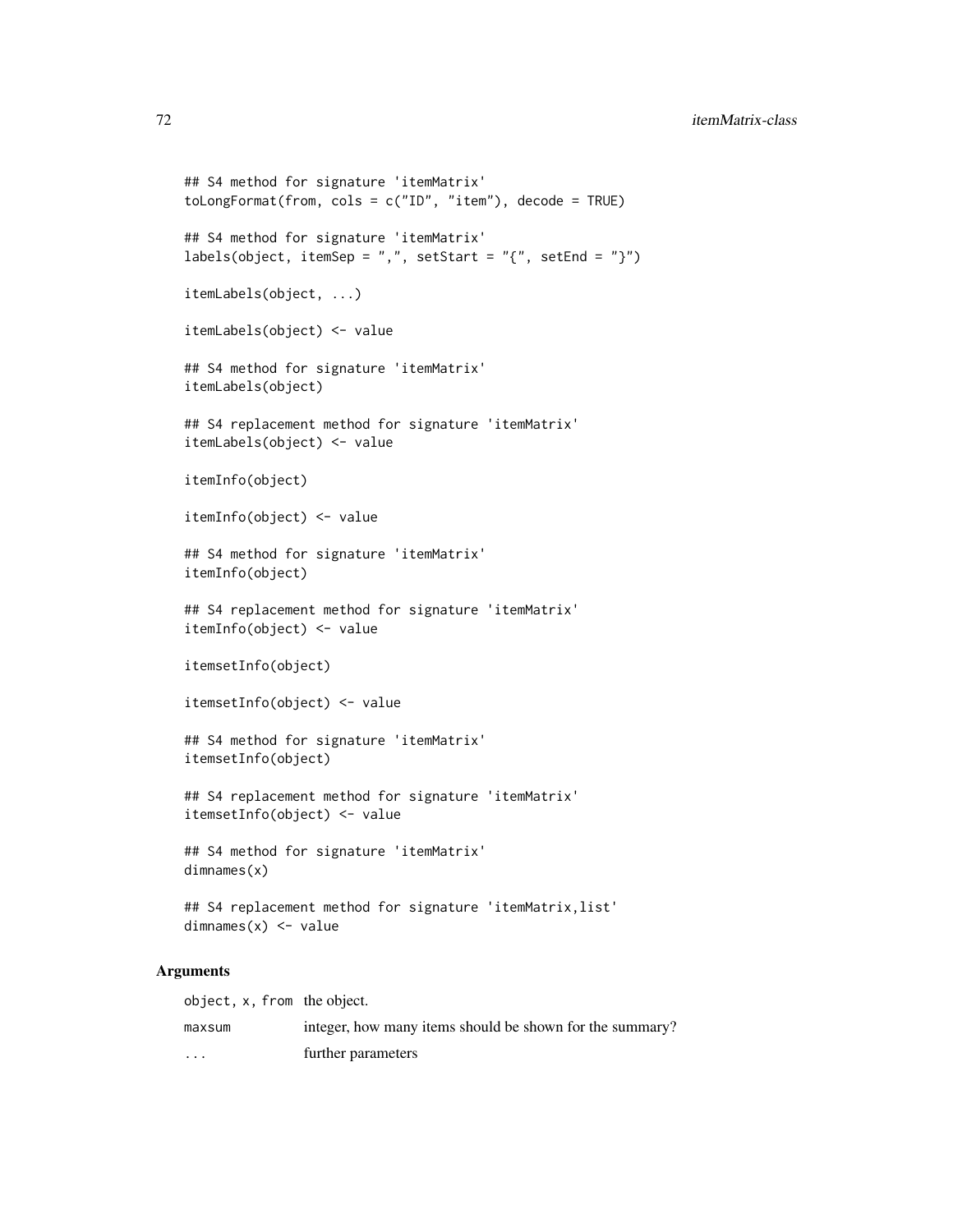## itemMatrix-class 73

| cols     | columns for the long format.    |
|----------|---------------------------------|
| decode   | decode item IDs to item labels. |
| itemSep  | item separator symbol.          |
| setStart | set start symbol.               |
| setEnd   | set end symbol.                 |
| value    | replacement value               |

## Details

Sets of itemsets are represented as a compressed sparse binary matrix. Columns represent items and rows are the set/transactions. In the compressed form, each itemset is a vector of column indices (called item IDs) representing the items.

Note: If you work with several itemMatrix objects at the same time (e.g., several transaction sets, lhs and rhs of a rule, etc.), then the encoding (itemLabes and order of the items in the binary matrix) in the different itemMatrices is important and needs to conform. See [itemCoding](#page-62-0) to learn how to encode and recode itemMatrix objects.

## Functions

- summary,itemMatrix-method: show a summary.
- dim,itemMatrix-method: returns the number of rows (itemsets) and columns (items in the encoding).
- nitems,itemMatrix-method: returns the number of items in the encoding.
- length, itemMatrix-method: returns the number of itemsets (rows) in the matrix.
- toLongFormat,itemMatrix-method: convert the sets to long format (a data.frame with two columns, ID and item). Column names can be specified as a character vector of length 2 called cols.
- labels, itemMatrix-method: returns labels for the itemsets. The following arguments can be used to customize the representation of the labels: itemSep, setStart and setEnd.
- itemLabels,itemMatrix-method: returns the item labels used for encoding as a character vector.
- itemLabels<-,itemMatrix-method: replaces the item labels used for encoding.
- itemInfo,itemMatrix-method: returns the whole item/column information data.frame including labels.
- itemInfo<-,itemMatrix-method: replaces the item/column info by a data.frame.
- itemsetInfo, itemMatrix-method: returns the item set/row information data.frame.
- itemsetInfo<-,itemMatrix-method: replaces the item set/row info by a data.frame.
- dimnames,itemMatrix-method: returns a list with the dimname vectors.
- dimnames<-,itemMatrix,list-method: replace the dimnames.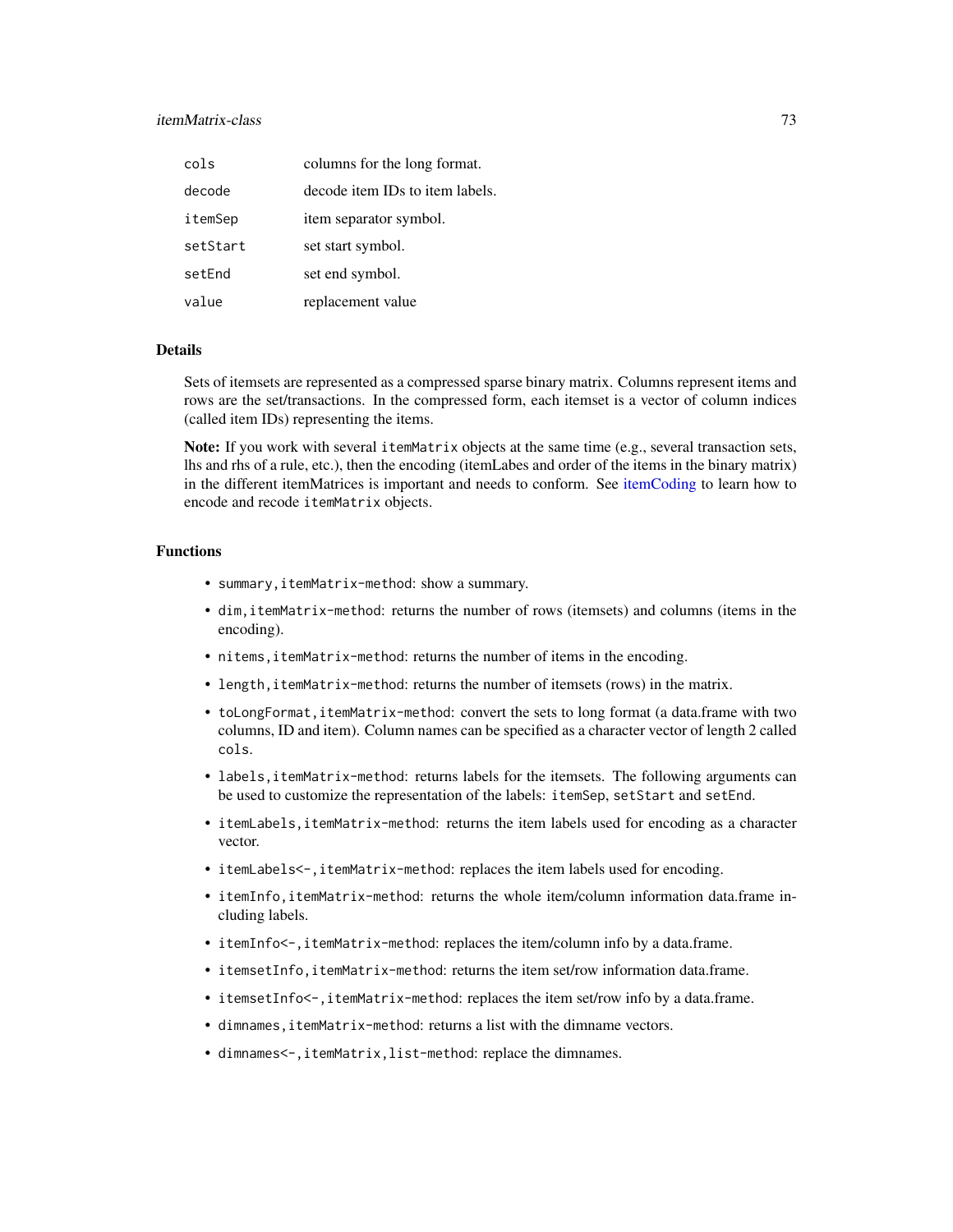## **Slots**

data a sparse matrix of class [ngCMatrix](#page-0-0) representing the itemsets. Note: the matrix is stored for efficiency reasons transposed!.

itemInfo a data.frame

itemsetInfo a data.frame

## Objects from the Class

Objects can be created by calls of the form new("itemMatrix",...). However, most of the time objects will be created by coercion from a matrix, list or data.frame.

## Coercion

- as("matrix", "itemMatrix")
- as("itemMatrix", "matrix")
- as("list", "itemMatrix")
- as("itemMatrix", "list")
- as("itemMatrix", "ngCMatrix")
- as("ngCMatrix", "itemMatrix")

## Author(s)

Michael Hahsler

## See Also

```
Other itemMatrix and transactions functions: abbreviate(), crossTable(), c(), duplicated(),
extract, hierarchy, image(), inspect(), is.superset(), itemFrequencyPlot(), itemFrequency(),
match(), merge(), random.transactions(), sample(), sets, size(), supportingTransactions(),
tidLists-class, transactions-class, unique()
```
#### Examples

```
set.seed(1234)
```

```
## Generate a logical matrix with 5000 random itemsets for 20 items
m <- matrix(runif(5000 * 20) > 0.8, ncol = 20,
           dimnames = list(NULL, paste("item", c(1:20), sep = ""))head(m)
## Coerce the logical matrix into an itemMatrix object
imatrix <- as(m, "itemMatrix")
imatrix
## An itemMatrix contains a set of itemsets (each row is an itemset).
## The length of the set is the number of rows.
length(imatrix)
```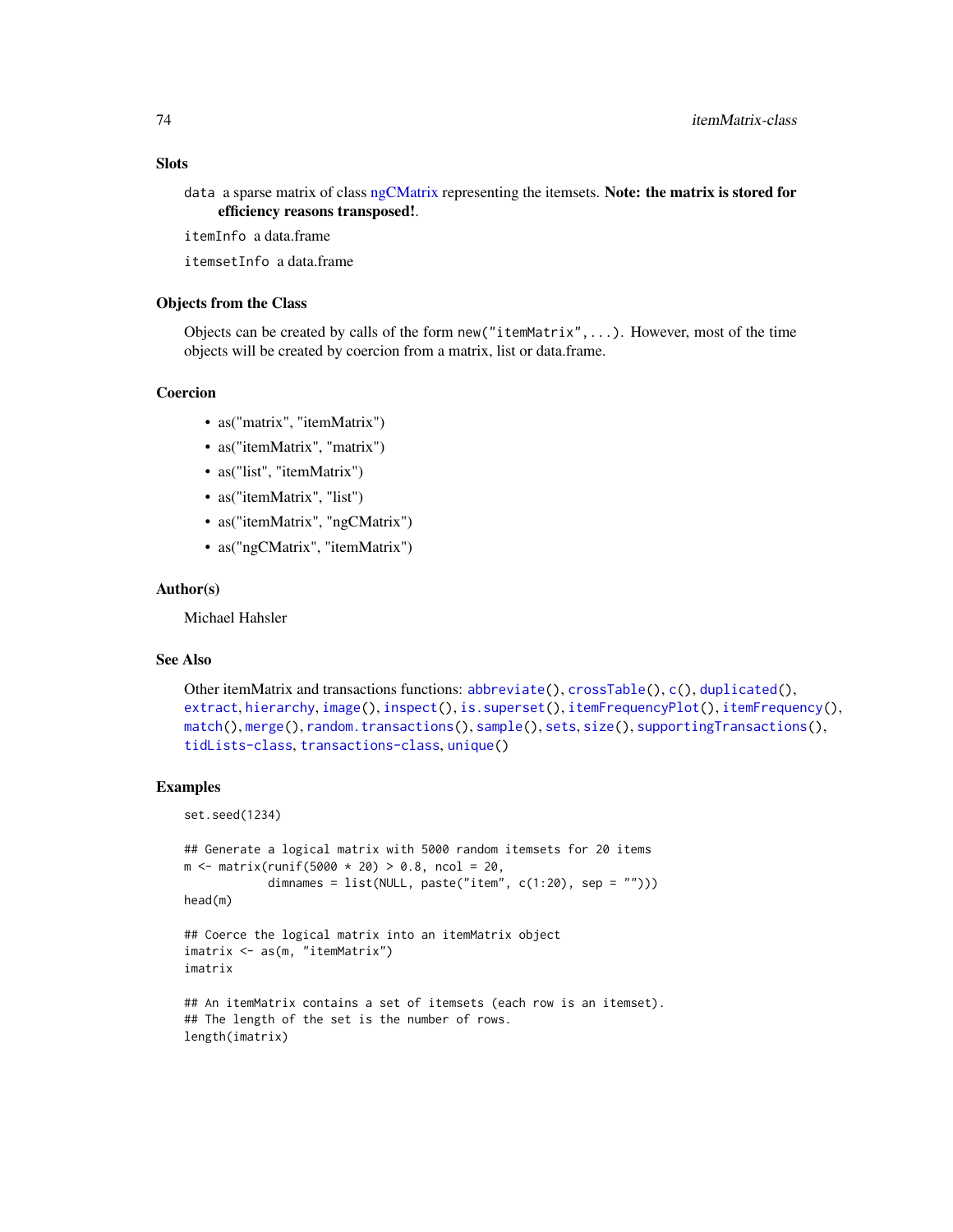## itemMatrix-class 75

```
## The sparese matrix also has regular matrix dimensions.
dim(imatrix)
nrow(imatrix)
ncol(imatrix)
## Subsetting: Get first 5 elements (rows) of the itemMatrix. This can be done in
## several ways.
imatrix[1:5] ### get elements 1:5
imatrix[1:5, ] ### Matrix subsetting for rows 1:5
head(imatrix, n = 5) ### head()
## Get first 5 elements (rows) of the itemMatrix as list.
as(imatrix[1:5], "list")
## Get first 5 elements (rows) of the itemMatrix as matrix.
as(imatrix[1:5], "matrix")
## Get first 5 elements (rows) of the itemMatrix as sparse ngCMatrix.
## Warning: For efficiency reasons, the ngCMatrix is transposed!
as(imatrix[1:5], "ngCMatrix")
## Get labels for the first 5 itemsets (first default and then with
## custom formating)
labels(imatrix[1:5])
labels(imatrix[1:5], itemSep = " + ", setStart = "", setEnd = "")
## Create itemsets manually from an itemMatrix. Itemsets contain items in the form of
## an itemMatrix and additional quality measures (not supplied in the example).
is <- new("itemsets", items = imatrix)
is
inspect(head(is, n = 3))
## Create rules manually. I use imatrix[4:6] for the lhs of the rules and
## imatrix[1:3] for the rhs. Rhs and lhs cannot share items so I use
## itemSetdiff here. I also assign missing values for the quality measures support
## and confidence.
rules <- new("rules",
             lhs = itemSetdiff(imatrix[4:6], imatrix[1:3]),
             rhs = imatrix[1:3],quality = data.frame(support = c(NA, NA, NA),
                                 confidence = c(NA, NA, NA)
          ))
rules
inspect(rules)
## Manually create a itemMatrix with an item encoding that matches imatrix (20 items in order
## item1, item2, ..., item20)
itemset_list <- list(c("item1","item2"),
                    c("item3"))
imatrix_new <- encode(itemset_list, itemLabels = imatrix)
imatrix_new
```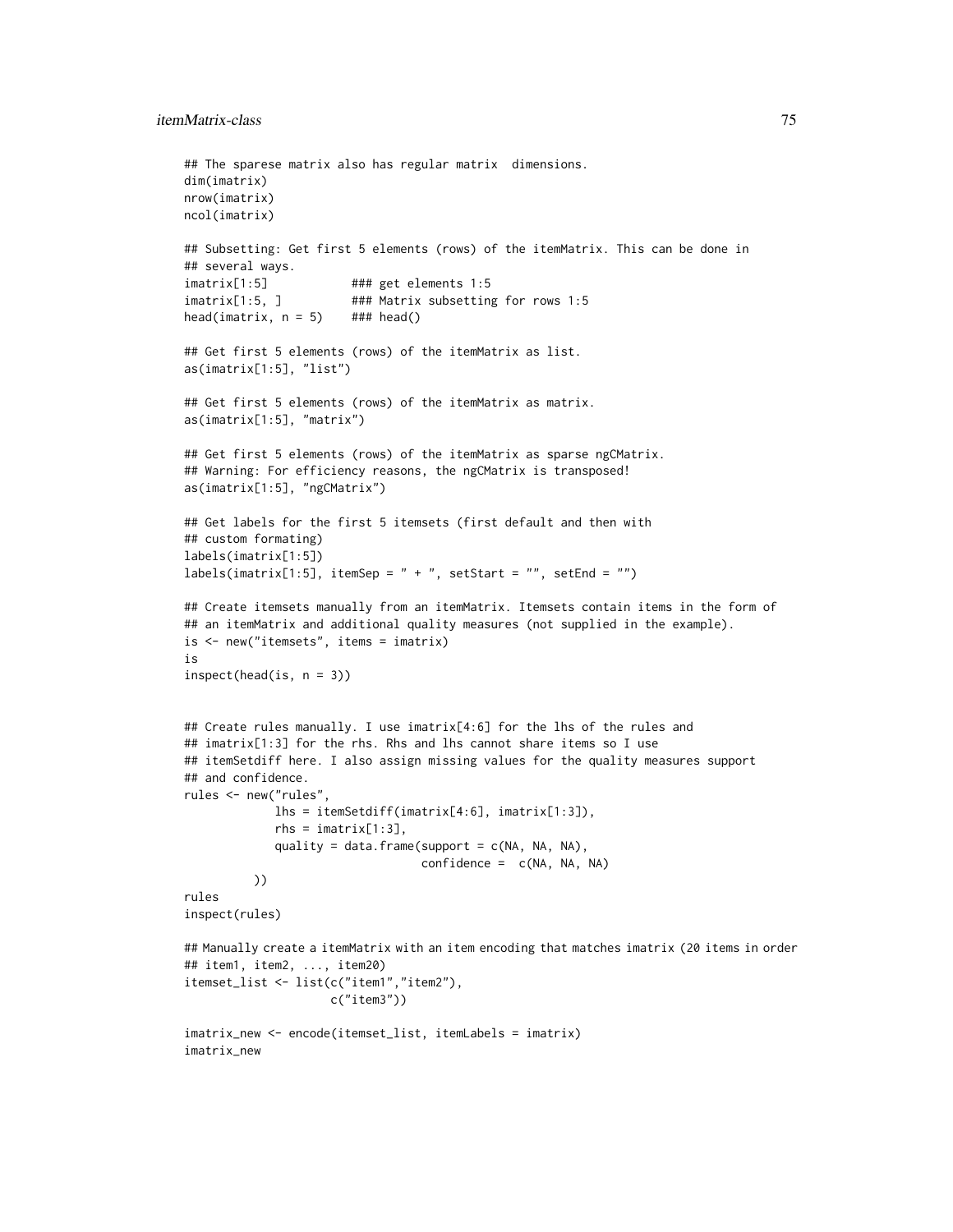```
compatible(imatrix_new, imatrix)
```
<span id="page-75-0"></span>itemsets-class *Class itemsets — A Set of Itemsets*

#### <span id="page-75-1"></span>Description

The itemsets class represents a set of itemsets and the associated quality measures.

#### Usage

```
itemsets(items, itemLabels = NULL, quality = data.frame())
## S4 method for signature 'itemsets'
summary(object, ...)
## S4 method for signature 'itemsets'
length(x)
## S4 method for signature 'itemsets'
nitems(x)
## S4 method for signature 'itemsets'
labels(object, ...)
## S4 method for signature 'itemsets'
itemLabels(object)
## S4 replacement method for signature 'itemsets'
itemLabels(object) <- value
## S4 method for signature 'itemsets'
itemInfo(object)
## S4 method for signature 'itemsets'
items(x)
## S4 replacement method for signature 'itemsets'
items(x) \leftarrow value## S4 method for signature 'itemsets'
tidLists(x)
```
## Arguments

items an [itemMatrix](#page-70-0) or an object that can be converted using [encode\(\)](#page-62-1).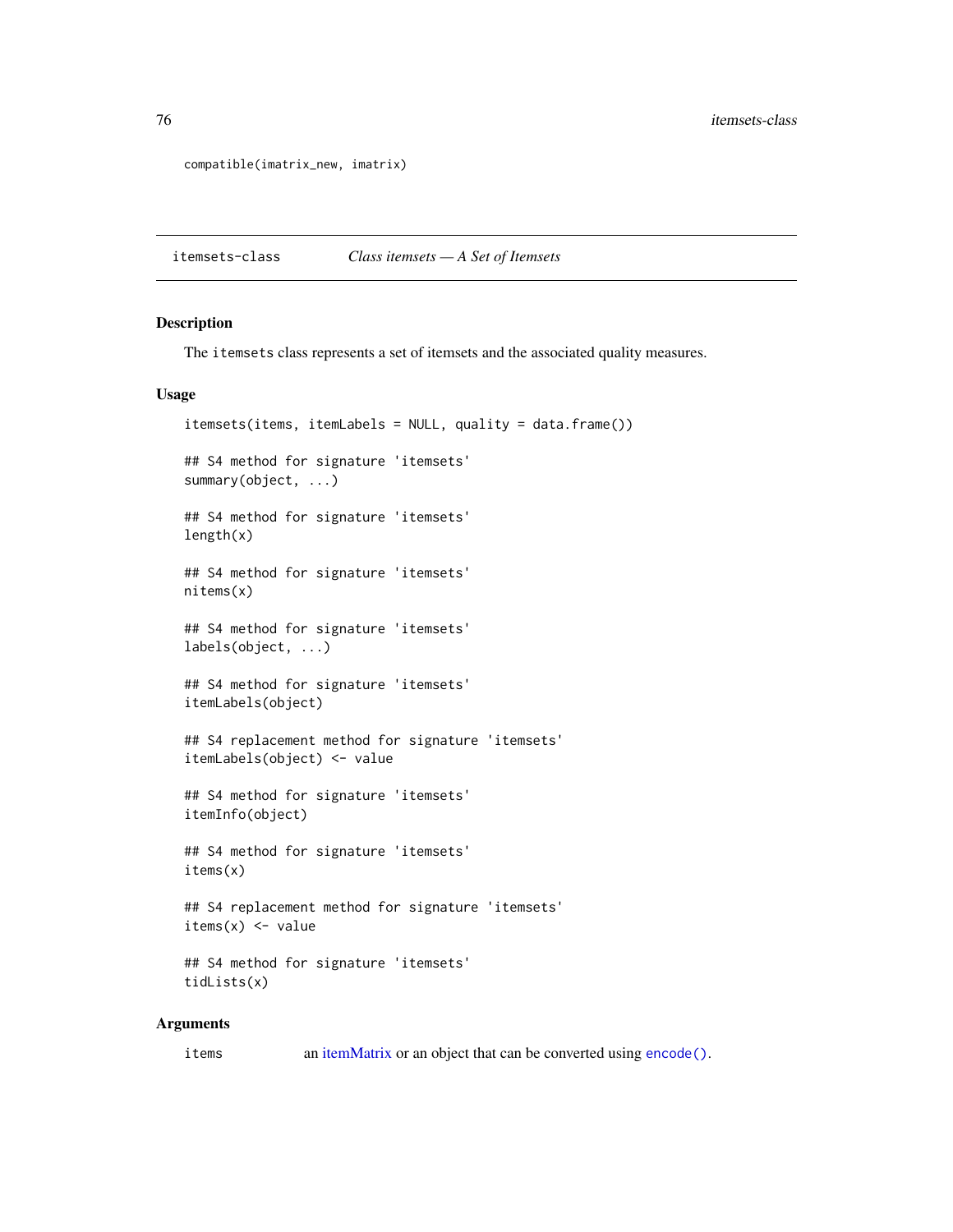## itemsets-class 77

| itemLabels | item labels used for encode().                               |
|------------|--------------------------------------------------------------|
| quality    | a data frame with quality information (one row per itemset). |
| object, x  | the object                                                   |
| .          | further argments                                             |
| value      | replacement value                                            |

#### Details

Itemsets are usually created by calling an association rule mining algorithm like [apriori\(\)](#page-10-0). To create itemsets manually, the itemMatrix for the items of the itemsets can be created using [itemCoding.](#page-62-0) An example is in the Example section below.

Mined itemsets sets contain several interest measures accessible with the quality() method. Additional measures can be calculated via [interestMeasure\(\)](#page-49-0).

## Functions

- summary,itemsets-method: create a summary
- length, itemsets-method: get the number of itemsets.
- nitems,itemsets-method: get the number of items (columns) in the current encoding.
- labels,itemsets-method: get the itemset labels.
- itemLabels,itemsets-method: get the item labels.
- itemLabels<-, itemsets-method: replace the item labels.
- itemInfo, itemsets-method: get item info data.frame.
- items,itemsets-method: get items as an itemMatrix.
- items<-, itemsets-method: with a different itemMatrix.
- tidLists,itemsets-method: get tidLists stored in the object (if any).

#### **Slots**

items an [itemMatrix](#page-70-0) object representing the itemsets.

tidLists a [tidLists](#page-109-1) or NULL.

quality a data.frame with quality information

info a list with mining information.

## Objects from the Class

Objects are the result of calling the functions [apriori\(\)](#page-10-0) (e.g., with target = "frequent itemsets" in the parameter list) or [eclat\(\)](#page-33-0).

Objects can also be created by calls of the form new("itemsets",...) or by using the constructor function itemsets().

## Coercion

• as("itemsets", "data.frame")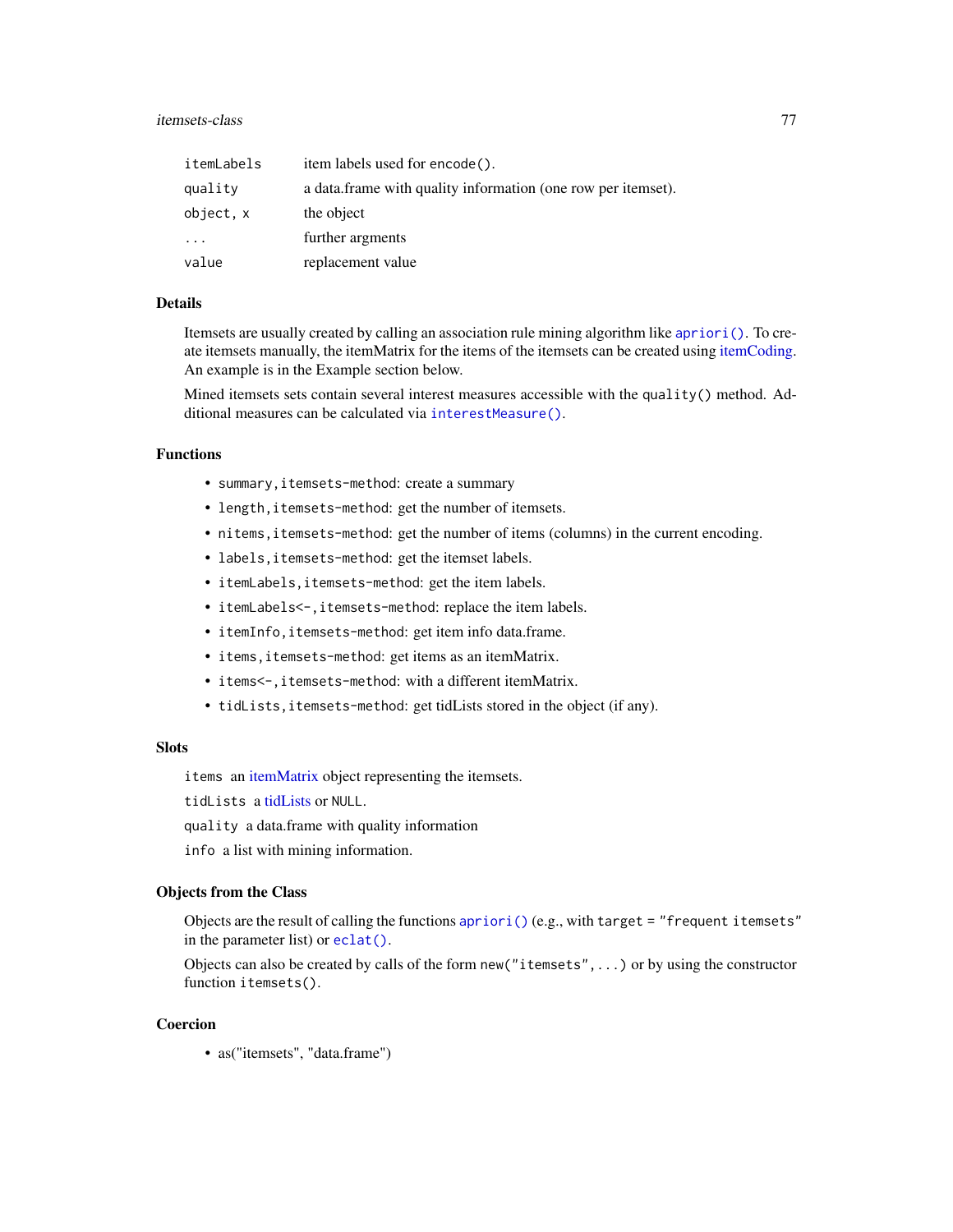#### Author(s)

Michael Hahsler

### See Also

Superclass: [associations](#page-16-0)

```
Other associations functions: abbreviate(), associations-class, c(), duplicated(), extract,
inspect(), is.closed(), is.generator(), is.maximal(), is.redundant(), is.significant(),
is.superset(), match(), rules-class, sample(), sets, size(), sort(), unique()
```
## Examples

data("Adult")

```
## Mine frequent itemsets with Eclat.
fsets \leq eclat(Adult, parameter = list(supp = 0.5))
## Display the 5 itemsets with the highest support.
fsets.top5 <- sort(fsets)[1:5]
inspect(fsets.top5)
## Get the itemsets as a list
as(items(fsets.top5), "list")
## Get the itemsets as a binary matrix
as(items(fsets.top5), "matrix")
## Get the itemsets as a sparse matrix, a ngCMatrix from package Matrix.
## Warning: for efficiency reasons, the ngCMatrix you get is transposed
as(items(fsets.top5), "ngCMatrix")
## Manually create itemsets with the item coding in the Adult dataset
## and calculate some interest measures
twoitemsets <- itemsets(
 items = list(
   c("age=Young", "relationship=Unmarried"),
   c("age=Old")
 ), itemLabels = Adult)
quality(twoitemsets) <- data.frame(support = interestMeasure(twoitemsets,
 measure = c("support"), transactions = Adult))
inspect(twoitemsets)
```
itemwiseSetOps *Itemwise Set Operations*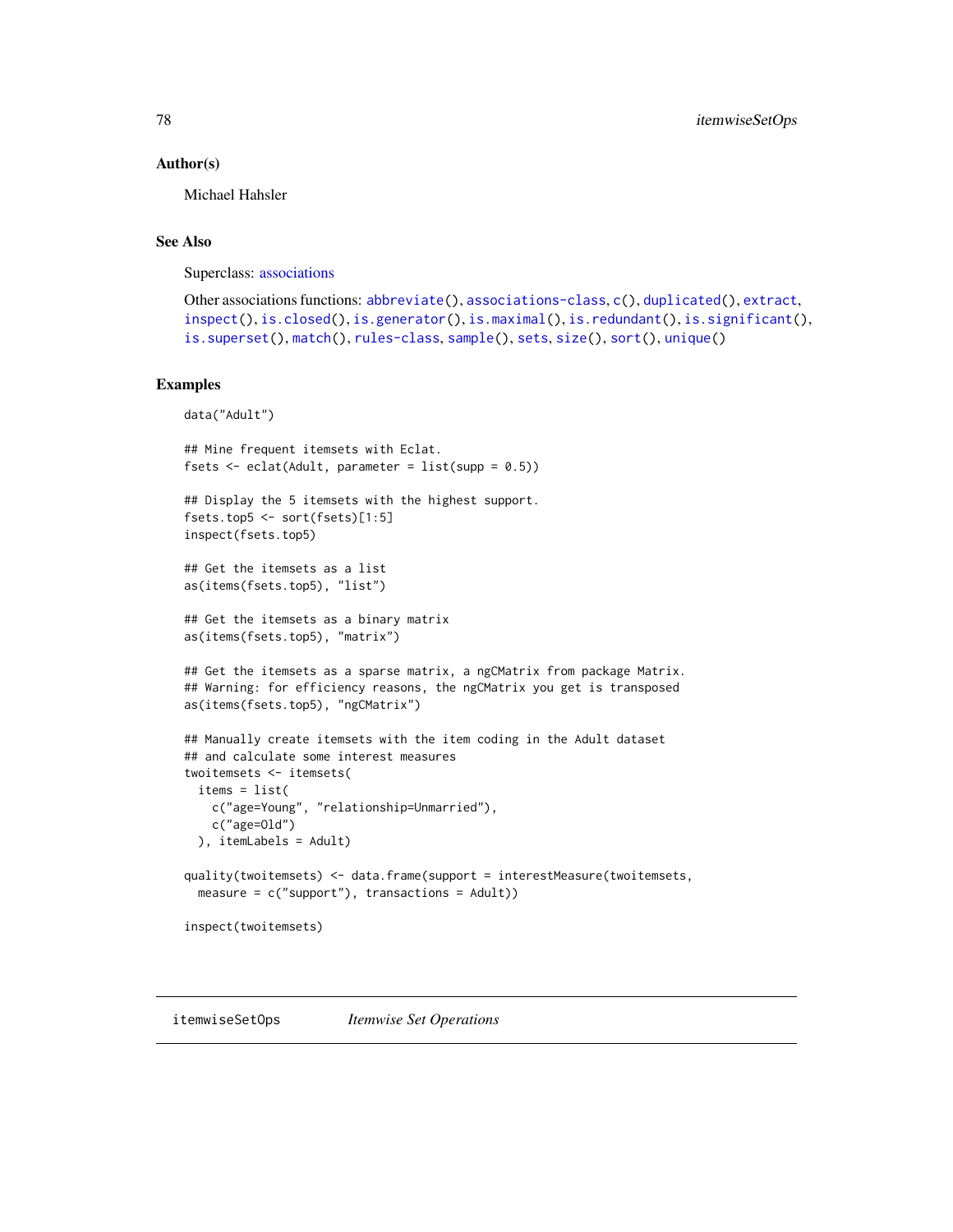## itemwiseSetOps 79

#### Description

Provides the generic functions and the methods for itemwise set operations on items in an [item-](#page-70-0)[Matrix.](#page-70-0) The regular set operations regard each itemset in an itemMatrix as an element. Itemwise operations regard each item as an element and operate on the items of pairs of corresponding itemsets (first itemset in x with first itemset in y, second with second, etc.).

## Usage

```
itemUnion(x, y)
itemSetdiff(x, y)
itemIntersect(x, y)
## S4 method for signature 'itemMatrix,itemMatrix'
itemUnion(x, y)
## S4 method for signature 'itemMatrix,itemMatrix'
itemSetdiff(x, y)
## S4 method for signature 'itemMatrix,itemMatrix'
itemIntersect(x, y)
```
## Arguments

x, y two [itemMatrix](#page-70-0) objects with the same number of rows (itemsets).

## Value

An object of class [itemMatrix](#page-70-0) is returned.

## Author(s)

Michael Hahsler

#### Examples

```
data("Adult")
```

```
fsets \leq eclat(Adult, parameter = list(supp = 0.5))
inspect(fsets[1:4])
inspect(itemUnion(items(fsets[1:2]), items(fsets[3:4])))
inspect(itemSetdiff(items(fsets[1:2]), items(fsets[3:4])))
inspect(itemIntersect(items(fsets[1:2]), items(fsets[3:4])))
```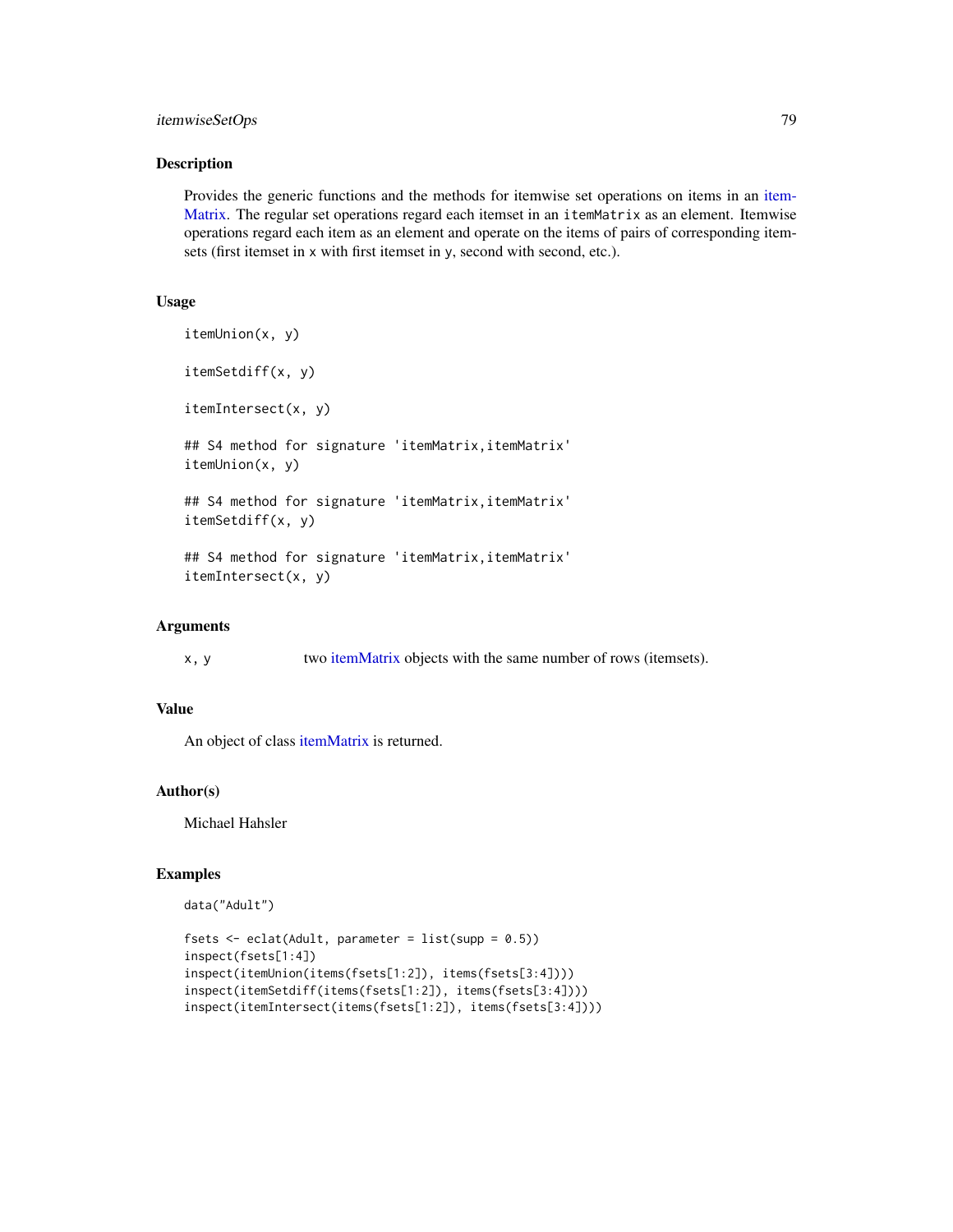## <span id="page-79-0"></span>Description

Provides the generic function LIST() and the methods to create a list representation from objects of the classes [itemMatrix,](#page-70-0) [transactions,](#page-112-1) and [tidLists.](#page-109-1)

#### Usage

```
LIST(from, ...)
## S4 method for signature 'itemMatrix'
LIST(from, decode = TRUE)
## S4 method for signature 'transactions'
LIST(from, decode = TRUE)
## S4 method for signature 'tidLists'
LIST(from, decode = TRUE)
```
#### Arguments

| from   | the object to be converted into a list.                                                                                                                                                                   |
|--------|-----------------------------------------------------------------------------------------------------------------------------------------------------------------------------------------------------------|
| .      | further arguments.                                                                                                                                                                                        |
| decode | a logical controlling whether the items/transactions are decoded from the col-<br>umn numbers internally used by itemMatrix to the names stored in the object<br>from. The default behavior is to decode. |

## Details

Using LIST() with decode = TRUE is equivalent to the standard coercion  $as(x, "list")$ . LIST returns the object from as a list of vectors. Each vector represents one row of the [itemMatrix](#page-70-0) (e.g., items in a transaction).

## Value

a list primitive.

## Author(s)

Michael Hahsler

# See Also

Other import/export: [DATAFRAME\(](#page-25-0)), [pmml](#page-84-0), [read](#page-89-0), [write\(](#page-120-0))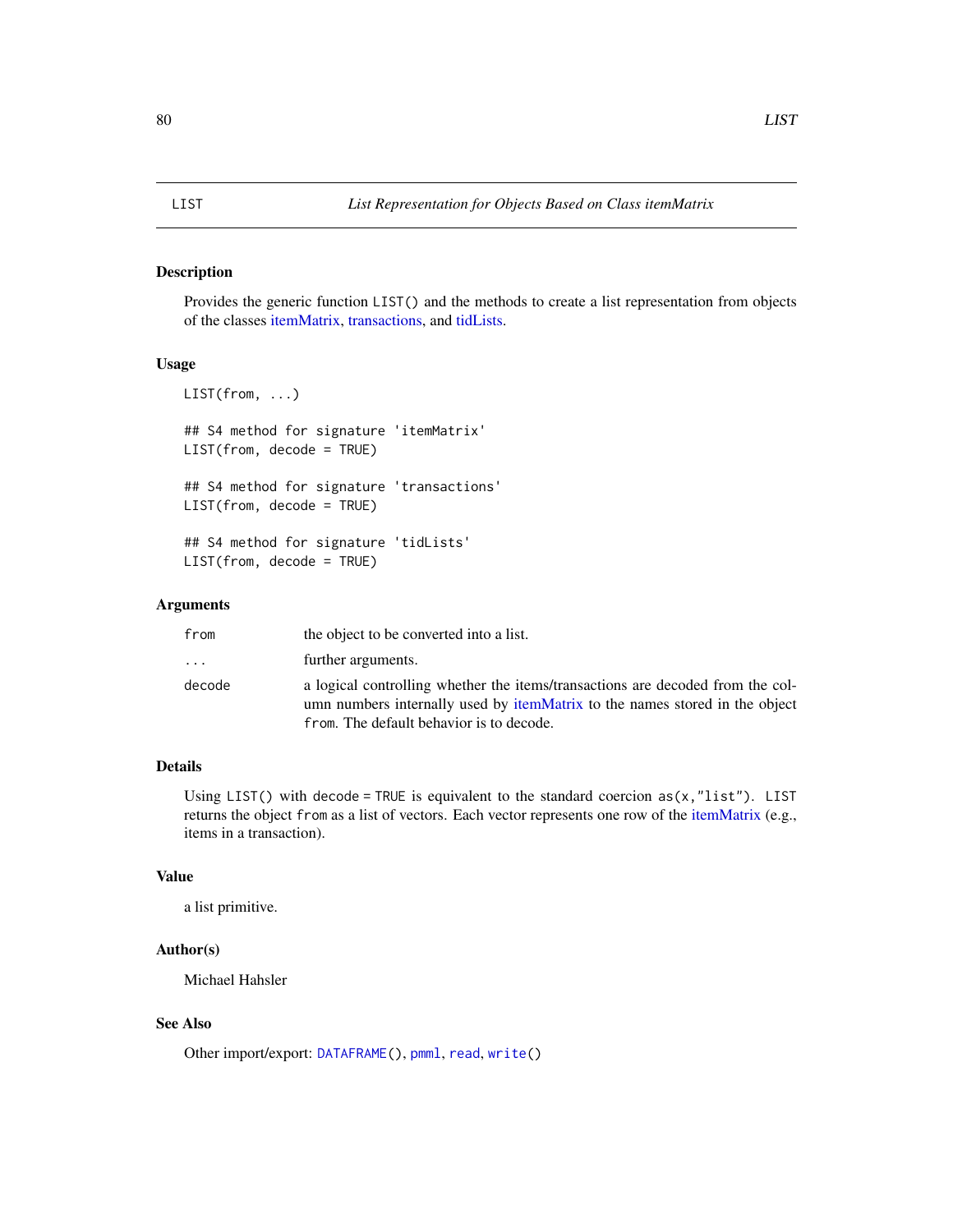#### $match$  81

## Examples

```
data(Adult)
### default coercion (same as as(Adult[1:5], "list"))
LIST(Adult[1:5])
### coercion without item decoding
LIST(Adult[1:5], decode = FALSE)
```
<span id="page-80-0"></span>match *Value Matching*

### <span id="page-80-1"></span>Description

Provides the generic function match() and the methods for [associations,](#page-16-0) [transactions](#page-112-1) and [itemMa](#page-70-0)[trix](#page-70-0) objects. match() returns a vector of the positions of (first) matches of its first argument in its second.

## Usage

```
match(x, table, momenth = NA_interest_p, incomehals = NULL)## S4 method for signature 'itemMatrix,itemMatrix'
match(x, table, nomatch = NA_integer_, incomparables = NULL)
## S4 method for signature 'rules,rules'
match(x, table, nomatch = NA_integer_, incomparables = NULL)
## S4 method for signature 'itemsets, itemsets'
match(x, table, nomatch = NA_integer_, incomparables = NULL)
## S4 method for signature 'itemMatrix,itemMatrix'
x %in% table
## S4 method for signature 'itemMatrix, character'
x %in% table
## S4 method for signature 'associations,associations'
x %in% table
## S4 method for signature 'itemMatrix,character'
x %pin% table
## S4 method for signature 'itemMatrix, character'
x %ain% table
## S4 method for signature 'itemMatrix, character'
x %oin% table
```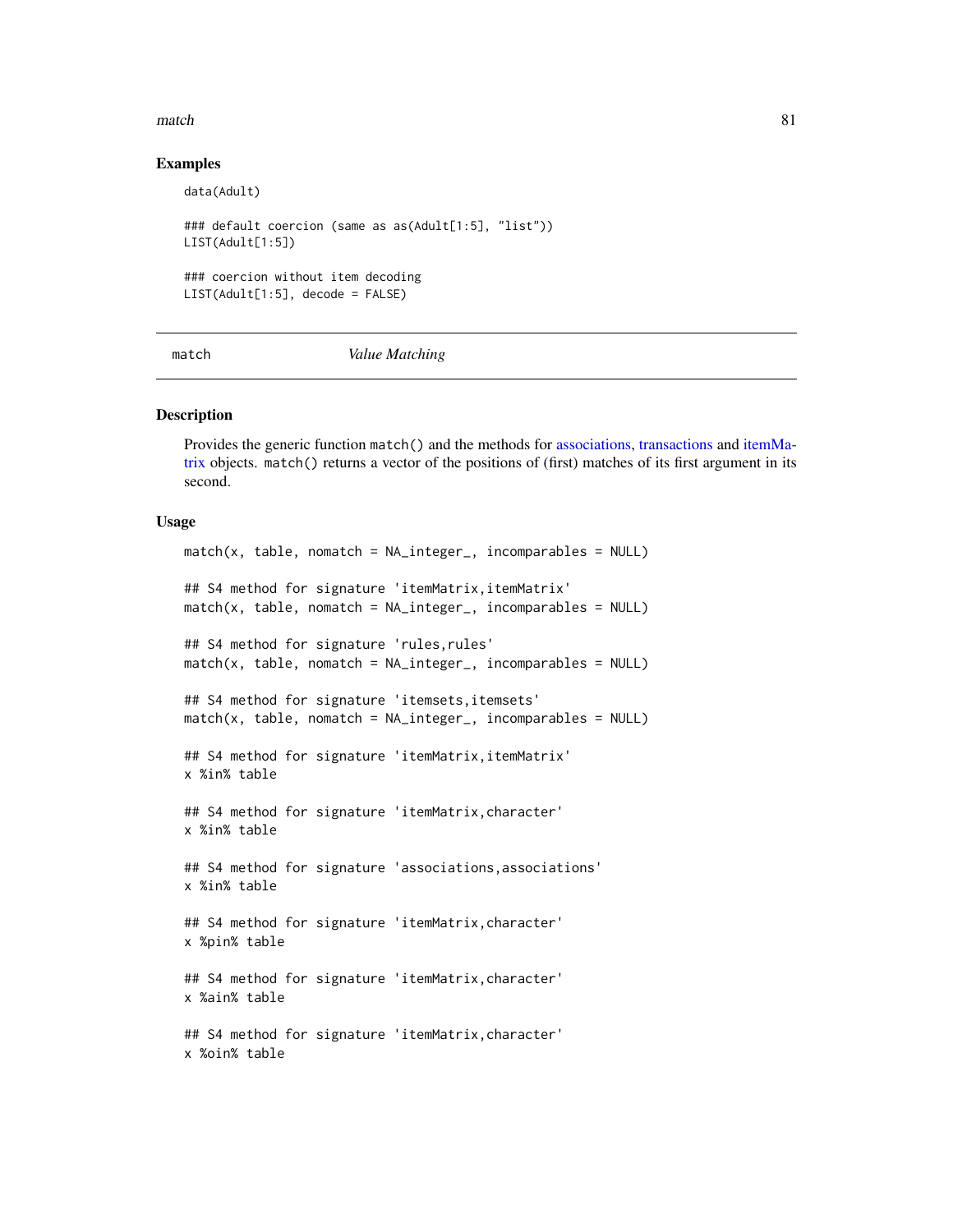82 match

#### Arguments

| x.      | an object of class <i>itemMatrix</i> , <i>transactions</i> or <i>associations</i> . |  |
|---------|-------------------------------------------------------------------------------------|--|
| table   | a set of associations or transactions to be matched against.                        |  |
| nomatch | the value to be returned in the case when no match is found.                        |  |
|         | incomparables not implemented.                                                      |  |

## Details

%in% is a more intuitive interface as a binary operator, which returns a logical vector indicating if there is a match or not for the items in the itemsets (left operand) with the items in the table (right operand).

arules defines additional binary operators for matching itemsets: %pin% uses *partial matching* on the table; %ain% itemsets have to match/include *all* items in the table; %oin% itemsets can *only* match/include the items in the table. The binary matching operators or often used in [subset\(\)](#page-104-0).

#### Value

match: An integer vector of the same length as x giving the position in table of the first match if there is a match, otherwise nomatch.

%in%, %pin%, %ain%, %oin%: A logical vector, indicating if a match was located for each element of x.

## Author(s)

Michael Hahsler

## See Also

Other associations functions: [abbreviate\(](#page-2-0)), [associations-class](#page-16-1), [c\(](#page-18-0)), [duplicated\(](#page-32-0)), [extract](#page-36-0), [inspect\(](#page-47-0)), [is.closed\(](#page-53-0)), [is.generator\(](#page-54-0)), [is.maximal\(](#page-55-0)), [is.redundant\(](#page-57-0)), [is.significant\(](#page-59-0)), [is.superset\(](#page-61-0)), [itemsets-class](#page-75-0), [rules-class](#page-94-0), [sample\(](#page-98-0)), [sets](#page-99-0), [size\(](#page-101-0)), [sort\(](#page-102-0)), [unique\(](#page-117-0))

Other itemMatrix and transactions functions: [abbreviate\(](#page-2-0)), [crossTable\(](#page-23-0)), [c\(](#page-18-0)), [duplicated\(](#page-32-0)), [extract](#page-36-0), [hierarchy](#page-40-0), [image\(](#page-44-0)), [inspect\(](#page-47-0)), [is.superset\(](#page-61-0)), [itemFrequencyPlot\(](#page-68-0)), [itemFrequency\(](#page-67-0)), [itemMatrix-class](#page-70-1), [merge\(](#page-82-0)), [random.transactions\(](#page-87-0)), [sample\(](#page-98-0)), [sets](#page-99-0), [size\(](#page-101-0)), [supportingTransactions\(](#page-108-0)), [tidLists-class](#page-109-0), [transactions-class](#page-112-0), [unique\(](#page-117-0))

## Examples

```
data("Adult")
```

```
## get unique transactions, count frequency of unique transactions
## and plot frequency of unique transactions
vals <- unique(Adult)
cnts <- tabulate(match(Adult, vals))
plot(sort(cnts, decreasing=TRUE))
## find all transactions which are equal to transaction 10 in Adult
```
which(Adult %in% Adult[10])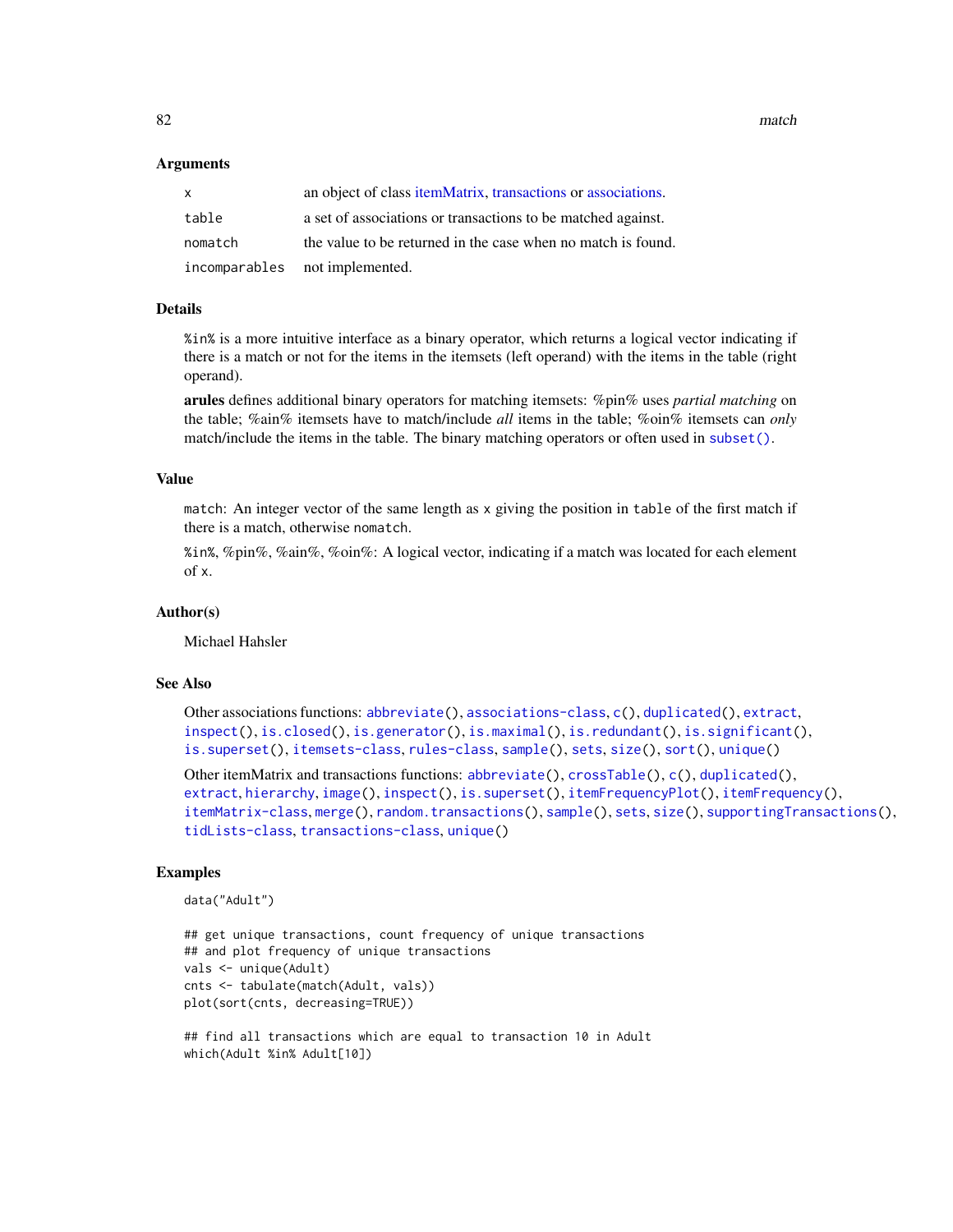#### merge 83

```
## for transactions we can also match directly with itemLabels.
## Find in the first 10 transactions the ones which
## contain age=Middle-aged (see help page for class itemMatrix)
Adult[1:10] %in% "age=Middle-aged"
## find all transactions which contain items that partially match "age=" (all here).
Adult[1:10] %pin% "age="
## find all transactions that only include the item "age=Middle-aged" (none here).
Adult[1:10] %oin% "age=Middle-aged"
## find al transaction which contain both items "age=Middle-aged" and "sex=Male"
Adult[1:10] %ain% c("age=Middle-aged", "sex=Male")
```
<span id="page-82-0"></span>

merge *Adding Items to Data*

## Description

Provides the generic function merge() and the methods for [itemMatrix](#page-70-0) and [transactions](#page-112-1) to add new items to existing data.

#### Usage

```
merge(x, y, \ldots)## S4 method for signature 'itemMatrix'
merge(x, y, \ldots)## S4 method for signature 'transactions'
```
merge $(x, y, \ldots)$ 

## Arguments

| X        | an object of class <i>itemMatrix</i> or transactions.                                  |
|----------|----------------------------------------------------------------------------------------|
| <b>V</b> | an object of the same class as x (or something which can be coerced to that<br>class). |
| $\cdot$  | further arguments; unused.                                                             |

## Value

Returns a new object of the same class as x with the items in y added.

## Author(s)

Michael Hahsler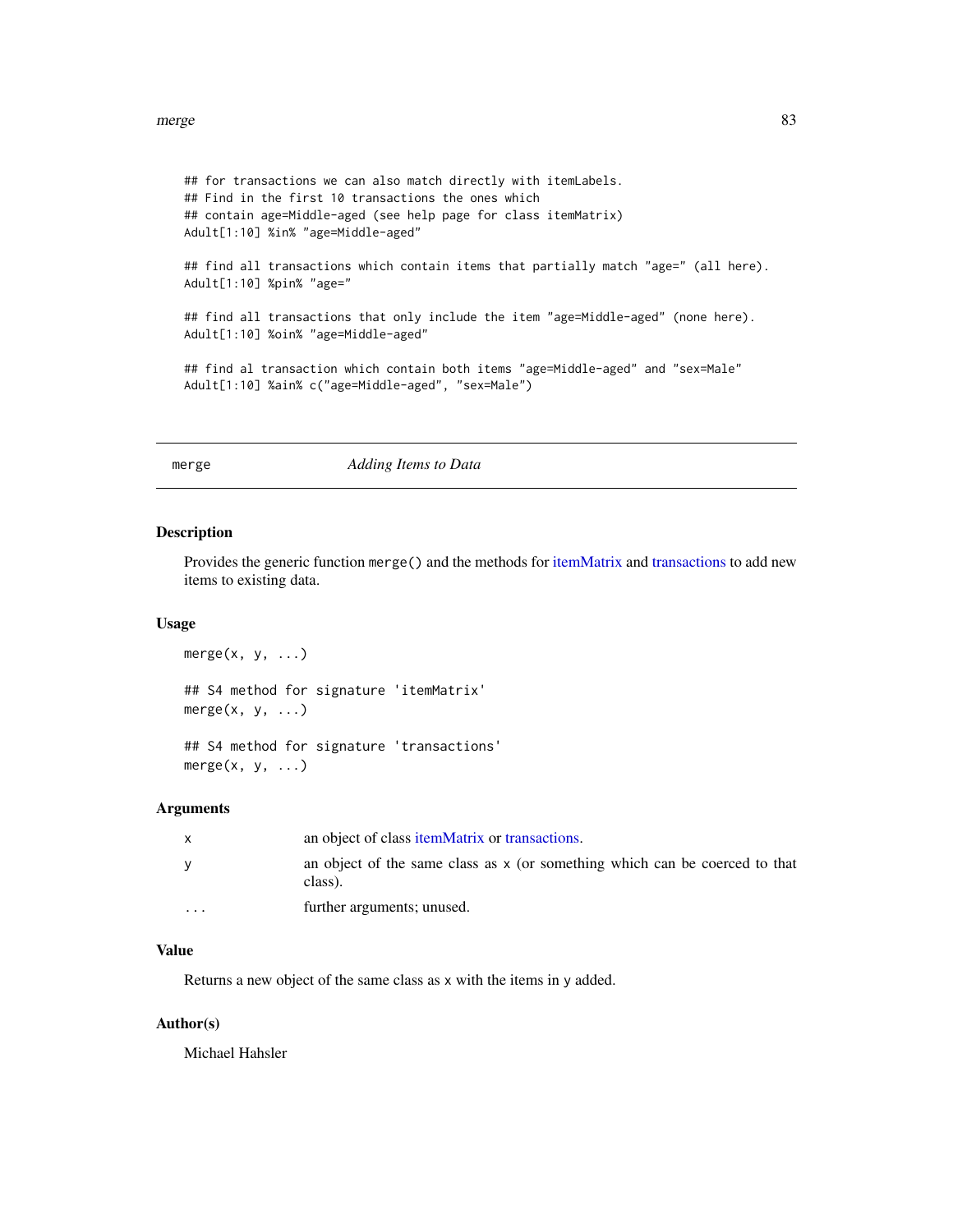## See Also

Other preprocessing: [discretize\(](#page-26-0)), [hierarchy](#page-40-0), [itemCoding](#page-62-0), [sample\(](#page-98-0))

```
Other itemMatrix and transactions functions: abbreviate(), crossTable(), c(), duplicated(),
extract, hierarchy, image(), inspect(), is.superset(), itemFrequencyPlot(), itemFrequency(),
itemMatrix-class, match(), random.transactions(), sample(), sets, size(), supportingTransactions(),
tidLists-class, transactions-class, unique()
```
## Examples

```
data("Groceries")
```

```
## create a random item as a matrix
randomItem <- sample(c(TRUE, FALSE), size = length(Groceries),replace = TRUE)
randomItem <- as.matrix(randomItem)
colnames(randomItem) <- "random item"
head(randomItem, 3)
## add the random item to Groceries
g2 <- merge(Groceries, randomItem)
nitems(Groceries)
nitems(g2)
inspect(head(g2, 3))
```
Mushroom *The Mushroom Data Set as Transactions*

## Description

The Mushroom [transactions](#page-112-1) data set includes descriptions of hypothetical samples corresponding to 23 species of gilled mushrooms in the Agaricus and Lepiota Family.

## Format

Object of class [transactions](#page-112-1) with 8124 transactions and 114 items.

### Details

The transaction set contains information about 8124 mushrooms (transactions). 4208 (51.8%) are edible and 3916 (48.2%) are poisonous. The data contains 22 nominal features plus the class attribute (edible or not). These features were translated into 114 items.

## Author(s)

Michael Hahsler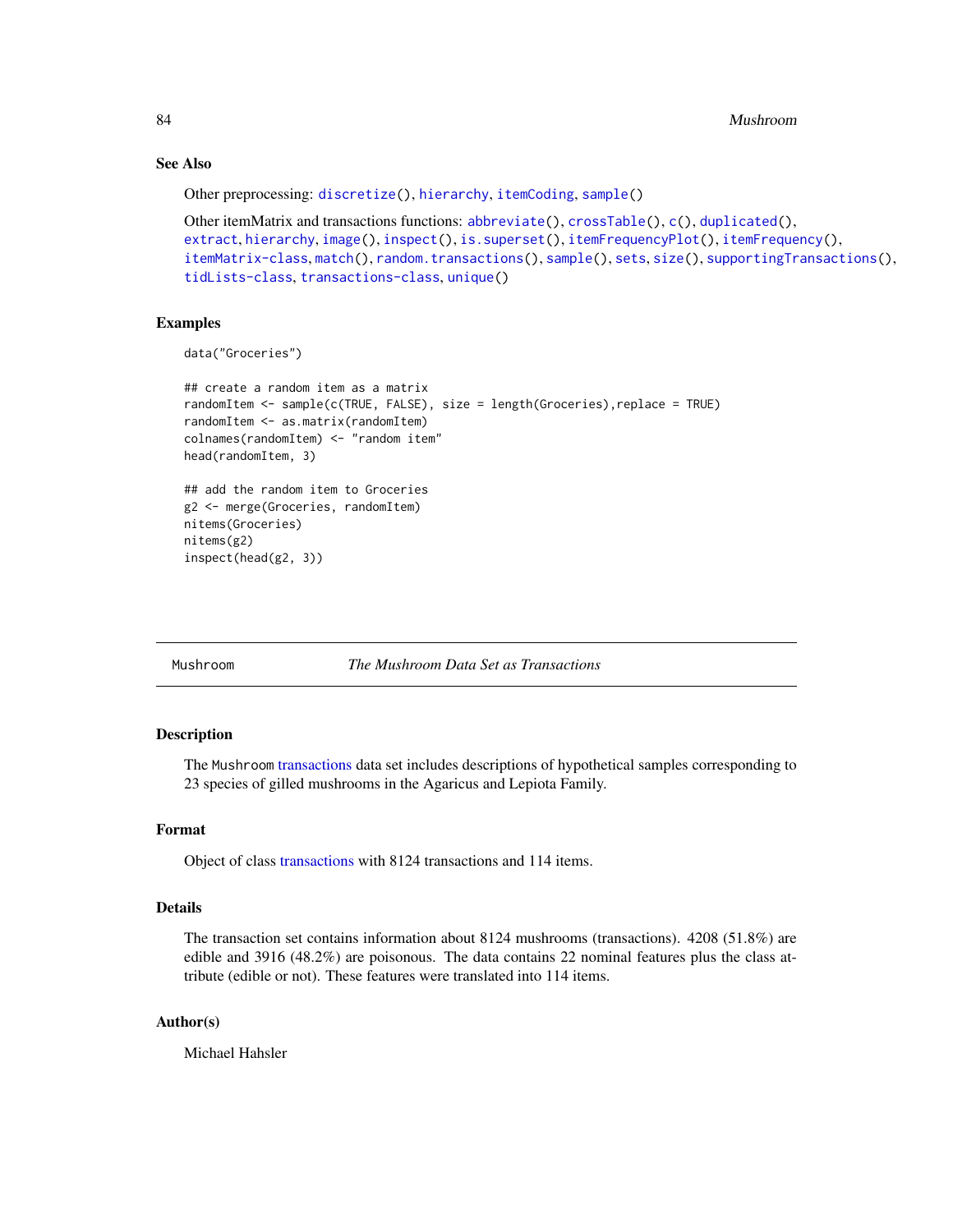#### pmml 85

## Source

The data set was obtained from the UCI Machine Learning Repository at [https://archive.ics.](https://archive.ics.uci.edu/ml/datasets/Mushroom) [uci.edu/ml/datasets/Mushroom](https://archive.ics.uci.edu/ml/datasets/Mushroom).

#### References

Alfred A. Knopf (1981). Mushroom records drawn from The Audubon Society Field Guide to North American Mushrooms. G. H. Lincoff (Pres.), New York.

<span id="page-84-0"></span>pmml *Read and Write PMML*

## Description

This function reads and writes PMML representations (version 4.1) of [associations](#page-16-0) [\(itemsets](#page-75-1) and [rules\)](#page-94-1). Write delegates to package pmml.

## Usage

write.PMML(x, file) read.PMML(file)

## Arguments

|      | a rules or itemsets object.                                                          |
|------|--------------------------------------------------------------------------------------|
| file | name of the PMML file (for read. PMML () also a XML root node can be sup-<br>plied). |

## Author(s)

Michael Hahsler

## References

PMML 4.4 - Association Rules. <http://dmg.org/pmml/v4-4/AssociationRules.html>

## See Also

[pmml::pmml\(\)](#page-0-0).

Other import/export: [DATAFRAME\(](#page-25-0)), [LIST\(](#page-79-0)), [read](#page-89-0), [write\(](#page-120-0))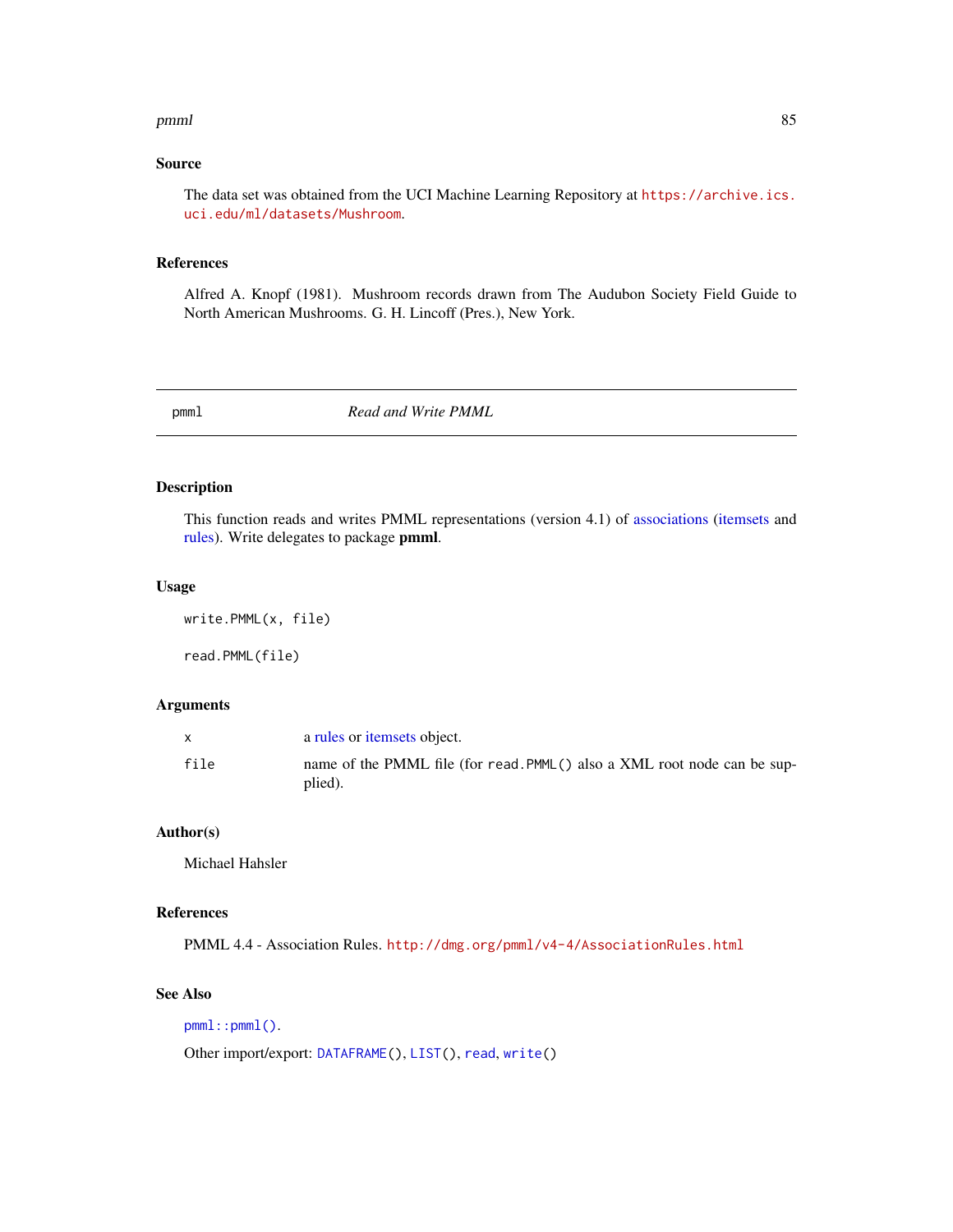## Examples

```
data("Groceries")
rules <- apriori(Groceries, parameter = list(support = 0.001))
rules <- head(rules, by = "lift")
rules
### save rules as PMML
write.PMML(rules, file = "rules.xml")
### read rules back
rules2 <- read.PMML("rules.xml")
rules2
### compare rules
inspect(rules[1])
inspect(rules2[1])
### clean up
unlink("rules.xml")
```
<span id="page-85-0"></span>predict *Model Predictions*

#### Description

Provides the method predict() for [itemMatrix](#page-70-0) (e.g., transactions). Predicts the membership (nearest neighbor) of new data to clusters represented by medoids or labeled examples.

## Usage

```
predict(object, ...)
## S4 method for signature 'itemMatrix'
predict(object, newdata, labels = NULL, blocksize = 200, ...)
```
#### Arguments

| object    | clustered examples as an itemMatrix with cluster label specified in labels or<br>medoids as an itemMatrix (use $labels = NULL$ ).                                                                                                                                                                                                                                                                 |
|-----------|---------------------------------------------------------------------------------------------------------------------------------------------------------------------------------------------------------------------------------------------------------------------------------------------------------------------------------------------------------------------------------------------------|
| $\cdot$   | further arguments passed on to dissimilarity(). E.g., method.                                                                                                                                                                                                                                                                                                                                     |
| newdata   | an <i>itemMatrix</i> containing the objects to predict labels for.                                                                                                                                                                                                                                                                                                                                |
| labels    | an integer vector containing the labels for the examples in object. The cluster<br>labels need to be contiguous integers starting with 1.                                                                                                                                                                                                                                                         |
| blocksize | a numeric scalar indicating how much memory predict can use for big x and/or<br>y (approx. in MB). 200 is only a crude approximation for 32-bit machines $(64-$<br>bit architectures need double the blocksize in memory) and using the default<br>Jaccard method for dissimilarity calculation. In general, reducing blocksize<br>will decrease the memory usage but will increase the run-time. |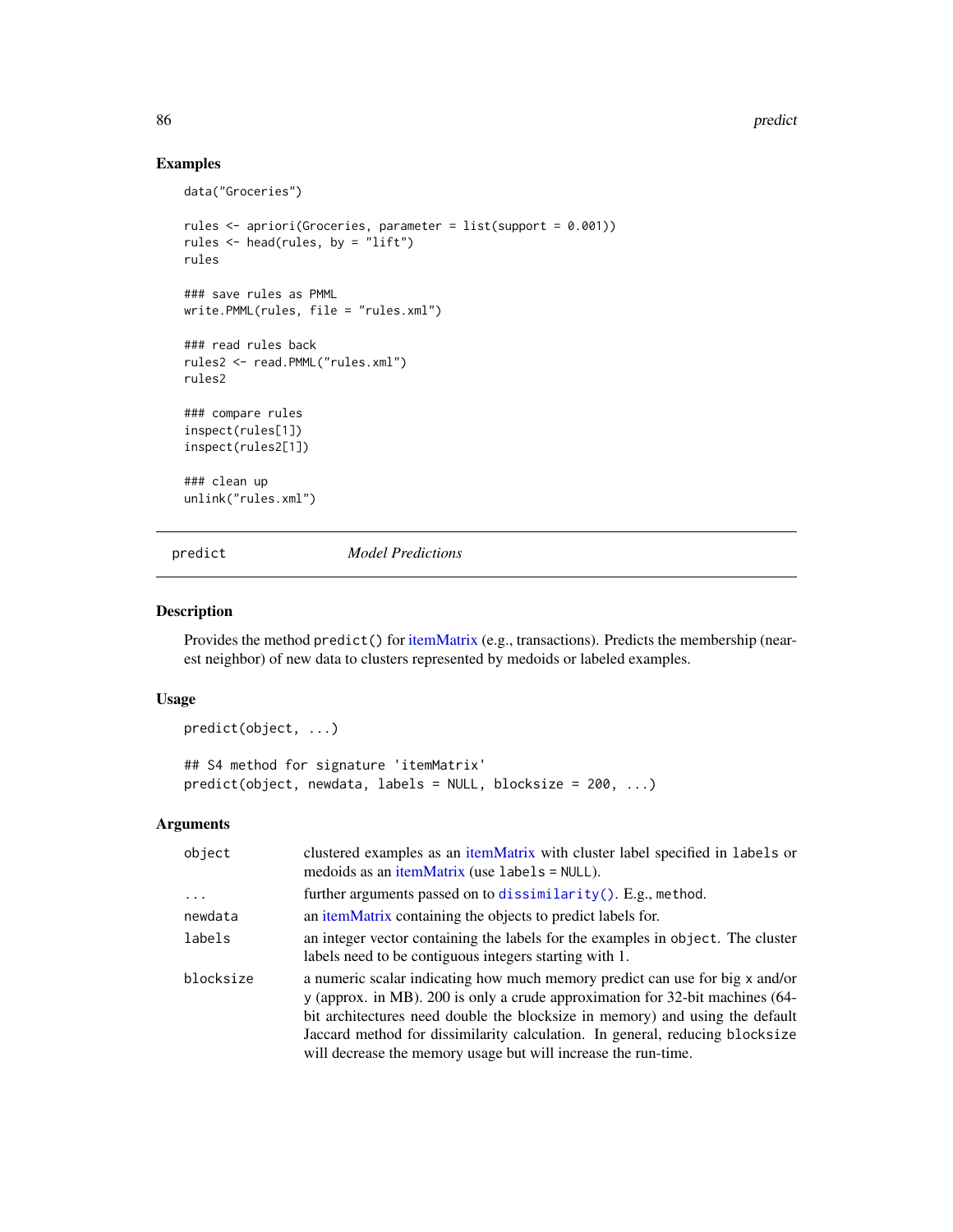## proximity-classes 87

## Value

An integer vector of the same length as newdata containing the predicted labels for each element.

## Author(s)

Michael Hahsler

## See Also

Other proximity classes and functions: [affinity\(](#page-7-0)), [dissimilarity\(](#page-29-0)), [proximity-classes](#page-86-0)

#### Examples

```
data("Adult")
## sample
small <- sample(Adult, 500)
large <- sample(Adult, 5000)
## cluster a small sample and extract the cluster lael vector
d_jaccard <- dissimilarity(small)
hc <- hclust(d_jaccard)
l \leftarrow cutree(hc, k=4)
## predict labels for a larger sample
labels <- predict(small, large, l)
## plot the profile of the 1. cluster
itemFrequencyPlot(large[labels == 1, itemFrequency(large) > 0.1])
```
<span id="page-86-0"></span>proximity-classes *Classes dist, ar\_cross\_dissimilarity and ar\_similarity — Proximity Matrices*

## Description

Simple classes to represent proximity matrices.

## Details

For compatibility with clustering functions in R, we represent dissimilarities as the S3 class dist. For cross-dissimilarities and similarities, we provide the S4 classes ar\_cross\_dissimilarities and ar\_similarities.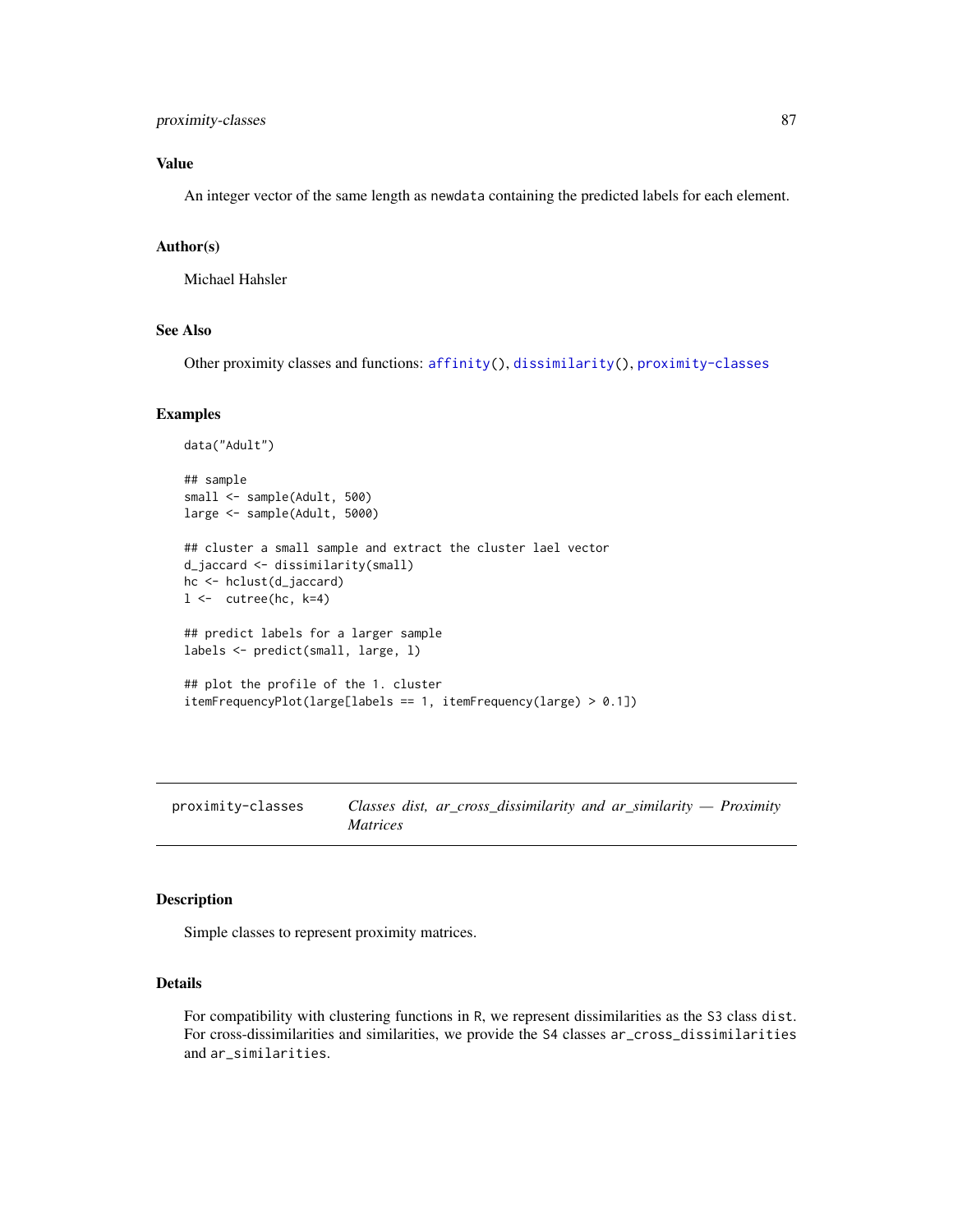## Objects from the Class

dist objects are the result of calling the method dissimilarity() with one argument or any R function returning a S3 dist object.

ar\_cross\_dissimilarity objects are the result of calling the method dissimilarity() with two arguments, by calls of the form new("similarity",...), or by coercion from matrix.

ar\_similarity objects are the result of calling the method [affinity\(\)](#page-7-0), by calls of the form new("similarity",...), or by coercion from matrix.

#### Author(s)

Michael Hahsler

#### See Also

[stats::dist\(\)](#page-0-0), [proxy::dist\(\)](#page-0-0)

Other proximity classes and functions: [affinity\(](#page-7-0)), [dissimilarity\(](#page-29-0)), [predict\(](#page-85-0))

<span id="page-87-0"></span>random.transactions *Simulate a Random Transactions*

## Description

Simulate random [transactions](#page-112-1) using different methods.

## Usage

```
random.transactions(
 nItems,
 nTrans,
 method = "independent",
  ...,
  verbose = FALSE
)
random.patterns(
  nItems,
 nPats = 2000,
 method = NULL,lPats = 4,
  corr = 0.5,
  cmean = 0.5,
  cvar = 0.1,
  iWeight = NULL,verbose = FALSE
)
```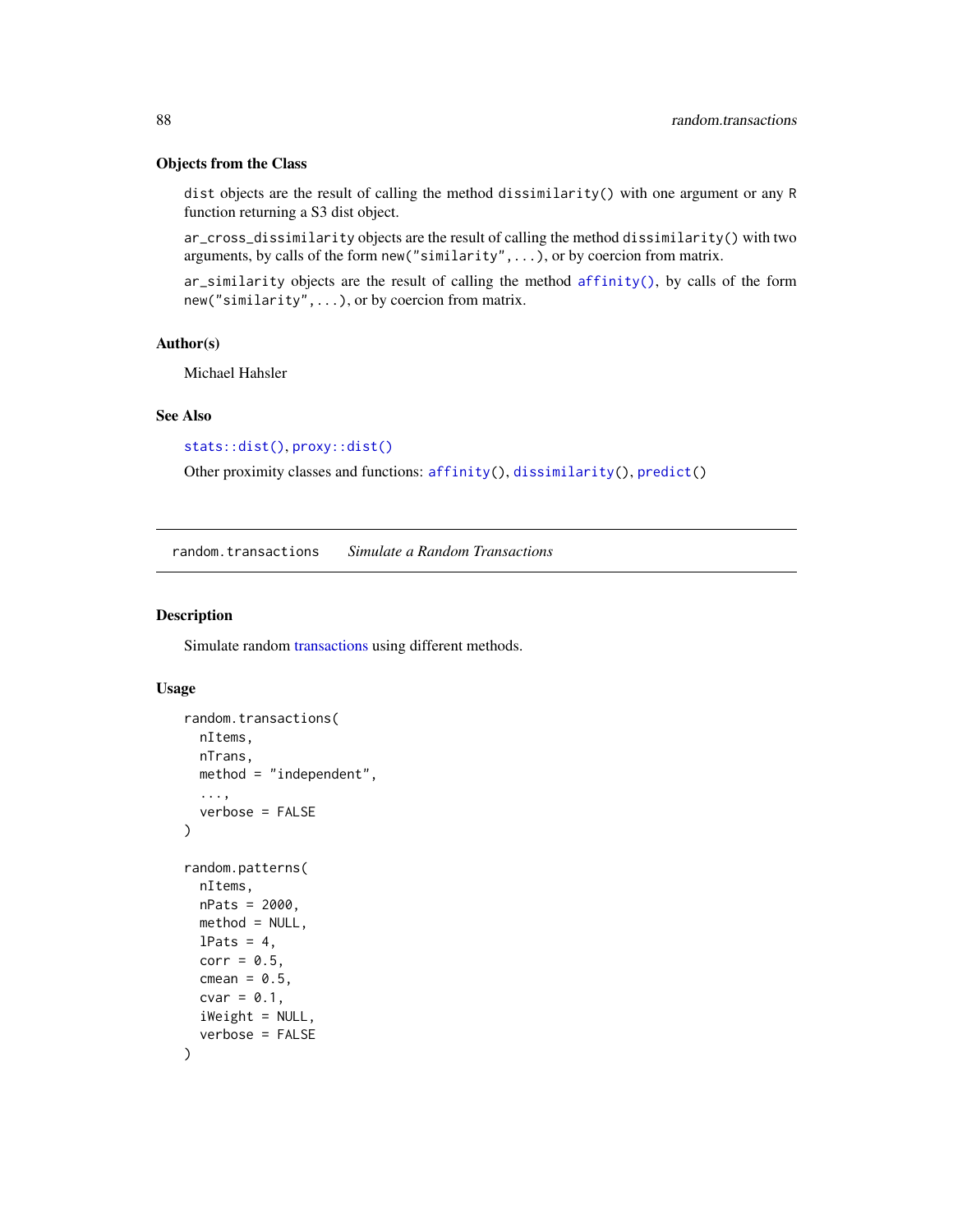#### **Arguments**

| nItems       | an integer. Number of items to simulate                                  |
|--------------|--------------------------------------------------------------------------|
| nTrans       | an integer. Number of transactions to simulate                           |
| method       | name of the simulation method used (see Details Section).                |
| .            | further arguments used for the specific simulation method (see details). |
| verbose      | report progress?                                                         |
| nPats        | number of patterns (potential maximal frequent itemsets) used.           |
| <b>lPats</b> | average length of patterns.                                              |
| corr         | correlation between consecutive patterns.                                |
| cmean        | mean of the corruption level (normal distribution).                      |
| cvar         | variance of the corruption level.                                        |
| iWeight      | item selection weights to build patterns.                                |

## Details

Currently two simulation methods are implemented:

- "independent" (Hahsler et al, 2006): All items are treated as independent. The transaction size is determined by rpois(lambda  $-1$ ) + 1, where lambda can be specified (defaults to 3). Note that one subtracted from lambda and added to the size to avoid empty transactions. The items in the transactions are randomly chosen using the numeric probability vector iProb of length nItems (default: 0.01 for each item).
- "agrawal" (see Agrawal and Srikant, 1994): This method creates transactions with correlated items using random.patters(). The simulation is a two-stage process. First, a set of nPats patterns (potential maximal frequent itemsets) is generated. The length of the patterns is Poisson distributed with mean lPats and consecutive patterns share some items controlled by the correlation parameter corr. For later use, for each pattern a pattern weight is generated by drawing from an exponential distribution with a mean of 1 and a corruption level is chosen from a normal distribution with mean cmean and variance cvar. The function returns the patterns as an itemsets objects which can be supplied to random.transactions() as the argument patterns. If no argument patterns is supplied, the default values given above are used.

In the second step, the transactions are generated using the patterns. The length the transactions follows a Poisson distribution with mean lPats. For each transaction, patterns are randomly chosen using the pattern weights till the transaction length is reached. For each chosen pattern, the associated corruption level is used to drop some items before adding the pattern to the transaction.

#### Value

Returns a ntrans x nitems [transactions](#page-112-1) object.

## Author(s)

Michael Hahsler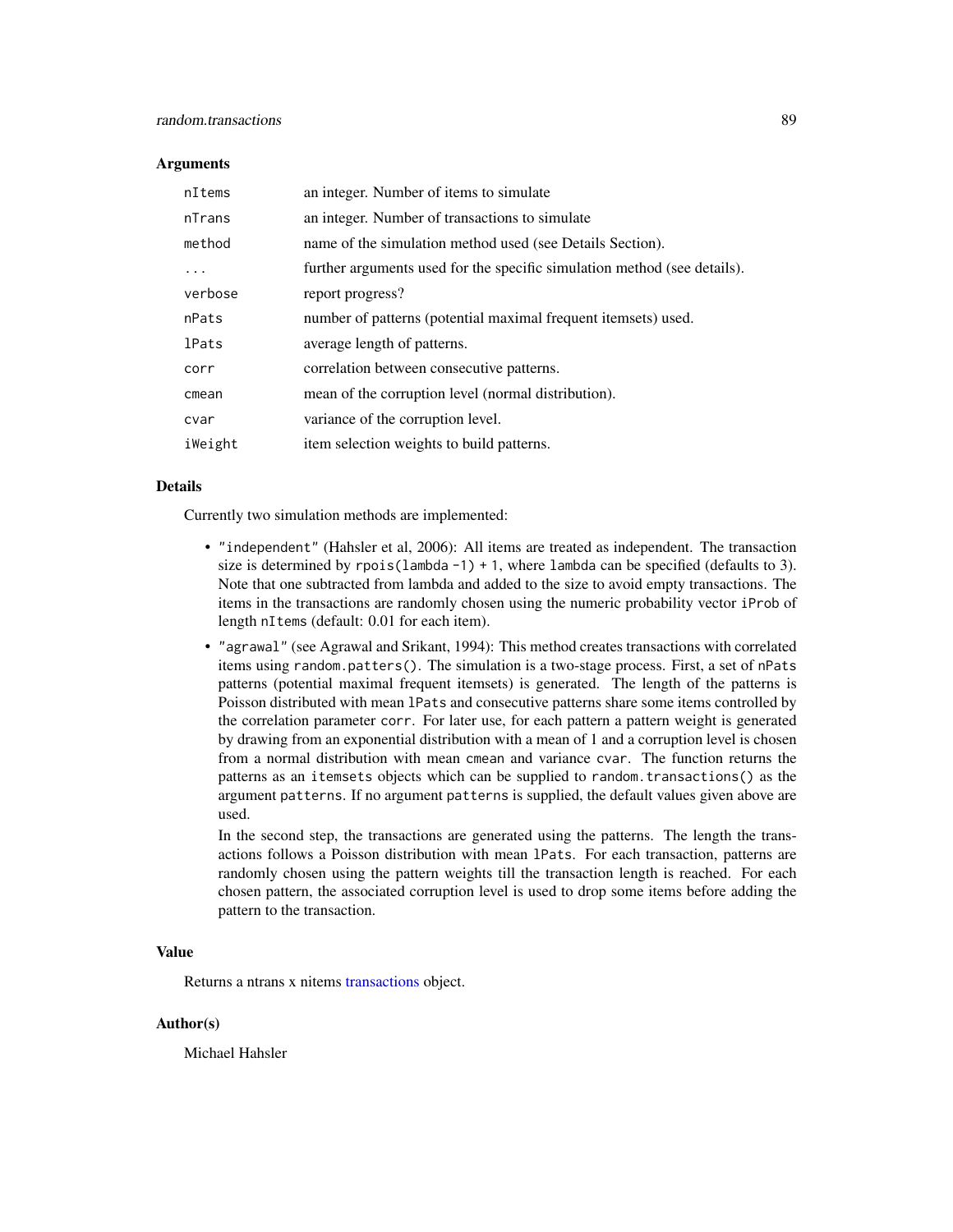## References

Michael Hahsler, Kurt Hornik, and Thomas Reutterer (2006). Implications of probabilistic data modeling for mining association rules. In M. Spiliopoulou, R. Kruse, C. Borgelt, A. Nuernberger, and W. Gaul, editors, *From Data and Information Analysis to Knowledge Engineering, Studies in Classification, Data Analysis, and Knowledge Organization*, pages 598–605. Springer-Verlag.

Rakesh Agrawal and Ramakrishnan Srikant (1994). Fast algorithms for mining association rules in large databases. In Jorge B. Bocca, Matthias Jarke, and Carlo Zaniolo, editors, *Proceedings of the 20th International Conference on Very Large Data Bases, VLDB*, pages 487–499, Santiago, Chile.

#### See Also

```
Other itemMatrix and transactions functions: abbreviate(), crossTable(), c(), duplicated(),
extract, hierarchy, image(), inspect(), is.superset(), itemFrequencyPlot(), itemFrequency(),
itemMatrix-class, match(), merge(), sample(), sets, size(), supportingTransactions(),
tidLists-class, transactions-class, unique()
```
## Examples

```
## generate random 1000 transactions for 200 items with
## a success probability decreasing from 0.2 to 0.0001
## using the method described in Hahsler et al. (2006).
trans <- random.transactions(nItems = 200, nTrans = 1000,
  lambda = 5, iProb = seq(0.2, 0.0001, length=200)## size distribution
summary(size(trans))
## display random data set
image(trans)
## use the method by Agrawal and Srikant (1994) to simulate transactions
## which contains correlated items. This should create data similar to
## T10I4D100K (we just create 100 transactions here to speed things up).
patterns <- random.patterns(nItems = 1000)
summary(patterns)
trans2 <- random.transactions(nItems = 1000, nTrans = 100,
  method = "agrawal", patterns = patterns)
image(trans2)
## plot data with items ordered by item frequency
image(trans2[,order(itemFrequency(trans2), decreasing=TRUE)])
```
<span id="page-89-0"></span>read *Read Transaction Data*

## **Description**

Reads transaction data from a file and creates a [transactions](#page-112-1) object.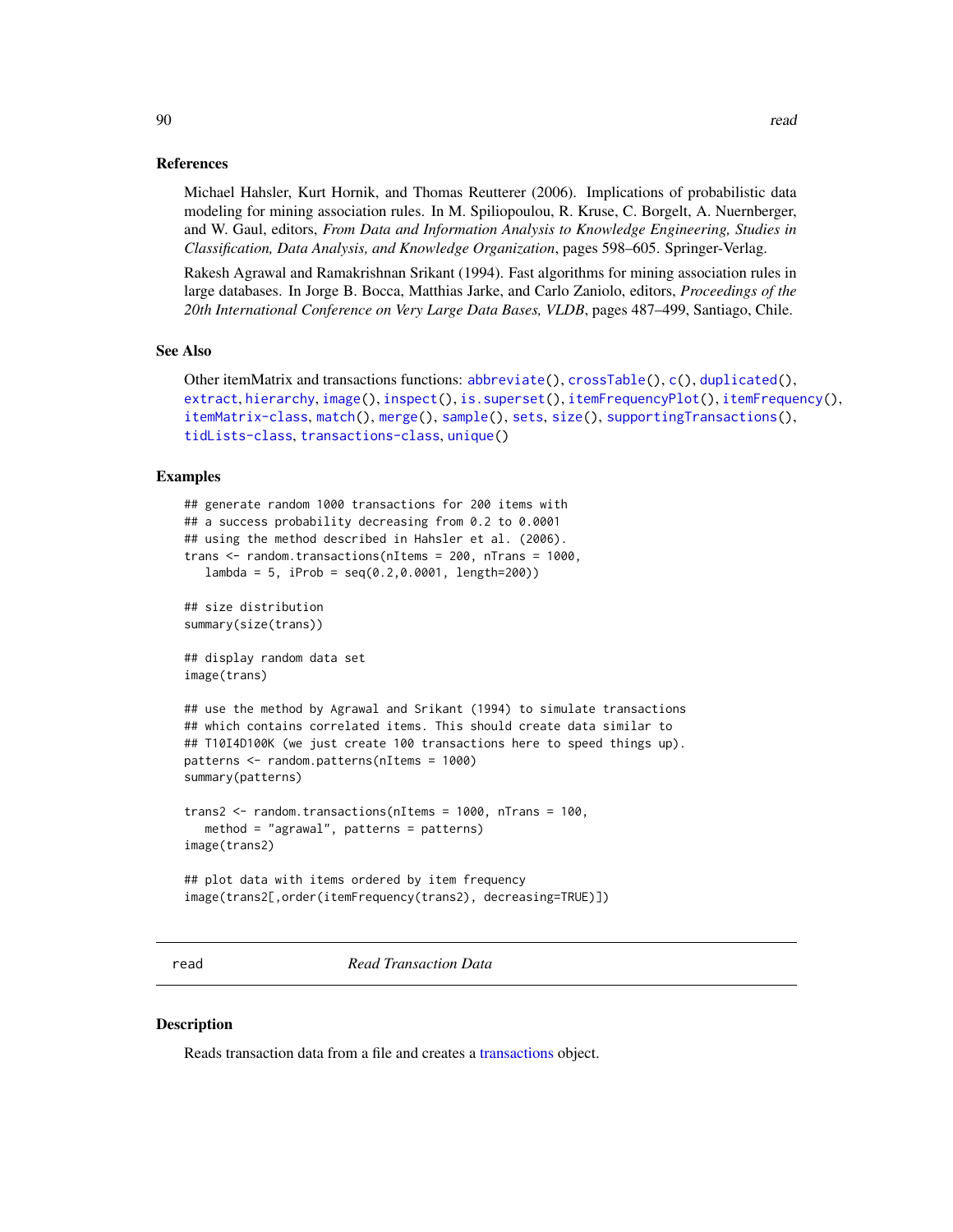read 91

# Usage

```
read.transactions(
  file,
  format = c("basket", "single"),
 header = FALSE,
  sep = "",cols = NULL,
  rm.duplicates = FALSE,
 quote = "\rangle".
  skip = 0,encoding = "unknown"
)
```
## Arguments

| file          | the file name or a connection.                                                                                                                                                                                                                                                                                                                                                                                                                                                |
|---------------|-------------------------------------------------------------------------------------------------------------------------------------------------------------------------------------------------------------------------------------------------------------------------------------------------------------------------------------------------------------------------------------------------------------------------------------------------------------------------------|
| format        | a character string indicating the format of the data set. One of "basket" or<br>"single", can be abbreviated.                                                                                                                                                                                                                                                                                                                                                                 |
| header        | a logical value indicating whether the file contains the names of the variables as<br>its first line.                                                                                                                                                                                                                                                                                                                                                                         |
| sep           | a character string specifying how fields are separated in the data file. The default<br>("") splits at whitespaces.                                                                                                                                                                                                                                                                                                                                                           |
| cols          | For the <i>single</i> format, cols is a numeric or character vector of length two giving<br>the numbers or names of the columns (fields) with the transaction and item ids,<br>respectively. If character, the first line of file is assumed to be a header with<br>column names. For the <i>basket</i> format, cols can be a numeric scalar giving the<br>number of the column (field) with the transaction ids. If cols = NULL, the data<br>do not contain transaction ids. |
| rm.duplicates | a logical value specifying if duplicate items should be removed from the trans-<br>actions.                                                                                                                                                                                                                                                                                                                                                                                   |
| quote         | a list of characters used as quotes when reading.                                                                                                                                                                                                                                                                                                                                                                                                                             |
| skip          | number of lines to skip in the file before start reading data.                                                                                                                                                                                                                                                                                                                                                                                                                |
| encoding      | character string indicating the encoding which is passed to readLines() or<br>scan() (see Encoding for character encoding).                                                                                                                                                                                                                                                                                                                                                   |

## Details

For *basket* format, each line in the transaction data file represents a transaction where the items (item labels) are separated by the characters specified by sep. For *single* format, each line corresponds to a single item, containing at least ids for the transaction and the item.

## Value

Returns an object of class [transactions.](#page-112-1)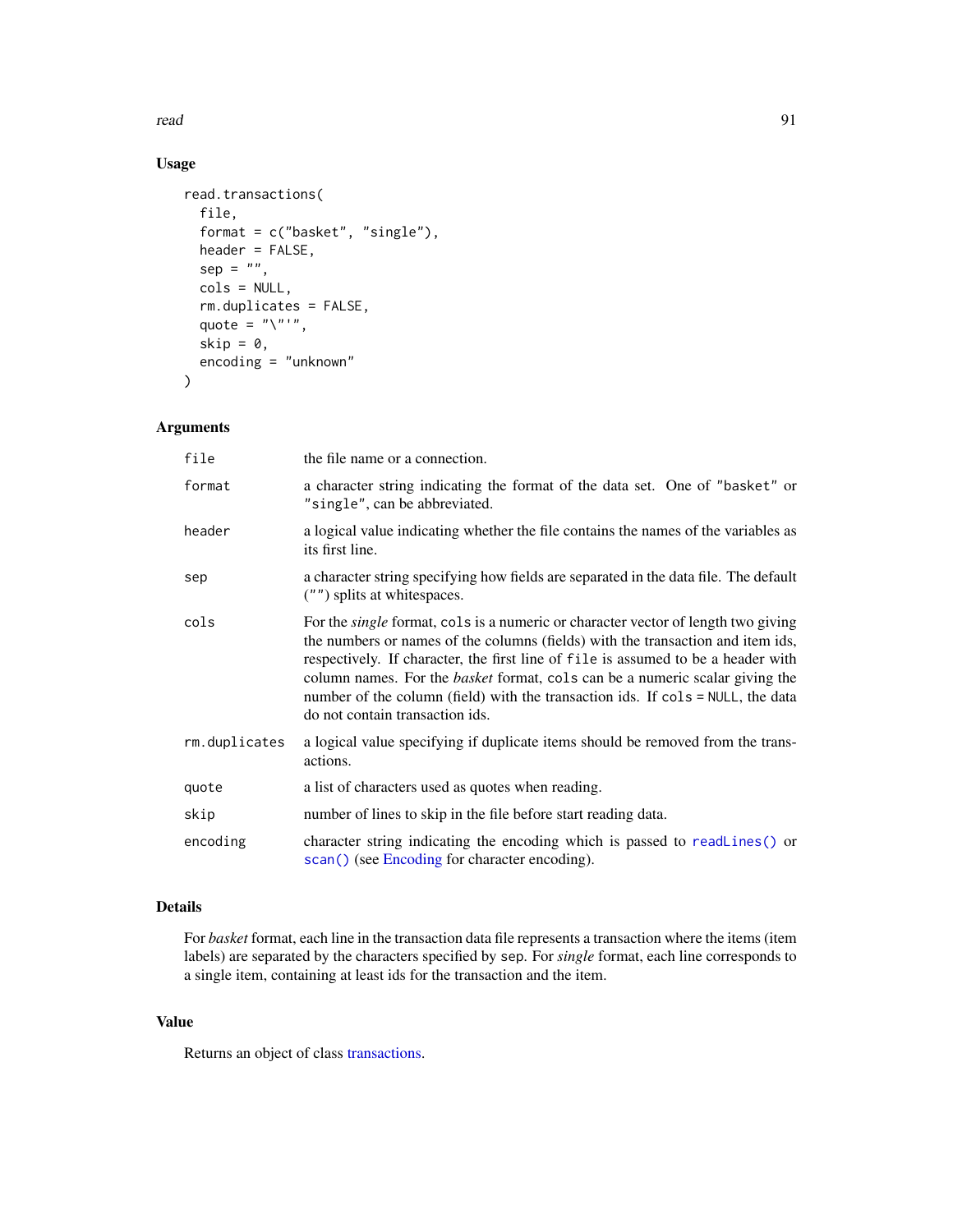## Author(s)

Michael Hahsler and Kurt Hornik

## See Also

Other import/export: [DATAFRAME\(](#page-25-0)), [LIST\(](#page-79-0)), [pmml](#page-84-0), [write\(](#page-120-0))

## Examples

```
## create a demo file using basket format for the example
data <- paste(
  "# this is some test data",
  "item1, item2",
  "item1",
  "item2, item3",
  sep="\n")
cat(data)
write(data, file = "demo_basket.txt")
## read demo data (skip the comment in the first line)
tr \le read.transactions("demo_basket.txt", format = "basket", sep = ",", skip = 1)
inspect(tr)
## make always sure that the items were properly separated
itemLabels(tr)
## create a demo file using single format for the example
## column 1 contains the transaction ID and column 2 contains one item
data <- paste(
  "trans1 item1",
  "trans2 item1",
  "trans2 item2",
  sep = "n")cat(data)
write(data, file = "demo_single.txt")
## read demo data
tr < - read.transactions("demo_single.txt", format = "single", cols = c(1,2))
inspect(tr)
## create a demo file using single format with column headers
data <- paste(
  "item_id;trans_id",
  "item1;trans1",
  "item1;trans2",
  "item2;trans2",
  sep = "n")cat(data)
write(data, file = "demo_single.txt")
## read demo data
tr <- read.transactions("demo_single.txt", format = "single",
 header = TRUE, sep = ";", cols = c("trans_id", "item_id"))
```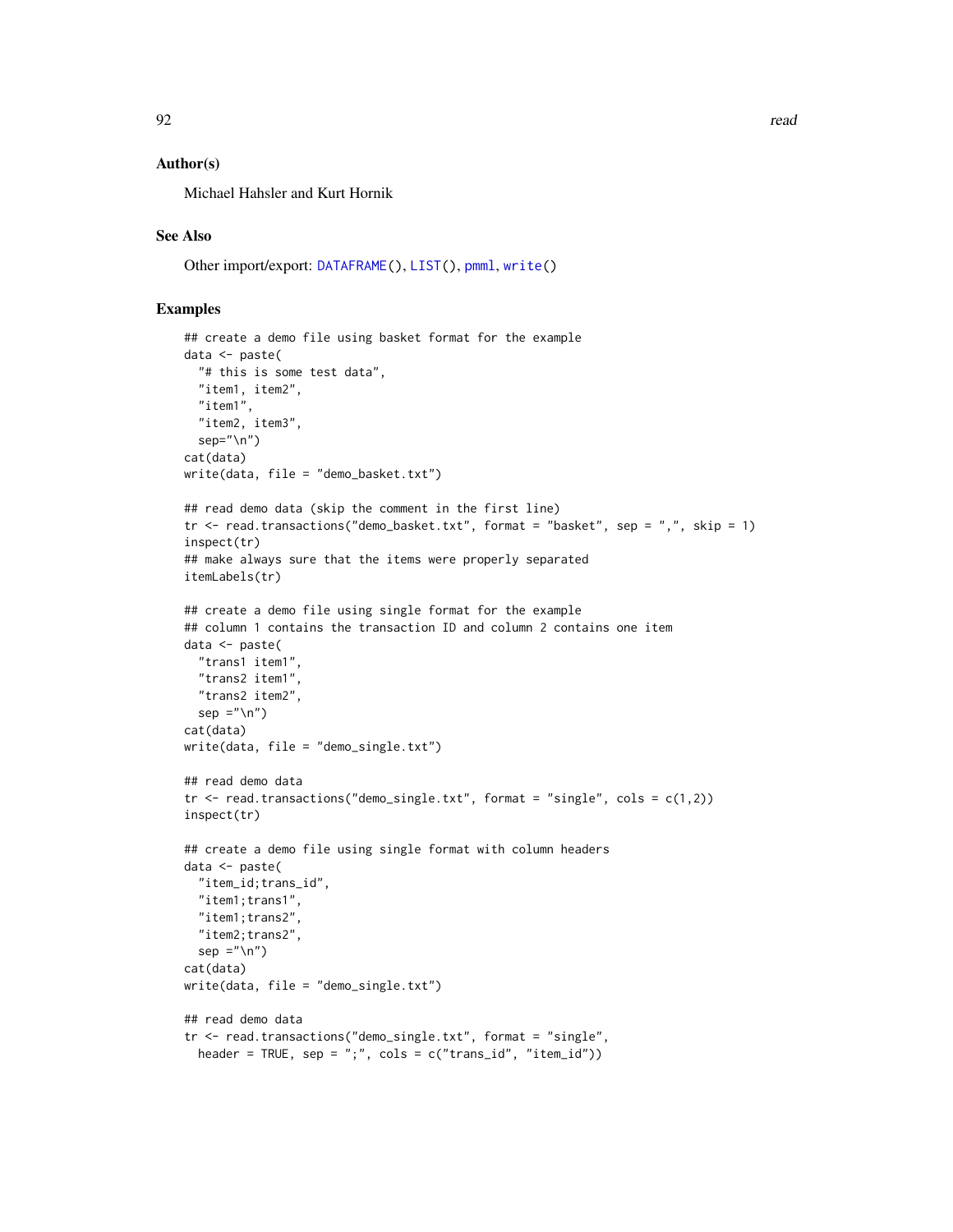## ruleInduction 93

```
inspect(tr)
## tidy up
unlink("demo_basket.txt")
unlink("demo_single.txt")
```
ruleInduction *Association Rule Induction from Itemsets*

# Description

Provides the generic function ruleInduction() and the method to induce all association [rules](#page-94-1) which can be generated by the given set of [itemsets](#page-75-1) from a [transactions](#page-112-1) dataset.

## Usage

```
ruleInduction(x, ...)
## S4 method for signature 'itemsets'
ruleInduction(
 x,
  transactions = NULL,
 confidence = 0.8,
 method = c("ptree", "apriori"),
 reduce = FALSE,
 verbose = FALSE,
  ...
)
```
## Arguments

| $\mathsf{x}$ | the set of <i>itemsets</i> from which rules will be induced.                                                                                                                 |
|--------------|------------------------------------------------------------------------------------------------------------------------------------------------------------------------------|
|              | further arguments.                                                                                                                                                           |
| transactions | the transactions used to mine the itemsets. Can be omitted for method "ptree",<br>if x contains a (complete set) of frequent itemsets together with their support<br>counts. |
| confidence   | a numeric value between 0 and 1 giving the minimum confidence threshold for<br>the rules.                                                                                    |
| method       | "ptree" or "apriori"                                                                                                                                                         |
| reduce       | remove unused items to speed up the counting process?                                                                                                                        |
| verbose      | report progress?                                                                                                                                                             |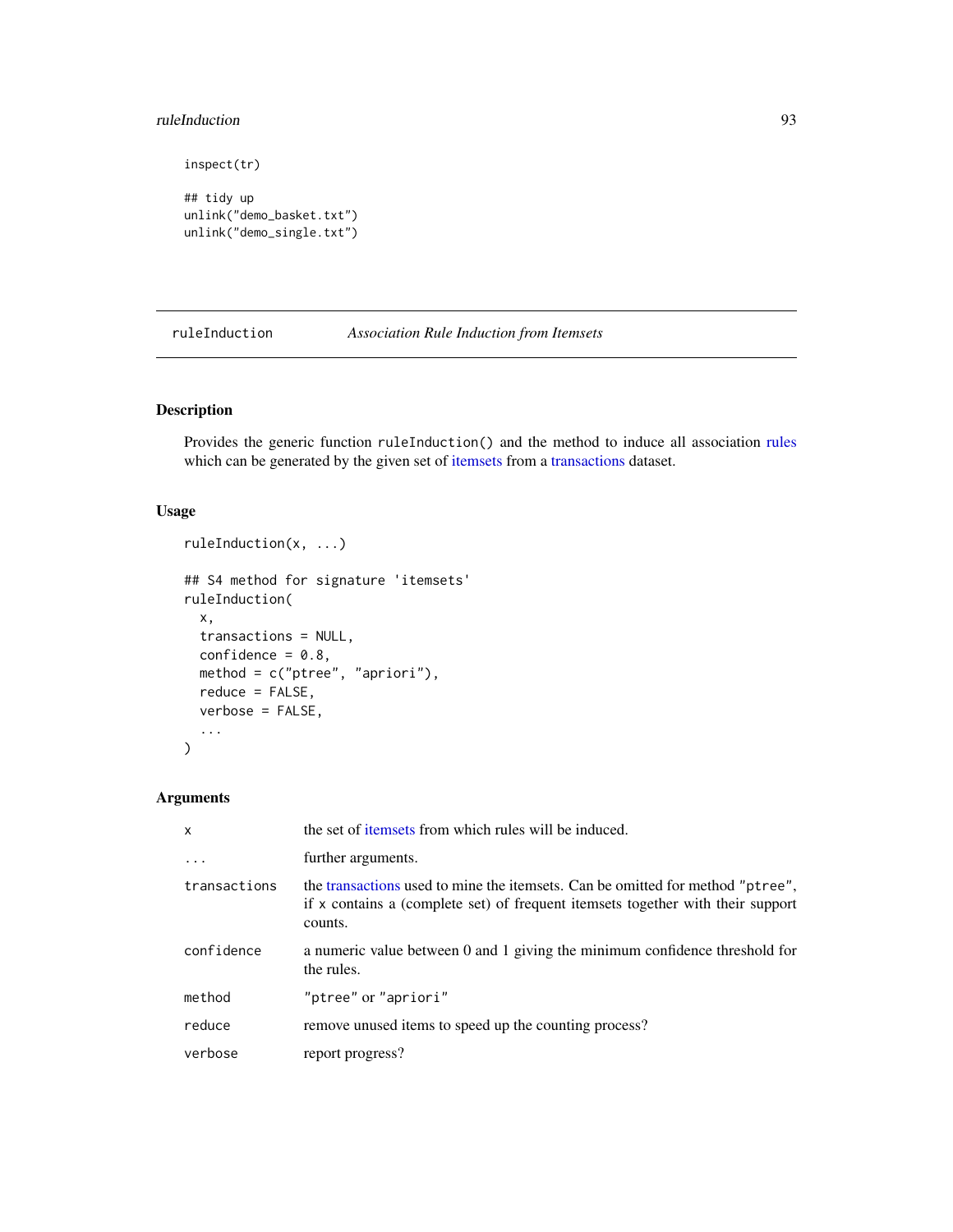## Details

All rules that can be created using the supplied itemsets and that surpass the specified minimum confidence threshold are returned. ruleInduction() can be used to produce closed association rules defined by Pei et al. (2000) as rules  $X = Y$  where both X and Y are closed frequent itemsets. See the code example in the Example section.

Rule induction implements several induction methods. The default method is "ptree"

- "ptree" method without transactions: No transactions are need to be specified if x contains a complete set of frequent or itemsets. The itemsets' support counts are stored in a ptree and then retrieved to create rules and calculate rules confidence. This is very fast, but fails because of missing support values if x is not a complete set of frequent itemsets.
- "ptree" method with transactions: If transactions are specified then all transactions are counted into a prefix tree and later retrieved to create rules from the itemsets and calculate confidence values. This is slower, but necessary if x is not a complete set of frequent itemsets. To improve speed, unused items are removed from the transaction data before creating the prefix tree (this behavior can be changed using the argument reduce). This might be slower for large transaction data sets. However, this is highly recommended as the items are also reordered to reduce the counting time.
- "apriori" method (always needs transactions): All association rules are mined from the transactions data set using [apriori\(\)](#page-10-0) with the smallest support found in the itemsets. In a second step, all rules which cannot be generated from one of the itemsets are removed. This procedure is very slow, especially for itemsets with many elements or very low support.

#### Value

An object of class [rules.](#page-94-1)

#### Author(s)

Christian Buchta and Michael Hahsler

## References

Michael Hahsler, Christian Buchta, and Kurt Hornik. Selective association rule generation. *Computational Statistics,* 23(2):303-315, April 2008.

Jian Pei, Jiawei Han, Runying Mao. CLOSET: An Efficient Algorithm for Mining Frequent Closed Itemsets. *ACM SIGMOD Workshop on Research Issues in Data Mining and Knowledge Discovery (DMKD 2000).*

#### See Also

Other mining algorithms: [APappearance-class](#page-9-0), [AScontrol-classes](#page-13-0), [ASparameter-classes](#page-14-0), [apriori\(](#page-10-0)), [eclat\(](#page-33-0)), [fim4r\(](#page-37-0)), [weclat\(](#page-118-0))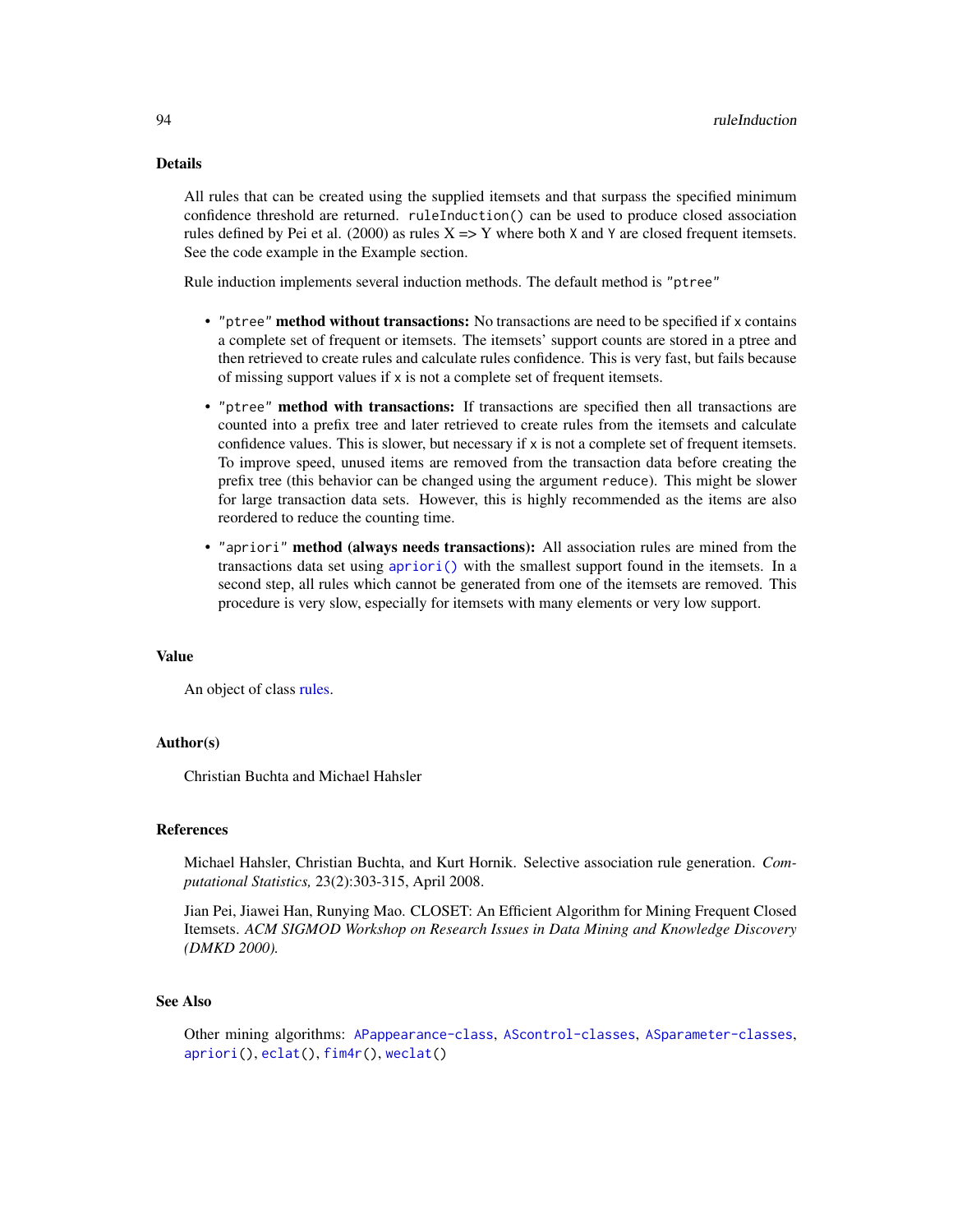#### rules-class 95

#### Examples

```
data("Adult")
## find all closed frequent itemsets
closed_is <- apriori(Adult, target = "closed frequent itemsets", support = 0.4)
closed_is
## use rule induction to produce all closed association rules
closed_rules <- ruleInduction(closed_is, transactions = Adult, verbose = TRUE)
## inspect the resulting closed rules
summary(closed_rules)
inspect(head(closed_rules, by = "lift"))
## get rules from frequent itemsets. Here, transactions does not need to be
## specified for rule induction.
frequent_is < - eclat(Adult, support = 0.4)
assoc_rules <- ruleInduction(frequent_is)
assoc_rules
inspect(head(assoc_rules))
## for itemsets that are not a complete set of frequent itemsets,
## transactions need to be specified.
some_is <- sample(frequent_is, 10)
some_rules <- ruleInduction(some_is, transactions = Adult)
some_rules
```
<span id="page-94-0"></span>

| rules-class | Class rules $-A$ Set of Rules |
|-------------|-------------------------------|
|-------------|-------------------------------|

## <span id="page-94-1"></span>**Description**

Defines the rules class to represent a set of association rules and methods to work with rules.

#### Usage

```
rules(rhs, lhs, itemLabels = NULL, quality = data.frame())
## S4 method for signature 'rules'
summary(object, ...)
## S4 method for signature 'rules'
length(x)## S4 method for signature 'rules'
nitems(x)
## S4 method for signature 'rules'
```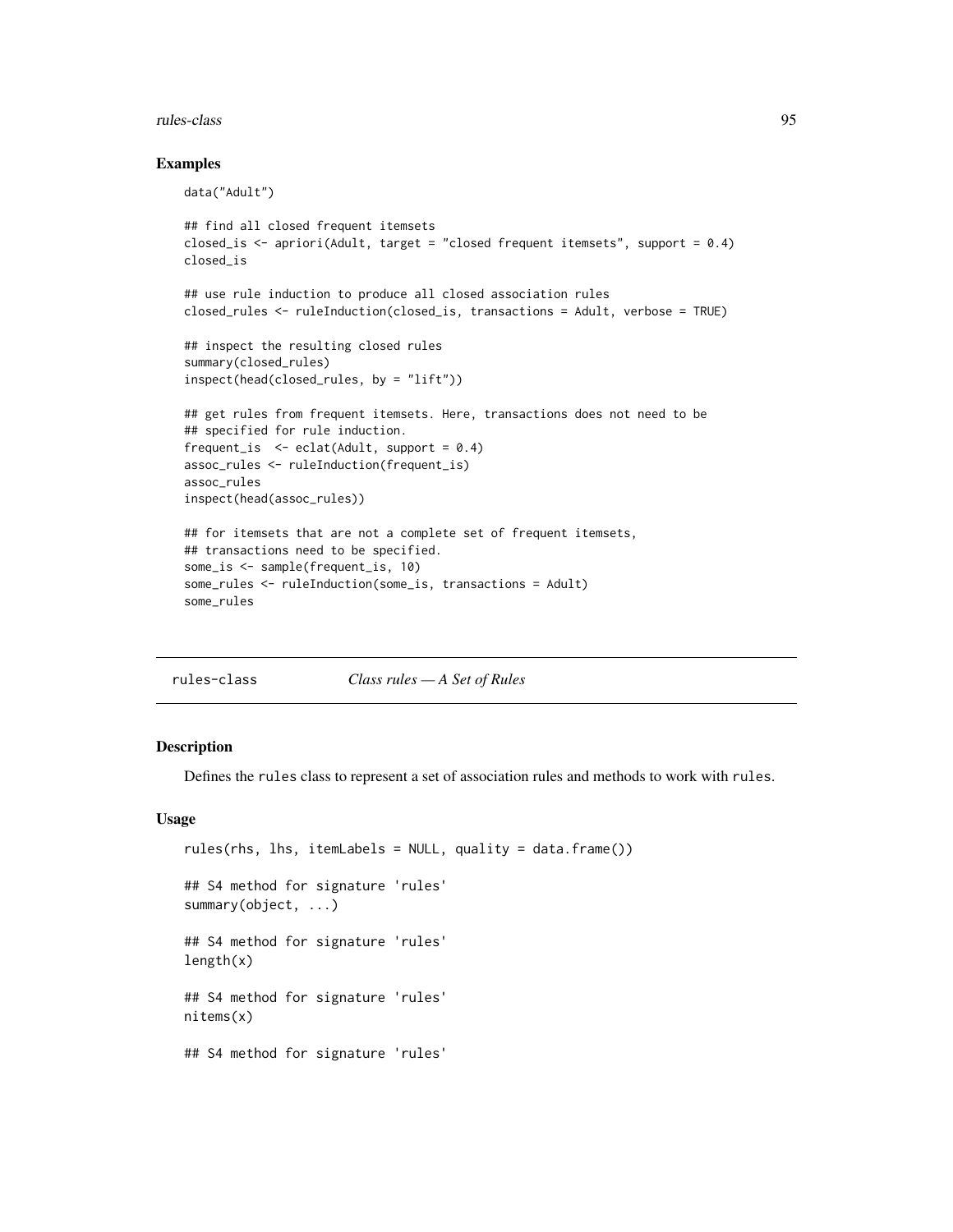#### experience of the contract of the contract of the contract of the contract of the contract of the contract of the contract of the contract of the contract of the contract of the contract of the contract of the contract of

```
labels(object, ruleSep = " => ", ...)
## S4 method for signature 'rules'
itemLabels(object)
## S4 replacement method for signature 'rules'
itemLabels(object) <- value
## S4 method for signature 'rules'
itemInfo(object)
lhs(x)## S4 method for signature 'rules'
lhs(x)
lhs(x) \leftarrow value## S4 replacement method for signature 'rules'
\ln s(x) <- value
rhs(x)
rhs(x) \leq value## S4 replacement method for signature 'rules'
rhs(x) \leq value## S4 method for signature 'rules'
rhs(x)
## S4 method for signature 'rules'
items(x)
generatingItemsets(x)
## S4 method for signature 'rules'
generatingItemsets(x)
```
## Arguments

| rhs.lhs    | itemMatrix objects or objects that can be converted using encode().                                                                                   |
|------------|-------------------------------------------------------------------------------------------------------------------------------------------------------|
| itemLabels | a vector of all possible item labels (character) or a transactions object to copy<br>the item coding used for encode () (see itemCoding for details). |
| quality    | a data.frame with quality information (one row per rule).                                                                                             |
| object, x  | the object                                                                                                                                            |
| $\cdots$   | further arguments                                                                                                                                     |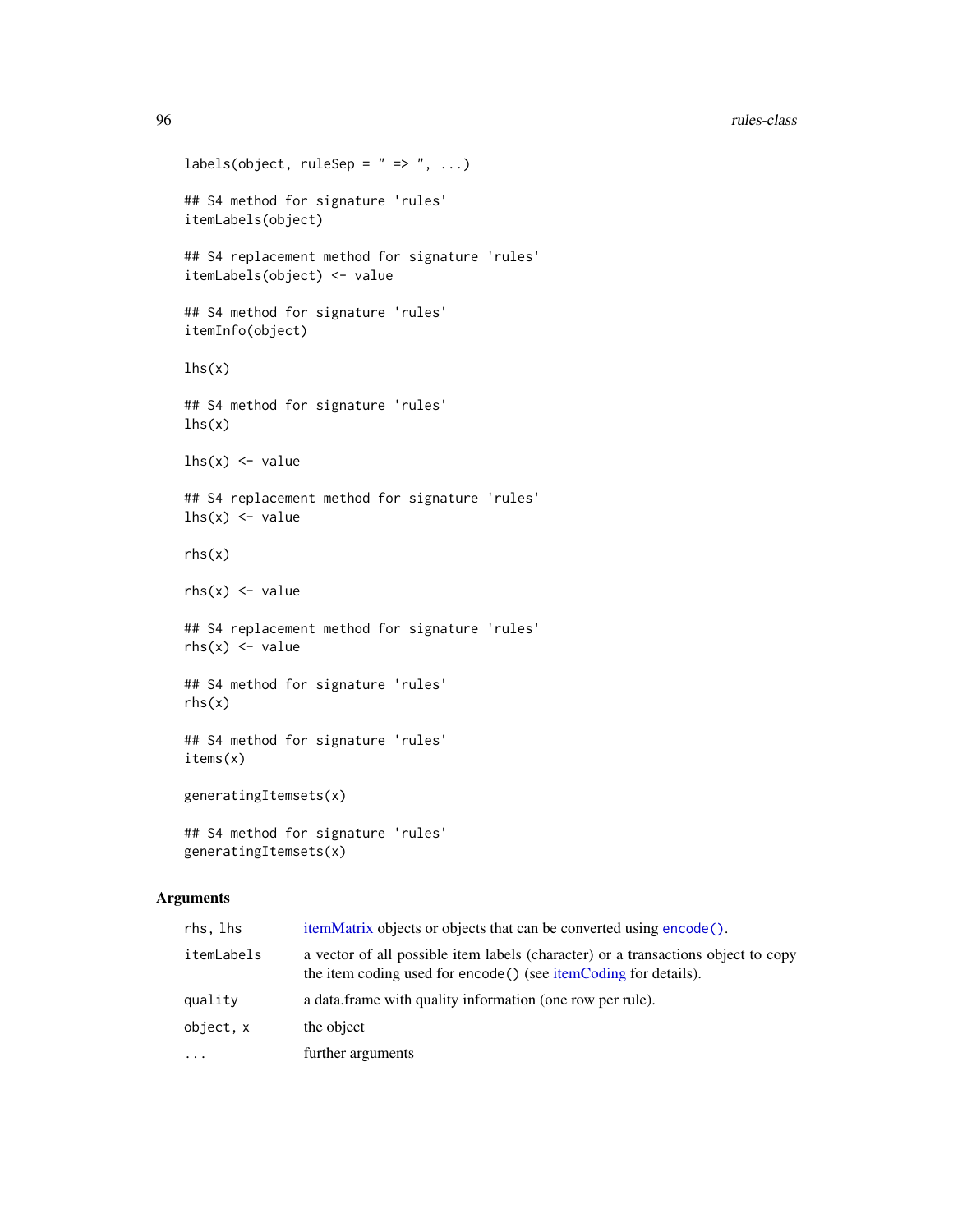#### rules-class 97

| ruleSep | rule separation symbol |
|---------|------------------------|
| value   | replacement value      |

## Details

Mined rule sets typically contain several interest measures accessible with the [quality\(\)](#page-16-0) method. Additional measures can be calculated via [interestMeasure\(\)](#page-49-0).

To create rules manually, the itemMatrix for the LHS and the RHS of the rules need to be compatible. See [itemCoding](#page-62-0) for details.

## Functions

- summary,rules-method: create a summary
- length, rules-method: returns the number of rules.
- nitems, rules-method: returns the number of items used in the current encoding.
- labels,rules-method: labels for the rules.
- itemLabels, rules-method: returns item labels for the current encoding.
- itemLabels<-, rules-method: change the item labels in the current encoding.
- itemInfo,rules-method: returns the item info data.frame.
- lhs, rules-method: returns the LHS of the rules as an [itemMatrix.](#page-70-0)
- lhs<-, rules-method: replaces the LHS of the rules with an [itemMatrix.](#page-70-0)
- rhs<-, rules-method: replaces the RHS of the rules with an [itemMatrix.](#page-70-0)
- rhs, rules-method: returns the RHS of the rules as an [itemMatrix.](#page-70-0)
- items,rules-method: returns all items in a rule (LHS and RHS) an [itemMatrix.](#page-70-0)
- generatingItemsets, rules-method: returns a collection of the itemsets which generated the rules, one itemset for each rule. Note that the collection can be a multiset and contain duplicated elements. Use [unique\(\)](#page-117-0) to remove duplicates and obtain a proper set. This method produces the same as the result as calling items(), but wrapped into an [itemsets](#page-75-1) object with support information.

#### **Slots**

lhs,rhs [itemMatrix](#page-70-0) representing the left-hand-side and right-hand-side of the rules.

- quality the quality data.frame
- info a list with mining information.

#### Objects from the Class

Objects are the result of calling the function [apriori\(\)](#page-10-0). Objects can also be created by calls of the form new("rules",...) or by using the constructor function rules().

## Coercion

• as("rules", "data.frame")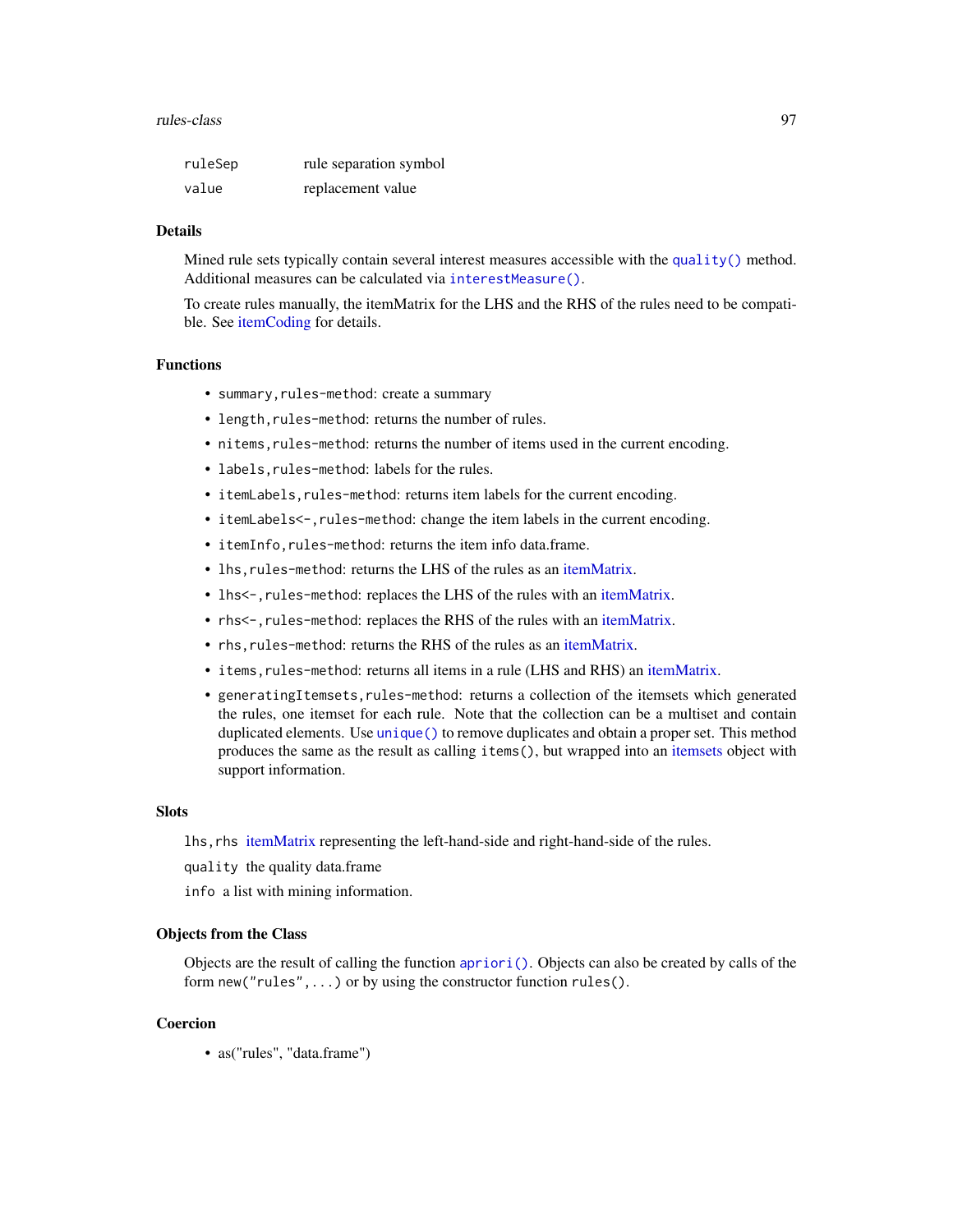#### Author(s)

Michael Hahsler

### See Also

Superclass: [associations](#page-16-0)

```
Other associations functions: abbreviate(), associations-class, c(), duplicated(), extract,
inspect(), is.closed(), is.generator(), is.maximal(), is.redundant(), is.significant(),
is.superset(), itemsets-class, match(), sample(), sets, size(), sort(), unique()
```
#### Examples

data("Adult")

```
## Mine rules
rules \leq apriori(Adult, parameter = list(support = 0.3))
rules
## Select a subset of rules using partial matching on the items
## in the right-hand-side and a quality measure
rules.sub \le subset(rules, subset = rhs %pin% "sex" & lift > 1.3)
## Display the top 3 support rules
inspect(head(rules.sub, n = 3, by = "support"))## Display the first 3 rules
inspect(rules.sub[1:3])
## Get labels for the first 3 rules
labels(rules.sub[1:3])
labels(rules.sub[1:3], itemSep = " + ", setStart = "", setEnd="",
  ruleSep = " --- > ")## Manually create rules using the item coding in Adult and calculate some interest measures
twoRules <- rules(
  lhs = list(c("age=Young", "relationship=Unmarried"),
    c("age=Old")
  ),
  rhs = list(
   c("income=small"),
   c("income=large")
  ),
  itemLabels = Adult
)
quality(twoRules) <- interestMeasure(twoRules,
  measure = c("support", "confidence", "lift"), transactions = Adult)
inspect(twoRules)
```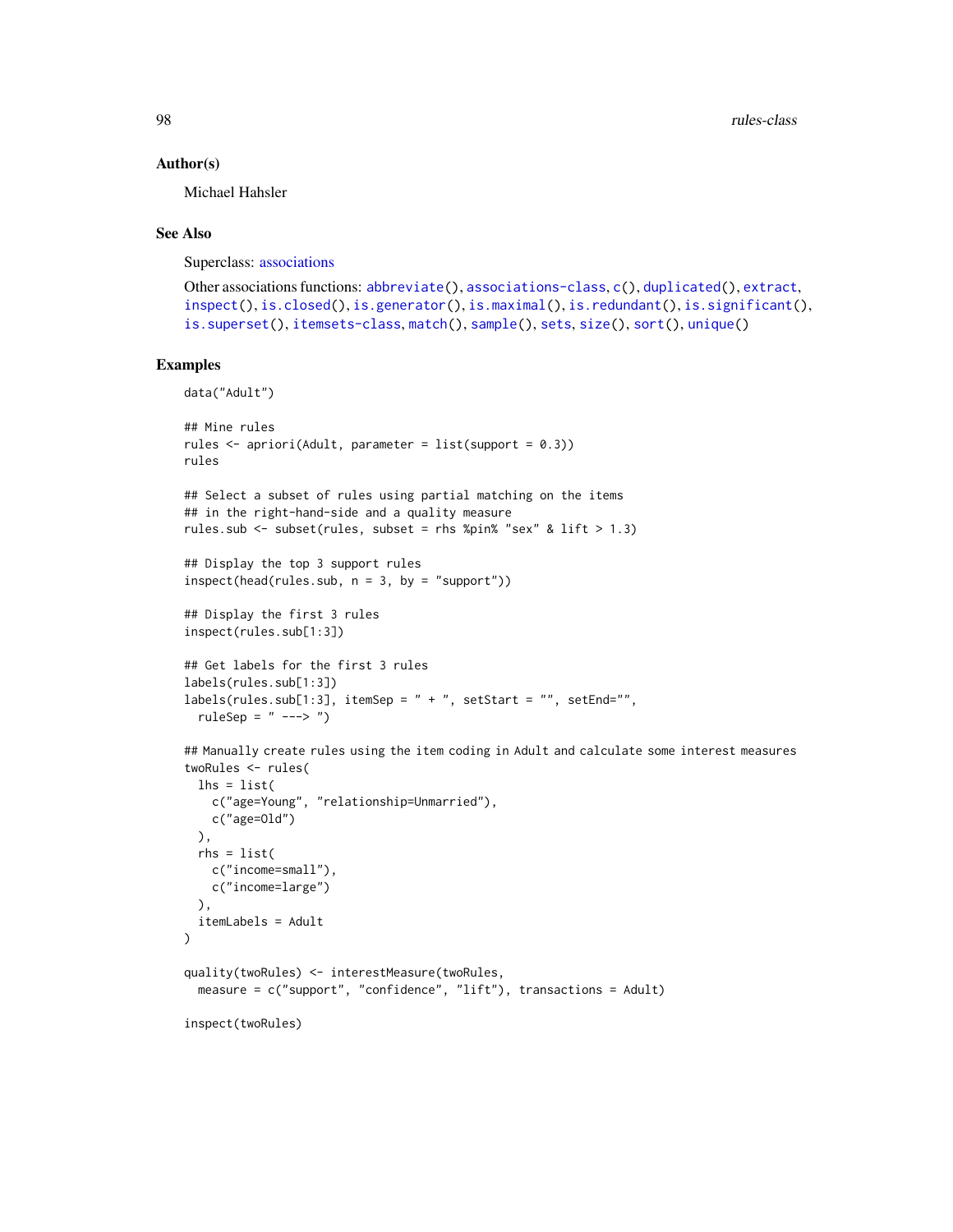<span id="page-98-0"></span>

## Description

Provides the generic function sample() and methods to sample from [transactions](#page-112-1) and [associations.](#page-16-0)

#### Usage

```
## S4 method for signature 'itemMatrix'
sample(x, size, replace = FALSE, prob = NULL, ...)
```

```
## S4 method for signature 'associations'
sample(x, size, replace = FALSE, prob = NULL, ...)
```
## Arguments

| X       | object to be sampled from (a set of associations or transactions). |
|---------|--------------------------------------------------------------------|
| size    | sample size.                                                       |
| replace | a logical. Sample with replacement?                                |
| prob    | a numeric vector of probability weights.                           |
|         | further arguments.                                                 |

## Value

An object of the same class as x.

## Author(s)

Michael Hahsler

#### See Also

Other preprocessing: [discretize\(](#page-26-0)), [hierarchy](#page-40-0), [itemCoding](#page-62-0), [merge\(](#page-82-0))

Other associations functions: [abbreviate\(](#page-2-0)), [associations-class](#page-16-1), [c\(](#page-18-0)), [duplicated\(](#page-32-0)), [extract](#page-36-0), [inspect\(](#page-47-0)), [is.closed\(](#page-53-0)), [is.generator\(](#page-54-0)), [is.maximal\(](#page-55-0)), [is.redundant\(](#page-57-0)), [is.significant\(](#page-59-0)), [is.superset\(](#page-61-0)), [itemsets-class](#page-75-0), [match\(](#page-80-0)), [rules-class](#page-94-0), [sets](#page-99-0), [size\(](#page-101-0)), [sort\(](#page-102-0)), [unique\(](#page-117-0))

Other itemMatrix and transactions functions: [abbreviate\(](#page-2-0)), [crossTable\(](#page-23-0)), [c\(](#page-18-0)), [duplicated\(](#page-32-0)), [extract](#page-36-0), [hierarchy](#page-40-0), [image\(](#page-44-0)), [inspect\(](#page-47-0)), [is.superset\(](#page-61-0)), [itemFrequencyPlot\(](#page-68-0)), [itemFrequency\(](#page-67-0)), [itemMatrix-class](#page-70-1), [match\(](#page-80-0)), [merge\(](#page-82-0)), [random.transactions\(](#page-87-0)), [sets](#page-99-0), [size\(](#page-101-0)), [supportingTransactions\(](#page-108-0)), [tidLists-class](#page-109-0), [transactions-class](#page-112-0), [unique\(](#page-117-0))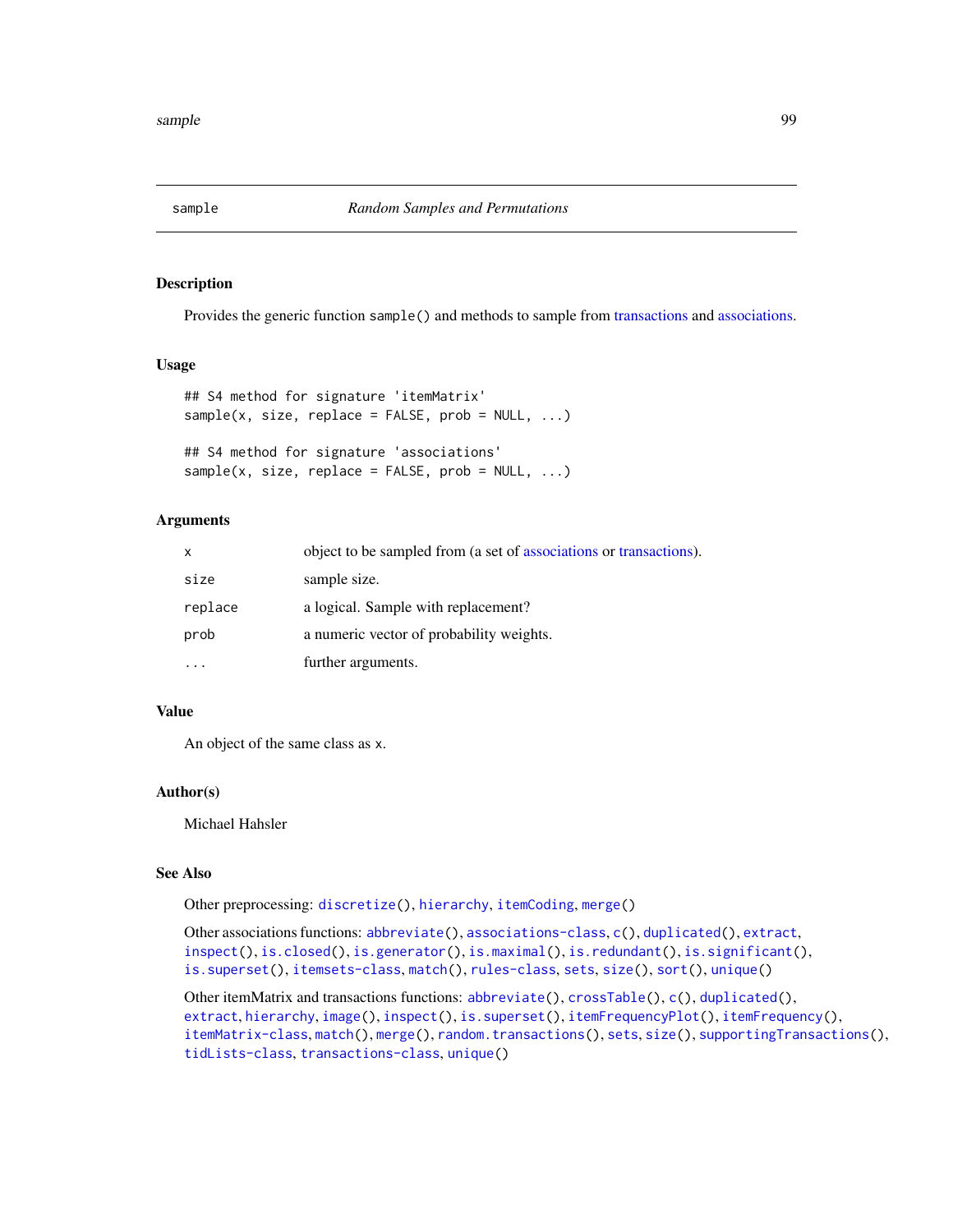## 100 sets

## Examples

data("Adult")

```
## sample with replacement
s <- sample(Adult, 500, replace = TRUE)
s
```
<span id="page-99-0"></span>

sets *Set Operations*

### Description

Provides the generic functions and the methods for the set operations union(), intersect(), setequal(), setdiff() and is.element() on sets of [associations](#page-16-0) (e.g., [rules,](#page-94-1) [itemsets\)](#page-75-1) and [item-](#page-70-0)[Matrix.](#page-70-0)

## Usage

```
## S3 method for class 'itemMatrix'
union(x, y, ...)## S3 method for class 'associations'
union(x, y, ...)## S4 method for signature 'associations'
union(x, y, ...)## S4 method for signature 'itemMatrix'
union(x, y, ...)## S3 method for class 'itemMatrix'
intersect(x, y, ...)## S3 method for class 'associations'
intersect(x, y, ...)## S4 method for signature 'associations'
intersect(x, y, ...)## S4 method for signature 'itemMatrix'
intersect(x, y, ...)## S3 method for class 'itemMatrix'
setequal(x, y, ...)## S3 method for class 'associations'
setequal(x, y, ...)
```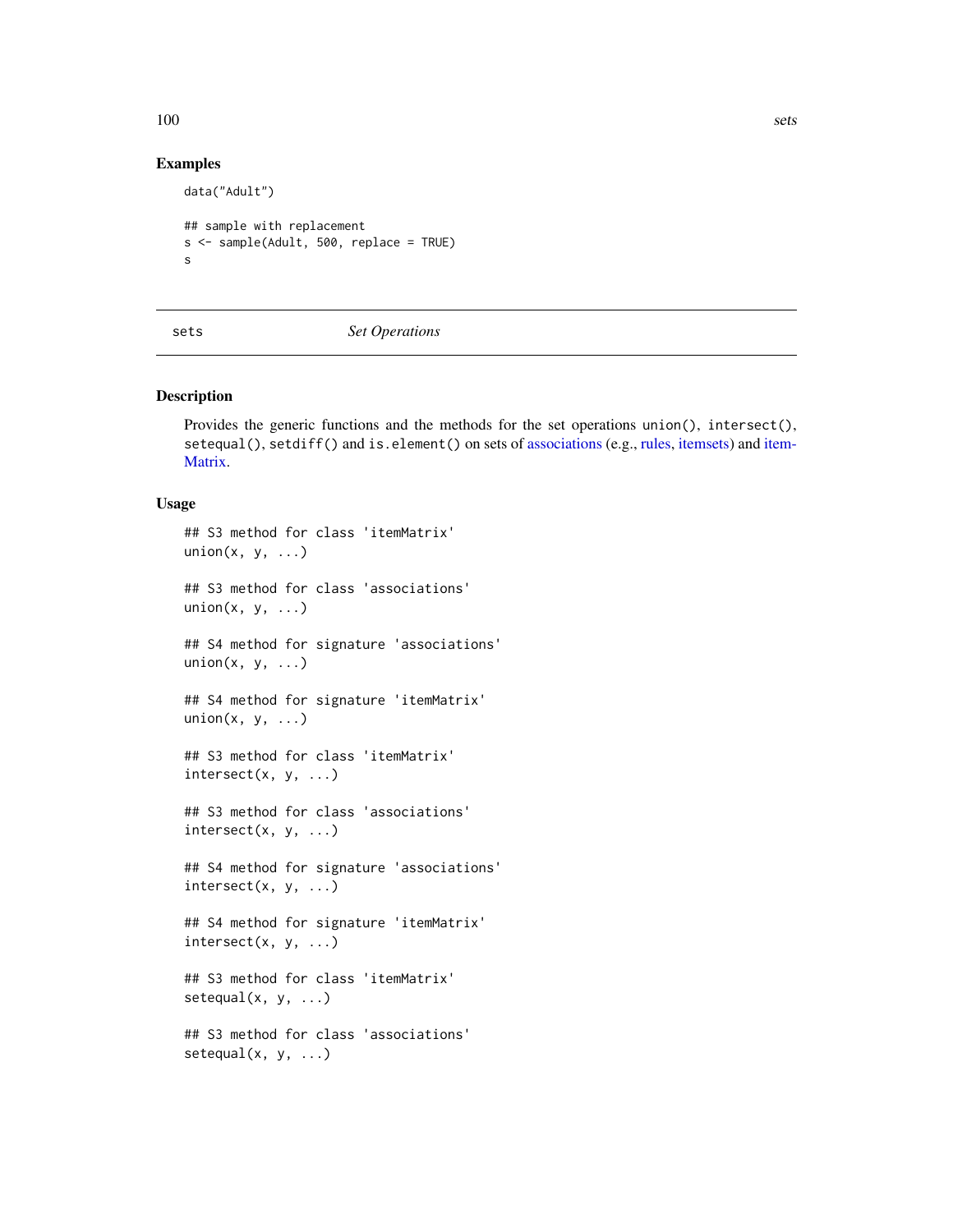```
## S4 method for signature 'associations'
setequal(x, y, ...)## S4 method for signature 'itemMatrix'
setequal(x, y, ...)## S3 method for class 'itemMatrix'
setdiff(x, y, \ldots)## S3 method for class 'associations'
setdiff(x, y, ...)## S4 method for signature 'associations'
setdiff(x, y, \ldots)## S4 method for signature 'itemMatrix'
setdiff(x, y, ...)
## S3 method for class 'itemMatrix'
is.element(el, set, ...)
## S3 method for class 'associations'
is.element(el, set, ...)
## S4 method for signature 'associations'
is.element(el, set, ...)
```

```
## S4 method for signature 'itemMatrix'
is.element(el, set, ...)
```
#### Arguments

| x, y, el, set | sets of associations or itemMatrix objects. |
|---------------|---------------------------------------------|
| $\cdots$      | Other arguments are unused.                 |

## Details

Technical note: All S4 methods for set operations are defined for the class name "ANY" in the signature, so they should work for all S4 classes for which the following methods are available: [match\(\)](#page-80-0), [length\(\)](#page-0-0) and [unique\(\)](#page-117-0).

#### Value

union(), intersect(), setequal() and setdiff() return an object of the same class as x and y.

is.element() returns a logic vector of length el indicating for each element if it is included in set.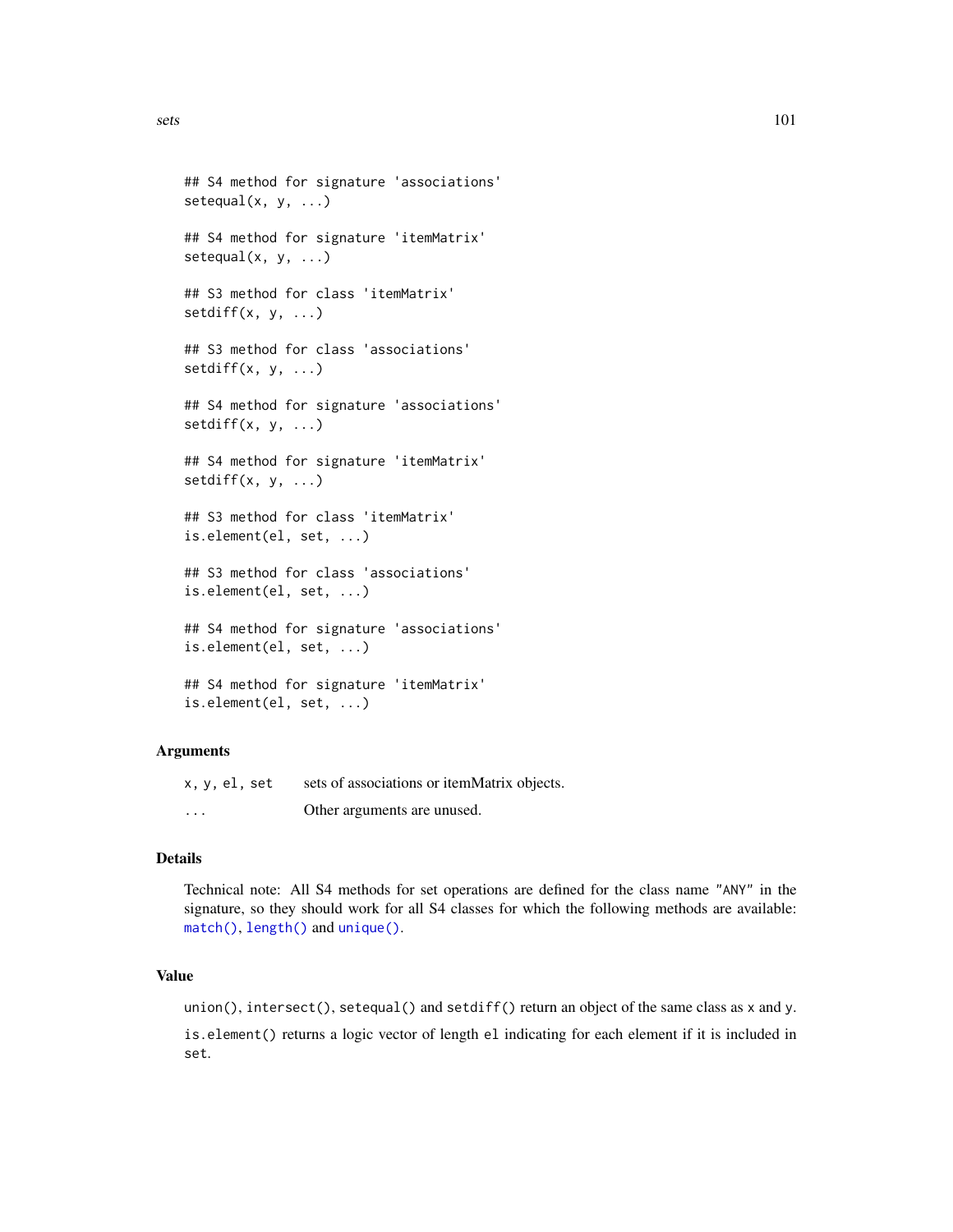## Author(s)

Michael Hahsler

### See Also

```
Other associations functions: abbreviate(), associations-class, c(), duplicated(), extract,
inspect(), is.closed(), is.generator(), is.maximal(), is.redundant(), is.significant(),
is.superset(), itemsets-class, match(), rules-class, sample(), size(), sort(), unique()
```

```
Other itemMatrix and transactions functions: abbreviate(), crossTable(), c(), duplicated(),
extract, hierarchy, image(), inspect(), is.superset(), itemFrequencyPlot(), itemFrequency(),
itemMatrix-class, match(), merge(), random.transactions(), sample(), size(), supportingTransactions(),
tidLists-class, transactions-class, unique()
```
## Examples

```
data("Adult")
## mine some rules
r <- apriori(Adult)
## take 2 subsets
r1 < -r[1:10]r2 <- r[6:15]
union(r1, r2)
intersect(r1, r2)
setequal(r1, r2)
```
<span id="page-101-0"></span>

size *Number of Items in Sets*

## Description

Provides the generic function size() and methods to get the size of each itemset in an [itemMatrix](#page-70-0) or [associations.](#page-16-0) For example, size() can be used to get a vector with the number of items in each transaction.

## Usage

```
size(x, \ldots)## S4 method for signature 'itemMatrix'
size(x)
## S4 method for signature 'tidLists'
size(x)
```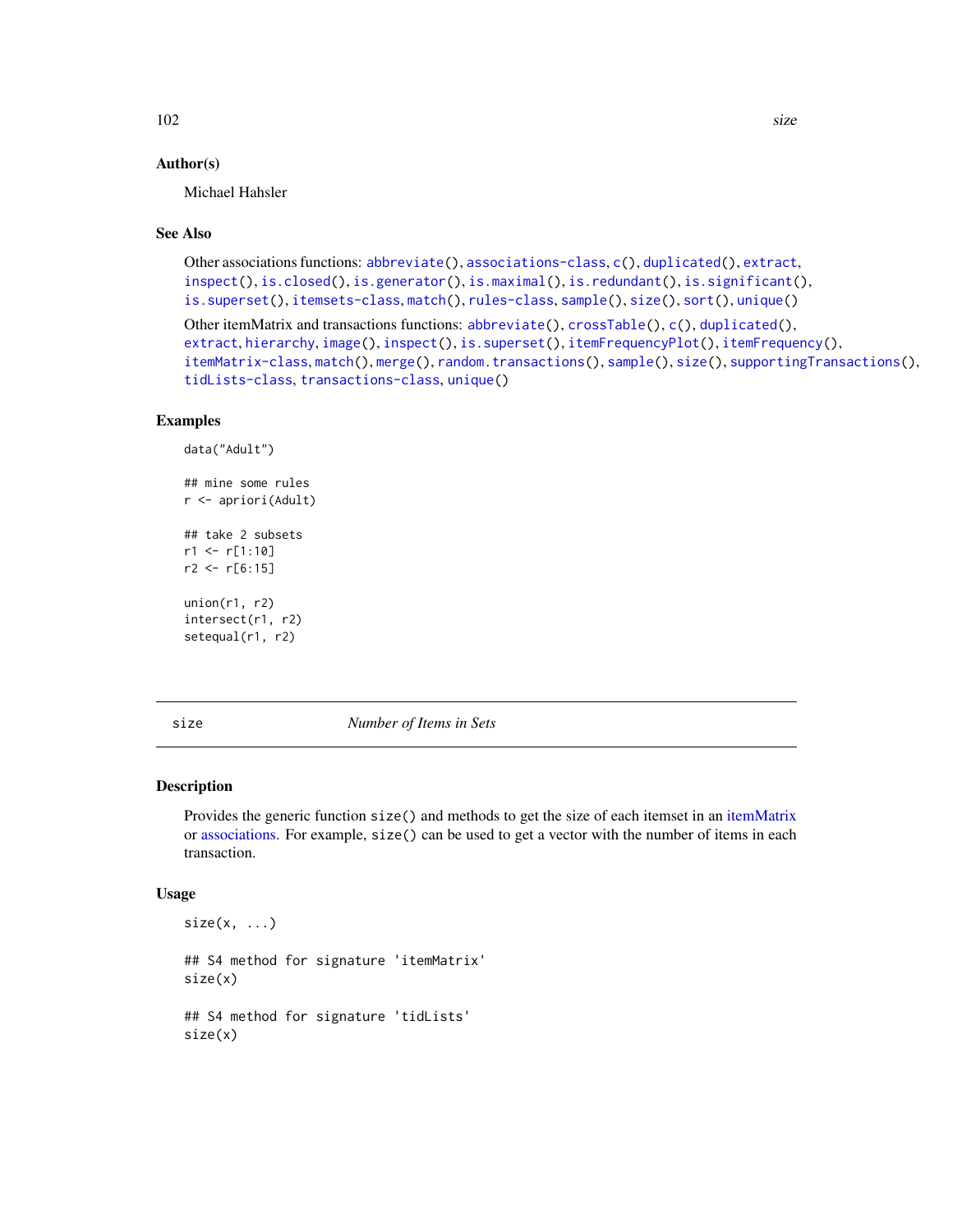sort and the state of the state of the state of the state of the state of the state of the state of the state of the state of the state of the state of the state of the state of the state of the state of the state of the s

```
## S4 method for signature 'itemsets'
size(x)
## S4 method for signature 'rules'
size(x)
```
#### Arguments

| X        | an object.                  |
|----------|-----------------------------|
| $\cdots$ | further (unused) arguments. |

## Value

returns a numeric vector of length length $(x)$ . Each element is the size of the corresponding element (row in the [itemMatrix\)](#page-70-0) in object x. For [rules,](#page-94-1) size() returns the sum of the number of items in the LHS and the RHS.

## Author(s)

Michael Hahsler

## See Also

```
Other itemMatrix and transactions functions: abbreviate(), crossTable(), c(), duplicated(),
extract, hierarchy, image(), inspect(), is.superset(), itemFrequencyPlot(), itemFrequency(),
itemMatrix-class, match(), merge(), random.transactions(), sample(), sets, supportingTransactions(),
tidLists-class, transactions-class, unique()
```

```
Other associations functions: abbreviate(), associations-class, c(), duplicated(), extract,
inspect(), is.closed(), is.generator(), is.maximal(), is.redundant(), is.significant(),
is.superset(), itemsets-class, match(), rules-class, sample(), sets, sort(), unique()
```
## Examples

```
data("Adult")
summary(size(Adult))
```
<span id="page-102-0"></span>sort *Sort Associations*

#### Description

Provides the method sort to sort elements in class [associations](#page-16-0) (e.g., itemsets or rules) according to the value of measures stored in the association's slot quality (e.g., support).

#### Usage

```
## S4 method for signature 'associations'
sort(x, decreasing = TRUE, na.last = NA, by = "support", order = FALSE, \dots)
```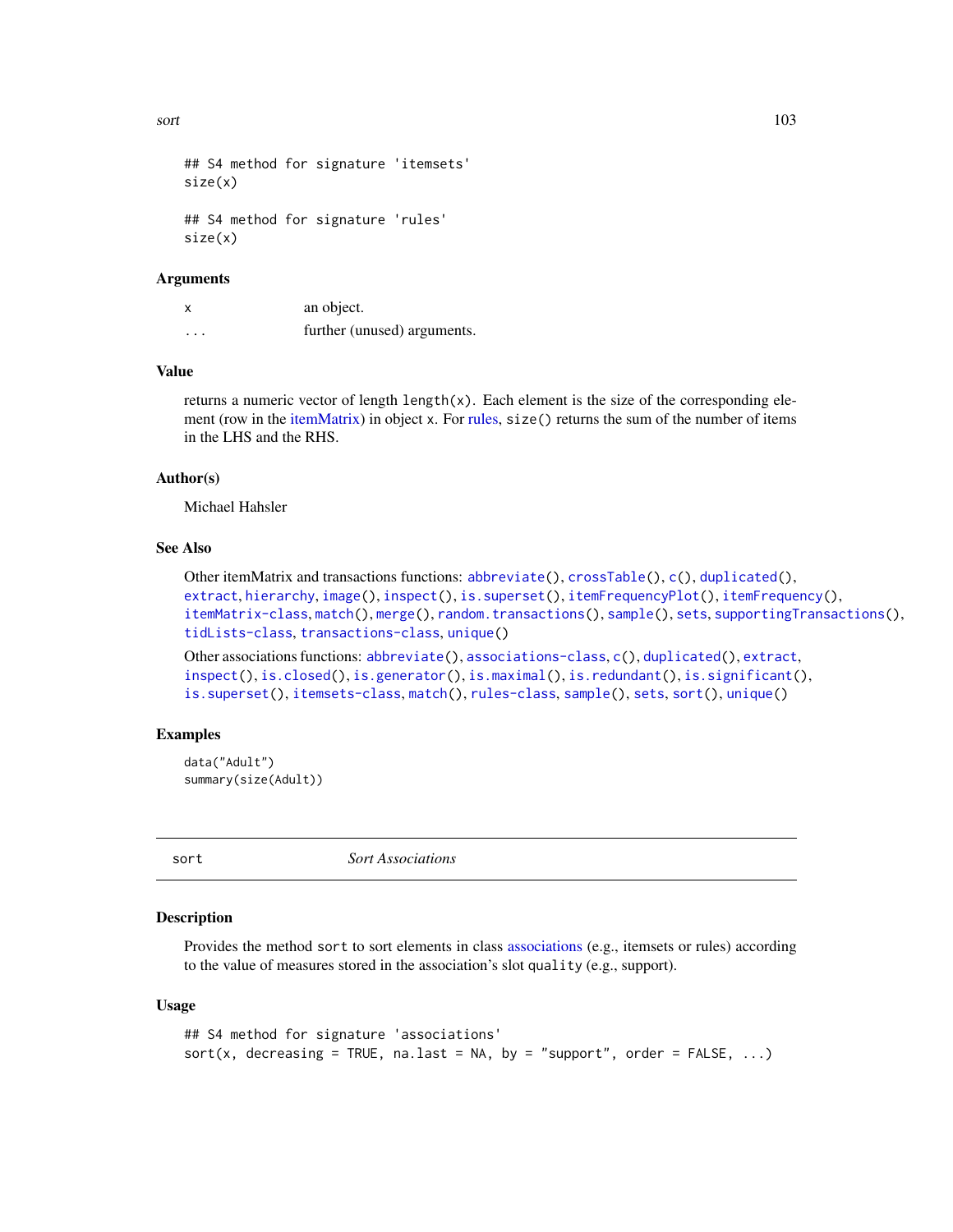## **Arguments**

| $\mathsf{x}$ | an object to be sorted.                                                                                                                                                                                 |
|--------------|---------------------------------------------------------------------------------------------------------------------------------------------------------------------------------------------------------|
| decreasing   | a logical. Should the sort be increasing or decreasing? (default is decreasing)                                                                                                                         |
| na.last      | nalast is not supported for associations. NAs are always put last.                                                                                                                                      |
| by           | a character string specifying the quality measure stored in x to be used to sort x.<br>If a vector of character strings is specified then the additional strings are used to<br>sort x in case of ties. |
| order        | should a order vector (a permutation like order $()$ ) be returned instead of the<br>sorted associations?                                                                                               |
|              | Further arguments are ignored.                                                                                                                                                                          |
|              |                                                                                                                                                                                                         |

## Details

sort is relatively slow for large sets of associations since it has to copy and rearrange a large data structure. With order = TRUE an integer vector with the order is returned instead of the reordered associations.

If only the top n associations are needed then [head\(\)](#page-16-0) using by performs this faster than calling sort() and then [head\(\)](#page-16-0) since it does it without copying and rearranging all the data. [tail\(\)](#page-16-0) works in the same way.

## Value

An object of the same class as x or a permutation vector.

## Author(s)

Michael Hahsler

## See Also

```
Other associations functions: abbreviate(), associations-class, c(), duplicated(), extract,
inspect(), is.closed(), is.generator(), is.maximal(), is.redundant(), is.significant(),
is.superset(), itemsets-class, match(), rules-class, sample(), sets, size(), unique()
```
### Examples

```
data("Adult")
```

```
## Mine rules with Apriori
rules <- apriori(Adult, parameter = list(supp = 0.6))
```

```
rules_by_lift <- sort(rules, by = "lift")
```

```
inspect(head(rules))
inspect(head(rules_by_lift))
```

```
## A faster/less memory consuming way to get the top 5 rules according to lift
## (see Details section)
inspect(head(rules, n = 5, by = "lift"))
```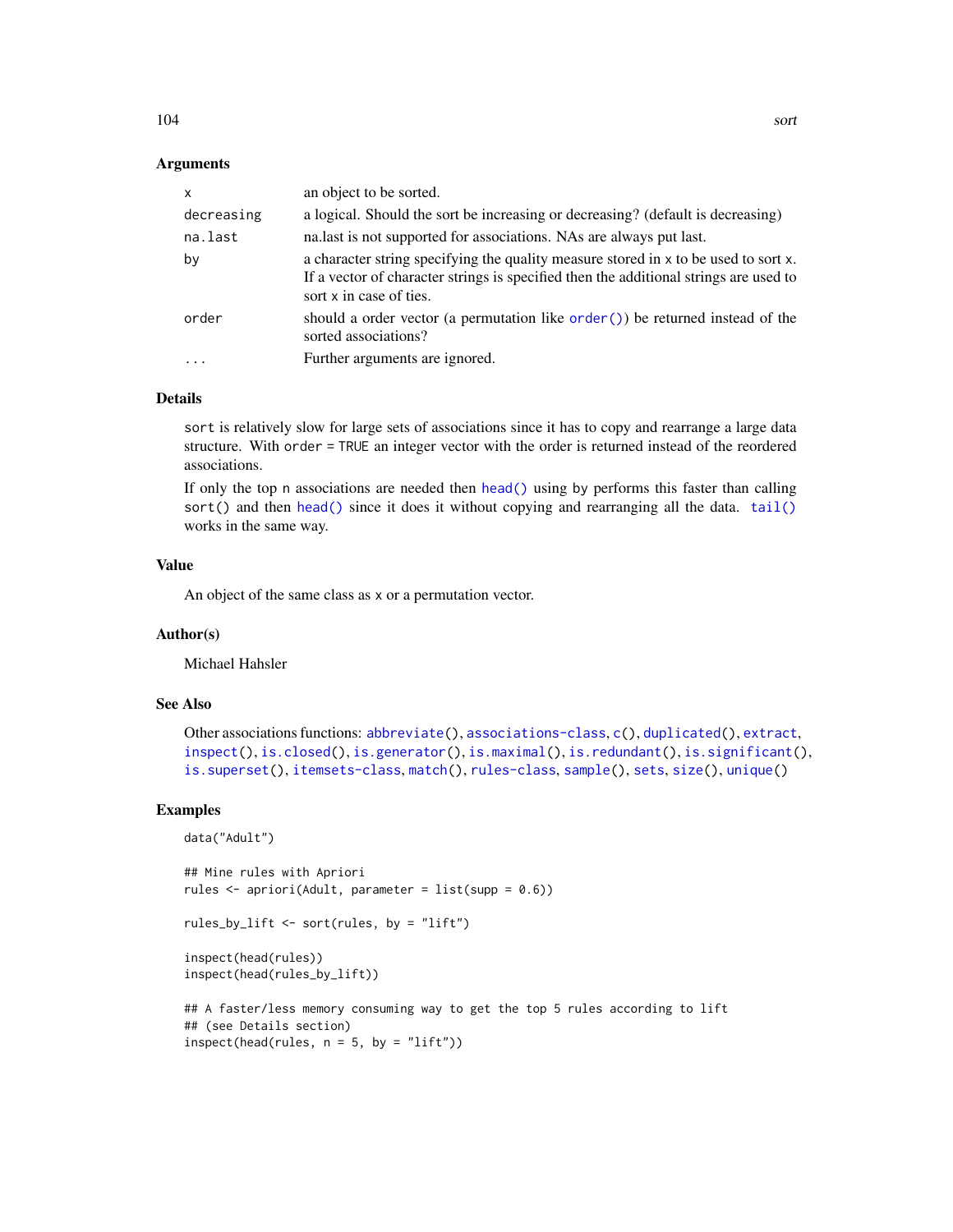<span id="page-104-0"></span>

#### Description

Provides the generic function subset() and methods to subset [associations](#page-16-0) or [transactions](#page-112-1) [\(item-](#page-70-0)[Matrix\)](#page-70-0) which meet certain conditions (e.g., contains certain items or satisfies a minimum lift).

#### Usage

```
subset(x, \ldots)## S4 method for signature 'itemMatrix'
subset(x, subset, ...)
## S4 method for signature 'itemsets'
subset(x, subset, ...)
## S4 method for signature 'rules'
subset(x, subset, ...)
```
#### Arguments

| x        | object to be subsetted.                                  |
|----------|----------------------------------------------------------|
| $\cdots$ | further arguments to be passed to or from other methods. |
| subset   | logical expression indicating elements to keep.          |

### Details

subset() finds the rows/itemsets/rules of x that match the expression given in subset. Parts of x like items, lhs, rhs and the columns in the quality data.frame (e.g., support and lift) can be directly referred to by their names in subset.

Important operators to select itemsets containing items specified by their labels are

- [%in%:](#page-80-1) select itemsets matching *any* given item
- [%ain%:](#page-80-1) select only itemsets matching *all* given item
- [%oin%:](#page-80-1) select only itemsets matching *only* the given item
- [%pin%:](#page-80-1) %in% with *partial matching*

## Value

An object of the same class as x containing only the elements which satisfy the conditions.

## Author(s)

Michael Hahsler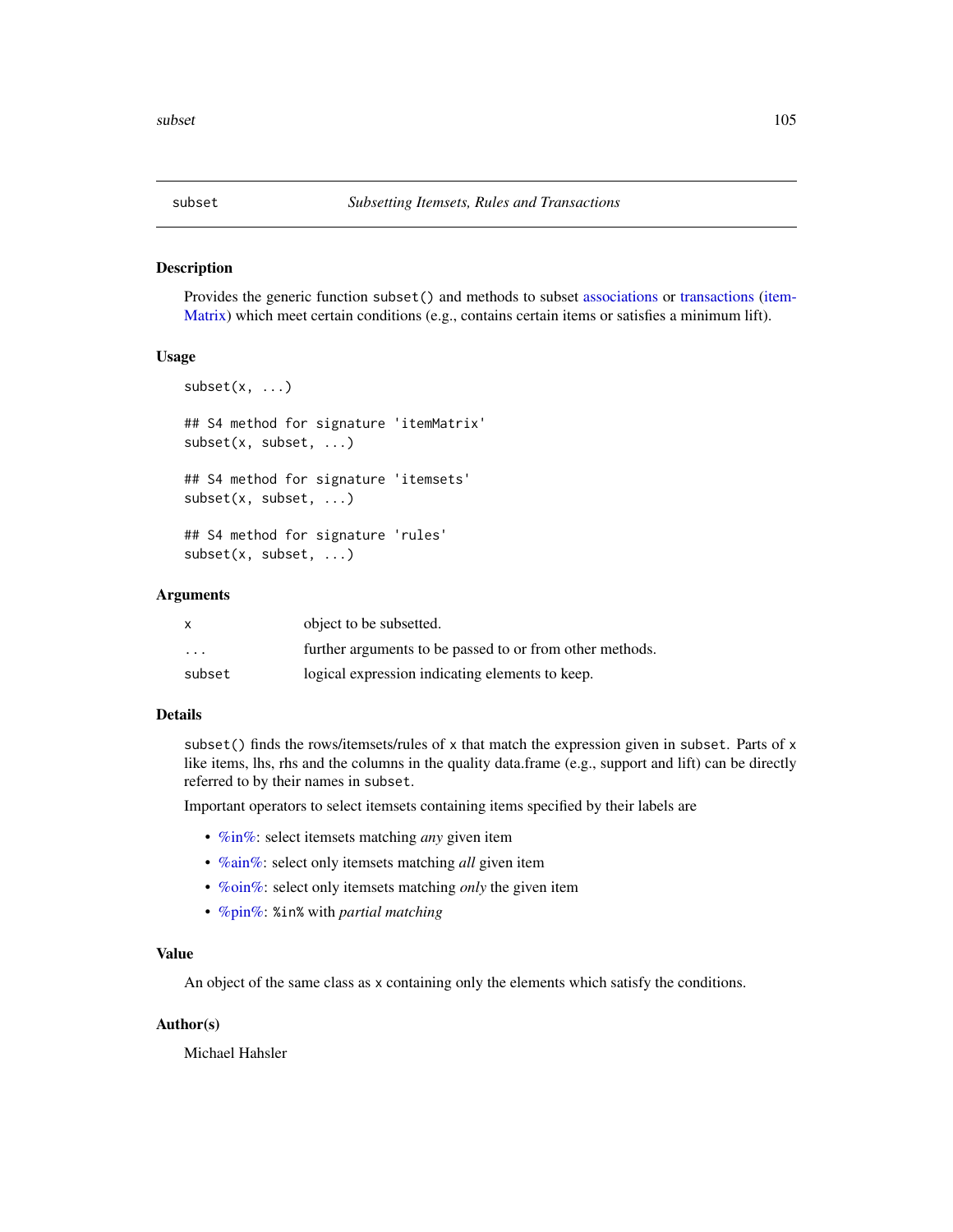## Examples

```
data("Adult")
rules <- apriori(Adult)
## select all rules with item "marital-status=Never-married" in
## the right-hand-side and lift > 2
rules.sub <- subset(rules, subset = rhs %in% "marital-status=Never-married"
    & lift > 2)
## use partial matching for all items corresponding to the variable
## "marital-status"
rules.sub <- subset(rules, subset = rhs %pin% "marital-status=")
## select only rules with items "age=Young" and "workclass=Private" in
## the left-hand-side
rules.sub <- subset(rules, subset = lhs %ain%
    c("age=Young", "workclass=Private"))
```
SunBai *The SunBai Weighted Transactions Data Set*

#### Description

A small example database for weighted association rule mining provided as an object of class [trans](#page-112-1)[actions.](#page-112-1)

#### Format

Object of class [transactions](#page-112-1) with 6 transactions and 8 items. Weights are stored as transaction information.

#### Details

The data set contains the example database described in the paper by K. Sun and F.Bai for illustration of the concepts of weighted association rule mining. weight stored as transaction information denotes the transaction weights obtained using the HITS algorithm.

## Source

K. Sun and F. Bai (2008). Mining Weighted Association Rules without Preassigned Weights. *IEEE Transactions on Knowledge and Data Engineering*, 4 (30), 489–495.

## See Also

Other weighted association mining functions: [hits\(](#page-43-0)), [weclat\(](#page-118-0))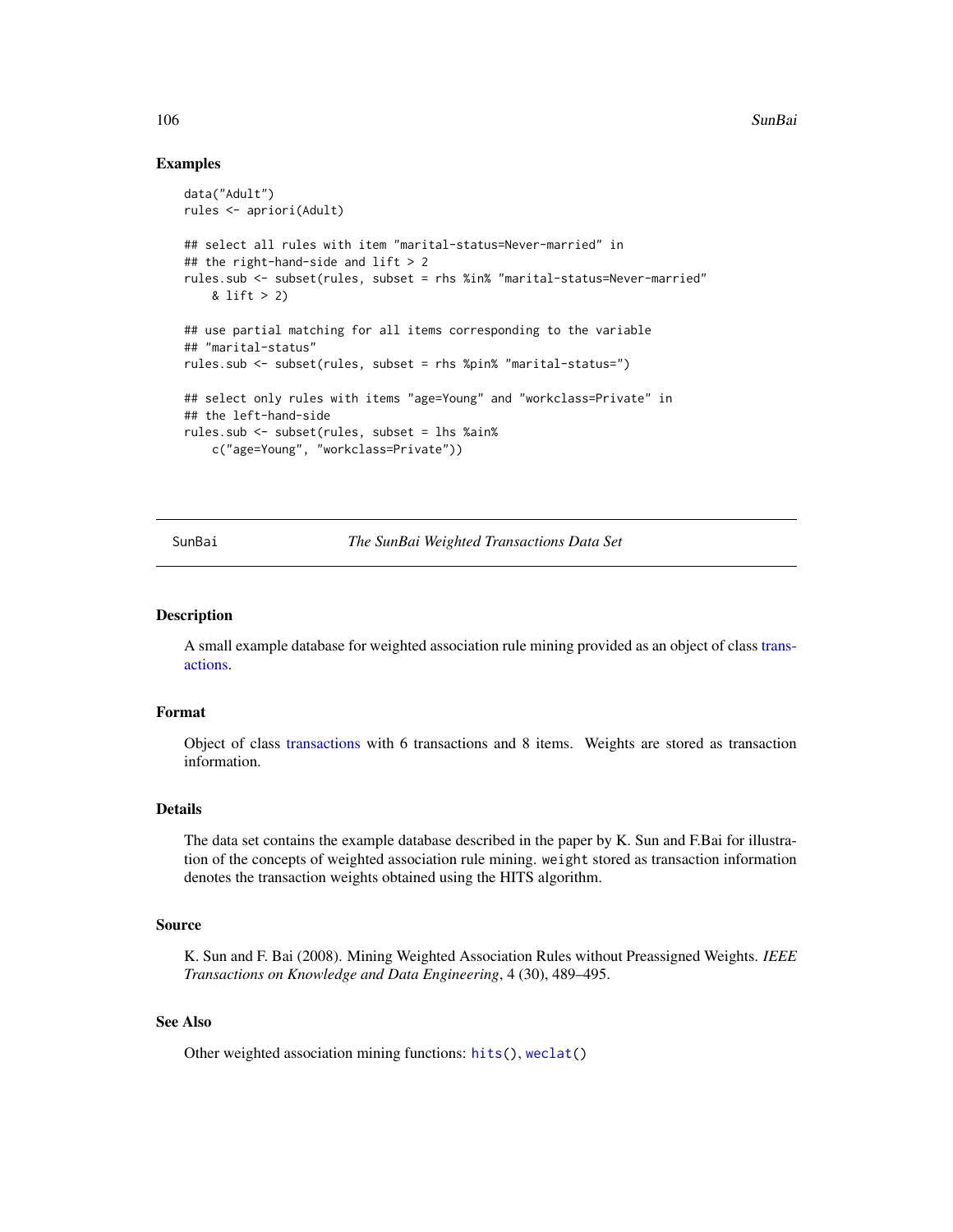#### support that the support of the support of the support of the support of the support of the support of the support of the support of the support of the support of the support of the support of the support of the support of

## Examples

```
data(SunBai)
summary(SunBai)
inspect(SunBai)
```
transactionInfo(SunBai)

support *Support Counting for Itemsets*

## Description

Provides the generic function support() and the methods to count support for given [itemMatrix](#page-70-0) and [associations](#page-16-0) in a given [transactions](#page-112-1) data.

## Usage

```
support(x, transactions, ...)
## S4 method for signature 'itemMatrix'
support(
 x,
 transactions,
  type = c("relative", "absolute"),
 method = c("ptree", "tidlists"),
 reduce = FALSE,
 weighted = FALSE,
 verbose = FALSE,
  ...
)
## S4 method for signature 'associations'
support(
 x,
  transactions,
  type = c("relative", "absolute"),
 method = c("ptree", "tidlists"),
 reduce = FALSE,
 weighted = FALSE,verbose = FALSE,
  ...
\mathcal{L}
```
## Arguments

| X            | the set of itemsets for which support should be counted. |
|--------------|----------------------------------------------------------|
| transactions | the transaction data set used for mining.                |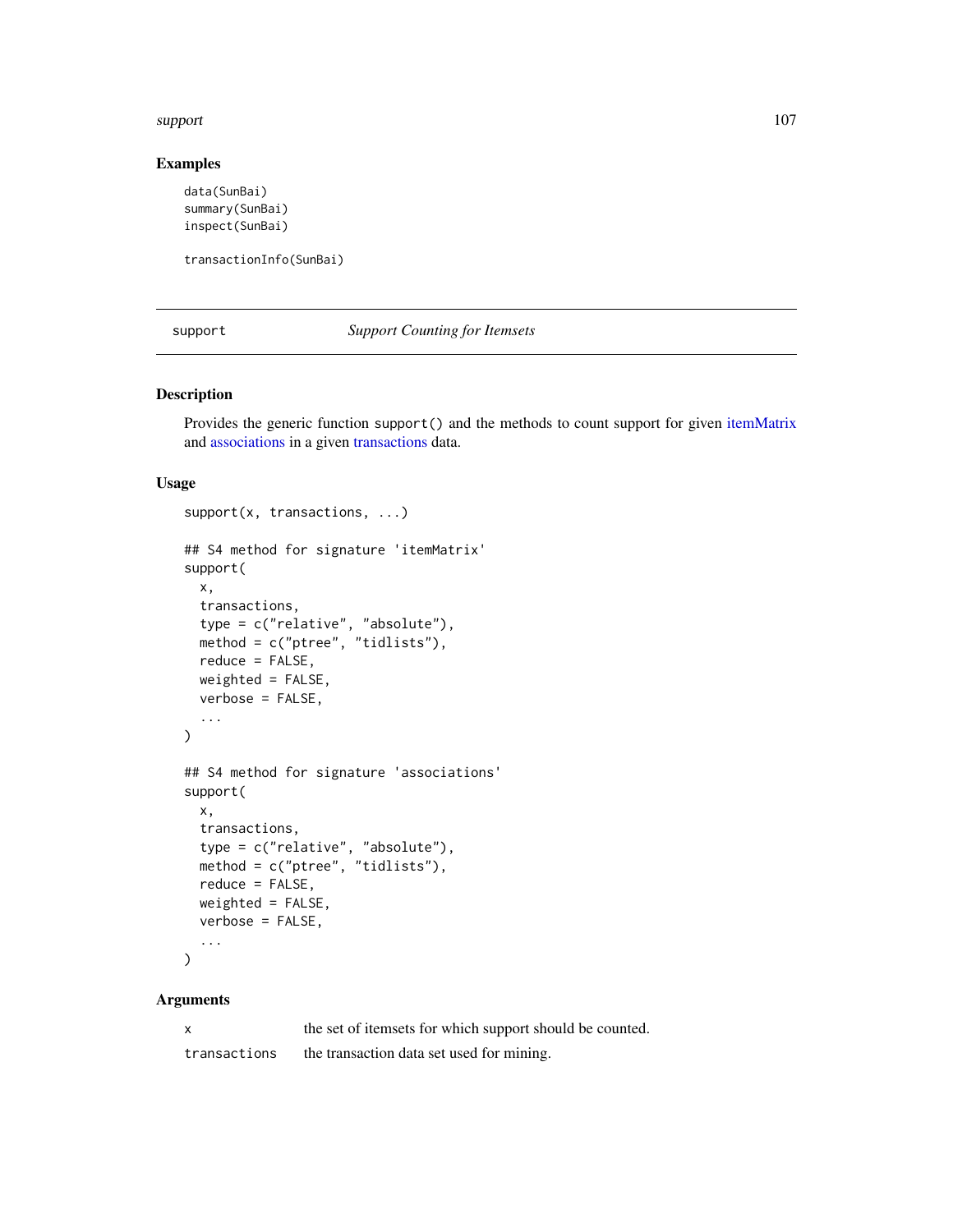| $\cdots$ | further arguments.                                                                                                                              |
|----------|-------------------------------------------------------------------------------------------------------------------------------------------------|
| type     | a character string specifying if "relative" support or "absolute" support<br>(counts) are returned for the itemsets in x. (default: "relative") |
| method   | use "ptree" or "tidlists". See Details Section.                                                                                                 |
| reduce   | should unused items are removed before counting?                                                                                                |
| weighted | should support be weighted by transactions weights stored as column "weight"<br>in transactionInfo?                                             |
| verbose  | report progress?                                                                                                                                |

## Details

Normally, the support of frequent itemsets is very efficiently counted during mining process using a set minimum support. However, if only the support for specific itemsets (maybe itemsets with very low support) is needed, or the support of a set of itemsets needs to be recalculated on different [transactions](#page-112-1) than they were mined on, then support() can be used.

Several methods for support counting are available:

- "ptree" (default method): The counters for the itemsets are organized in a prefix tree. The transactions are sequentially processed and the corresponding counters in the prefix tree are incremented (see Hahsler et al, 2008). This method is used by default since it is typically significantly faster than transaction ID list intersection.
- "tidlists": support is counted using transaction ID list intersection which is used by several fast mining algorithms (e.g., by Eclat). However, Support is determined for each itemset individually which is slow for a large number of long itemsets in dense data.

To speed up counting, reduce = TRUE can be specified in control. Unused items are removed from the transactions before counting.

## Value

A numeric vector of the same length as x containing the support values for the sets in x.

## Author(s)

Michael Hahsler and Christian Buchta

## References

Michael Hahsler, Christian Buchta, and Kurt Hornik. Selective association rule generation. *Computational Statistics*, 23(2):303-315, April 2008.

## See Also

Other interest measures: [confint\(](#page-20-0)), [coverage\(](#page-22-0)), [interestMeasure\(](#page-49-0)), [is.redundant\(](#page-57-0)), [is.significant\(](#page-59-0))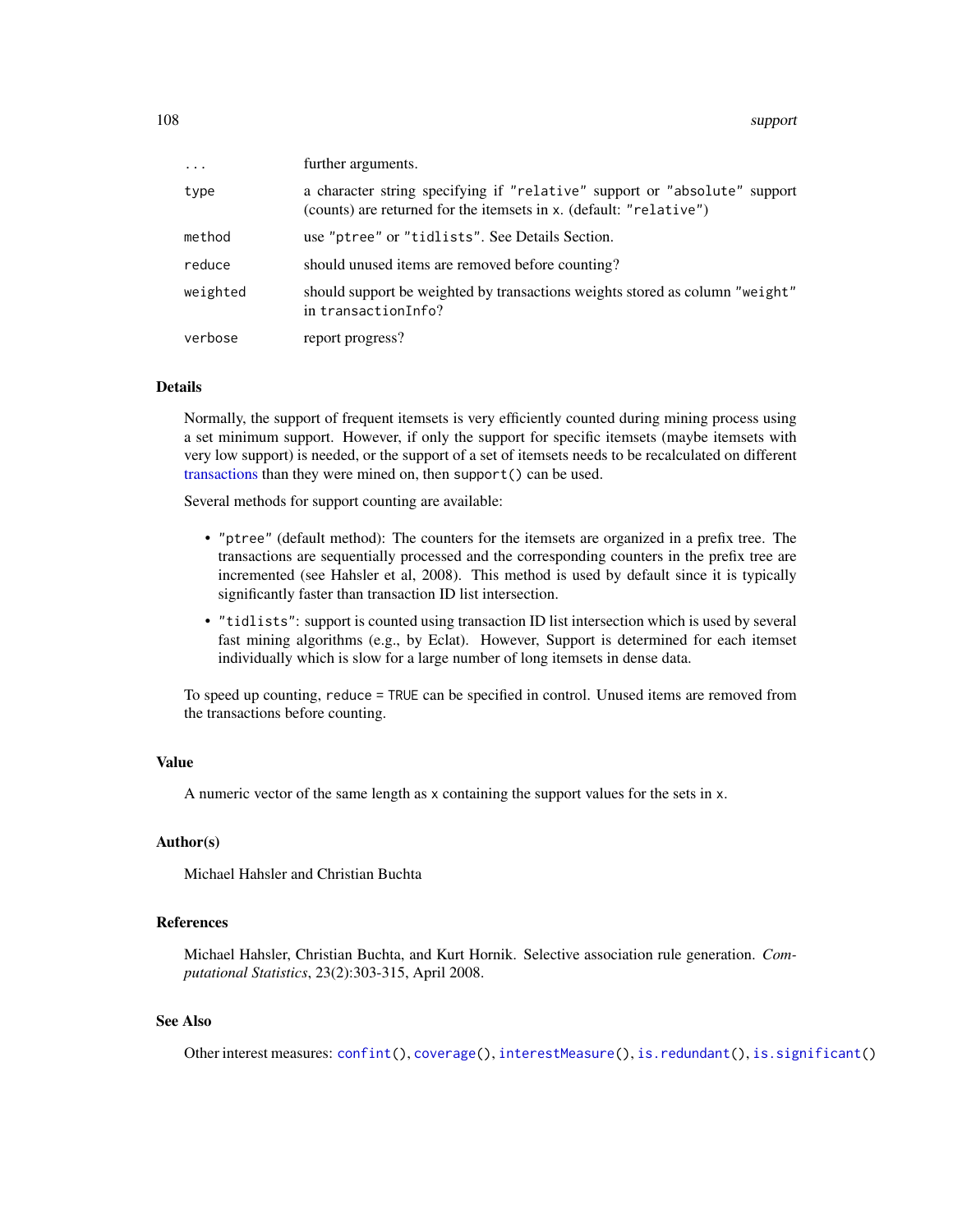# <span id="page-108-1"></span>supportingTransactions 109

# Examples

```
data("Income")
## find and some frequent itemsets
itemsets <- eclat(Income)[1:5]
## inspect the support returned by eclat
inspect(itemsets)
## count support in the database
support(items(itemsets), Income)
```

```
supportingTransactions
```
*Supporting Transactions*

# Description

Find for each itemset in an [associations](#page-16-0) object which transactions support (i.e., contains all items in the itemset) it. The information is returned as a [tidLists](#page-109-0) object.

# Usage

```
supportingTransactions(x, transactions, ...)
```
## S4 method for signature 'associations' supportingTransactions(x, transactions)

# Arguments

|              | a set of associations (itemsets, rules, etc.)                       |
|--------------|---------------------------------------------------------------------|
| transactions | an object of class transactions used to mine the associations in x. |
| $\cdot$      | currently unused.                                                   |

# Value

An object of class [tidLists](#page-109-0) containing one transaction ID list per association in x.

# Author(s)

Michael Hahsler

# See Also

```
Other itemMatrix and transactions functions: abbreviate(), crossTable(), c(), duplicated(),
extract, hierarchy, image(), inspect(), is.superset(), itemFrequencyPlot(), itemFrequency(),
itemMatrix-class, match(), merge(), random.transactions(), sample(), sets, size(), tidLists-class,
transactions-class, unique()
```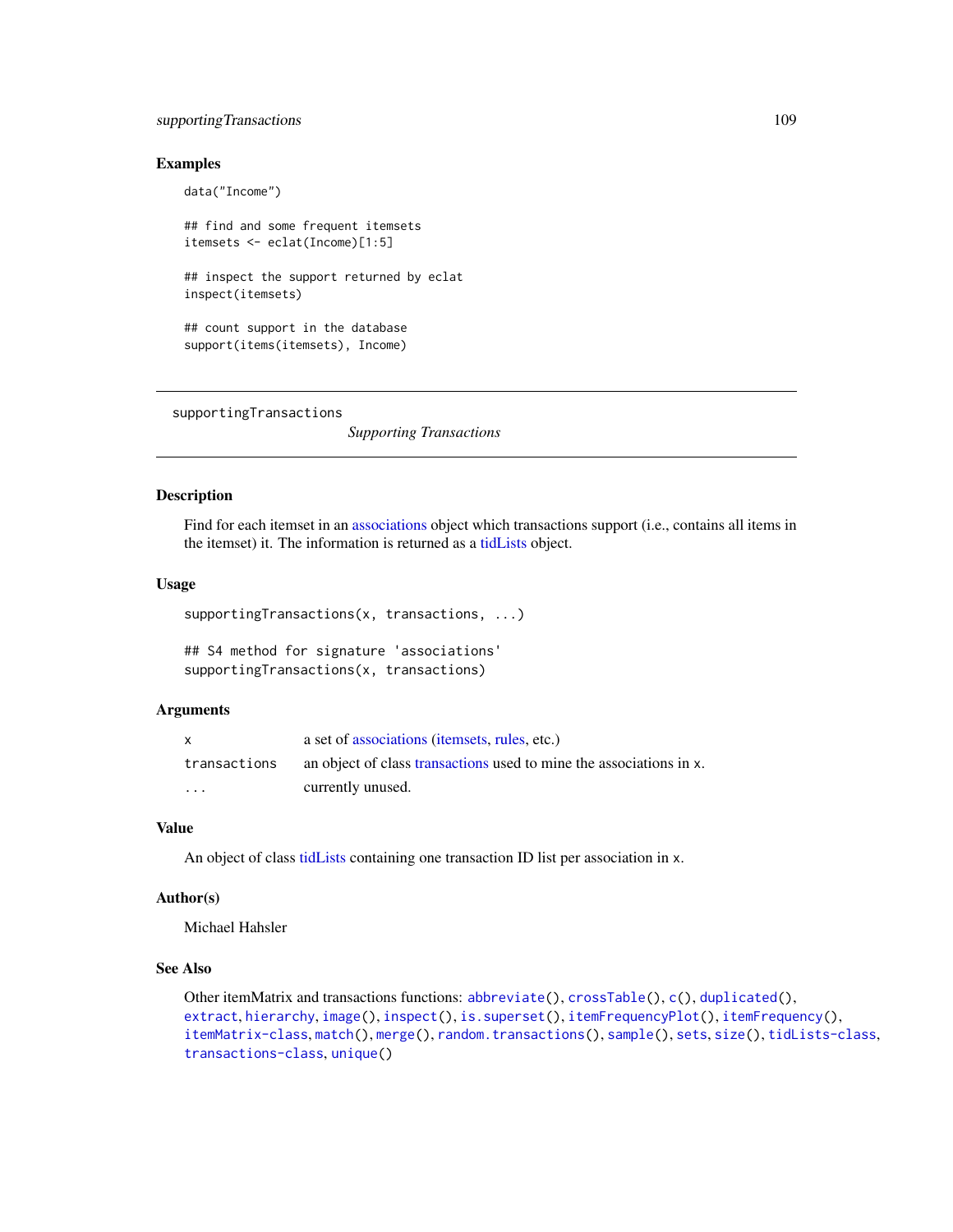# Examples

```
data <- list(
c("a", "b", "c"),
c("a","b"),
c("a","b","d"),
c("b","e"),
c("b","c","e"),
c("a","d","e"),
c("a","c"),
c("a","b","d"),
c("c","e"),
c("a","b","d","e")
)
data <- as(data, "transactions")
## mine itemsets
f \leftarrow \text{eclat}(data, parameter = list(support = .2, minlen = 3))inspect(f)
## find supporting Transactions
st <- supportingTransactions(f, data)
st
as(st, "list")
```
<span id="page-109-1"></span>tidLists-class *Class tidLists — Transaction ID Lists for Items/Itemsets*

# <span id="page-109-0"></span>Description

Class to represent transaction ID lists and associated methods.

#### Usage

```
tidLists(x)
## S4 method for signature 'tidLists'
summary(object, maxsum = 6, ...)
## S4 method for signature 'tidLists'
dim(x)
## S4 method for signature 'tidLists'
dimnames(x)
## S4 replacement method for signature 'tidLists,list'
dimnames(x) <- value
```
<span id="page-109-2"></span>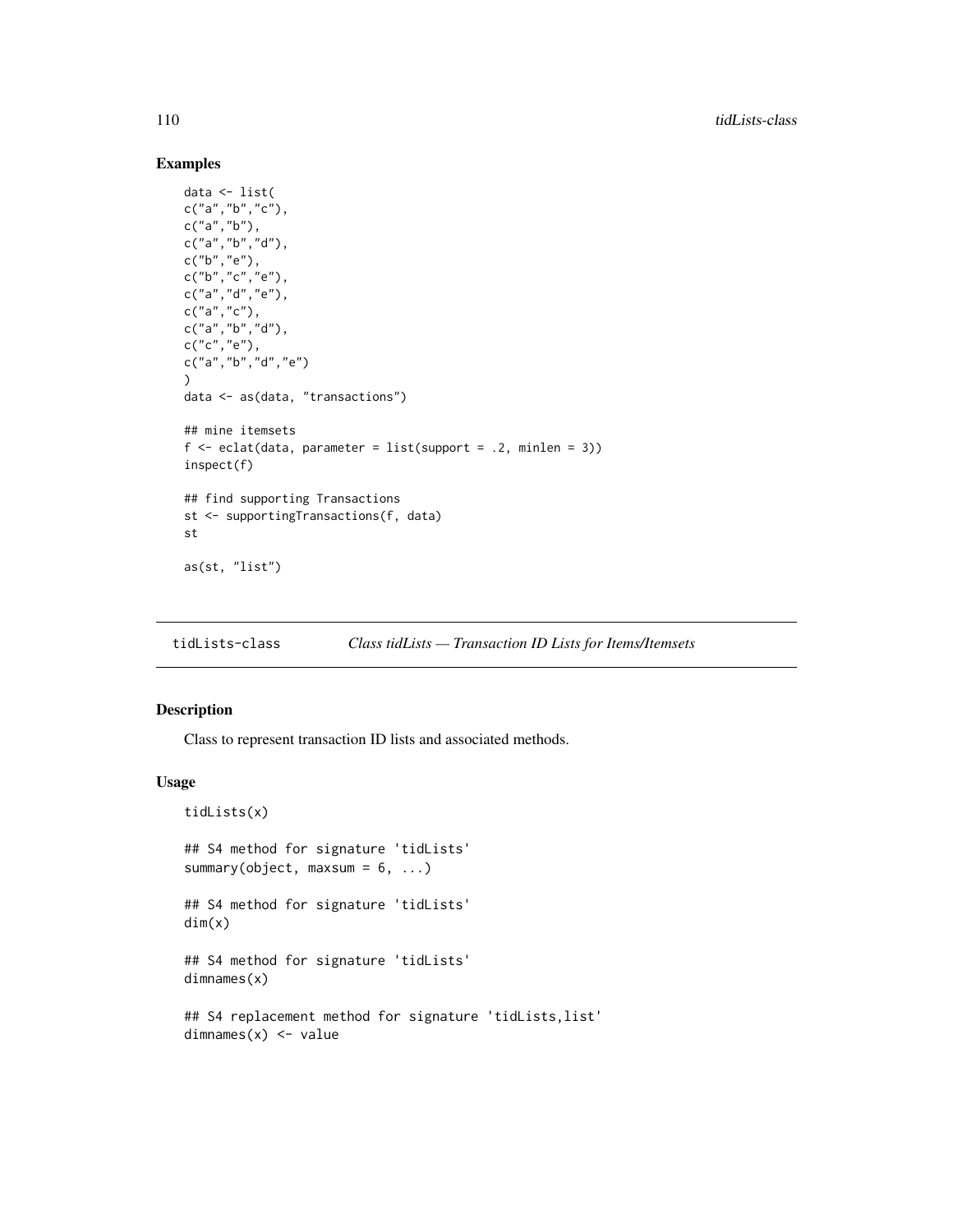#### <span id="page-110-0"></span>tidLists-class 111

```
## S4 method for signature 'tidLists'
length(x)
## S4 method for signature 'tidLists'
t(x)## S4 method for signature 'tidLists'
transactionInfo(x)
## S4 replacement method for signature 'tidLists'
transactionInfo(x) <- value
## S4 method for signature 'tidLists'
itemInfo(object)
## S4 replacement method for signature 'tidLists'
itemInfo(object) <- value
## S4 method for signature 'tidLists'
itemLabels(object)
## S4 method for signature 'tidLists'
labels(object)
```
# **Arguments**

| x, object         | the object                                       |
|-------------------|--------------------------------------------------|
| maxsum            | maximum numbers of itemsets shown in the summary |
| $\cdot\cdot\cdot$ | further arguments                                |
| value             | replacement value                                |

#### Details

Transaction ID lists contains a set of lists. Each list is associated with an item/itemset and stores the IDs of the transactions which support the item/itemset.

tidLists uses the class [Matrix::ngCMatrix](#page-0-0) to efficiently store the transaction ID lists as a sparse matrix. Each column in the matrix represents one transaction ID list.

tidLists can be used for different purposes. For some operations (e.g., support counting) it is efficient to coerce a [transactions](#page-112-0) database into tidLists where each list contains the transaction IDs for an item (and the support is given by the length of the list).

The implementation of the Eclat mining algorithm (which uses transaction ID list intersection) can also produce transaction ID lists for the found itemsets as part of the returned [itemsets](#page-75-0) object. These lists can then be used for further computation.

# Functions

• summary,tidLists-method: create a summary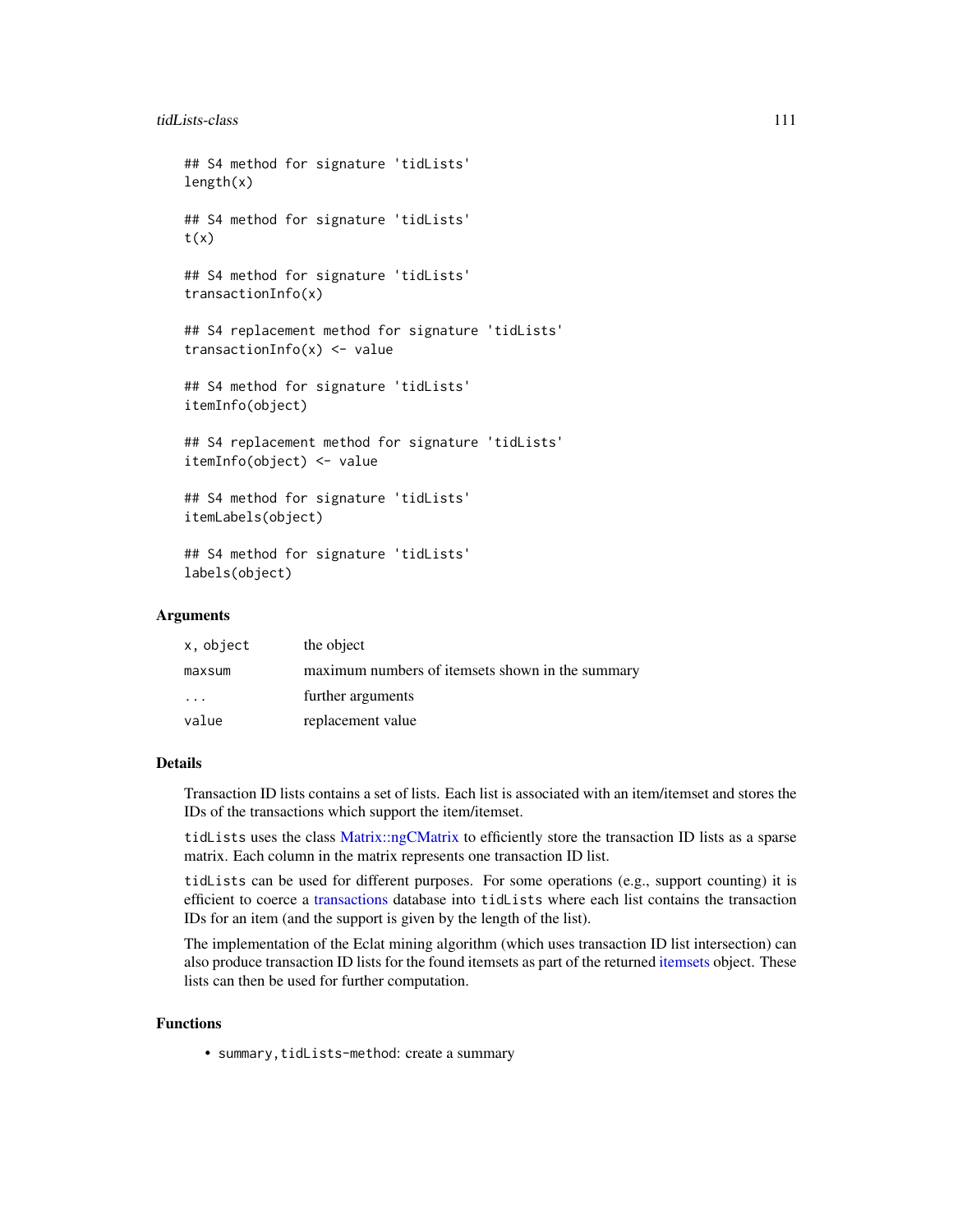- <span id="page-111-0"></span>• dim,tidLists-method: get dimensions. The rows represent the itemsets and the columns are the transactions.
- dimnames,tidLists-method: get dimnames
- dimnames<-,tidLists,list-method: replace dimnames
- length, tidLists-method: get the number of itemsets.
- t,tidLists-method: this object is not transposable. t() results in an error.
- transactionInfo, tidLists-method: get the transaction info data.frame
- transactionInfo<-,tidLists-method: replace the the transaction info data.frame
- itemInfo,tidLists-method: get the item info data.frame
- itemInfo<-,tidLists-method: replace the item info data.frame
- itemLabels, tidLists-method: get the item labels
- labels, tidLists-method: convert the tid lists into a text representation.

# **Slots**

data an object of class [ngCMatrix](#page-0-0) from package Matrix.

itemInfo a data.frame

transactionInfo a data.frame

# Objects from the Class

Objects are created

- as part of the [itemsets](#page-75-0) mined by [eclat\(\)](#page-33-0) with tidLists = TRUE in the [ECparameter](#page-14-0) object.
- by [supportingTransactions\(\)](#page-108-0).
- by coercion from an object of class [transactions.](#page-112-0)
- by calls of the form new("tidLists",...).

# Coercion

- as("tidLists", "list")
- as("list", "tidLists")
- as("tidLists", "ngCMatrix")
- as ("tidLists", "transactions")
- as ("transactions", "tidLists")
- as("tidLists", "itemMatrix")
- as("itemMatrix", "tidLists")

# Author(s)

Michael Hahsler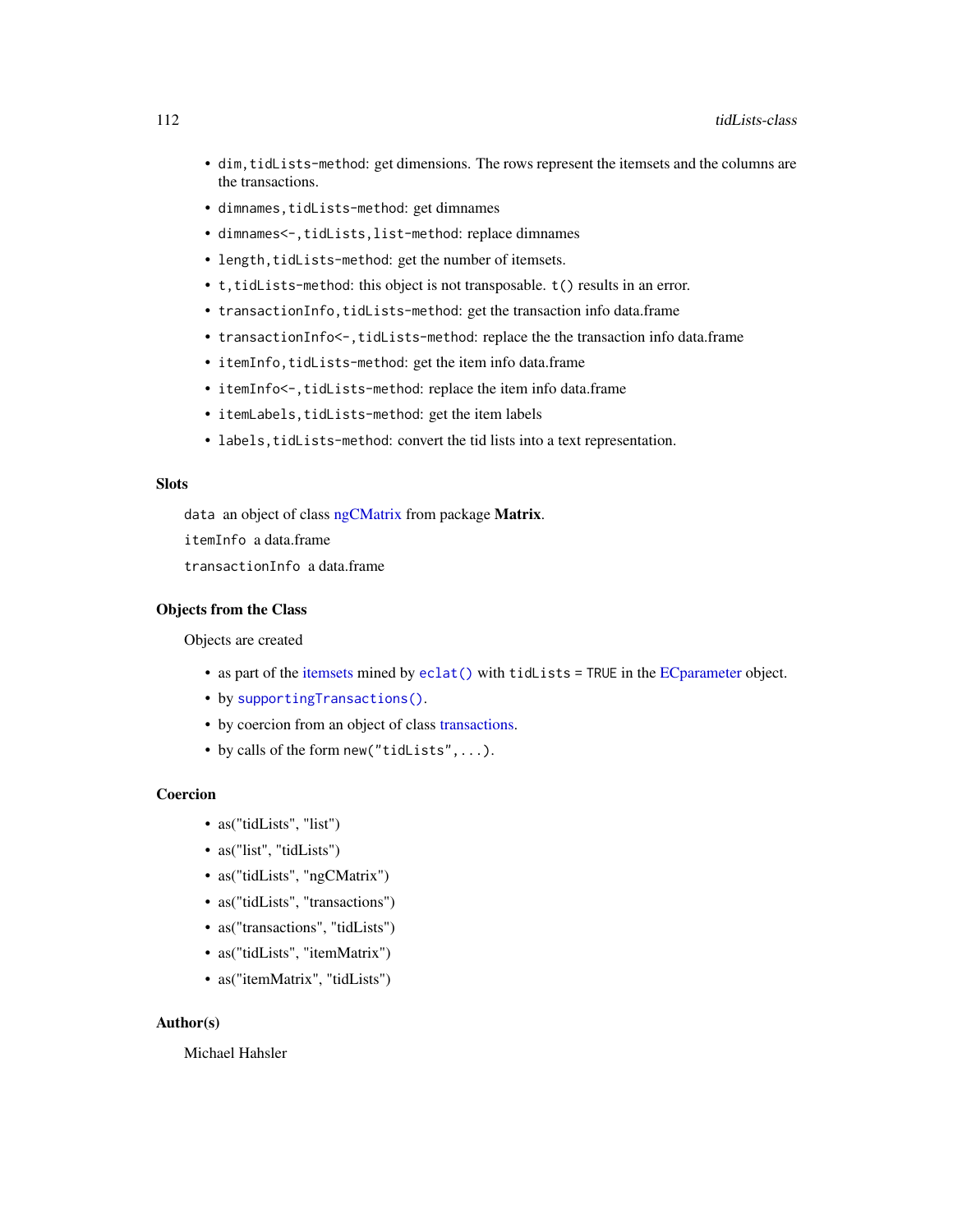# <span id="page-112-2"></span>transactions-class 113

# See Also

```
Other itemMatrix and transactions functions: abbreviate(), crossTable(), c(), duplicated(),
extract, hierarchy, image(), inspect(), is.superset(), itemFrequencyPlot(), itemFrequency(),
itemMatrix-class, match(), merge(), random.transactions(), sample(), sets, size(), supportingTransactions(),
transactions-class, unique()
```
# Examples

```
## Create transaction data set.
data <- list(
 c("a", "b", "c"),
 c("a", "b"),
 c("a","b","d"),
 c("b","e"),
 c("b", "c", "e"),
 c("a","d","e"),
 c("a", "c"),
 c("a","b","d"),
 c("c", "e"),
 c("a","b","d","e")
 \lambdadata <- as(data, "transactions")
data
## convert transactions to transaction ID lists
tl <- as(data, "tidLists")
tl
inspect(tl)
dim(tl)
dimnames(tl)
## inspect visually
image(tl)
## mine itemsets with transaction ID lists
f \leftarrow \text{eclat}(data, parameter = list(support = 0, tidLists = TRUE))tl2 <- tidLists(f)
inspect(tl2)
```
<span id="page-112-1"></span>transactions-class *Class transactions — Binary Incidence Matrix for Transactions*

# <span id="page-112-0"></span>Description

The transactions class is a subclass of [itemMatrix](#page-70-1) and represents transaction data used for mining [associations.](#page-16-0)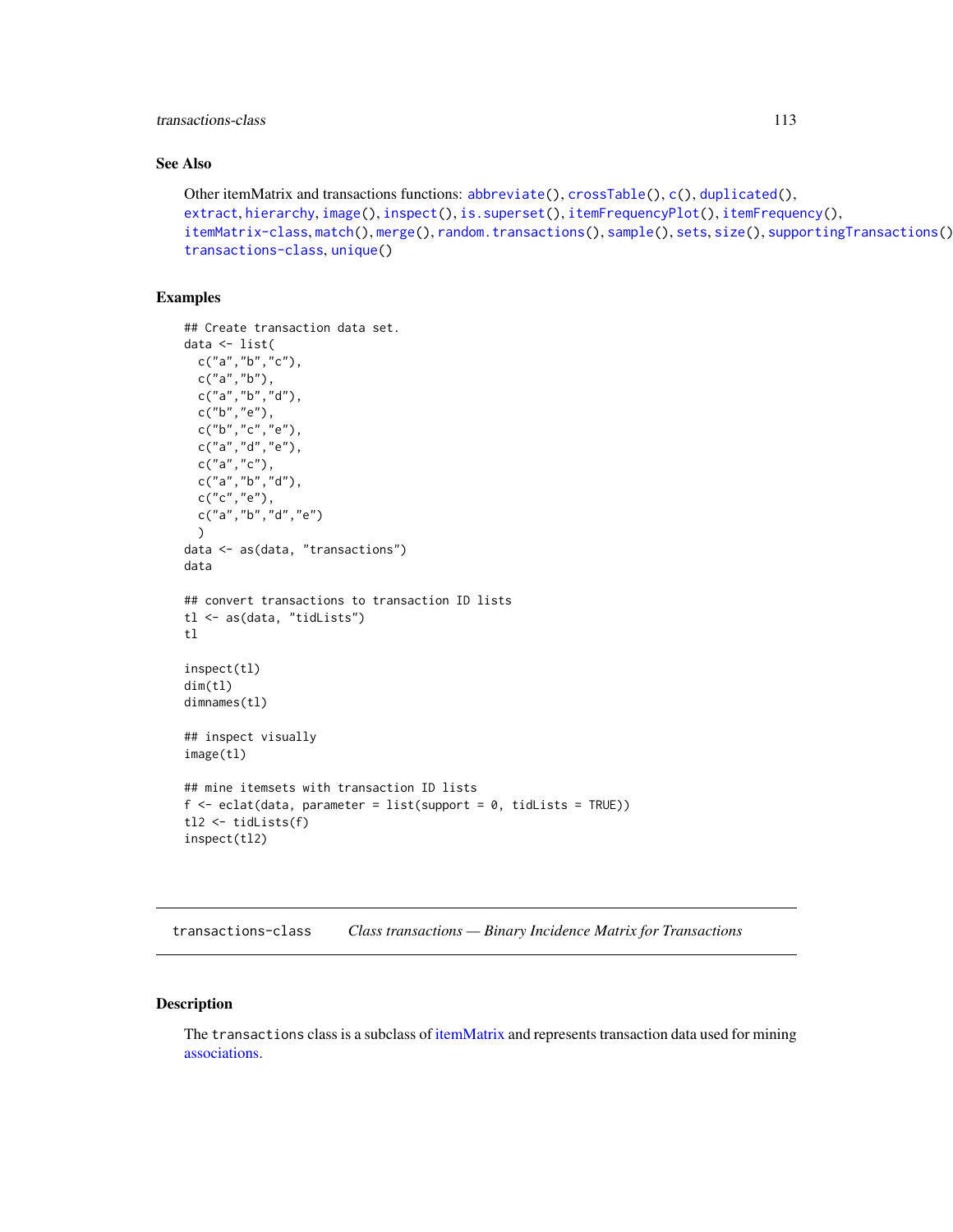# Usage

```
transactions(
  x,
  itemLabels = NULL,
  transactionInfo = NULL,
  format = "wide",
  cols = NULL
)
## S4 method for signature 'transactions'
summary(object)
## S4 method for signature 'transactions'
tolongFormat(from, <math>cols = c("TID", "item"), decode = TRUE)## S4 method for signature 'transactions'
items(x)
transactionInfo(x)
## S4 method for signature 'transactions'
transactionInfo(x)
transactionInfo(x) <- value
## S4 replacement method for signature 'transactions'
transactionInfo(x) <- value
## S4 method for signature 'transactions'
dimnames(x)
## S4 replacement method for signature 'transactions,list'
dimnames(x) <- value
```
#### Arguments

x, object, from the object itemLabels a vector with labels for the items transactionInfo a transaction information data.frame with one row per transaction. format "wide" or "long" format? Format wide is a regular data.frame where each row contains an object. Format "long" is a data.frame with one column with transaction IDs and one with an item (see cols below). cols a numeric or character vector of length two giving the index or names of the columns (fields) with the transaction and item ids in the long format. decode translate item IDs to item labels? value replacement value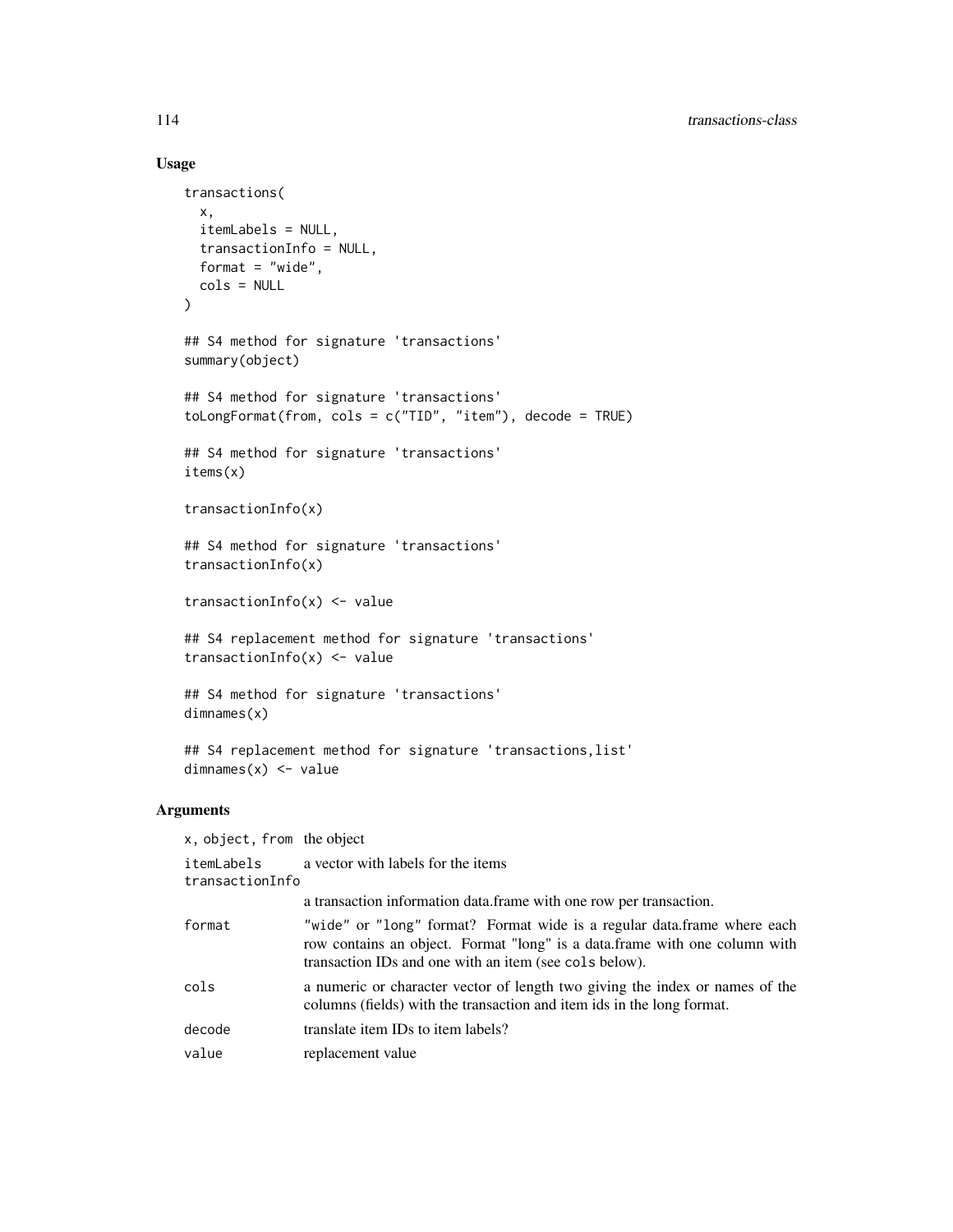#### <span id="page-114-0"></span>Details

Transactions are a direct extension of class [itemMatrix](#page-70-1) to store a binary incidence matrix, item labels, and optionally transaction IDs and user IDs. Transactions are represented as sparse binary matrices of class [itemMatrix.](#page-70-1) If you work with several transaction sets at the same time, then the encoding (order of the items in the binary matrix) in the different sets is important. See [itemCoding](#page-62-0) to learn how to encode and recode transaction sets.

Note that you will need to prepare your data first (see coercion methods in the Methods Section and the Example Section below for details on the needed format).

- Continuous variables: Association rule mining can only use items and does not work with continuous variables. Continuous variables need to be discretized first. An item resulting from discretization might be age>18 and the column contains only TRUE or FALSE. Alternatively it can be a factor with levels age $\leq$ =18, 50=>age>18 and age>50. These will be automatically converted into 3 items, one for each level. Have a look at the function [discretize\(\)](#page-26-0) for automatic discretization.
- Logical variables: A logical variable describing a person could be tall indicating if the person is tall using the values TRUE and FALSE. The fact that the person is tall would be encoded in the transaction containing the item tall while not tall persons would not have this item. Therefore, for logical variables, the TRUE value is converted into an item with the name of the variable and for the FALSE values no item is created.
- Factors: The function also can convert columns with nominal values (i.e., factors) into a series of binary items (one for each level constructed as variable name = level). Note that nominal variables need to be encoded as factors (and not characters or numbers). This can be done with

data[,"a\_nominal\_var"] <-factor(data[,"a\_nominal\_var"]).

Complete examples for how to prepare data can be found in the man pages for [Income](#page-45-0) and [Adult.](#page-5-0)

# Functions

- summary,transactions-method: produce a summary
- toLongFormat, transactions-method: convert the transactions to long format (a data.frame with two columns, tid and item). Column names can be specified as a character vector of length 2 called cols.
- items, transactions-method: get the transactions as an [itemMatrix](#page-70-1)
- transactionInfo,transactions-method: get the transaction info data.frame
- transactionInfo<-,transactions-method: replace the transaction info data.frame
- dimnames, transactions-method: get the dimnames
- dimnames<-,transactions,list-method: set the dimnames

# **Slots**

Slots are inherited from [itemMatrix.](#page-70-1)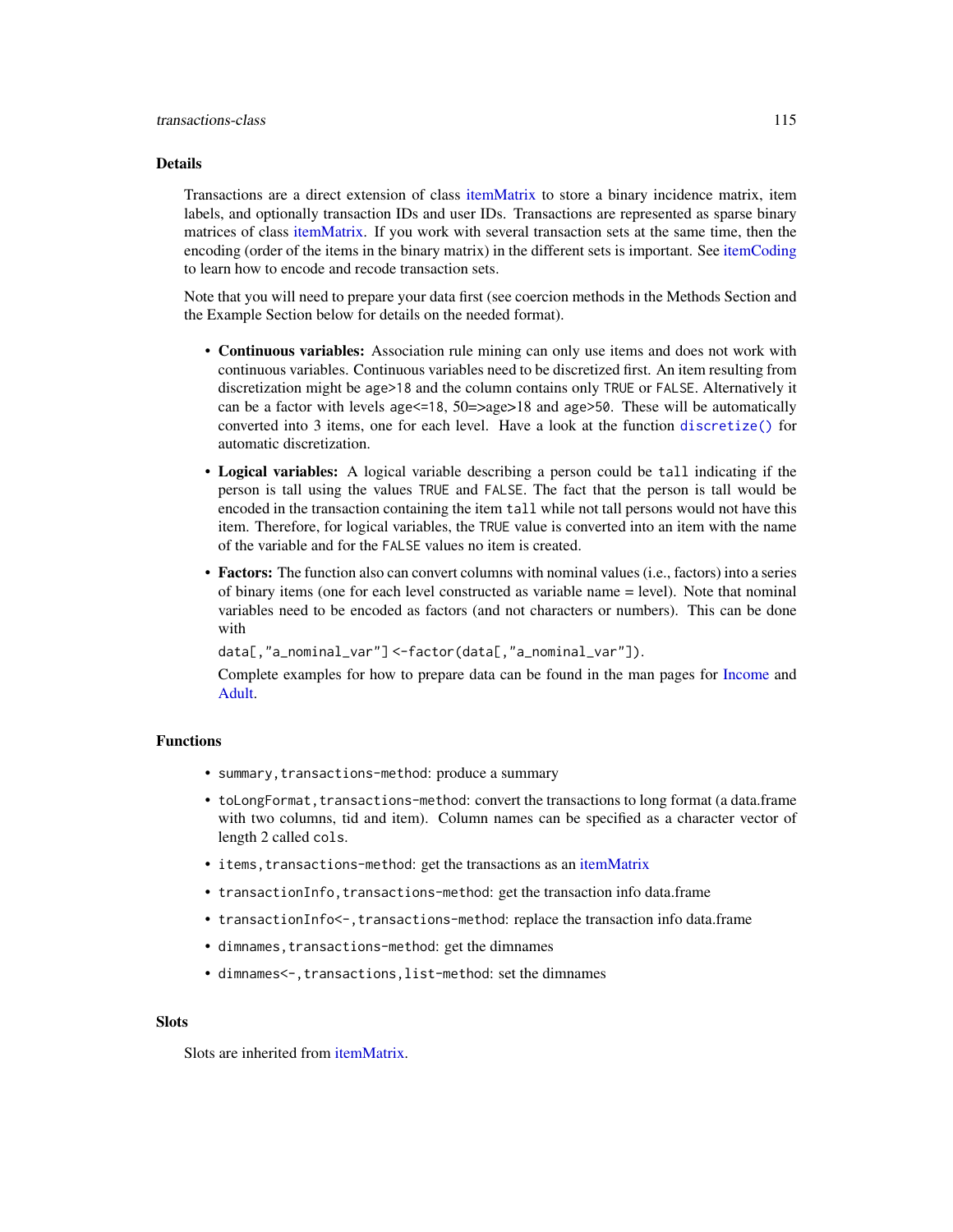# <span id="page-115-0"></span>Objects from the Class

Objects are created by:

- coercion from objects of other classes. itemLabels and transactionInfo are by default created from information in x (e.g., from row and column names).
- the constructor function transactions()
- by calling new("transactions",...).

See Examples Section for creating transactions from data.

#### Coercion

- as("transactions", "matrix")
- as("matrix", "transactions")
- as ("list", "transactions")
- as("transactions", "list")
- as("data.frame", "transactions")
- as("transactions", "data.frame")
- as("ngCMatrix", "transactions")

# Author(s)

Michael Hahsler

#### See Also

Superclass: [itemMatrix](#page-70-1)

```
Other itemMatrix and transactions functions: abbreviate(), crossTable(), c(), duplicated(),
extract, hierarchy, image(), inspect(), is.superset(), itemFrequencyPlot(), itemFrequency(),
itemMatrix-class, match(), merge(), random.transactions(), sample(), sets, size(), supportingTransactions(),
tidLists-class, unique()
```
# Examples

```
## Example 1: creating transactions form a list (each element is a transaction)
a_list <- list(
      c("a", "b", "c"),
      c("a", "b"),
      c("a","b","d"),
      c("c", "e"),
      c("a","b","d","e")
      \lambda## Set transaction names
names(a_list) <- paste("Tr", c(1:5), sep = "")
a_list
```
## Use the constructor to create transactions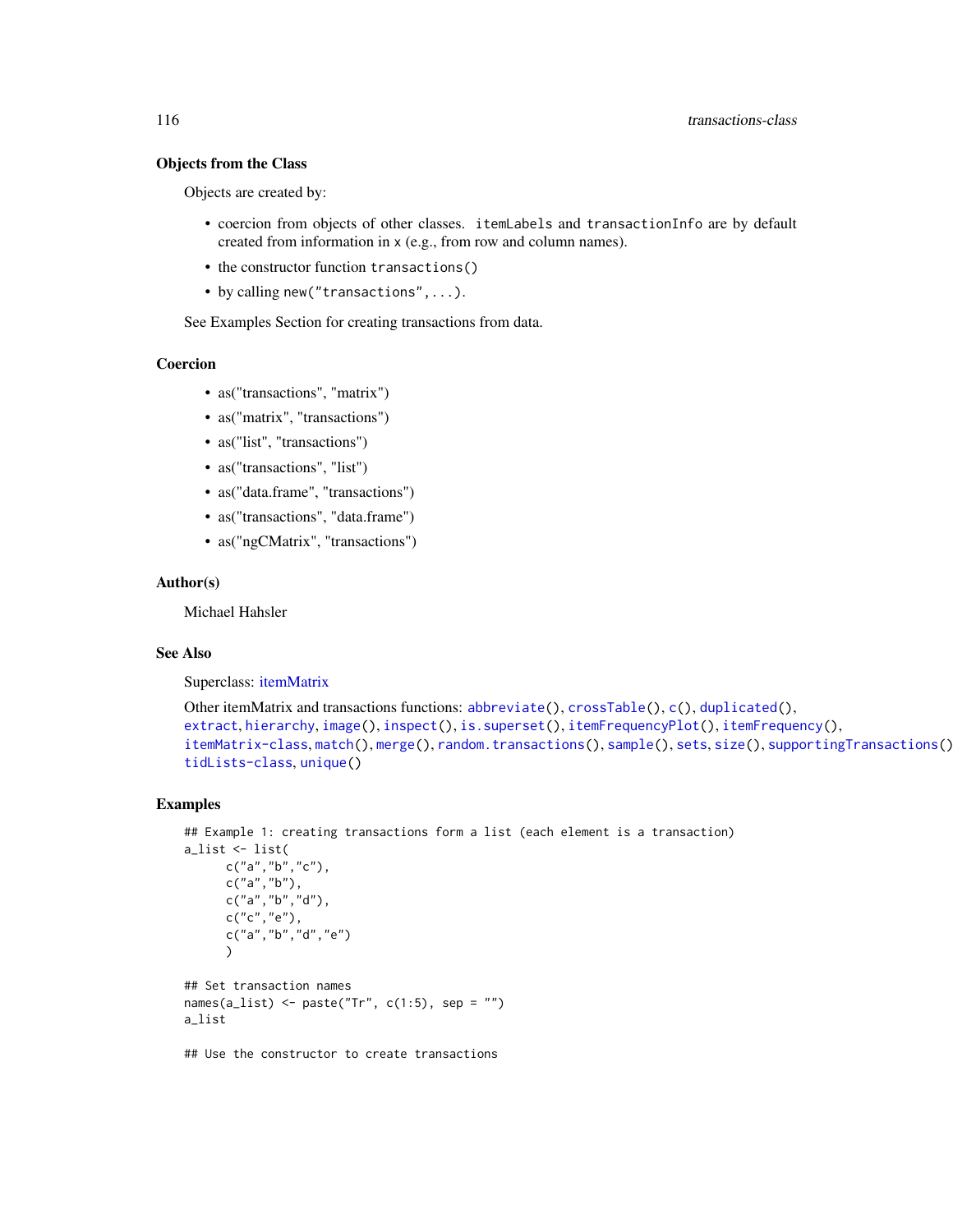```
## Note: S4 coercion does the same trans1 <- as(a_list, "transactions")
trans1 <- transactions(a_list)
trans1
## Analyze the transactions
summary(trans1)
image(trans1)
## Example 2: creating transactions from a 0-1 matrix with 5 transactions (rows) and
## 5 items (columns)
a_matrix <- matrix(
 c(1, 1, 1, 0, 0,1, 1, 0, 0, 0,
  1, 1, 0, 1, 0,
  0, 0, 1, 0, 1,
  1, 1, 0, 1, 1), ncol = 5)
## Set item names (columns) and transaction labels (rows)
colnames(a_matrix) <- c("a", "b", "c", "d", "e")
rownames(a_matrix) <- paste("Tr", c(1:5), sep = "")
a_matrix
## Create transactions
trans2 <- transactions(a_matrix)
trans2
inspect(trans2)
## Example 3: creating transactions from data.frame (wide format)
a_df <- data.frame(
age = as.factor(c( 6, 8, NA, 9, 16)),grade = as.factor(c("A", "C", "F", NA, "C")),
 pass = c(TRUE, TRUE, FALSE, TRUE, TRUE))
## Note: factors are translated differently than logicals and NAs are ignored
a_df
## Create transactions
trans3 <- transactions(a_df)
inspect(trans3)
## Note that coercing the transactions back to a data.frame does not recreate the
## original data.frame, but represents the transactions as sets of items
as(trans3, "data.frame")
## Example 4: creating transactions from a data.frame with
## transaction IDs and items (long format)
a_df3 <- data.frame(
 TID = c(1, 1, 2, 2, 2, 3),item = c("a", "b", "a", "b", "c", "b")
\lambdaa_df3
trans4 <- transactions(a_df3, format = "long", cols = c("TID", "item"))
trans4
```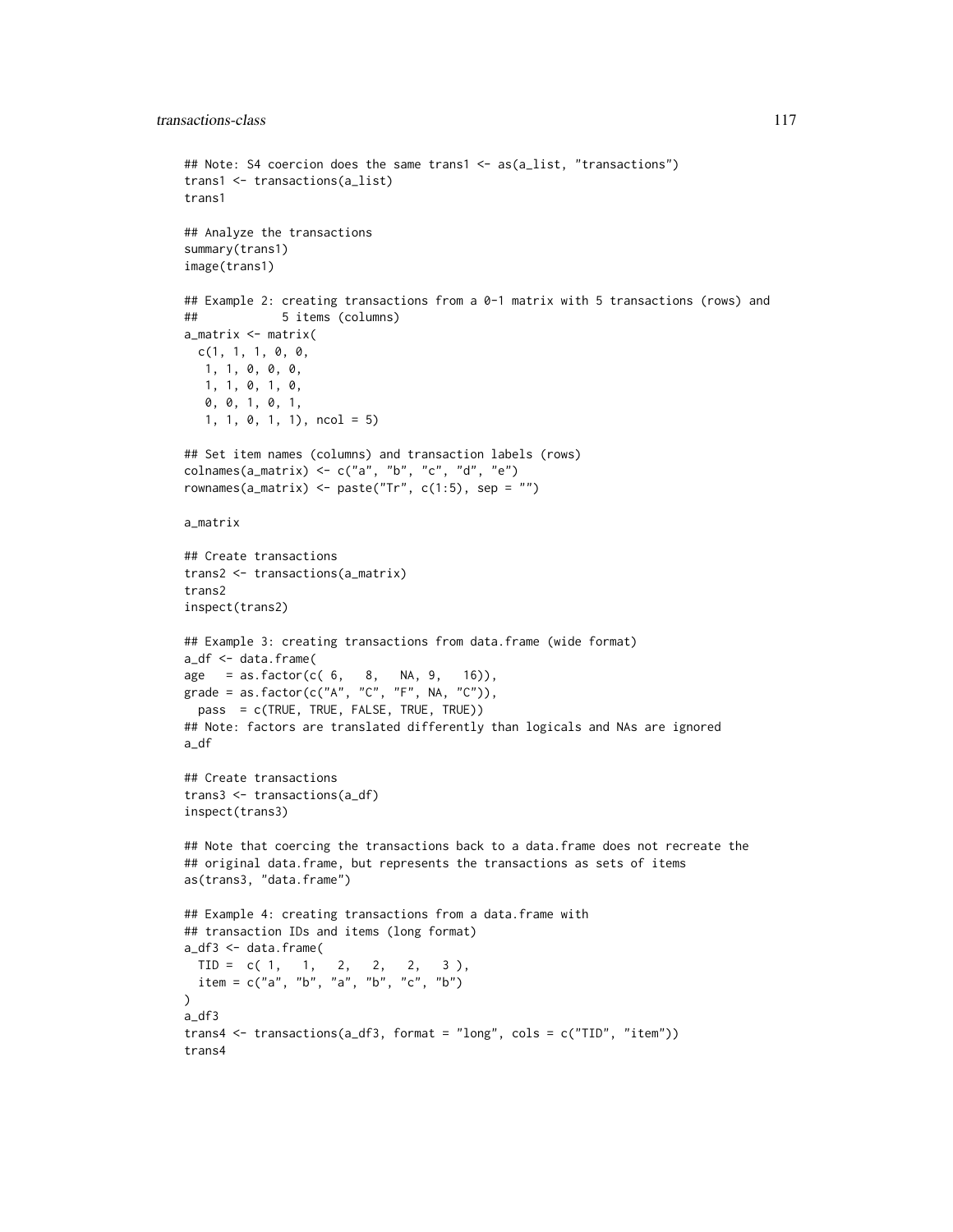#### <span id="page-117-1"></span>118 unique en la contradición de la contradición de la contradición de la contradición de la contradición de la contradición de la contradición de la contradición de la contradición de la contradición de la contradición de

```
inspect(trans4)
```

```
## convert transactions back into long format.
toLongFormat(trans4)
```
## Example 5: create transactions from a dataset with numeric variables ## using discretization. data(iris)

irisDisc <- discretizeDF(iris) head(irisDisc)

trans5 <- transactions(irisDisc) trans5 inspect(head(trans5))

## Note, creating transactions without discretizing numeric variables will apply the ## default discretization and also create a warning.

```
## Example 6: create transactions manually (with the same item coding as in trans5)
trans6 <- transactions(
 list(
   c("Sepal.Length=[4.3,5.4)", "Species=setosa"),
   c("Sepal.Length=[4.3,5.4)", "Species=setosa")
 ), itemLabels = trans5)
trans6
```
inspect(trans6)

<span id="page-117-0"></span>unique *Remove Duplicated Elements from a Collection*

# Description

Provides the generic function unique() and the methods for [itemMatrix](#page-70-1) [transactions,](#page-112-0) and [associa](#page-16-0)[tions.](#page-16-0)

#### Usage

```
unique(x, incomparables = FALSE, ...)
## S4 method for signature 'itemMatrix'
unique(x, incomparables = FALSE)## S4 method for signature 'associations'
unique(x, incomparables = FALSE, ...)
```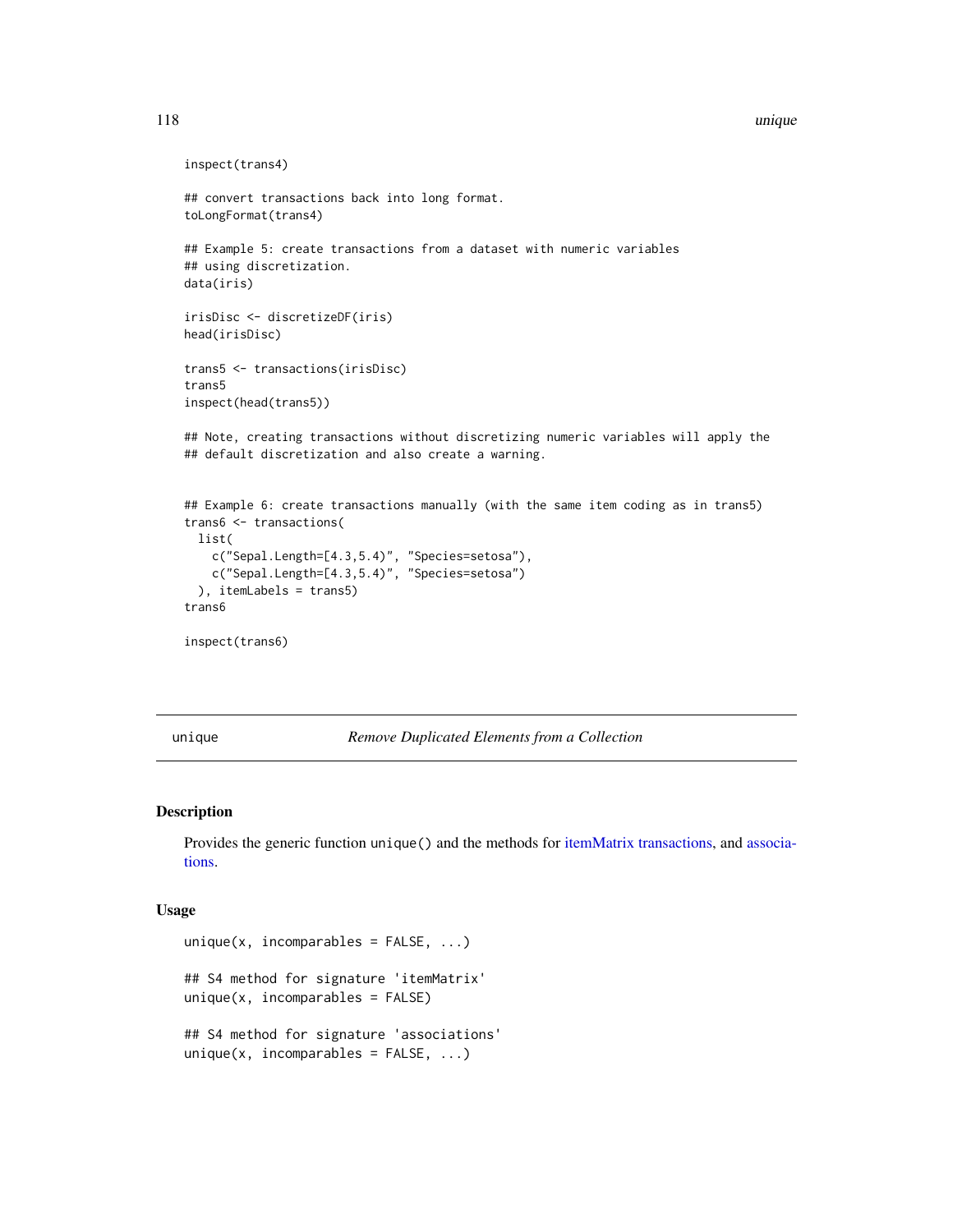#### <span id="page-118-0"></span>weclat 119

# **Arguments**

| $\mathsf{x}$            | an object of class itemMatrix or associations. |
|-------------------------|------------------------------------------------|
|                         | incomparables currently unused.                |
| $\cdot$ $\cdot$ $\cdot$ | further arguments (currently unused).          |

# Details

unique() uses [duplicated\(\)](#page-32-0) to return an object with the duplicate elements removed.

# Value

An object of the same class as x with duplicated elements removed.

#### Author(s)

Michael Hahsler

# See Also

Other associations functions: [abbreviate\(](#page-2-0)), [associations-class](#page-16-1), [c\(](#page-18-0)), [duplicated\(](#page-32-0)), [extract](#page-36-0), [inspect\(](#page-47-0)), [is.closed\(](#page-53-0)), [is.generator\(](#page-54-0)), [is.maximal\(](#page-55-0)), [is.redundant\(](#page-57-0)), [is.significant\(](#page-59-0)), [is.superset\(](#page-61-0)), [itemsets-class](#page-75-1), [match\(](#page-80-0)), [rules-class](#page-94-1), [sample\(](#page-98-0)), [sets](#page-99-0), [size\(](#page-101-0)), [sort\(](#page-102-0))

Other itemMatrix and transactions functions: [abbreviate\(](#page-2-0)), [crossTable\(](#page-23-0)), [c\(](#page-18-0)), [duplicated\(](#page-32-0)), [extract](#page-36-0), [hierarchy](#page-40-0), [image\(](#page-44-0)), [inspect\(](#page-47-0)), [is.superset\(](#page-61-0)), [itemFrequencyPlot\(](#page-68-0)), [itemFrequency\(](#page-67-0)), [itemMatrix-class](#page-70-0), [match\(](#page-80-0)), [merge\(](#page-82-0)), [random.transactions\(](#page-87-0)), [sample\(](#page-98-0)), [sets](#page-99-0), [size\(](#page-101-0)), [supportingTransactions\(](#page-108-0)), [tidLists-class](#page-109-1), [transactions-class](#page-112-1)

# Examples

```
data("Adult")
```

```
r1 \leq - apriori(Adult[1:1000], parameter = list(support = 0.5))
r2 \leq apriori(Adult[1001:2000], parameter = list(support = 0.5))
```

```
## Note that this produces a collection of rules from two sets
r_{\text{1}} comb \leq r_{\text{2}} c(r1, r2)
r_comb <- unique(r_comb)
r_comb
```

| weclat |       | Mining Associations from Weighted Transaction Data with Eclat |  |  |  |
|--------|-------|---------------------------------------------------------------|--|--|--|
|        | WARM) |                                                               |  |  |  |

# Description

Find frequent [itemsets](#page-75-0) with the Eclat algorithm. This implementation uses optimized transaction ID list joins and transaction weights to implement weighted association rule mining (WARM).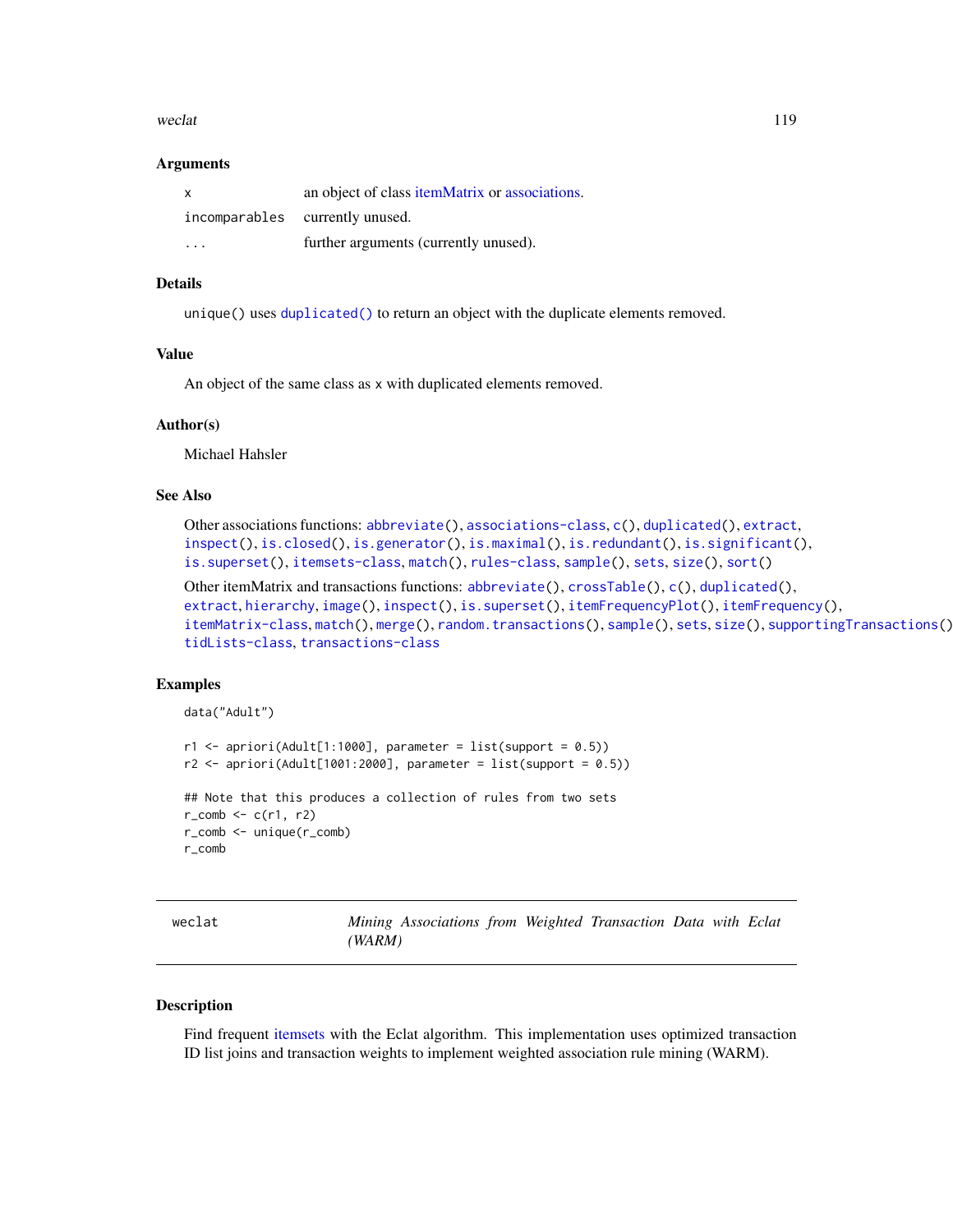<span id="page-119-0"></span>120 weclat

# Usage

weclat(data, parameter = NULL, control = NULL)

### Arguments

| data      | an object that can be coerced into an object of class transactions.                                                                                       |
|-----------|-----------------------------------------------------------------------------------------------------------------------------------------------------------|
| parameter | an object of class AS parameter (default values: support $= 0.1$ , minlen $= 1L$ ,<br>and max len $= 5L$ ) or a named list with corresponding components. |
| control   | an object of class AS control (default values: verbose = TRUE) or a named list<br>with corresponding components.                                          |

# Details

Transaction weights are stored in the [transactions](#page-112-0) as a column called weight in [transactionInfo.](#page-112-0)

The weighted support of an itemset is the sum of the weights of the transactions that contain the itemset. An itemset is frequent if its weighted support is equal or greater than the threshold specified by support (assuming that the weights sum to one).

Note that Eclat only mines (weighted) frequent itemsets. Weighted association rules can be created using [ruleInduction\(\)](#page-92-0).

### Value

Returns an object of class [itemsets.](#page-75-0) Note that weighted support is returned in [quality](#page-16-0) as column support.

# Note

The C code can be interrupted by CTRL-C. This is convenient but comes at the price that the code cannot clean up its internal memory.

# Author(s)

Christian Buchta

# References

G.D. Ramkumar, S. Ranka, and S. Tsur (1998). Weighted Association Rules: Model and Algorithm, *Proceedings of ACM SIGKDD.*

# See Also

Other mining algorithms: [APappearance-class](#page-9-0), [AScontrol-classes](#page-13-1), [ASparameter-classes](#page-14-1), [apriori\(](#page-10-0)), [eclat\(](#page-33-0)), [fim4r\(](#page-37-0)), [ruleInduction\(](#page-92-0))

Other weighted association mining functions: [SunBai](#page-105-0), [hits\(](#page-43-0))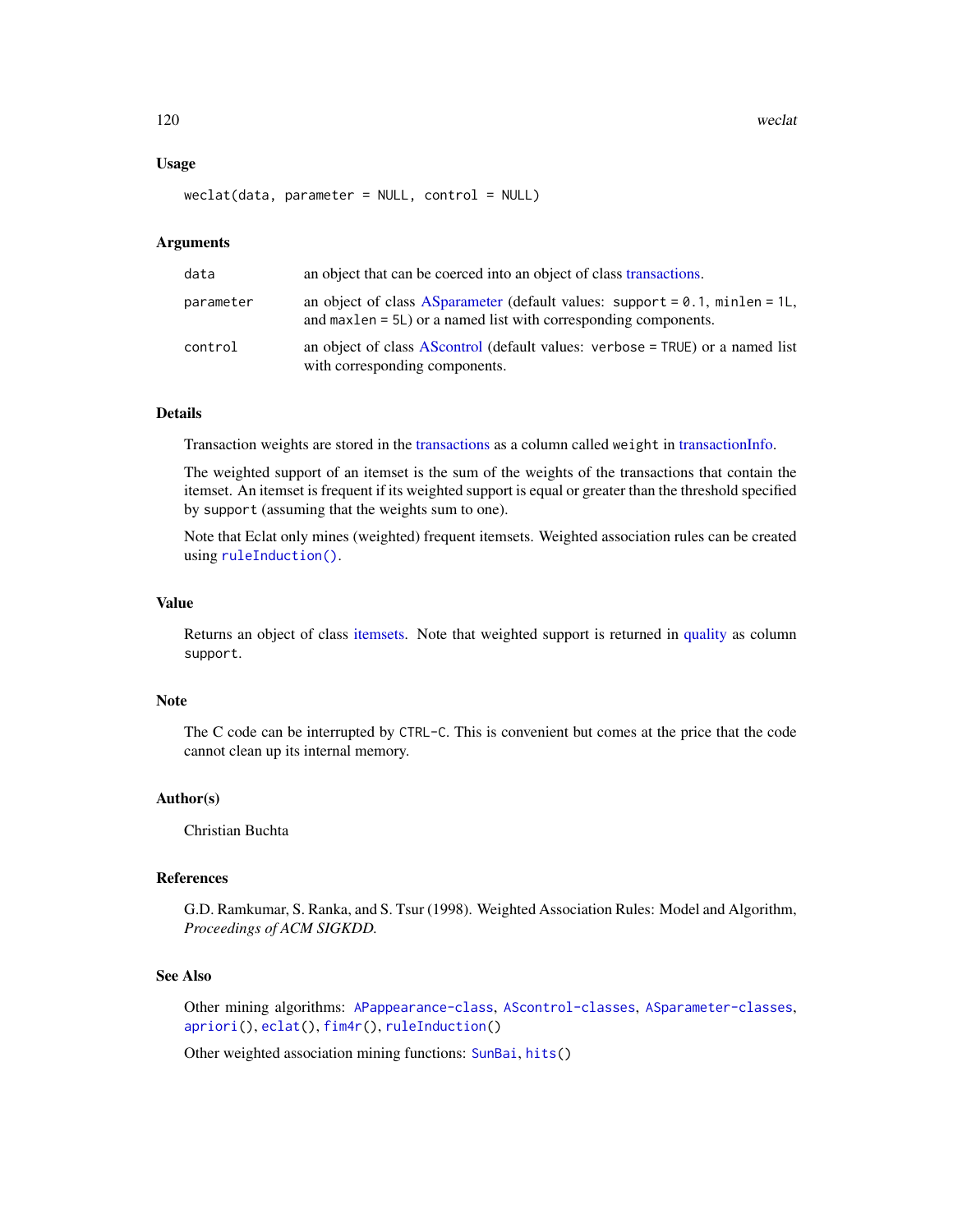<span id="page-120-0"></span>write the contract of the contract of the contract of the contract of the contract of the contract of the contract of the contract of the contract of the contract of the contract of the contract of the contract of the cont

# Examples

```
## Example 1: SunBai data
data(SunBai)
SunBai
## weights are stored in transactionInfo
transactionInfo(SunBai)
## mine weighted support itemsets using transaction support in SunBai
s <- weclat(SunBai, parameter = list(support = 0.3),
       control = list(verbose = TRUE))
inspect(sort(s))
## create rules using weighted support (satisfying a minimum
## weighted confidence of 90%).
r <- ruleInduction(s, confidence = .9)
inspect(r)
## Example 2: Find association rules in weighted data
trans <- list(
    c("A", "B", "C", "D", "E"),
    c("C", "F", "G"),
    c("A", "B"),
    c("A"),
    c("C", "F", "G", "H"),
   c("A", "G", "H")
\lambdaweight <- c(5, 10, 6, 7, 5, 1)
## convert list to transactions
trans <- transactions(trans)
## add weight information
transactionInfo(trans) <- data.frame(weight = weight)
inspect(trans)
## mine weighed support itemsets
s \le weclat(trans, parameter = list(support = 0.3),
       control = list(verbose = TRUE))
inspect(sort(s))
## create association rules
r <- ruleInduction(s, confidence = .5)
inspect(r)
```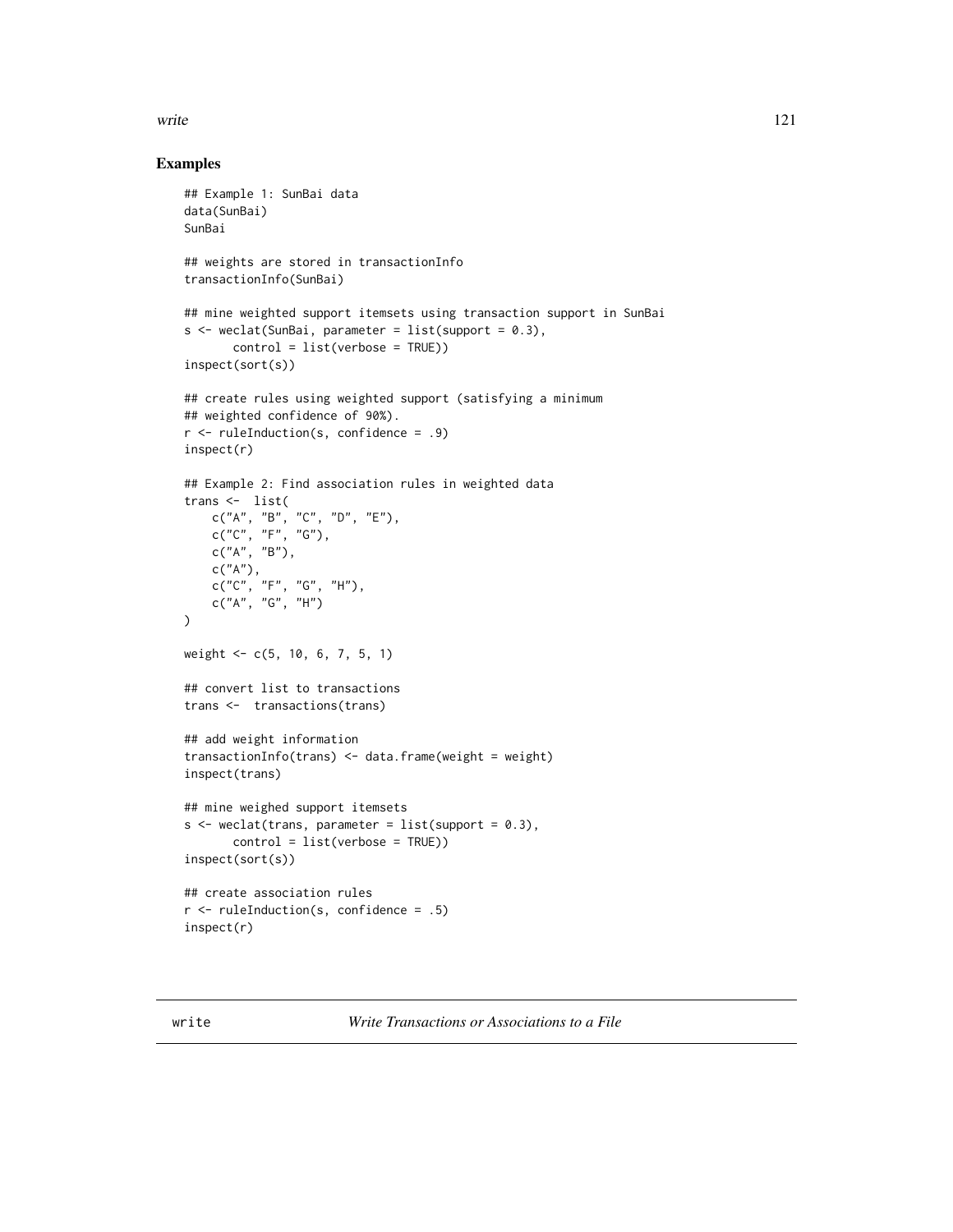# <span id="page-121-0"></span>Description

Provides the generic function write() and the methods to write [transactions](#page-112-0) or [associations](#page-16-0) to a file.

# Usage

```
write(x, file = ", ...)
## S4 method for signature 'transactions'
write(
 x,
  file = ",
  format = c("basket", "single"),
  sep = " " ,quote = TRUE,
  ...
)
## S4 method for signature 'associations'
write(x, file = "", sep = " ", quote = TRUE, \dots)
```
# Arguments

| X          | the transactions or associations (rules, itemsets, etc.) object.                                                                                                |
|------------|-----------------------------------------------------------------------------------------------------------------------------------------------------------------|
| file       | ,<br>either a character string naming a file or a connection open for writing.<br>indicates output to the console.                                              |
| $\ddots$ . | further arguments passed on to write.table(). Use file Encoding to set the<br>encoding used for writing the file.                                               |
| format     | format to write transactions.                                                                                                                                   |
| sep        | the field separator string. Values within each row of x are separated by this<br>string. Use quote = TRUE and sep = $"$ , $"$ for saving data as in csv format. |
| quote      | a logical value. Quote fields?                                                                                                                                  |

# Details

For associations [\(rules](#page-94-0) and [itemsets\)](#page-75-0) write() first uses coercion to data.frame to obtain a printable form of x and then uses [utils::write.table\(\)](#page-0-0) to write the data to disk.

Transactions can be saved in *basket* (one line per transaction) or in *single* (one line per item) format.

Note: To save and load associations in compact form, use [save\(\)](#page-0-0) and [load\(\)](#page-0-0) from the **base** package. Alternatively, association can be written to disk in PMML (Predictive Model Markup Language) via [write.PMML\(\)](#page-84-0). This requires package pmml.

# Author(s)

Michael Hahsler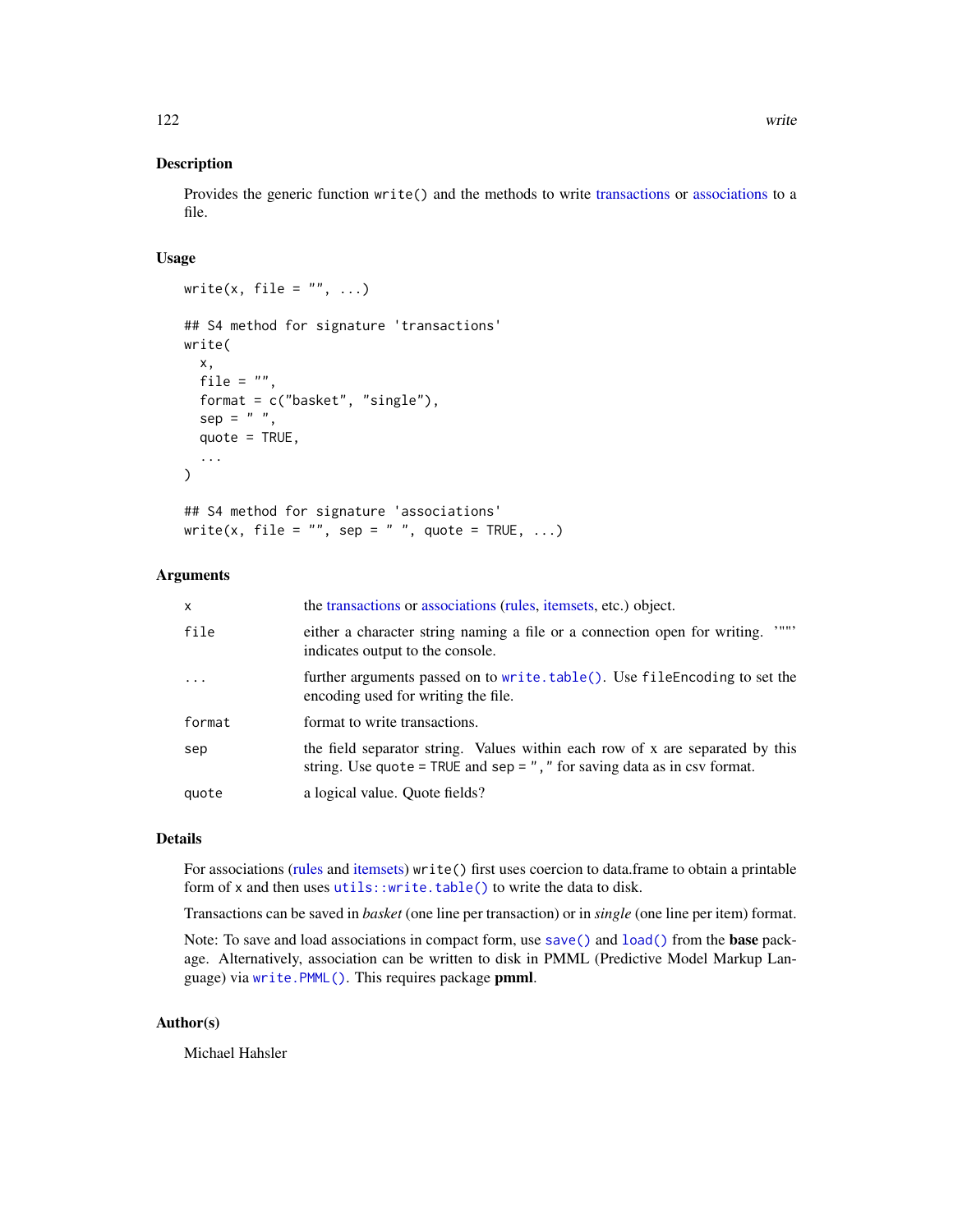<span id="page-122-0"></span>write the contract of the contract of the contract of the contract of the contract of the contract of the contract of the contract of the contract of the contract of the contract of the contract of the contract of the cont

# See Also

Other import/export: [DATAFRAME\(](#page-25-0)), [LIST\(](#page-79-0)), [pmml](#page-84-1), [read](#page-89-0)

# Examples

```
data("Epub")
```

```
## write the formated transactions to screen (basket format)
write(head(Epub))
```

```
## write the formated transactions to screen (single format)
write(head(Epub), format="single")
```

```
## write the formated result to file in CSV format
write(Epub, file = "data.csv", format = "single", sep = ",")
```

```
## write rules in CSV format
rules <- apriori(Epub, parameter=list(support = 0.0005, conf = 0.8))
write(rules, file = "data.csv", sep = ",")
```
unlink("data.csv") # tidy up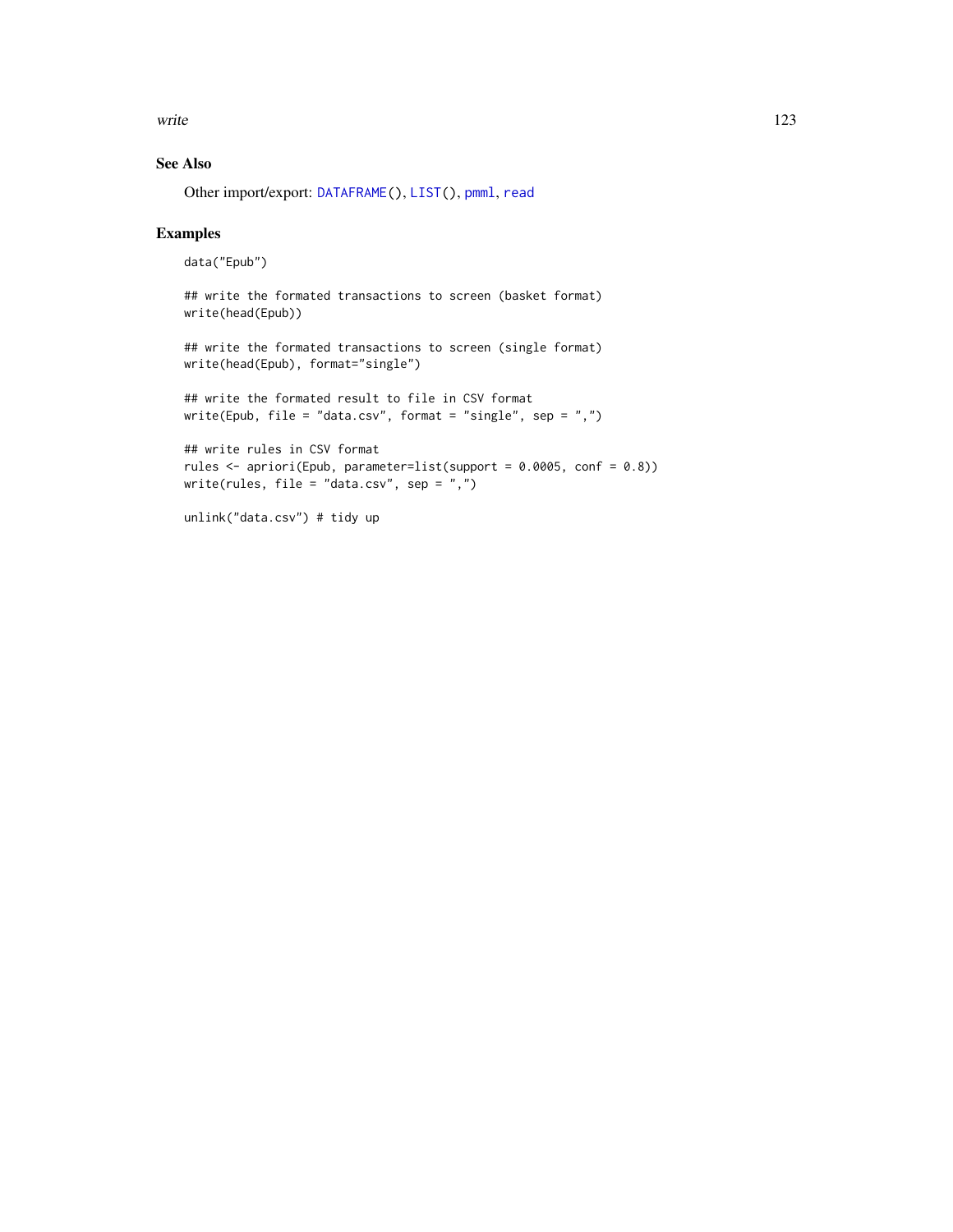# Index

∗ arith sort, [103](#page-102-1) ∗ array extract, [37](#page-36-1) ∗ associations functions abbreviate, [3](#page-2-1) associations-class, [17](#page-16-2) c, [19](#page-18-1) duplicated, [33](#page-32-1) extract, [37](#page-36-1) inspect, [48](#page-47-1) is.closed, [54](#page-53-1) is.generator, [55](#page-54-1) is.maximal, [56](#page-55-1) is.redundant, [58](#page-57-1) is.significant, [60](#page-59-1) is.superset, [62](#page-61-1) itemsets-class, [76](#page-75-2) match, [81](#page-80-1) rules-class, [95](#page-94-2) sample, [99](#page-98-1) sets, [100](#page-99-1) size, [102](#page-101-1) sort, [103](#page-102-1) unique, [118](#page-117-1) ∗ attribute size, [102](#page-101-1) ∗ classes APappearance-class, [10](#page-9-1) AScontrol-classes, [14](#page-13-2) ASparameter-classes, [15](#page-14-2) associations-class, [17](#page-16-2) itemMatrix-class, [71](#page-70-2) itemsets-class, [76](#page-75-2) proximity-classes, [87](#page-86-0) rules-class, [95](#page-94-2) tidLists-class, [110](#page-109-2) transactions-class, [113](#page-112-2) ∗ cluster

affinity, [8](#page-7-0) dissimilarity, [30](#page-29-0) predict, [86](#page-85-0) ∗ datagen random.transactions, [88](#page-87-1) ∗ datasets Adult, [6](#page-5-1) Epub, [36](#page-35-0) Groceries, [40](#page-39-0) Income, [46](#page-45-1) Mushroom, [84](#page-83-0) SunBai, [106](#page-105-1) ∗ file read, [90](#page-89-1) write, [121](#page-120-0) ∗ hplot image, [45](#page-44-1) itemFrequencyPlot, [69](#page-68-1) ∗ import/export DATAFRAME, [26](#page-25-1) LIST, [80](#page-79-1) pmml, [85](#page-84-2) read, [90](#page-89-1) write, [121](#page-120-0) ∗ interest measures confint, [21](#page-20-0) coverage, [23](#page-22-0) interestMeasure, [50](#page-49-0) is.redundant, [58](#page-57-1) is.significant, [60](#page-59-1) support, [107](#page-106-0) ∗ interface pmml, [85](#page-84-2) ∗ itemMatrix and transactions Functions itemwiseSetOps, [78](#page-77-0) ∗ itemMatrix and transactions functions abbreviate, [3](#page-2-1) c, [19](#page-18-1) crossTable, [24](#page-23-1)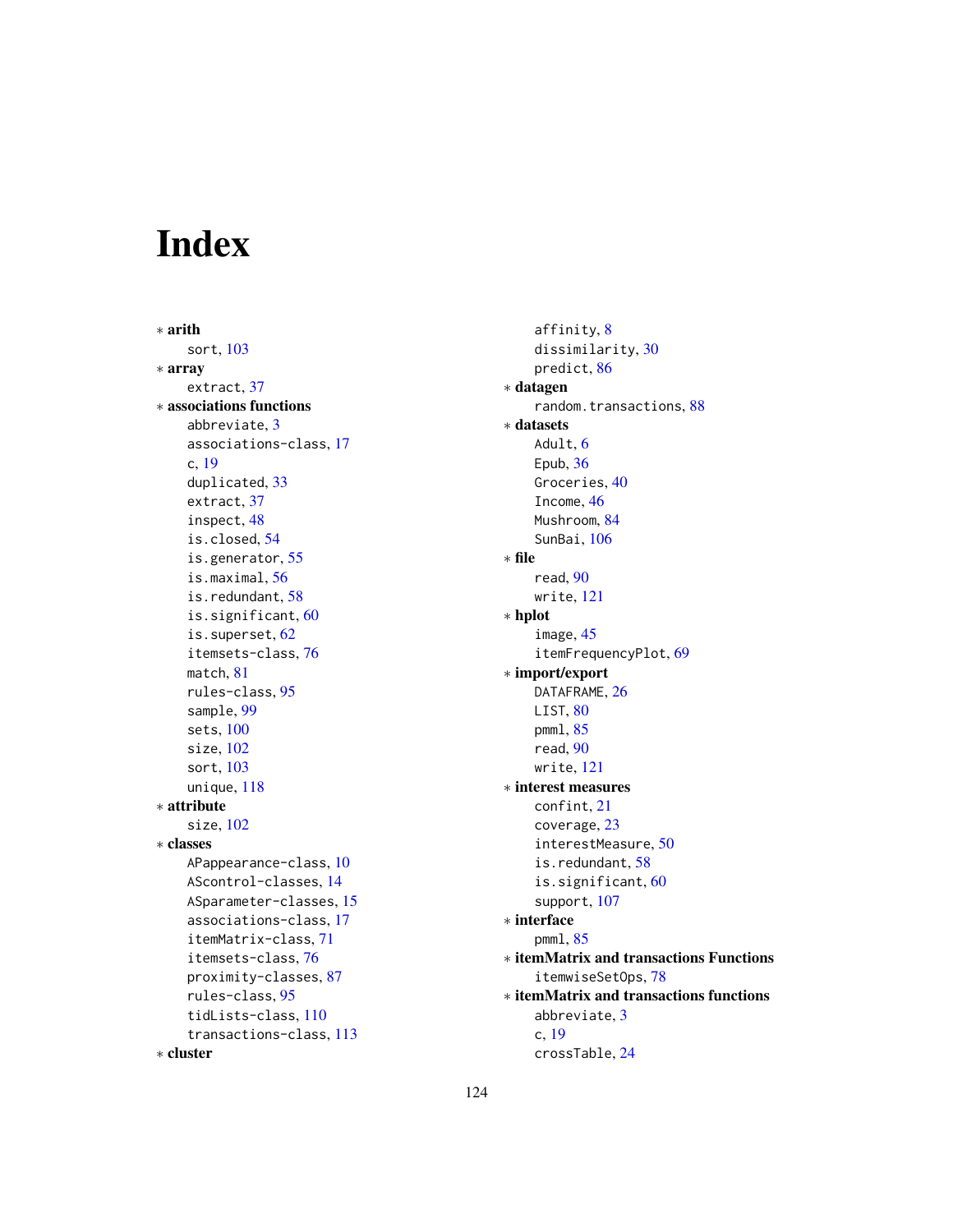duplicated, [33](#page-32-1) extract, [37](#page-36-1) hierarchy, [41](#page-40-1) image, [45](#page-44-1) inspect, [48](#page-47-1) is.superset, [62](#page-61-1) itemFrequency, [68](#page-67-1) itemFrequencyPlot, [69](#page-68-1) itemMatrix-class, [71](#page-70-2) match, [81](#page-80-1) merge, [83](#page-82-1) random.transactions, [88](#page-87-1) sample, [99](#page-98-1) sets, [100](#page-99-1) size, [102](#page-101-1) supportingTransactions, [109](#page-108-1) tidLists-class, [110](#page-109-2) transactions-class, [113](#page-112-2) unique, [118](#page-117-1) ∗ itemMatrix functions itemCoding, [63](#page-62-1) ∗ manip abbreviate, [3](#page-2-1) addComplement, [5](#page-4-0) c, [19](#page-18-1) confint, [21](#page-20-0) DATAFRAME, [26](#page-25-1) discretize, [27](#page-26-1) duplicated, [33](#page-32-1) hierarchy, [41](#page-40-1) is.redundant, [58](#page-57-1) is.significant, [60](#page-59-1) is.superset, [62](#page-61-1) itemCoding, [63](#page-62-1) itemwiseSetOps, [78](#page-77-0) LIST, [80](#page-79-1) match, [81](#page-80-1) merge, [83](#page-82-1) sample, [99](#page-98-1) sets, [100](#page-99-1) sort, [103](#page-102-1) subset, [105](#page-104-0) unique, [118](#page-117-1) ∗ mining algorithms APappearance-class, [10](#page-9-1) apriori, [11](#page-10-1) AScontrol-classes, [14](#page-13-2) ASparameter-classes, [15](#page-14-2)

eclat, [34](#page-33-1) fim4r, [38](#page-37-1) ruleInduction, [93](#page-92-1) weclat, [119](#page-118-0) ∗ models affinity, [8](#page-7-0) apriori, [11](#page-10-1) coverage, [23](#page-22-0) crossTable, [24](#page-23-1) dissimilarity, [30](#page-29-0) eclat, [34](#page-33-1) hits, [44](#page-43-1) interestMeasure, [50](#page-49-0) is.closed, [54](#page-53-1) is.generator, [55](#page-54-1) is.maximal, [56](#page-55-1) itemFrequency, [68](#page-67-1) predict, [86](#page-85-0) ruleInduction, [93](#page-92-1) support, [107](#page-106-0) supportingTransactions, [109](#page-108-1) weclat, [119](#page-118-0) ∗ postporocessing ruleInduction, [93](#page-92-1) ∗ postprocessing is.closed, [54](#page-53-1) is.generator, [55](#page-54-1) is.maximal, [56](#page-55-1) is.redundant, [58](#page-57-1) is.significant, [60](#page-59-1) is.superset, [62](#page-61-1) ∗ preprocessing discretize, [27](#page-26-1) hierarchy, [41](#page-40-1) itemCoding, [63](#page-62-1) merge, [83](#page-82-1) sample, [99](#page-98-1) ∗ print inspect, [48](#page-47-1) ∗ proximity classes and functions affinity, [8](#page-7-0) dissimilarity, [30](#page-29-0) predict, [86](#page-85-0) proximity-classes, [87](#page-86-0) ∗ transactions functions addComplement, [5](#page-4-0) ∗ weighted association mining functions hits, [44](#page-43-1)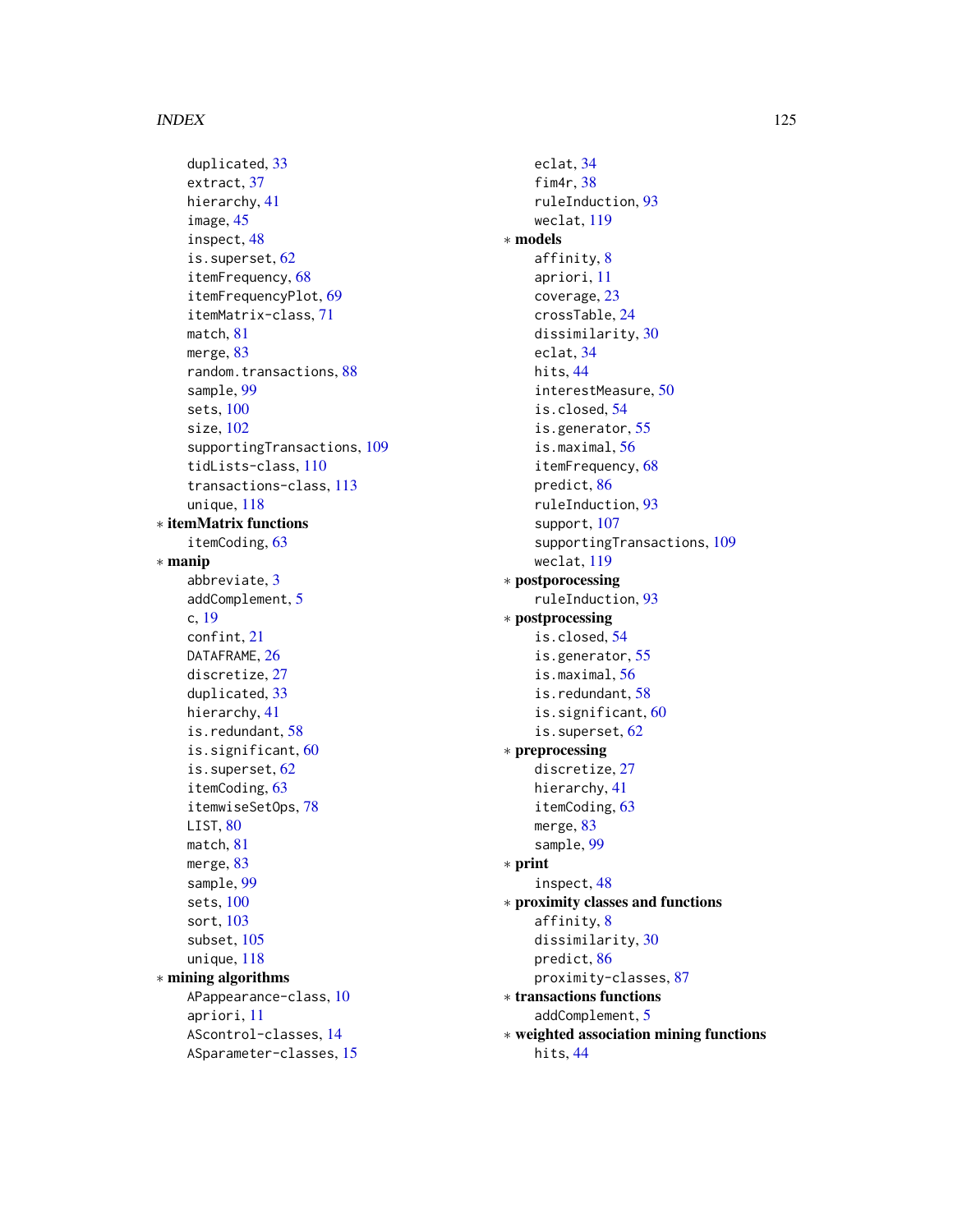SunBai, [106](#page-105-1) weclat, [119](#page-118-0) [,itemMatrix,ANY,ANY,ANY-method *(*extract*)*, [37](#page-36-1) [,itemsets,ANY,ANY,ANY-method *(*extract*)*, [37](#page-36-1) [,rules,ANY,ANY,ANY-method *(*extract*)*, [37](#page-36-1) [,tidLists,ANY,ANY,ANY-method *(*extract*)*, [37](#page-36-1) [, transactions, ANY, ANY, ANY-method *(*extract*)*, [37](#page-36-1) %ain% *(*match*)*, [81](#page-80-1) %ain%,itemMatrix,character-method *(*match*)*, [81](#page-80-1) %in% *(*match*)*, [81](#page-80-1) %in%,associations,associations-method *(*match*)*, [81](#page-80-1) %in%,itemMatrix,character-method *(*match*)*, [81](#page-80-1) %in%,itemMatrix,itemMatrix-method *(*match*)*, [81](#page-80-1) %oin% *(*match*)*, [81](#page-80-1) %oin%,itemMatrix,character-method *(*match*)*, [81](#page-80-1) %pin% *(*match*)*, [81](#page-80-1) %pin%,itemMatrix,character-method *(*match*)*, [81](#page-80-1) %ain%, *[105](#page-104-0)* %in%, *[105](#page-104-0)* %oin%, *[105](#page-104-0)*

abbreviate, [3,](#page-2-1) *[19,](#page-18-1) [20](#page-19-0)*, *[25](#page-24-0)*, *[34](#page-33-1)*, *[37](#page-36-1)*, *[42](#page-41-0)*, *[46](#page-45-1)*, *[49](#page-48-0)*, *[55](#page-54-1)[–57](#page-56-0)*, *[59](#page-58-0)*, *[61](#page-60-0)*, *[63](#page-62-1)*, *[69,](#page-68-1) [70](#page-69-0)*, *[74](#page-73-0)*, *[78](#page-77-0)*, *[82](#page-81-0)*, *[84](#page-83-0)*, *[90](#page-89-1)*, *[98,](#page-97-0) [99](#page-98-1)*, *[102–](#page-101-1)[104](#page-103-0)*, *[109](#page-108-1)*, *[113](#page-112-2)*, *[116](#page-115-0)*, *[119](#page-118-0)* abbreviate,itemMatrix-method *(*abbreviate*)*, [3](#page-2-1) abbreviate,itemsets-method *(*abbreviate*)*, [3](#page-2-1) abbreviate,rules-method *(*abbreviate*)*, [3](#page-2-1) abbreviate,tidLists-method *(*abbreviate*)*, [3](#page-2-1) abbreviate, transactions-method *(*abbreviate*)*, [3](#page-2-1) addAggregate *(*hierarchy*)*, [41](#page-40-1) addComplement, [5](#page-4-0) addComplement, transactions-method *(*addComplement*)*, [5](#page-4-0)

%pin%, *[105](#page-104-0)*

Adult, [6,](#page-5-1) *[115](#page-114-0)* adult *(*Adult*)*, [6](#page-5-1) AdultUCI *(*Adult*)*, [6](#page-5-1) affinity, [8,](#page-7-0) *[32](#page-31-0)*, *[87,](#page-86-0) [88](#page-87-1)* affinity(), *[31](#page-30-0)*, *[88](#page-87-1)* affinity,itemMatrix-method *(*affinity*)*, [8](#page-7-0) affinity,matrix-method *(*affinity*)*, [8](#page-7-0) aggregate *(*hierarchy*)*, [41](#page-40-1) aggregate,itemMatrix-method *(*hierarchy*)*, [41](#page-40-1) aggregate,itemsets-method *(*hierarchy*)*, [41](#page-40-1) aggregate,rules-method *(*hierarchy*)*, [41](#page-40-1) APappearance, *[12](#page-11-0)* APappearance *(*APappearance-class*)*, [10](#page-9-1) APappearance-class, [10](#page-9-1) APcontrol, *[12](#page-11-0)* APcontrol *(*AScontrol-classes*)*, [14](#page-13-2) APcontrol-class *(*AScontrol-classes*)*, [14](#page-13-2) APparameter, *[12](#page-11-0)* APparameter *(*ASparameter-classes*)*, [15](#page-14-2) APparameter-class *(*ASparameter-classes*)*, [15](#page-14-2) APRIORI *(*apriori*)*, [11](#page-10-1) Apriori *(*apriori*)*, [11](#page-10-1) apriori, *[11](#page-10-1)*, [11,](#page-10-1) *[15](#page-14-2)[–17](#page-16-2)*, *[35](#page-34-0)*, *[39](#page-38-0)*, *[94](#page-93-0)*, *[120](#page-119-0)* apriori(), *[10](#page-9-1)*, *[15,](#page-14-2) [16](#page-15-0)*, *[54](#page-53-1)*, *[57](#page-56-0)*, *[77](#page-76-0)*, *[94](#page-93-0)*, *[97](#page-96-0)* ar\_cross\_dissimilarity-class *(*proximity-classes*)*, [87](#page-86-0) ar\_similarity, *[9](#page-8-0)* ar\_similarity-class *(*proximity-classes*)*, [87](#page-86-0) arulesCBA::discretizeDF.supervised(), *[29](#page-28-0)* AScontrol, *[120](#page-119-0)* AScontrol *(*AScontrol-classes*)*, [14](#page-13-2) AScontrol-class *(*AScontrol-classes*)*, [14](#page-13-2) AScontrol-classes, [14](#page-13-2) ASparameter, *[120](#page-119-0)* ASparameter *(*ASparameter-classes*)*, [15](#page-14-2) ASparameter-class *(*ASparameter-classes*)*, [15](#page-14-2) ASparameter-classes, [15](#page-14-2) associations, *[19](#page-18-1)*, *[30](#page-29-0)*, *[33,](#page-32-1) [34](#page-33-1)*, *[37](#page-36-1)*, *[48,](#page-47-1) [49](#page-48-0)*, *[62](#page-61-1)*, *[64,](#page-63-0) [65](#page-64-0)*, *[71](#page-70-2)*, *[78](#page-77-0)*, *[81,](#page-80-1) [82](#page-81-0)*, *[85](#page-84-2)*, *[98](#page-97-0)[–100](#page-99-1)*, *[102,](#page-101-1) [103](#page-102-1)*, *[105](#page-104-0)*, *[107](#page-106-0)*, *[109](#page-108-1)*, *[113](#page-112-2)*, *[118,](#page-117-1) [119](#page-118-0)*, *[122](#page-121-0)* associations *(*associations-class*)*, [17](#page-16-2)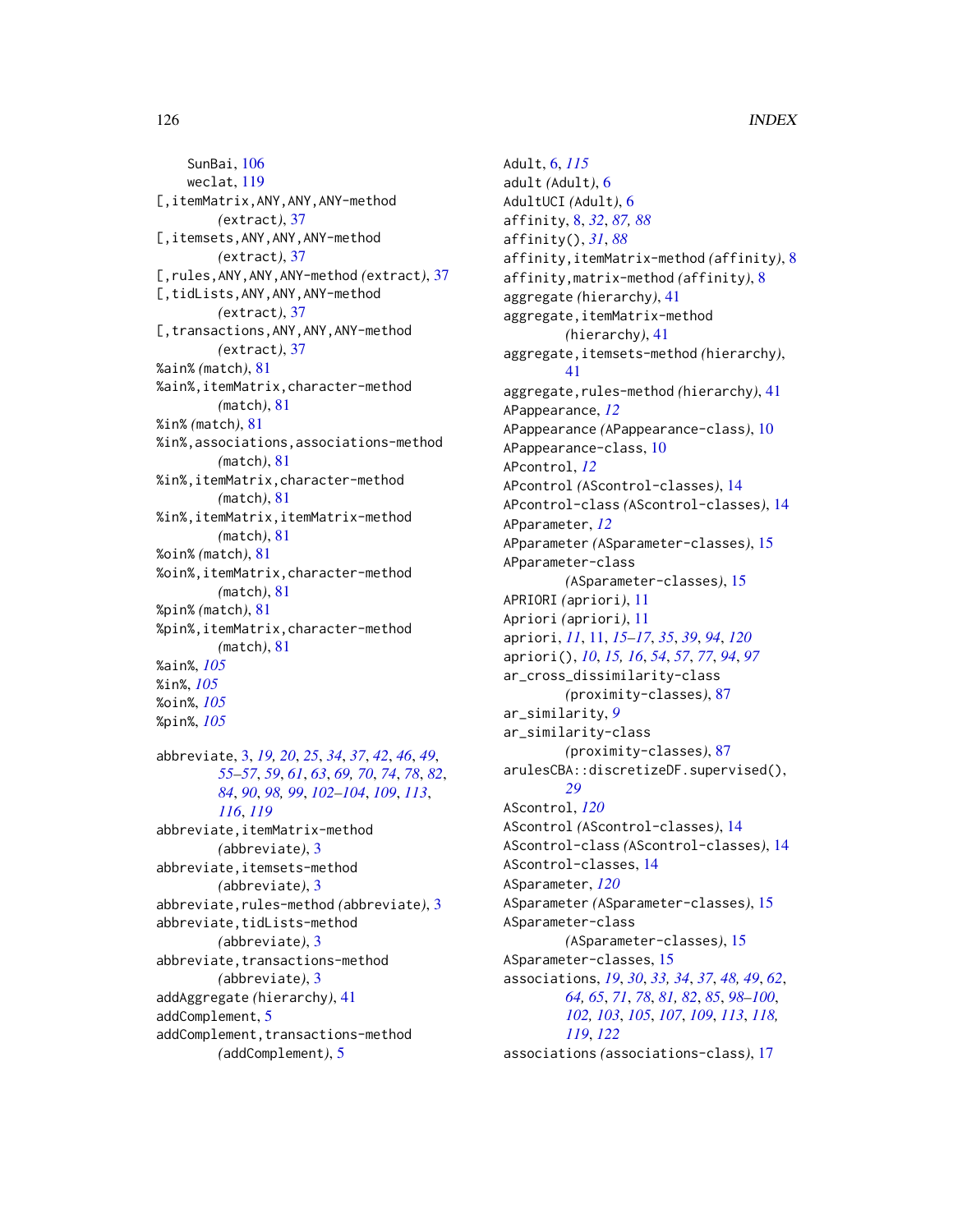associations-class, [17](#page-16-2) base::abbreviate(), *[3,](#page-2-1) [4](#page-3-0)* base::cut(), *[28,](#page-27-0) [29](#page-28-0)* binning *(*discretize*)*, [27](#page-26-1) c, *[4](#page-3-0)*, *[19](#page-18-1)*, [19,](#page-18-1) *[25](#page-24-0)*, *[34](#page-33-1)*, *[37](#page-36-1)*, *[42](#page-41-0)*, *[46](#page-45-1)*, *[49](#page-48-0)*, *[55–](#page-54-1)[57](#page-56-0)*, *[59](#page-58-0)*, *[61](#page-60-0)*, *[63](#page-62-1)*, *[69,](#page-68-1) [70](#page-69-0)*, *[74](#page-73-0)*, *[78](#page-77-0)*, *[82](#page-81-0)*, *[84](#page-83-0)*, *[90](#page-89-1)*, *[98,](#page-97-0) [99](#page-98-1)*, *[102](#page-101-1)[–104](#page-103-0)*, *[109](#page-108-1)*, *[113](#page-112-2)*, *[116](#page-115-0)*, *[119](#page-118-0)* c,itemMatrix-method *(*c*)*, [19](#page-18-1) c,itemsets-method *(*c*)*, [19](#page-18-1) c,rules-method *(*c*)*, [19](#page-18-1) c,tidLists-method *(*c*)*, [19](#page-18-1) c,transactions-method *(*c*)*, [19](#page-18-1) carpenter *(*fim4r*)*, [38](#page-37-1) coerce,data.frame,transactions-method *(*transactions-class*)*, [113](#page-112-2) coerce,itemMatrix,list-method *(*itemMatrix-class*)*, [71](#page-70-2) coerce,itemMatrix,matrix-method *(*itemMatrix-class*)*, [71](#page-70-2) coerce,itemMatrix,ngCMatrix-method *(*itemMatrix-class*)*, [71](#page-70-2) coerce,itemMatrix,tidLists-method *(*tidLists-class*)*, [110](#page-109-2) coerce,itemsets,data.frame-method *(*itemsets-class*)*, [76](#page-75-2) coerce,list,APappearance-method *(*APappearance-class*)*, [10](#page-9-1) coerce,list,APcontrol-method *(*AScontrol-classes*)*, [14](#page-13-2) coerce,list,APparameter-method *(*ASparameter-classes*)*, [15](#page-14-2) coerce,list,ECcontrol-method *(*AScontrol-classes*)*, [14](#page-13-2) coerce,list,ECparameter-method *(*ASparameter-classes*)*, [15](#page-14-2) coerce,list,itemMatrix-method *(*itemMatrix-class*)*, [71](#page-70-2) coerce,list,tidLists-method *(*tidLists-class*)*, [110](#page-109-2) coerce,list,transactions-method *(*transactions-class*)*, [113](#page-112-2) coerce,matrix,itemMatrix-method *(*itemMatrix-class*)*, [71](#page-70-2) coerce,matrix,transactions-method *(*transactions-class*)*, [113](#page-112-2) coerce,ngCMatrix,itemMatrix-method *(*itemMatrix-class*)*, [71](#page-70-2)

coerce,ngCMatrix,transactions-method *(*transactions-class*)*, [113](#page-112-2) coerce,NULL,APappearance-method *(*APappearance-class*)*, [10](#page-9-1) coerce,NULL,APcontrol-method *(*AScontrol-classes*)*, [14](#page-13-2) coerce,NULL,APparameter-method *(*ASparameter-classes*)*, [15](#page-14-2) coerce,NULL,ECcontrol-method *(*AScontrol-classes*)*, [14](#page-13-2) coerce,NULL,ECparameter-method *(*ASparameter-classes*)*, [15](#page-14-2) coerce,rules,data.frame-method *(*rules-class*)*, [95](#page-94-2) coerce,tidLists,itemMatrix-method *(*tidLists-class*)*, [110](#page-109-2) coerce,tidLists,list-method *(*tidLists-class*)*, [110](#page-109-2) coerce,tidLists,matrix-method *(*tidLists-class*)*, [110](#page-109-2) coerce,tidLists,ngCMatrix-method *(*tidLists-class*)*, [110](#page-109-2) coerce,tidLists,transactions-method *(*tidLists-class*)*, [110](#page-109-2) coerce,transactions,data.frame-method *(*transactions-class*)*, [113](#page-112-2) coerce,transactions,list-method *(*transactions-class*)*, [113](#page-112-2) coerce,transactions,matrix-method *(*transactions-class*)*, [113](#page-112-2) coerce,transactions,tidLists-method *(*tidLists-class*)*, [110](#page-109-2) coerce-AScontrol *(*AScontrol-classes*)*, [14](#page-13-2) coercion *(*ASparameter-classes*)*, [15](#page-14-2) coercion-APappearance *(*APappearance-class*)*, [10](#page-9-1) coercion-itemMatrix *(*itemMatrix-class*)*, [71](#page-70-2) coercion-itemsets *(*itemsets-class*)*, [76](#page-75-2) coercion-rules *(*rules-class*)*, [95](#page-94-2) coercion-tidLists *(*tidLists-class*)*, [110](#page-109-2) coercion-transactions *(*transactions-class*)*, [113](#page-112-2) compatible *(*itemCoding*)*, [63](#page-62-1) compatible,associations-method *(*itemCoding*)*, [63](#page-62-1) compatible,itemMatrix-method *(*itemCoding*)*, [63](#page-62-1)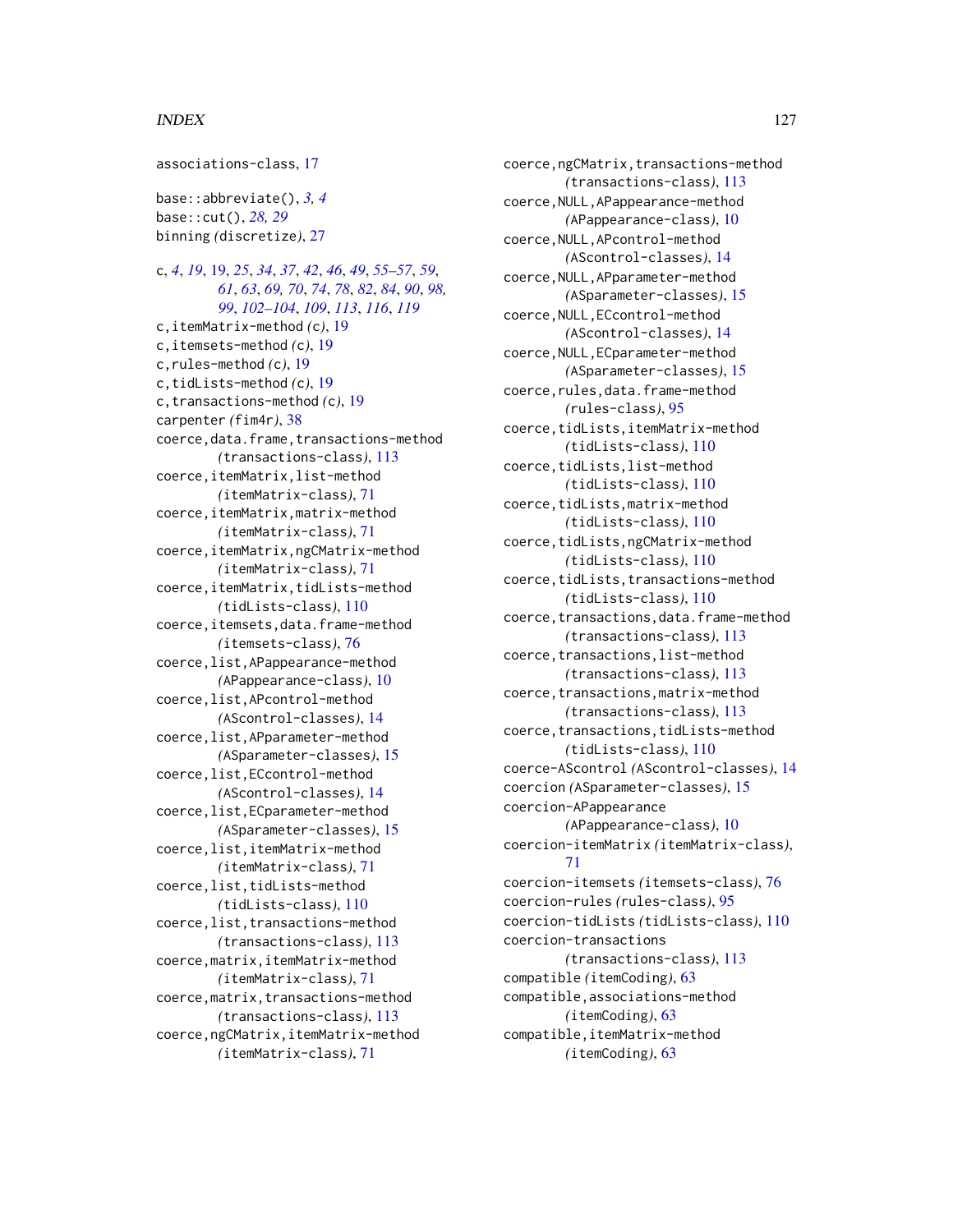confint, [21,](#page-20-0) *[24](#page-23-1)*, *[53](#page-52-0)*, *[59](#page-58-0)*, *[61](#page-60-0)*, *[108](#page-107-0)* confint(), *[58,](#page-57-1) [59](#page-58-0)* control *(*AScontrol-classes*)*, [14](#page-13-2) coverage, *[22](#page-21-0)*, [23,](#page-22-0) *[53](#page-52-0)*, *[59](#page-58-0)*, *[61](#page-60-0)*, *[108](#page-107-0)* coverage,rules-method *(*coverage*)*, [23](#page-22-0) crossTable, *[4](#page-3-0)*, *[20](#page-19-0)*, [24,](#page-23-1) *[34](#page-33-1)*, *[37](#page-36-1)*, *[42](#page-41-0)*, *[46](#page-45-1)*, *[49](#page-48-0)*, *[63](#page-62-1)*, *[69,](#page-68-1) [70](#page-69-0)*, *[74](#page-73-0)*, *[82](#page-81-0)*, *[84](#page-83-0)*, *[90](#page-89-1)*, *[99](#page-98-1)*, *[102,](#page-101-1) [103](#page-102-1)*, *[109](#page-108-1)*, *[113](#page-112-2)*, *[116](#page-115-0)*, *[119](#page-118-0)* crossTable,itemMatrix-method *(*crossTable*)*, [24](#page-23-1) DATAFRAME, [26,](#page-25-1) *[80](#page-79-1)*, *[85](#page-84-2)*, *[92](#page-91-0)*, *[123](#page-122-0)* DATAFRAME(), *[49](#page-48-0)* DATAFRAME, itemMatrix-method *(*DATAFRAME*)*, [26](#page-25-1) DATAFRAME,itemsets-method *(*DATAFRAME*)*, [26](#page-25-1) DATAFRAME,rules-method *(*DATAFRAME*)*, [26](#page-25-1) decode *(*itemCoding*)*, [63](#page-62-1) decode,list-method *(*itemCoding*)*, [63](#page-62-1) decode,numeric-method *(*itemCoding*)*, [63](#page-62-1) dim,itemMatrix-method *(*itemMatrix-class*)*, [71](#page-70-2) dim,tidLists-method *(*tidLists-class*)*, [110](#page-109-2) dimnames,itemMatrix-method *(*itemMatrix-class*)*, [71](#page-70-2) dimnames,tidLists-method *(*tidLists-class*)*, [110](#page-109-2) dimnames,transactions-method *(*transactions-class*)*, [113](#page-112-2) dimnames<-,itemMatrix,list-method

*(*itemMatrix-class*)*, [71](#page-70-2) dimnames<-,tidLists,list-method *(*tidLists-class*)*, [110](#page-109-2) dimnames<-,transactions,list-method *(*transactions-class*)*, [113](#page-112-2) discretize, [27,](#page-26-1) *[42](#page-41-0)*, *[65](#page-64-0)*, *[84](#page-83-0)*, *[99](#page-98-1)* discretize(), *[115](#page-114-0)* discretizeDF *(*discretize*)*, [27](#page-26-1) discretizeDF(), *[12](#page-11-0)* dissimilarity, *[9](#page-8-0)*, [30,](#page-29-0) *[87,](#page-86-0) [88](#page-87-1)* dissimilarity(), *[86](#page-85-0)* dissimilarity,associations-method *(*dissimilarity*)*, [30](#page-29-0) dissimilarity,itemMatrix-method *(*dissimilarity*)*, [30](#page-29-0) dissimilarity,matrix-method

*(*dissimilarity*)*, [30](#page-29-0)

dist *(*dissimilarity*)*, [30](#page-29-0) duplicated, *[4](#page-3-0)*, *[19,](#page-18-1) [20](#page-19-0)*, *[25](#page-24-0)*, [33,](#page-32-1) *[37](#page-36-1)*, *[42](#page-41-0)*, *[46](#page-45-1)*, *[49](#page-48-0)*, *[55](#page-54-1)[–57](#page-56-0)*, *[59](#page-58-0)*, *[61](#page-60-0)*, *[63](#page-62-1)*, *[69,](#page-68-1) [70](#page-69-0)*, *[74](#page-73-0)*, *[78](#page-77-0)*, *[82](#page-81-0)*, *[84](#page-83-0)*, *[90](#page-89-1)*, *[98,](#page-97-0) [99](#page-98-1)*, *[102](#page-101-1)[–104](#page-103-0)*, *[109](#page-108-1)*, *[113](#page-112-2)*, *[116](#page-115-0)*, *[119](#page-118-0)* duplicated(), *[119](#page-118-0)* duplicated,itemMatrix-method *(*duplicated*)*, [33](#page-32-1) duplicated,itemsets-method *(*duplicated*)*, [33](#page-32-1) duplicated,rules-method *(*duplicated*)*, [33](#page-32-1)

ECcontrol, *[35](#page-34-0)* ECcontrol *(*AScontrol-classes*)*, [14](#page-13-2) ECcontrol-class *(*AScontrol-classes*)*, [14](#page-13-2) ECLAT *(*eclat*)*, [34](#page-33-1) Eclat *(*eclat*)*, [34](#page-33-1) eclat, *[11](#page-10-1)*, *[13](#page-12-0)*, *[15](#page-14-2)[–17](#page-16-2)*, [34,](#page-33-1) *[39](#page-38-0)*, *[94](#page-93-0)*, *[120](#page-119-0)* eclat(), *[15,](#page-14-2) [16](#page-15-0)*, *[54](#page-53-1)*, *[57](#page-56-0)*, *[77](#page-76-0)*, *[112](#page-111-0)* ECparameter, *[35](#page-34-0)*, *[112](#page-111-0)* ECparameter *(*ASparameter-classes*)*, [15](#page-14-2) ECparameter-class *(*ASparameter-classes*)*, [15](#page-14-2) encode *(*itemCoding*)*, [63](#page-62-1) encode(), *[76](#page-75-2)*, *[96](#page-95-0)* encode,character-method *(*itemCoding*)*, [63](#page-62-1) encode,list-method *(*itemCoding*)*, [63](#page-62-1) encode,numeric-method *(*itemCoding*)*, [63](#page-62-1) Encoding, *[91](#page-90-0)* Epub, [36](#page-35-0) extract, *[4](#page-3-0)*, *[19,](#page-18-1) [20](#page-19-0)*, *[25](#page-24-0)*, *[34](#page-33-1)*, [37,](#page-36-1) *[42](#page-41-0)*, *[46](#page-45-1)*, *[49](#page-48-0)*, *[55](#page-54-1)[–57](#page-56-0)*, *[59](#page-58-0)*, *[61](#page-60-0)*, *[63](#page-62-1)*, *[69,](#page-68-1) [70](#page-69-0)*, *[74](#page-73-0)*, *[78](#page-77-0)*, *[82](#page-81-0)*, *[84](#page-83-0)*, *[90](#page-89-1)*, *[98,](#page-97-0) [99](#page-98-1)*, *[102](#page-101-1)[–104](#page-103-0)*, *[109](#page-108-1)*, *[113](#page-112-2)*, *[116](#page-115-0)*, *[119](#page-118-0)*

factor, *[28](#page-27-0)* filterAggregate *(*hierarchy*)*, [41](#page-40-1) fim4r, *[11](#page-10-1)*, *[13](#page-12-0)*, *[15](#page-14-2)*, *[17](#page-16-2)*, *[35](#page-34-0)*, [38,](#page-37-1) *[94](#page-93-0)*, *[120](#page-119-0)* FPgrowth *(*fim4r*)*, [38](#page-37-1) fpgrowth *(*fim4r*)*, [38](#page-37-1)

generatingItemsets *(*rules-class*)*, [95](#page-94-2) generatingItemsets,rules-method *(*rules-class*)*, [95](#page-94-2) graphics::barplot(), *[70](#page-69-0)* Groceries, [40](#page-39-0) groceries *(*Groceries*)*, [40](#page-39-0)

head *(*associations-class*)*, [17](#page-16-2)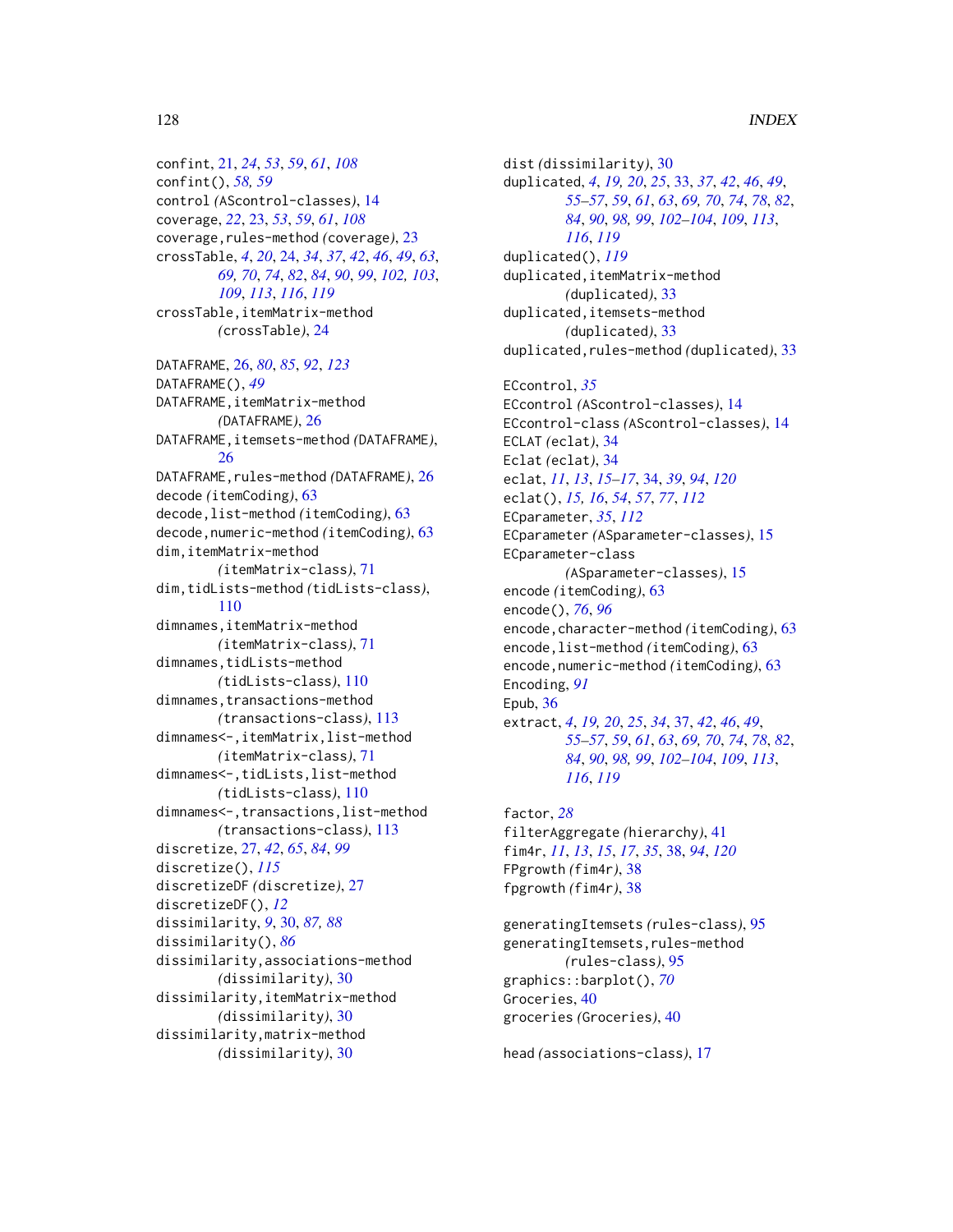head(), *[104](#page-103-0)* head,associations-method *(*associations-class*)*, [17](#page-16-2) hierarchy, *[4](#page-3-0)*, *[20](#page-19-0)*, *[25](#page-24-0)*, *[29](#page-28-0)*, *[34](#page-33-1)*, *[37](#page-36-1)*, [41,](#page-40-1) *[46](#page-45-1)*, *[49](#page-48-0)*, *[63](#page-62-1)*, *[65](#page-64-0)*, *[69,](#page-68-1) [70](#page-69-0)*, *[74](#page-73-0)*, *[82](#page-81-0)*, *[84](#page-83-0)*, *[90](#page-89-1)*, *[99](#page-98-1)*, *[102,](#page-101-1) [103](#page-102-1)*, *[109](#page-108-1)*, *[113](#page-112-2)*, *[116](#page-115-0)*, *[119](#page-118-0)* hits, [44,](#page-43-1) *[106](#page-105-1)*, *[120](#page-119-0)* image, *[4](#page-3-0)*, *[20](#page-19-0)*, *[25](#page-24-0)*, *[34](#page-33-1)*, *[37](#page-36-1)*, *[42](#page-41-0)*, [45,](#page-44-1) *[49](#page-48-0)*, *[63](#page-62-1)*, *[69,](#page-68-1) [70](#page-69-0)*, *[74](#page-73-0)*, *[82](#page-81-0)*, *[84](#page-83-0)*, *[90](#page-89-1)*, *[99](#page-98-1)*, *[102,](#page-101-1) [103](#page-102-1)*, *[109](#page-108-1)*, *[113](#page-112-2)*, *[116](#page-115-0)*, *[119](#page-118-0)* image,itemMatrix-method *(*image*)*, [45](#page-44-1) image,tidLists-method *(*image*)*, [45](#page-44-1) image,transactions-method *(*image*)*, [45](#page-44-1) Income, [46,](#page-45-1) *[115](#page-114-0)* income *(*Income*)*, [46](#page-45-1) IncomeESL *(*Income*)*, [46](#page-45-1) info *(*associations-class*)*, [17](#page-16-2) info,associations-method *(*associations-class*)*, [17](#page-16-2) info<- *(*associations-class*)*, [17](#page-16-2) info<-,associations-method *(*associations-class*)*, [17](#page-16-2) initialize,APparameter-method *(*ASparameter-classes*)*, [15](#page-14-2) initialize,AScontrol-method *(*AScontrol-classes*)*, [14](#page-13-2) initialize,ASparameter-method *(*ASparameter-classes*)*, [15](#page-14-2) initialize,associations-method *(*associations-class*)*, [17](#page-16-2) initialize,ECparameter-method *(*ASparameter-classes*)*, [15](#page-14-2) initialize,itemMatrix-method *(*itemMatrix-class*)*, [71](#page-70-2) initialize,rules-method *(*rules-class*)*, [95](#page-94-2) initialize,tidLists-method *(*tidLists-class*)*, [110](#page-109-2) initialize,transactions-method *(*transactions-class*)*, [113](#page-112-2) inspect, *[4](#page-3-0)*, *[19,](#page-18-1) [20](#page-19-0)*, *[25](#page-24-0)*, *[34](#page-33-1)*, *[37](#page-36-1)*, *[42](#page-41-0)*, *[46](#page-45-1)*, [48,](#page-47-1) *[55](#page-54-1)[–57](#page-56-0)*, *[59](#page-58-0)*, *[61](#page-60-0)*, *[63](#page-62-1)*, *[69,](#page-68-1) [70](#page-69-0)*, *[74](#page-73-0)*, *[78](#page-77-0)*, *[82](#page-81-0)*, *[84](#page-83-0)*, *[90](#page-89-1)*, *[98,](#page-97-0) [99](#page-98-1)*, *[102–](#page-101-1)[104](#page-103-0)*, *[109](#page-108-1)*, *[113](#page-112-2)*, *[116](#page-115-0)*, *[119](#page-118-0)* inspect,itemMatrix-method *(*inspect*)*, [48](#page-47-1) inspect,itemsets-method *(*inspect*)*, [48](#page-47-1) inspect,rules-method *(*inspect*)*, [48](#page-47-1) inspect,tidLists-method *(*inspect*)*, [48](#page-47-1)

inspect,transactions-method *(*inspect*)*, [48](#page-47-1) interestMeasure, *[22](#page-21-0)*, *[24](#page-23-1)*, [50,](#page-49-0) *[59](#page-58-0)*, *[61](#page-60-0)*, *[108](#page-107-0)* interestMeasure(), *[21](#page-20-0)*, *[24](#page-23-1)*, *[58](#page-57-1)*, *[77](#page-76-0)*, *[97](#page-96-0)* interestMeasure,itemsets-method *(*interestMeasure*)*, [50](#page-49-0) interestMeasure, rules-method *(*interestMeasure*)*, [50](#page-49-0) intersect,associations-method *(*sets*)*, [100](#page-99-1) intersect,itemMatrix-method *(*sets*)*, [100](#page-99-1) intersect.associations *(*sets*)*, [100](#page-99-1) intersect.itemMatrix *(*sets*)*, [100](#page-99-1) is.closed, *[4](#page-3-0)*, *[19,](#page-18-1) [20](#page-19-0)*, *[34](#page-33-1)*, *[37](#page-36-1)*, *[49](#page-48-0)*, [54,](#page-53-1) *[56,](#page-55-1) [57](#page-56-0)*, *[59](#page-58-0)*, *[61](#page-60-0)*, *[63](#page-62-1)*, *[78](#page-77-0)*, *[82](#page-81-0)*, *[98,](#page-97-0) [99](#page-98-1)*, *[102](#page-101-1)[–104](#page-103-0)*, *[119](#page-118-0)* is.closed,itemsets-method *(*is.closed*)*, [54](#page-53-1) is.element,associations-method *(*sets*)*, [100](#page-99-1) is.element,itemMatrix-method *(*sets*)*, [100](#page-99-1) is.element.associations *(*sets*)*, [100](#page-99-1) is.element.itemMatrix *(*sets*)*, [100](#page-99-1) is.generator, *[4](#page-3-0)*, *[19,](#page-18-1) [20](#page-19-0)*, *[34](#page-33-1)*, *[37](#page-36-1)*, *[49](#page-48-0)*, *[55](#page-54-1)*, [55,](#page-54-1) *[57](#page-56-0)*, *[59](#page-58-0)*, *[61](#page-60-0)*, *[63](#page-62-1)*, *[78](#page-77-0)*, *[82](#page-81-0)*, *[98,](#page-97-0) [99](#page-98-1)*, *[102](#page-101-1)[–104](#page-103-0)*, *[119](#page-118-0)* is.generator,itemsets-method *(*is.generator*)*, [55](#page-54-1) is.maximal, *[4](#page-3-0)*, *[19,](#page-18-1) [20](#page-19-0)*, *[34](#page-33-1)*, *[37](#page-36-1)*, *[49](#page-48-0)*, *[55,](#page-54-1) [56](#page-55-1)*, [56,](#page-55-1) *[59](#page-58-0)*, *[61](#page-60-0)*, *[63](#page-62-1)*, *[78](#page-77-0)*, *[82](#page-81-0)*, *[98,](#page-97-0) [99](#page-98-1)*, *[102](#page-101-1)[–104](#page-103-0)*, *[119](#page-118-0)* is.maximal,itemMatrix-method *(*is.maximal*)*, [56](#page-55-1) is.maximal,itemsets-method *(*is.maximal*)*, [56](#page-55-1) is.maximal,rules-method *(*is.maximal*)*, [56](#page-55-1) is.redundant, *[4](#page-3-0)*, *[19,](#page-18-1) [20](#page-19-0)*, *[22](#page-21-0)*, *[24](#page-23-1)*, *[34](#page-33-1)*, *[37](#page-36-1)*, *[49](#page-48-0)*, *[53](#page-52-0)*, *[55](#page-54-1)[–57](#page-56-0)*, [58,](#page-57-1) *[61](#page-60-0)*, *[63](#page-62-1)*, *[78](#page-77-0)*, *[82](#page-81-0)*, *[98,](#page-97-0) [99](#page-98-1)*, *[102](#page-101-1)[–104](#page-103-0)*, *[108](#page-107-0)*, *[119](#page-118-0)* is.redundant, rules-method *(*is.redundant*)*, [58](#page-57-1) is.significant, *[4](#page-3-0)*, *[19,](#page-18-1) [20](#page-19-0)*, *[22](#page-21-0)*, *[24](#page-23-1)*, *[34](#page-33-1)*, *[37](#page-36-1)*, *[49](#page-48-0)*, *[53](#page-52-0)*, *[55](#page-54-1)[–57](#page-56-0)*, *[59](#page-58-0)*, [60,](#page-59-1) *[63](#page-62-1)*, *[78](#page-77-0)*, *[82](#page-81-0)*, *[98,](#page-97-0) [99](#page-98-1)*, *[102](#page-101-1)[–104](#page-103-0)*, *[108](#page-107-0)*, *[119](#page-118-0)* is.significant,rules-method *(*is.significant*)*, [60](#page-59-1) is.subset *(*is.superset*)*, [62](#page-61-1) is.subset,associations-method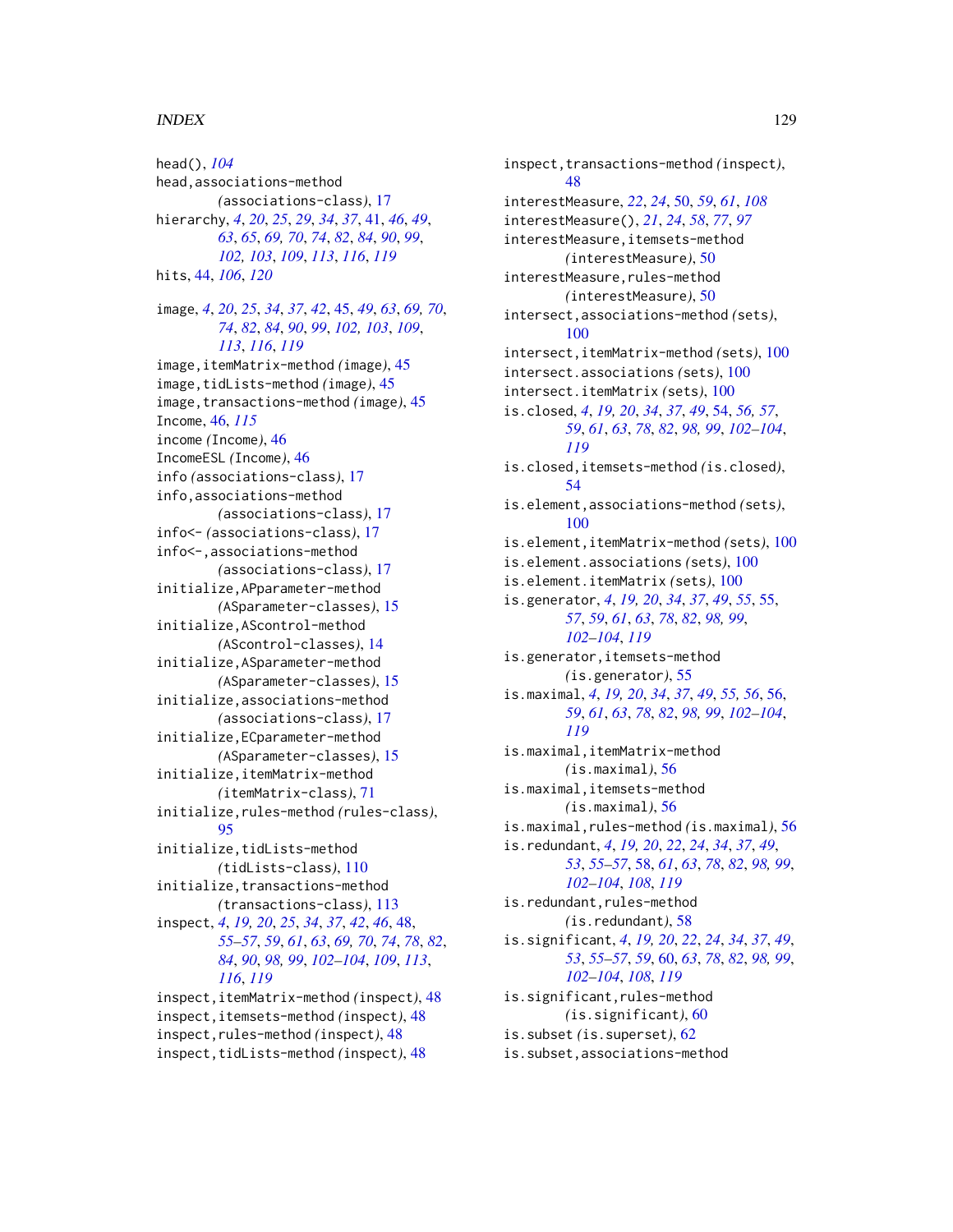*(*is.superset*)*, [62](#page-61-1) is.subset,itemMatrix-method *(*is.superset*)*, [62](#page-61-1) is.superset, *[4](#page-3-0)*, *[19,](#page-18-1) [20](#page-19-0)*, *[25](#page-24-0)*, *[34](#page-33-1)*, *[37](#page-36-1)*, *[42](#page-41-0)*, *[46](#page-45-1)*, *[49](#page-48-0)*, *[55](#page-54-1)[–57](#page-56-0)*, *[59](#page-58-0)*, *[61](#page-60-0)*, [62,](#page-61-1) *[69,](#page-68-1) [70](#page-69-0)*, *[74](#page-73-0)*, *[78](#page-77-0)*, *[82](#page-81-0)*, *[84](#page-83-0)*, *[90](#page-89-1)*, *[98,](#page-97-0) [99](#page-98-1)*, *[102–](#page-101-1)[104](#page-103-0)*, *[109](#page-108-1)*, *[113](#page-112-2)*, *[116](#page-115-0)*, *[119](#page-118-0)* is.superset,associations-method *(*is.superset*)*, [62](#page-61-1) is.superset,itemMatrix-method *(*is.superset*)*, [62](#page-61-1) IsTa *(*fim4r*)*, [38](#page-37-1) ista *(*fim4r*)*, [38](#page-37-1) itemCoding, *[12](#page-11-0)*, *[29](#page-28-0)*, *[42](#page-41-0)*, [63,](#page-62-1) *[73](#page-72-0)*, *[77](#page-76-0)*, *[84](#page-83-0)*, *[96,](#page-95-0) [97](#page-96-0)*, *[99](#page-98-1)*, *[115](#page-114-0)* itemcoding *(*itemCoding*)*, [63](#page-62-1) itemFrequency, *[4](#page-3-0)*, *[20](#page-19-0)*, *[25](#page-24-0)*, *[34](#page-33-1)*, *[37](#page-36-1)*, *[42](#page-41-0)*, *[46](#page-45-1)*, *[49](#page-48-0)*, *[63](#page-62-1)*, [68,](#page-67-1) *[70](#page-69-0)*, *[74](#page-73-0)*, *[82](#page-81-0)*, *[84](#page-83-0)*, *[90](#page-89-1)*, *[99](#page-98-1)*, *[102,](#page-101-1) [103](#page-102-1)*, *[109](#page-108-1)*, *[113](#page-112-2)*, *[116](#page-115-0)*, *[119](#page-118-0)* itemFrequency(), *[70](#page-69-0)* itemFrequency,itemMatrix-method *(*itemFrequency*)*, [68](#page-67-1) itemFrequency,tidLists-method *(*itemFrequency*)*, [68](#page-67-1) itemFrequencyPlot, *[4](#page-3-0)*, *[20](#page-19-0)*, *[25](#page-24-0)*, *[34](#page-33-1)*, *[37](#page-36-1)*, *[42](#page-41-0)*, *[46](#page-45-1)*, *[49](#page-48-0)*, *[63](#page-62-1)*, *[69](#page-68-1)*, [69,](#page-68-1) *[74](#page-73-0)*, *[82](#page-81-0)*, *[84](#page-83-0)*, *[90](#page-89-1)*, *[99](#page-98-1)*, *[102,](#page-101-1) [103](#page-102-1)*, *[109](#page-108-1)*, *[113](#page-112-2)*, *[116](#page-115-0)*, *[119](#page-118-0)* itemFrequencyPlot(), *[69](#page-68-1)* itemFrequencyPlot,itemMatrix-method *(*itemFrequencyPlot*)*, [69](#page-68-1) itemInfo, *[41](#page-40-1)* itemInfo *(*itemMatrix-class*)*, [71](#page-70-2) itemInfo,itemMatrix-method *(*itemMatrix-class*)*, [71](#page-70-2) itemInfo,itemsets-method *(*itemsets-class*)*, [76](#page-75-2) itemInfo,rules-method *(*rules-class*)*, [95](#page-94-2) itemInfo,tidLists-method *(*tidLists-class*)*, [110](#page-109-2) itemInfo<- *(*itemMatrix-class*)*, [71](#page-70-2) itemInfo<-,itemMatrix-method *(*itemMatrix-class*)*, [71](#page-70-2) itemInfo<-,tidLists-method *(*tidLists-class*)*, [110](#page-109-2) itemIntersect *(*itemwiseSetOps*)*, [78](#page-77-0) itemIntersect,itemMatrix,itemMatrix-method *(*itemwiseSetOps*)*, [78](#page-77-0) itemLabels *(*itemMatrix-class*)*, [71](#page-70-2)

itemLabels,itemMatrix-method *(*itemMatrix-class*)*, [71](#page-70-2) itemLabels,itemsets-method *(*itemsets-class*)*, [76](#page-75-2) itemLabels,rules-method *(*rules-class*)*, [95](#page-94-2) itemLabels,tidLists-method *(*tidLists-class*)*, [110](#page-109-2) itemLabels<- *(*itemMatrix-class*)*, [71](#page-70-2) itemLabels<-,itemMatrix-method *(*itemMatrix-class*)*, [71](#page-70-2) itemLabels<-,itemsets-method *(*itemsets-class*)*, [76](#page-75-2) itemLabels<-,rules-method *(*rules-class*)*, [95](#page-94-2) itemMatrix, *[4](#page-3-0)*, *[8,](#page-7-0) [9](#page-8-0)*, *[18](#page-17-0)*, *[20](#page-19-0)*, *[25](#page-24-0)*, *[31](#page-30-0)*, *[33,](#page-32-1) [34](#page-33-1)*, *[37](#page-36-1)*, *[45,](#page-44-1) [46](#page-45-1)*, *[49](#page-48-0)*, *[57](#page-56-0)*, *[62](#page-61-1)[–65](#page-64-0)*, *[68,](#page-67-1) [69](#page-68-1)*, *[76,](#page-75-2) [77](#page-76-0)*, *[79](#page-78-0)[–83](#page-82-1)*, *[86](#page-85-0)*, *[96,](#page-95-0) [97](#page-96-0)*, *[100](#page-99-1)*, *[102,](#page-101-1) [103](#page-102-1)*, *[105](#page-104-0)*, *[107](#page-106-0)*, *[113](#page-112-2)*, *[115,](#page-114-0) [116](#page-115-0)*, *[118,](#page-117-1) [119](#page-118-0)* itemMatrix *(*itemMatrix-class*)*, [71](#page-70-2) itemMatrix-class, [71](#page-70-2) items *(*associations-class*)*, [17](#page-16-2) items,associations-method *(*associations-class*)*, [17](#page-16-2) items,itemsets-method *(*itemsets-class*)*, [76](#page-75-2) items,rules-method *(*rules-class*)*, [95](#page-94-2) items,transactions-method *(*transactions-class*)*, [113](#page-112-2) items<- *(*associations-class*)*, [17](#page-16-2) items<-,itemsets-method *(*itemsets-class*)*, [76](#page-75-2) itemSetdiff *(*itemwiseSetOps*)*, [78](#page-77-0) itemSetdiff,itemMatrix,itemMatrix-method *(*itemwiseSetOps*)*, [78](#page-77-0) itemsetInfo *(*itemMatrix-class*)*, [71](#page-70-2) itemsetInfo,itemMatrix-method *(*itemMatrix-class*)*, [71](#page-70-2) itemsetInfo<- *(*itemMatrix-class*)*, [71](#page-70-2) itemsetInfo<-,itemMatrix-method *(*itemMatrix-class*)*, [71](#page-70-2) itemSetOperations *(*itemwiseSetOps*)*, [78](#page-77-0) itemsets, *[4](#page-3-0)*, *[13](#page-12-0)*, *[17](#page-16-2)*, *[19,](#page-18-1) [20](#page-19-0)*, *[31](#page-30-0)*, *[35](#page-34-0)*, *[39](#page-38-0)*, *[45](#page-44-1)*, *[50](#page-49-0)*, *[53](#page-52-0)*, *[57](#page-56-0)*, *[69](#page-68-1)*, *[85](#page-84-2)*, *[93](#page-92-1)*, *[97](#page-96-0)*, *[100](#page-99-1)*, *[109](#page-108-1)*, *[111,](#page-110-0) [112](#page-111-0)*, *[119,](#page-118-0) [120](#page-119-0)*, *[122](#page-121-0)* itemsets *(*itemsets-class*)*, [76](#page-75-2) itemsets-class, [76](#page-75-2) itemUnion *(*itemwiseSetOps*)*, [78](#page-77-0)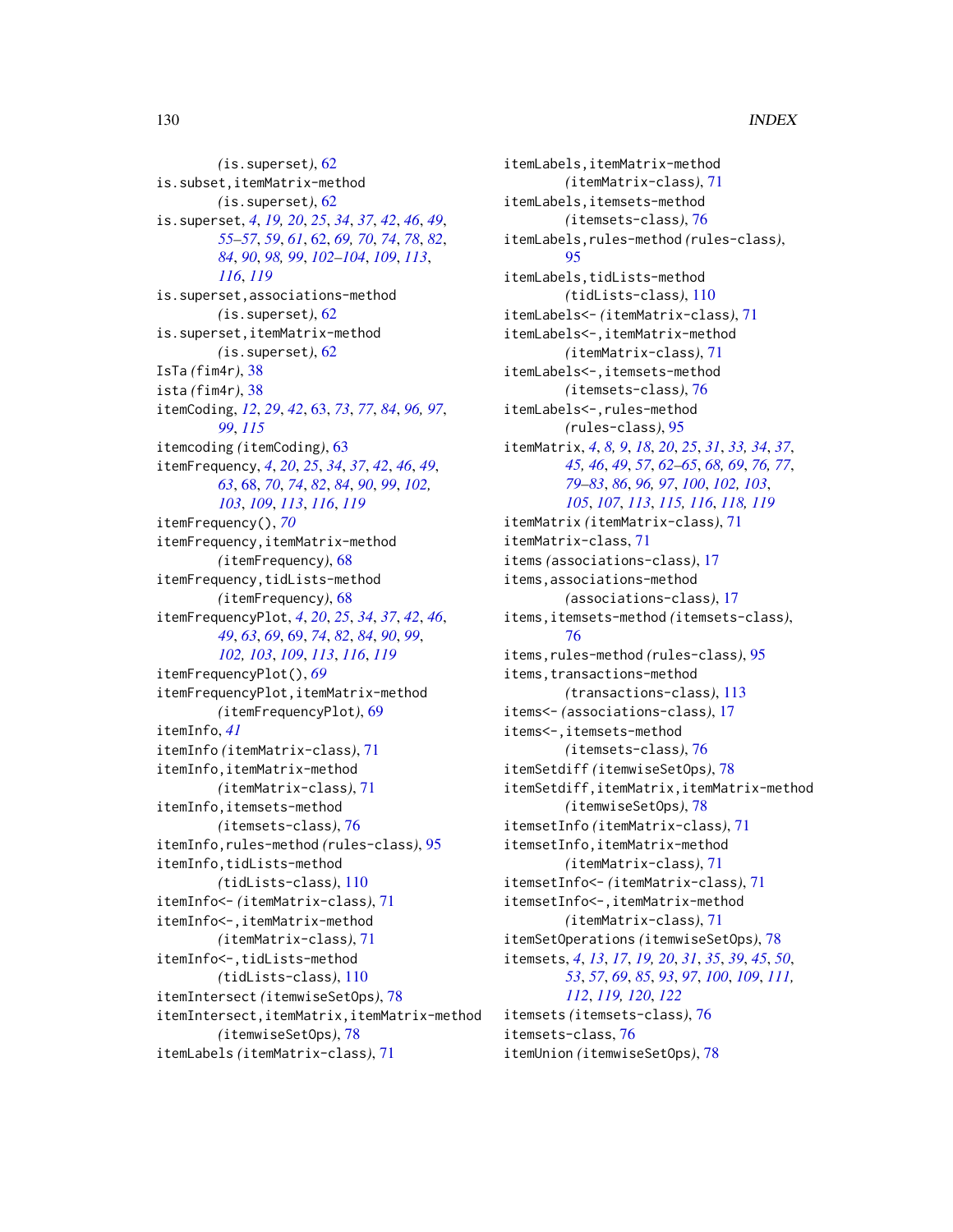# $I<sub>31</sub>$  is a set of  $I<sub>31</sub>$  is a set of  $I<sub>31</sub>$  is a set of  $I<sub>31</sub>$  is a set of  $I<sub>31</sub>$  is a set of  $I<sub>31</sub>$  is a set of  $I<sub>31</sub>$  is a set of  $I<sub>31</sub>$  is a set of  $I<sub>31</sub>$  is a set of  $I$

itemUnion,itemMatrix,itemMatrix-method *(*itemwiseSetOps*)*, [78](#page-77-0) itemwiseSetOps, [78](#page-77-0) labels,associations-method *(*associations-class*)*, [17](#page-16-2) labels,itemMatrix-method *(*itemMatrix-class*)*, [71](#page-70-2) labels,itemsets-method *(*itemsets-class*)*, [76](#page-75-2) labels,rules-method *(*rules-class*)*, [95](#page-94-2) labels,tidLists-method *(*tidLists-class*)*, [110](#page-109-2) length(), *[101](#page-100-0)* length,associations-method *(*associations-class*)*, [17](#page-16-2) length, itemMatrix-method *(*itemMatrix-class*)*, [71](#page-70-2) length,itemsets-method *(*itemsets-class*)*, [76](#page-75-2) length,rules-method *(*rules-class*)*, [95](#page-94-2) length,tidLists-method *(*tidLists-class*)*, [110](#page-109-2) lhs *(*rules-class*)*, [95](#page-94-2) lhs,rules-method *(*rules-class*)*, [95](#page-94-2) lhs<- *(*rules-class*)*, [95](#page-94-2) lhs<-,rules-method *(*rules-class*)*, [95](#page-94-2) LIST, *[27](#page-26-1)*, [80,](#page-79-1) *[85](#page-84-2)*, *[92](#page-91-0)*, *[123](#page-122-0)* LIST(), *[65](#page-64-0)* LIST,itemMatrix-method *(*LIST*)*, [80](#page-79-1) LIST,tidLists-method *(*LIST*)*, [80](#page-79-1) LIST, transactions-method *(LIST)*, [80](#page-79-1) load(), *[122](#page-121-0)* match, *[4](#page-3-0)*, *[19,](#page-18-1) [20](#page-19-0)*, *[25](#page-24-0)*, *[34](#page-33-1)*, *[37](#page-36-1)*, *[42](#page-41-0)*, *[46](#page-45-1)*, *[49](#page-48-0)*, *[55–](#page-54-1)[57](#page-56-0)*, *[59](#page-58-0)*, *[61](#page-60-0)*, *[63](#page-62-1)*, *[69,](#page-68-1) [70](#page-69-0)*, *[74](#page-73-0)*, *[78](#page-77-0)*, [81,](#page-80-1) *[84](#page-83-0)*, *[90](#page-89-1)*, *[98,](#page-97-0) [99](#page-98-1)*, *[102](#page-101-1)[–104](#page-103-0)*, *[109](#page-108-1)*, *[113](#page-112-2)*, *[116](#page-115-0)*, *[119](#page-118-0)* match(), *[101](#page-100-0)*

match,itemMatrix,itemMatrix-method *(*match*)*, [81](#page-80-1) match,itemsets,itemsets-method *(*match*)*, [81](#page-80-1) match,rules,rules-method *(*match*)*, [81](#page-80-1) Matrix::ngCMatrix, *[111](#page-110-0)* merge, *[4](#page-3-0)*, *[20](#page-19-0)*, *[25](#page-24-0)*, *[29](#page-28-0)*, *[34](#page-33-1)*, *[37](#page-36-1)*, *[42](#page-41-0)*, *[46](#page-45-1)*, *[49](#page-48-0)*, *[63](#page-62-1)*, *[65](#page-64-0)*, *[69,](#page-68-1) [70](#page-69-0)*, *[74](#page-73-0)*, *[82](#page-81-0)*, [83,](#page-82-1) *[90](#page-89-1)*, *[99](#page-98-1)*, *[102,](#page-101-1) [103](#page-102-1)*, *[109](#page-108-1)*, *[113](#page-112-2)*, *[116](#page-115-0)*, *[119](#page-118-0)* merge,itemMatrix-method *(*merge*)*, [83](#page-82-1) merge,transactions-method *(*merge*)*, [83](#page-82-1)

Mushroom, [84](#page-83-0) mushroom *(*Mushroom*)*, [84](#page-83-0) ngCMatrix, *[62,](#page-61-1) [63](#page-62-1)*, *[74](#page-73-0)*, *[112](#page-111-0)* nitems *(*itemMatrix-class*)*, [71](#page-70-2) nitems,itemMatrix-method *(*itemMatrix-class*)*, [71](#page-70-2) nitems,itemsets-method *(*itemsets-class*)*, [76](#page-75-2) nitems,rules-method *(*rules-class*)*, [95](#page-94-2)

# order(), *[104](#page-103-0)*

parameter *(*ASparameter-classes*)*, [15](#page-14-2) plot *(*associations-class*)*, [17](#page-16-2) pmml, *[27](#page-26-1)*, *[80](#page-79-1)*, [85,](#page-84-2) *[92](#page-91-0)*, *[123](#page-122-0)* pmml::pmml(), *[85](#page-84-2)* predict, *[9](#page-8-0)*, *[32](#page-31-0)*, [86,](#page-85-0) *[88](#page-87-1)* predict,itemMatrix-method *(*predict*)*, [86](#page-85-0) proximity-classes, [87](#page-86-0) proxy::dist(), *[88](#page-87-1)*

```
quality, 120
quality (associations-class), 17
quality(), 97
quality,associations-method
        (associations-class), 17
quality<- (associations-class), 17
quality<-,associations-method
        (associations-class), 17
```
random.patterns *(*random.transactions*)*, [88](#page-87-1) random.transactions, *[4](#page-3-0)*, *[20](#page-19-0)*, *[25](#page-24-0)*, *[34](#page-33-1)*, *[37](#page-36-1)*, *[42](#page-41-0)*, *[46](#page-45-1)*, *[49](#page-48-0)*, *[63](#page-62-1)*, *[69,](#page-68-1) [70](#page-69-0)*, *[74](#page-73-0)*, *[82](#page-81-0)*, *[84](#page-83-0)*, [88,](#page-87-1) *[99](#page-98-1)*, *[102,](#page-101-1) [103](#page-102-1)*, *[109](#page-108-1)*, *[113](#page-112-2)*, *[116](#page-115-0)*, *[119](#page-118-0)* read, *[27](#page-26-1)*, *[80](#page-79-1)*, *[85](#page-84-2)*, [90,](#page-89-1) *[123](#page-122-0)* read.PMML *(*pmml*)*, [85](#page-84-2) readLines(), *[91](#page-90-0)* recode *(*itemCoding*)*, [63](#page-62-1) recode,itemMatrix-method *(*itemCoding*)*, [63](#page-62-1) recode,itemsets-method *(*itemCoding*)*, [63](#page-62-1) recode,rules-method *(*itemCoding*)*, [63](#page-62-1) RElim *(*fim4r*)*, [38](#page-37-1) relim *(*fim4r*)*, [38](#page-37-1) rhs *(*rules-class*)*, [95](#page-94-2) rhs,rules-method *(*rules-class*)*, [95](#page-94-2) rhs<- *(*rules-class*)*, [95](#page-94-2)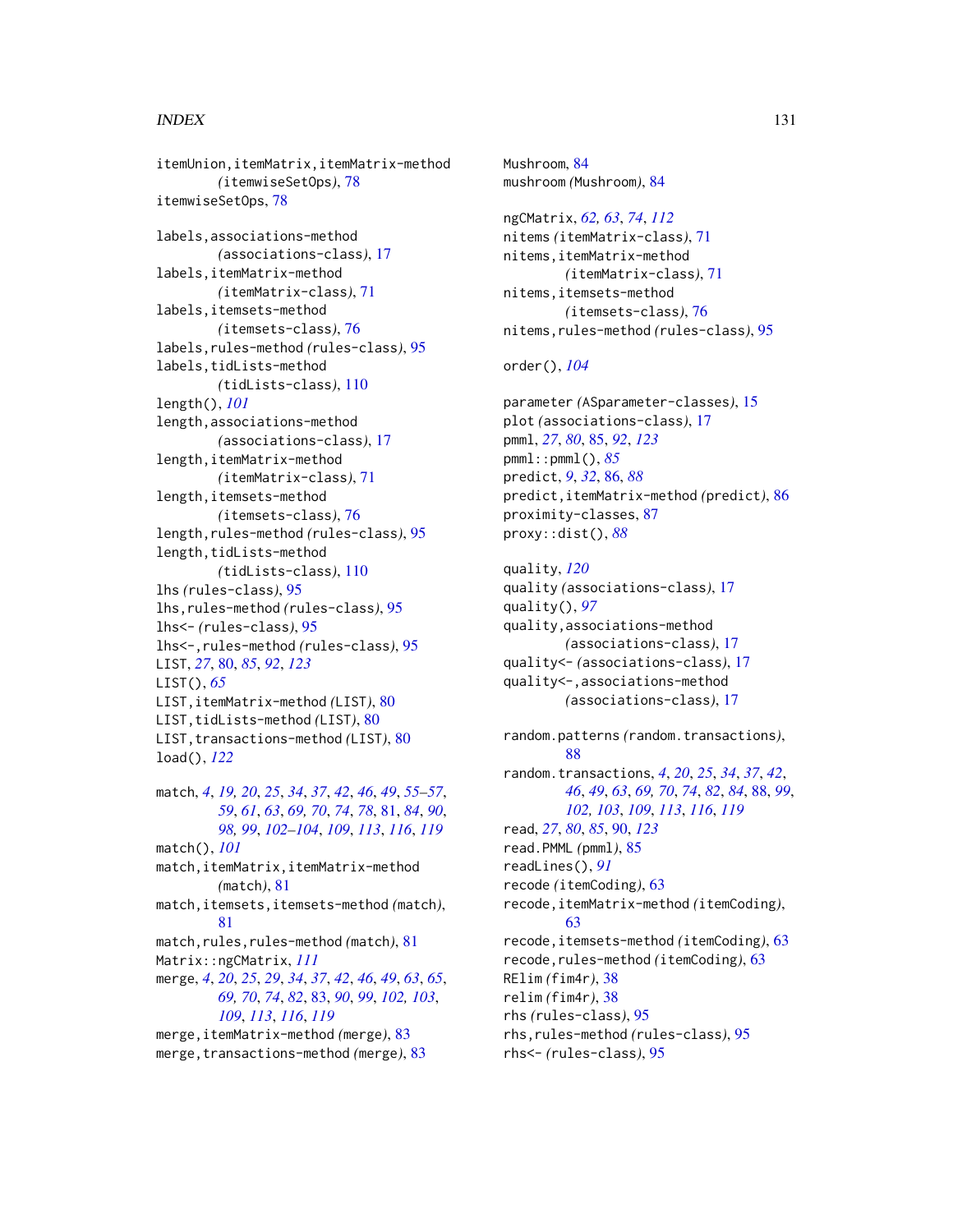rhs<-,rules-method *(*rules-class*)*, [95](#page-94-2) ruleInduction, *[11](#page-10-1)*, *[13](#page-12-0)*, *[15–](#page-14-2)[17](#page-16-2)*, *[35](#page-34-0)*, *[39](#page-38-0)*, [93,](#page-92-1) *[120](#page-119-0)* ruleInduction(), *[35](#page-34-0)*, *[120](#page-119-0)* ruleInduction,itemsets-method *(*ruleInduction*)*, [93](#page-92-1) rules, *[4](#page-3-0)*, *[13](#page-12-0)*, *[17](#page-16-2)*, *[19](#page-18-1)[–21](#page-20-0)*, *[23,](#page-22-0) [24](#page-23-1)*, *[31](#page-30-0)*, *[39](#page-38-0)*, *[45](#page-44-1)*, *[50](#page-49-0)*, *[53](#page-52-0)*, *[57](#page-56-0)*, *[60,](#page-59-1) [61](#page-60-0)*, *[69](#page-68-1)*, *[85](#page-84-2)*, *[93,](#page-92-1) [94](#page-93-0)*, *[100](#page-99-1)*, *[103](#page-102-1)*, *[109](#page-108-1)*, *[122](#page-121-0)* rules *(*rules-class*)*, [95](#page-94-2) rules-class, [95](#page-94-2) SaM *(*fim4r*)*, [38](#page-37-1) sam *(*fim4r*)*, [38](#page-37-1) sample, *[4](#page-3-0)*, *[19,](#page-18-1) [20](#page-19-0)*, *[25](#page-24-0)*, *[29](#page-28-0)*, *[34](#page-33-1)*, *[37](#page-36-1)*, *[42](#page-41-0)*, *[46](#page-45-1)*, *[49](#page-48-0)*, *[55](#page-54-1)[–57](#page-56-0)*, *[59](#page-58-0)*, *[61](#page-60-0)*, *[63](#page-62-1)*, *[65](#page-64-0)*, *[69,](#page-68-1) [70](#page-69-0)*, *[74](#page-73-0)*, *[78](#page-77-0)*, *[82](#page-81-0)*, *[84](#page-83-0)*, *[90](#page-89-1)*, *[98](#page-97-0)*, [99,](#page-98-1) *[102–](#page-101-1)[104](#page-103-0)*, *[109](#page-108-1)*, *[113](#page-112-2)*, *[116](#page-115-0)*, *[119](#page-118-0)* sample,associations-method *(*sample*)*, [99](#page-98-1) sample,itemMatrix-method *(*sample*)*, [99](#page-98-1) save(), *[122](#page-121-0)* scan(), *[91](#page-90-0)* setdiff,associations-method *(*sets*)*, [100](#page-99-1) setdiff,itemMatrix-method *(*sets*)*, [100](#page-99-1) setdiff.associations *(*sets*)*, [100](#page-99-1) setdiff.itemMatrix *(*sets*)*, [100](#page-99-1) setequal,associations-method *(*sets*)*, [100](#page-99-1) setequal,itemMatrix-method *(*sets*)*, [100](#page-99-1) setequal.associations *(*sets*)*, [100](#page-99-1) setequal.itemMatrix *(*sets*)*, [100](#page-99-1) setOperations *(*sets*)*, [100](#page-99-1) sets, *[4](#page-3-0)*, *[19,](#page-18-1) [20](#page-19-0)*, *[25](#page-24-0)*, *[34](#page-33-1)*, *[37](#page-36-1)*, *[42](#page-41-0)*, *[46](#page-45-1)*, *[49](#page-48-0)*, *[55–](#page-54-1)[57](#page-56-0)*, *[59](#page-58-0)*, *[61](#page-60-0)*, *[63](#page-62-1)*, *[69,](#page-68-1) [70](#page-69-0)*, *[74](#page-73-0)*, *[78](#page-77-0)*, *[82](#page-81-0)*, *[84](#page-83-0)*, *[90](#page-89-1)*, *[98,](#page-97-0) [99](#page-98-1)*, [100,](#page-99-1) *[103,](#page-102-1) [104](#page-103-0)*, *[109](#page-108-1)*, *[113](#page-112-2)*, *[116](#page-115-0)*, *[119](#page-118-0)* show,AScontrol-method *(*AScontrol-classes*)*, [14](#page-13-2) show,ASparameter-method *(*ASparameter-classes*)*, [15](#page-14-2) show,associations-method *(*associations-class*)*, [17](#page-16-2) show,itemMatrix-method *(*itemMatrix-class*)*, [71](#page-70-2) show,itemsets-method *(*itemsets-class*)*, [76](#page-75-2) show,summary.itemMatrix-method *(*itemMatrix-class*)*, [71](#page-70-2) show,summary.itemsets-method

*(*itemsets-class*)*, [76](#page-75-2)

show, summary.rules-method *(*rules-class*)*, [95](#page-94-2) show,summary.tidLists-method *(*tidLists-class*)*, [110](#page-109-2) show, summary.transactions-method *(*transactions-class*)*, [113](#page-112-2) show,tidLists-method *(*tidLists-class*)*, [110](#page-109-2) show,transactions-method *(*transactions-class*)*, [113](#page-112-2) size, *[4](#page-3-0)*, *[19,](#page-18-1) [20](#page-19-0)*, *[25](#page-24-0)*, *[34](#page-33-1)*, *[37](#page-36-1)*, *[42](#page-41-0)*, *[46](#page-45-1)*, *[49](#page-48-0)*, *[55](#page-54-1)[–57](#page-56-0)*, *[59](#page-58-0)*, *[61](#page-60-0)*, *[63](#page-62-1)*, *[69,](#page-68-1) [70](#page-69-0)*, *[74](#page-73-0)*, *[78](#page-77-0)*, *[82](#page-81-0)*, *[84](#page-83-0)*, *[90](#page-89-1)*, *[98,](#page-97-0) [99](#page-98-1)*, *[102](#page-101-1)*, [102,](#page-101-1) *[104](#page-103-0)*, *[109](#page-108-1)*, *[113](#page-112-2)*, *[116](#page-115-0)*, *[119](#page-118-0)* size,itemMatrix-method *(*size*)*, [102](#page-101-1) size,itemsets-method *(*size*)*, [102](#page-101-1) size,rules-method *(*size*)*, [102](#page-101-1) size,tidLists-method *(*size*)*, [102](#page-101-1) SORT *(*sort*)*, [103](#page-102-1) sort, *[4](#page-3-0)*, *[19,](#page-18-1) [20](#page-19-0)*, *[34](#page-33-1)*, *[37](#page-36-1)*, *[49](#page-48-0)*, *[55](#page-54-1)[–57](#page-56-0)*, *[59](#page-58-0)*, *[61](#page-60-0)*, *[63](#page-62-1)*, *[78](#page-77-0)*, *[82](#page-81-0)*, *[98,](#page-97-0) [99](#page-98-1)*, *[102,](#page-101-1) [103](#page-102-1)*, [103,](#page-102-1) *[119](#page-118-0)* sort,associations-method *(*sort*)*, [103](#page-102-1) stats::dist(), *[88](#page-87-1)* stats::p.adjust(), *[51,](#page-50-0) [52](#page-51-0)*, *[61](#page-60-0)* subset, [105](#page-104-0) subset(), *[82](#page-81-0)* subset,itemMatrix-method *(*subset*)*, [105](#page-104-0) subset,itemsets-method *(*subset*)*, [105](#page-104-0) subset,rules-method *(*subset*)*, [105](#page-104-0) summary,itemMatrix-method *(*itemMatrix-class*)*, [71](#page-70-2) summary,itemsets-method *(*itemsets-class*)*, [76](#page-75-2) summary,rules-method *(*rules-class*)*, [95](#page-94-2) summary,tidLists-method *(*tidLists-class*)*, [110](#page-109-2) summary,transactions-method *(*transactions-class*)*, [113](#page-112-2) summary.associations-class *(*associations-class*)*, [17](#page-16-2) summary.itemMatrix-class *(*itemMatrix-class*)*, [71](#page-70-2) summary.itemsets-class *(*itemsets-class*)*, [76](#page-75-2) summary.rules-class *(*rules-class*)*, [95](#page-94-2) summary.tidLists-class *(*tidLists-class*)*, [110](#page-109-2) summary.transactions-class